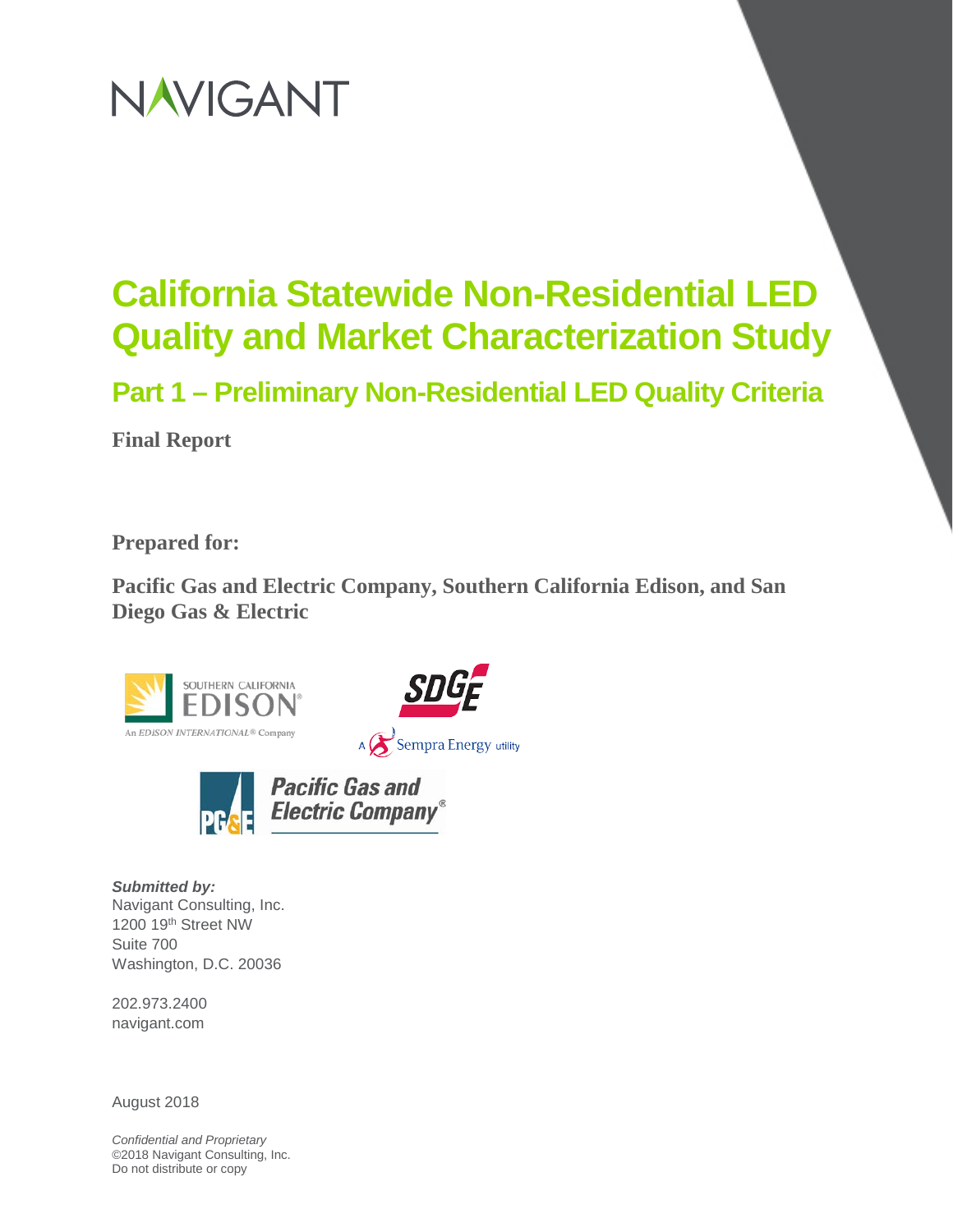

# **TABLE OF CONTENTS**

| 2.3.2 Lighting Quality Definition, and Available Metrics and Test Methods  21 |  |
|-------------------------------------------------------------------------------|--|
|                                                                               |  |
|                                                                               |  |
|                                                                               |  |
|                                                                               |  |
|                                                                               |  |
|                                                                               |  |
|                                                                               |  |
|                                                                               |  |
|                                                                               |  |
|                                                                               |  |
|                                                                               |  |
|                                                                               |  |
|                                                                               |  |
|                                                                               |  |
|                                                                               |  |
|                                                                               |  |
|                                                                               |  |
|                                                                               |  |
|                                                                               |  |
|                                                                               |  |
|                                                                               |  |
|                                                                               |  |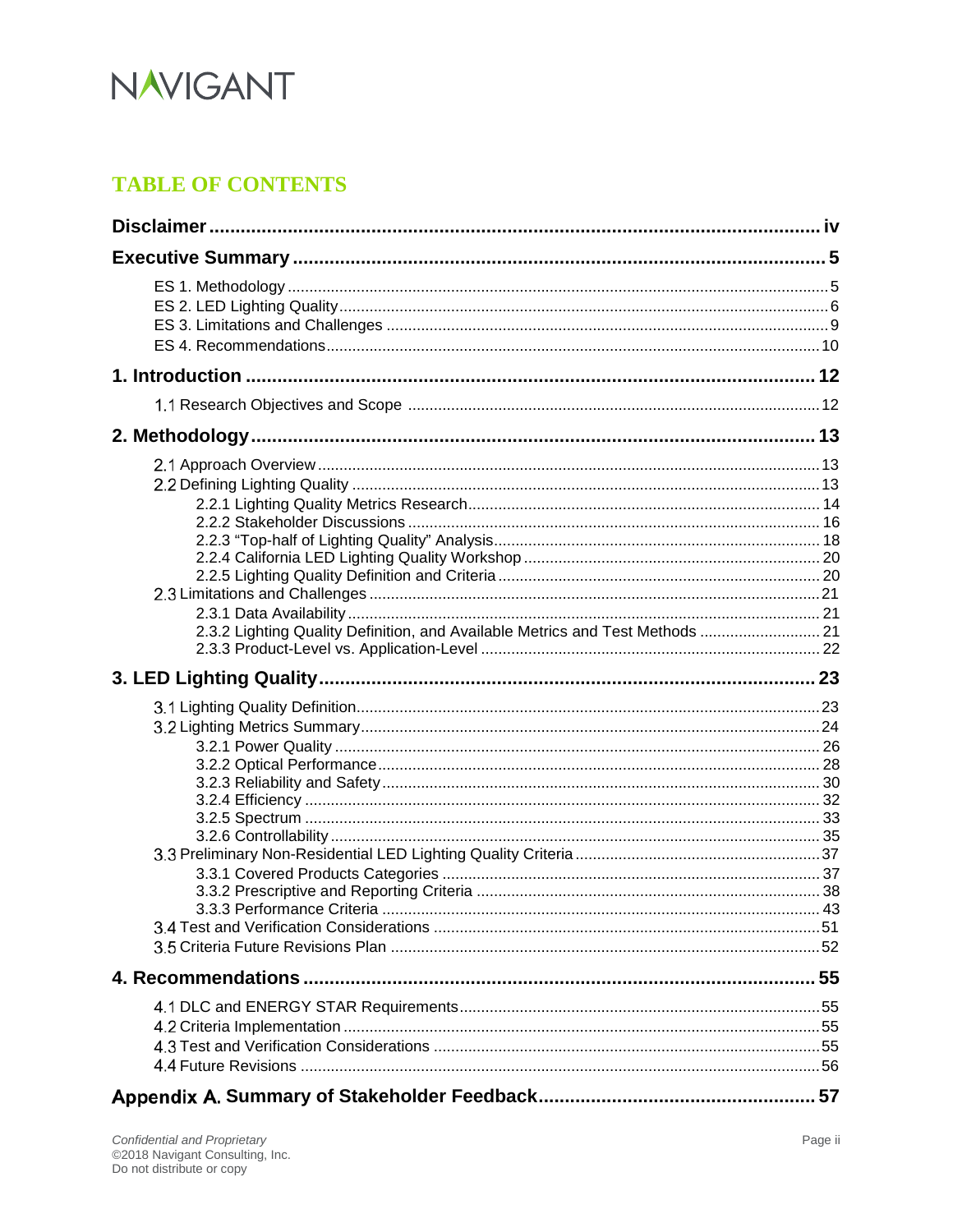

| Appendix B. Evaluation of Non-Residential LED Products that Meet the Proposed |  |
|-------------------------------------------------------------------------------|--|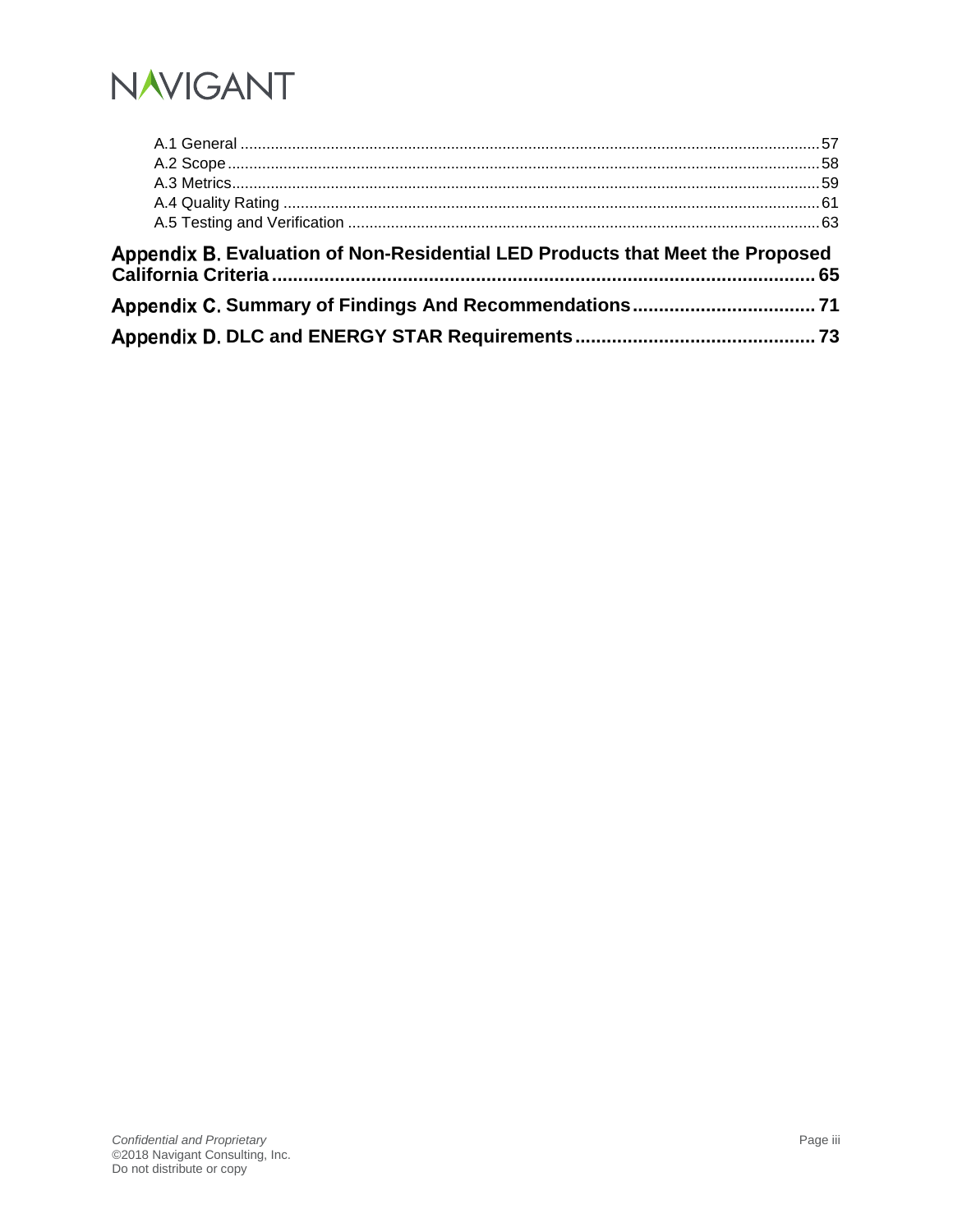

# <span id="page-3-0"></span>**DISCLAIMER**

This report was prepared by Navigant Consulting, Inc. (Navigant) for California investor-owned utilities. The work presented in this report represents Navigant's professional judgment based on the information available at the time this report was prepared. Navigant is not responsible for the reader's use of, or reliance upon, the report, nor any decisions based on the report. Navigant makes no representations or warranties, expressed or implied. Readers of the report are advised that they assume all liabilities incurred by them, or third parties, as a result of their reliance on the report, or the data, information, findings and opinions contained in the report.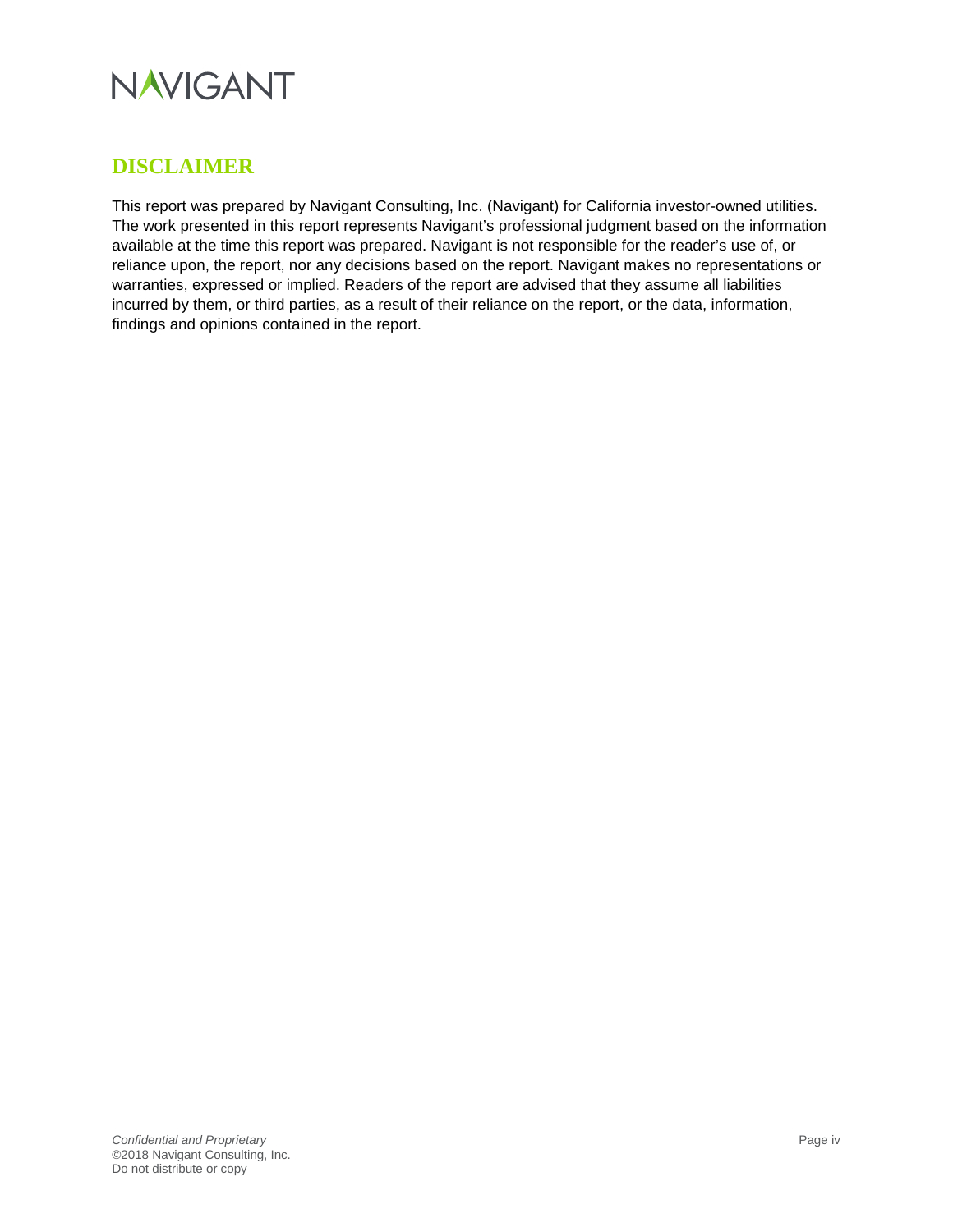# <span id="page-4-0"></span>**EXECUTIVE SUMMARY**

Navigant Consulting, Inc. (Navigant) was contracted by Pacific Gas and Electric Company (PG&E), on behalf of California's electric investor-owned utilities (IOUs), to conduct market research, including a market share study, in an effort to determine the size of the non-residential LED market and the relative market share of products on the DesignLights Consortium (DLC) Qualified Products List (QPL). This research also included the development of a proposed definition of "quality" for non-residential LED lighting. This Study was designed to include the following research objectives:

- 1. Within a set of DLC QPL priority product categories agreed upon by the California Investor-Owned Utilities (CA IOUs), how can the market for non-residential LED lighting be characterized?
	- a. How will the non-residential LED lighting market evolve over the next 3-5 years?
	- b. Which LED products require greater program assistance now and in the future?
	- c. How will U.S. Department of Energy (DOE) energy efficiency lighting standards impact California's non-residential lighting baseline and energy efficiency code?
- 2. What is the market share of the DLC QPL and DLC "premium" for LED priority products?
- 3. What are the criteria and specification requirements that define non-residential LED products that exhibit top-half of lighting quality?
- 4. What proportion of the non-residential LED lighting market conforms to the lighting quality definition proposed in this study?

This report describes Part One of the California Statewide Non-Residential LED Quality and Market Characterization Study, and includes discussion of the methodologies, results and recommendations for the Preliminary Non-Residential LED Lighting Quality Criteria (hereafter referred to as the "Criteria"). The final proposed Criteria are dependent on the results of Part Two of the Study.

# <span id="page-4-1"></span>**ES 1. Methodology**

Lighting product quality is dependent on multiple factors – including visibility, comfort, function, color, and health. The struggle is in the development and application of numeric metrics to provide an indication of top level lighting quality. Therefore, Navigant used a decision framework model to help guide the definition and criteria development process and ensured key stakeholders were engaged and given opportunity to provide feedback and comment. The framework illustrated in [Figure ES -](#page-5-1) 1 was used to develop criteria for defining the "top-half of lighting quality" for commercially available non-residential LED lighting products. Part One, which is the focus of this report, is shown within the dotted boxed line and culminates in the development of the Preliminary Criteria. Part Two, shown outside of the dotted boxed line is ongoing and the results of the market characterization will be used to modify and finalize the Criteria as needed.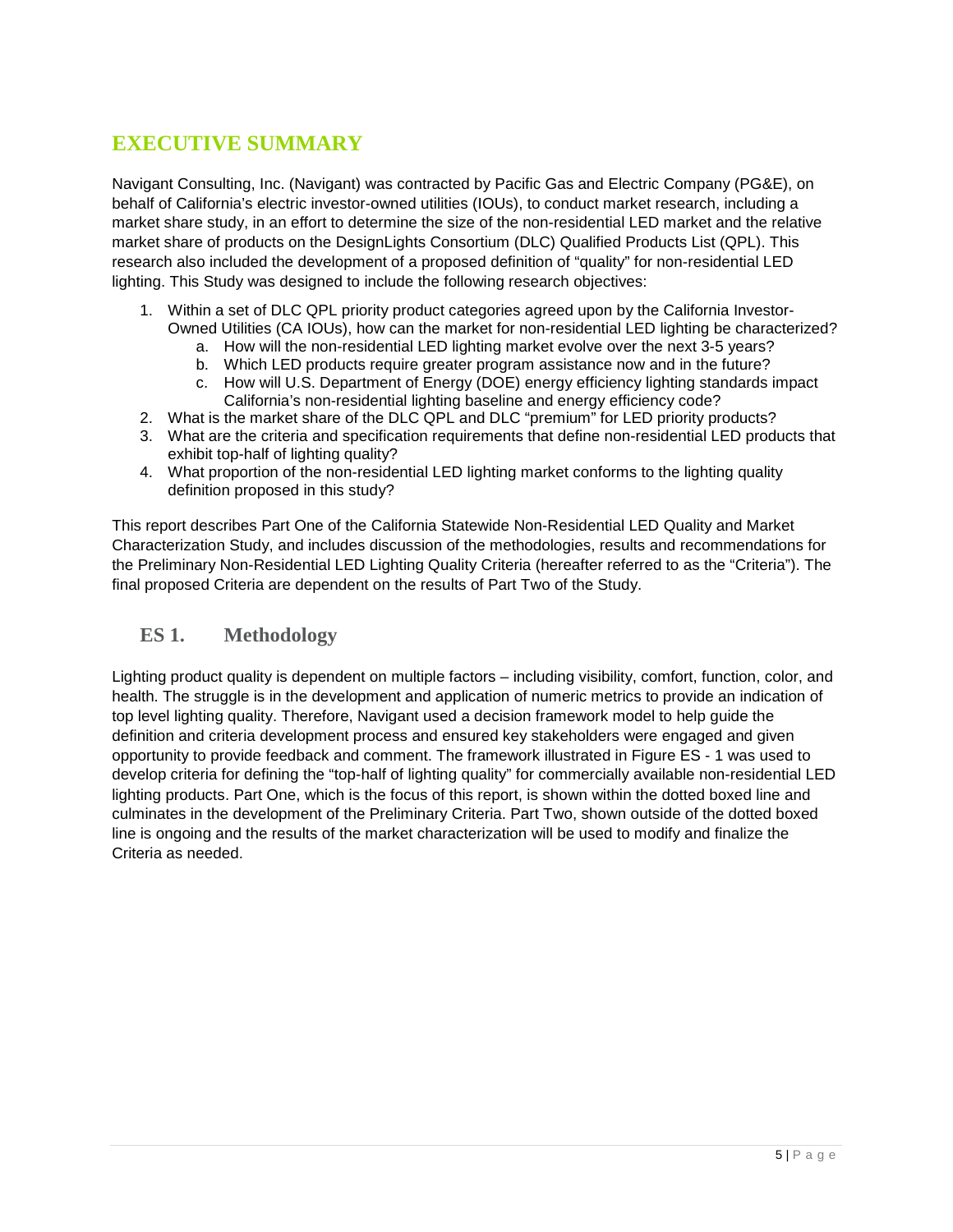

# **Part One – Lighting Quality Definition and Criteria**

<span id="page-5-0"></span>

# <span id="page-5-1"></span>**ES 2. LED Lighting Quality**

While lighting quality is dynamic, and its definition is ever-changing, the goal of Part One of this Study is to develop a procedure to evaluate an LED product's lighting quality relative to those available within California's non-residential lighting market. Therefore, Part One aimed to develop a lighting quality definition based on parameters and metrics that can be controlled at the product level, rather than at the application level or during installation. Based on this premise, and the input from the CA IOUs, California Energy Commission (CEC), and industry stakeholders, Navigant proposes that non-residential LED lighting quality be defined based on its performance in the following parameter categories: Power Quality,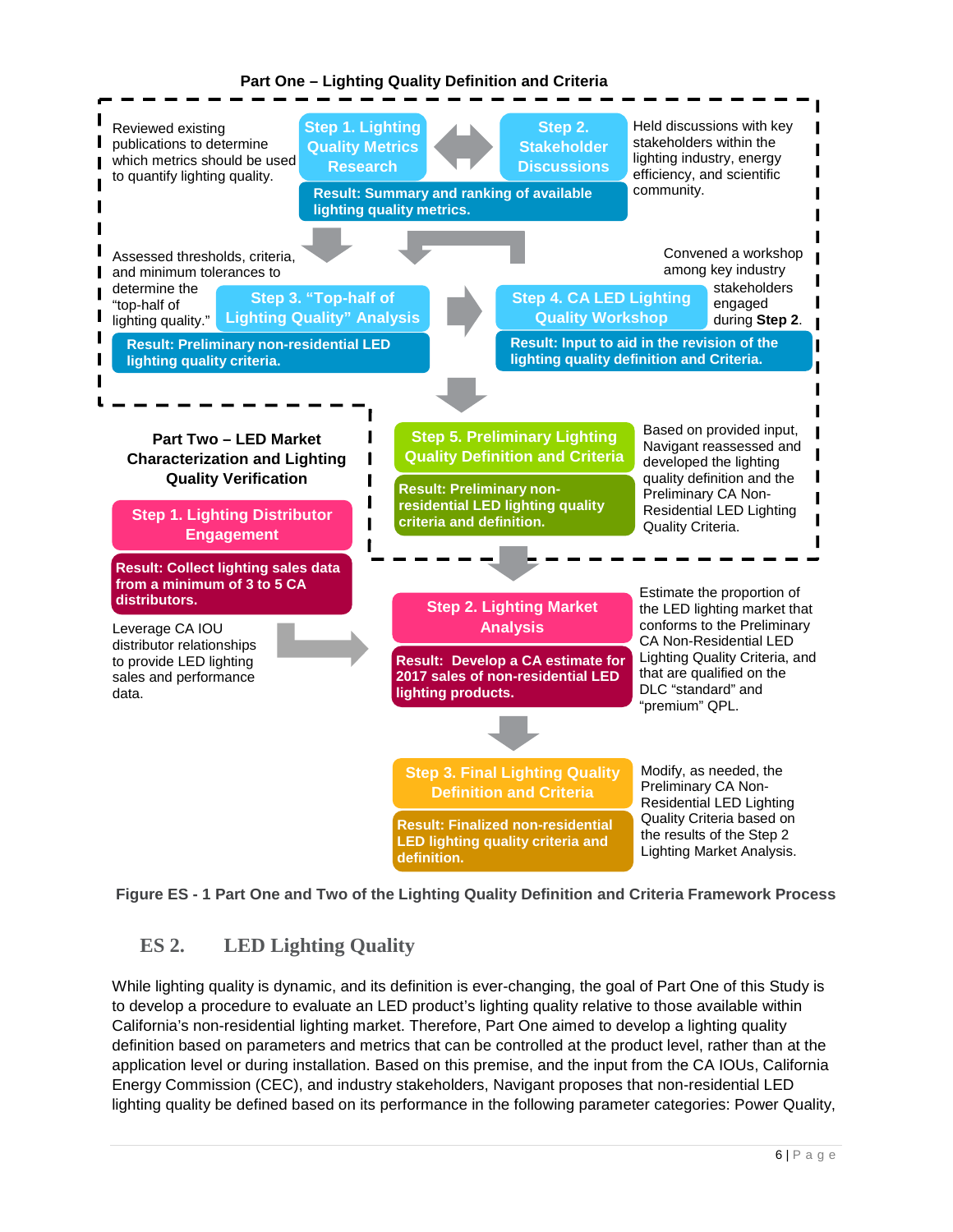Optical Performance, Reliability & Safety, Efficiency, Spectrum and Controllability. At this time, these six parameters best describe the categories of LED product performance which can be used to evaluate a product's lighting quality. It should be noted, however, that as the non-residential LED market continues to develop, these parameters could change or be enhanced based on R&D progress and the introduction of new product attributes.

Each of these parameters is described in the summary below.

**Power Quality** – Electricity-consuming products contribute to overall power quality in buildings and power grids. Building owners, utilities, and end users are affected by power quality, as electric power loads, transmission and distribution networks, circuitry in buildings, and visible flicker can be adversely impacted by poor management of power quality in lighting products.

**Optical Performance** – Lighting products are designed to meet a vast array of applications and task areas. In order to properly deliver light, in terms of light intensity and direction, manufacturers and lighting designers specify optical attributes that enable lighting products to meet customer and end-use application needs.

**Reliability & Safety** – A basis quality parameter for any lighting product is that it meets performance claims and operates safety for the duration of its use. In particular, LED products have very long anticipated lifetimes relative to much of the electrical equipment installed in non-residential buildings and outdoor spaces. Therefore, ensuring that products are reliable in meeting their rated light levels and spectral parameters for the duration of their rated lifetimes, while operating under safe conditions, is an important quality factor for LED products.

**Efficiency** – The ratio of the useful work performed by a product to the total energy expended is an important parameter throughout all electric appliance industries for rating quality. High efficiency products reduce electric load-burden and improve building performance. In the lighting industry, one of the most commonly analyzed product attributes is the ratio of light emitted over the power input required to produce it. Higher quality products are designed to optimize this ratio, while not overproducing light and causing unnecessary glare.

**Spectrum** – Human color perception is a vital aspect of lighting quality, as the spectral emission of the installed lighting products change the appearance of objects in a space. Lighting designers and specifiers use light spectrum parameters to select products for their intended applications. Quantifying and describing the product's light spectrum, in the most comprehensive manner, allows lighting designers and specifiers to appropriately design indoor and outdoor environments in which end users operate and perform tasks.

**Controllability** – A relatively new lighting parameter, controllability is a product's ability to be controlled during its useful life. Controls better enable a lighting product to provide the right amount and type of light where and when it is needed. The number and capabilities of controllable LED products continue to expand, as these products often lead to reduced consumption (i.e., dimmed light levels results in lower operating wattages), as well as increased human comfort and added services (e.g., health-centric lighting, asset tracking in retail settings, etc.). However, standardizing communication protocols and ensuring these systems offer interoperability between manufacturers, is key to customer and end user acceptance.

Within each of these six quality parameters, Navigant categorized metrics that quantitatively describe the performance of product components or features. [Table ES -](#page-7-0) 1 below illustrates how the available lighting metrics map to the lighting quality parameters identified for the Criteria. Furthermore, Navigant completed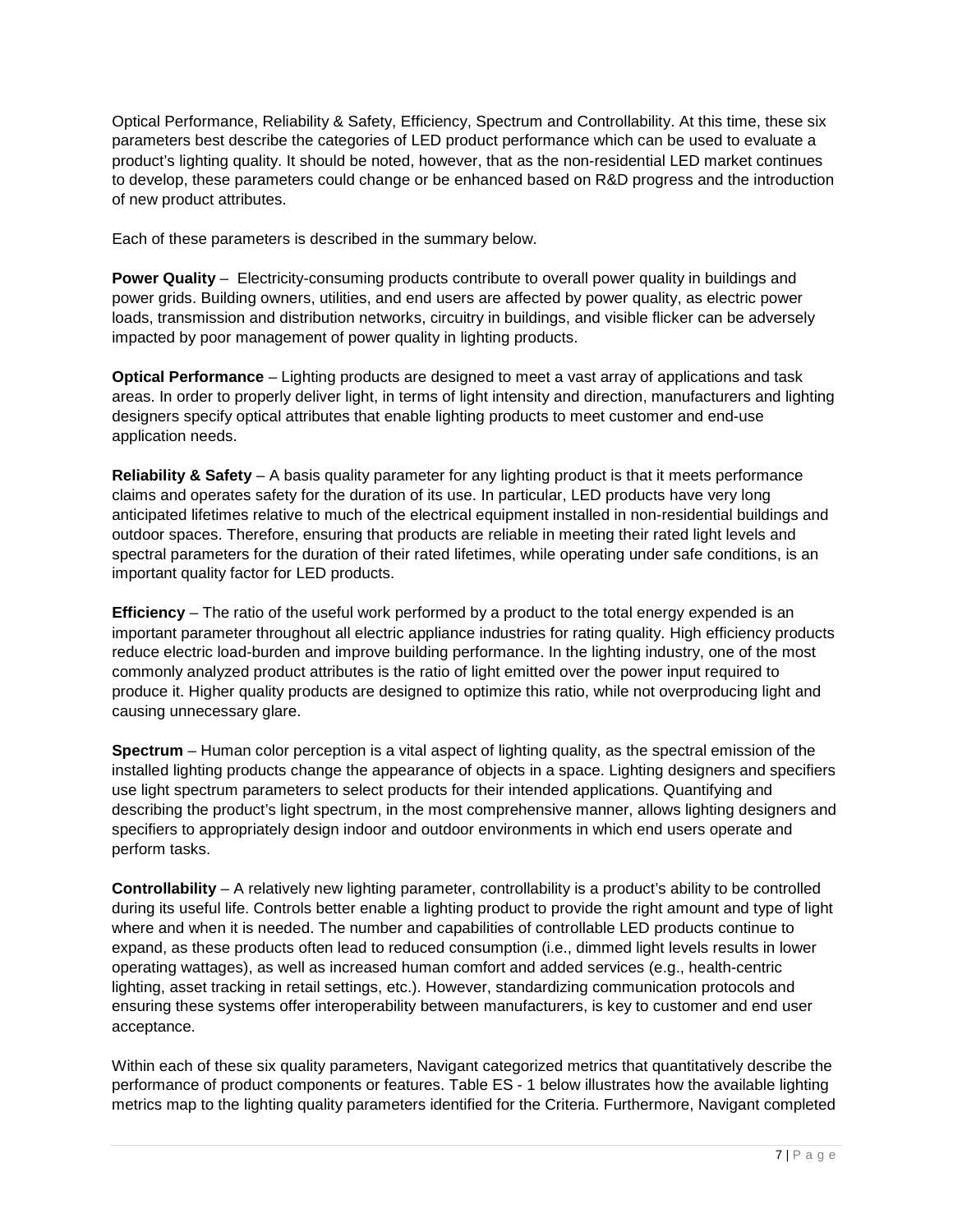a feasibility exercise to identify the lighting metrics that best relate to and quantify lighting quality, while reducing burden and complexity for the CA IOUs, industry, lighting designers, specifiers, and end users. As such, only metrics that best represented lighting quality, at minimal burden, were considered viable to include in the Criteria. The following five ranking criteria were used in the feasibility exercise:

- **Available Test Methods**: Availability of test procedures to ensure metric is quantifiable and measurable.
- **Industry Acceptance**: Prevalence of metric's use within industry, including associated tolerances/thresholds in industry standards or specifications, and general stakeholder familiarity with the metric.
- **Complexity**: Level of complexity associated with including metric in criteria, such as database management logistics and certification procedures required.
- **Expected Burden**: Burden expected to be placed on various stakeholders (manufacturers, customers, lighting designers, State of California) if metric is included.
- **Lighting Quality Definition**: How well the metric contributes to the identification of the "top-half of lighting quality" in LED products.

Metrics listed in bold font in [Table ES -](#page-7-0) 1 were determined feasible to include in the Criteria.

<span id="page-7-0"></span>

| <b>Power Quality</b>                      | - Total Harmonic Distortion (THD)<br>- Power Factor<br>$-$ Flicker (IEC $P_{st}$ )<br>- Stroboscopic Effect (SVM)<br>- Electrical Power Consumption<br>- Flicker Index<br>$-$ NEMA-77-2017<br>- Operating Frequency<br>- Percent Flicker |
|-------------------------------------------|------------------------------------------------------------------------------------------------------------------------------------------------------------------------------------------------------------------------------------------|
| <b>Optical</b><br>Performance             | - Lumen Output<br>- Beam Angle Classification - Visual Comfort Probability (VCP)<br>- Zonal Lumen Density<br>- Upward Light Ratio<br>- Unified Glare Rating (UGR)<br>- Perceived Luminance<br>- BUG Rating                               |
| <b>Reliability &amp;</b><br><b>Safety</b> | - Lumen Maintenance<br>- Warranty<br>- Color Maintenance<br>$-$ IP Rating<br>- Safety Certification<br>- Driver ISTMT                                                                                                                    |
| <b>Efficiency</b>                         | - Luminous Efficacy<br>- Light Utilization<br>- Power Supply Efficiency<br>- Application Efficacy<br>- Lighting Power Density                                                                                                            |
| <b>Spectrum</b>                           | - Color Rendering Index (CRI)<br>- Color Fidelity (Rf)<br>- Color Angular Uniformity<br>- Correlated Color Temperature (CCT)<br>- Color Gamut (Rg)<br>- Red Rendering $(Ra)$<br>- Color Consistency                                      |
| Controllability                           | - Dimmability<br>- Luminaire-Level Control Features<br>- Networked Lighting Control Features<br>- Communication Protocols (e.g., Bluetooth, Wi-Fi, Zigbee, etc.)                                                                         |

**Table ES - 1 Lighting Quality Parameters and Metric Categorization**

Following the metric feasibility analysis, Navigant identified that the "top-half of lighting quality" can best be measured with a combination of prescriptive, performance, and reporting requirements. The prescriptive requirements raise the base level of quality to a minimum of, and in certain instances exceeding, the DLC or ENERGY STAR requirements, depending on the product category and lighting quality parameter. The performance requirements extend beyond those outlined in the prescriptive requirements and incentivize manufacturers to improve the design of products based on tiered levels of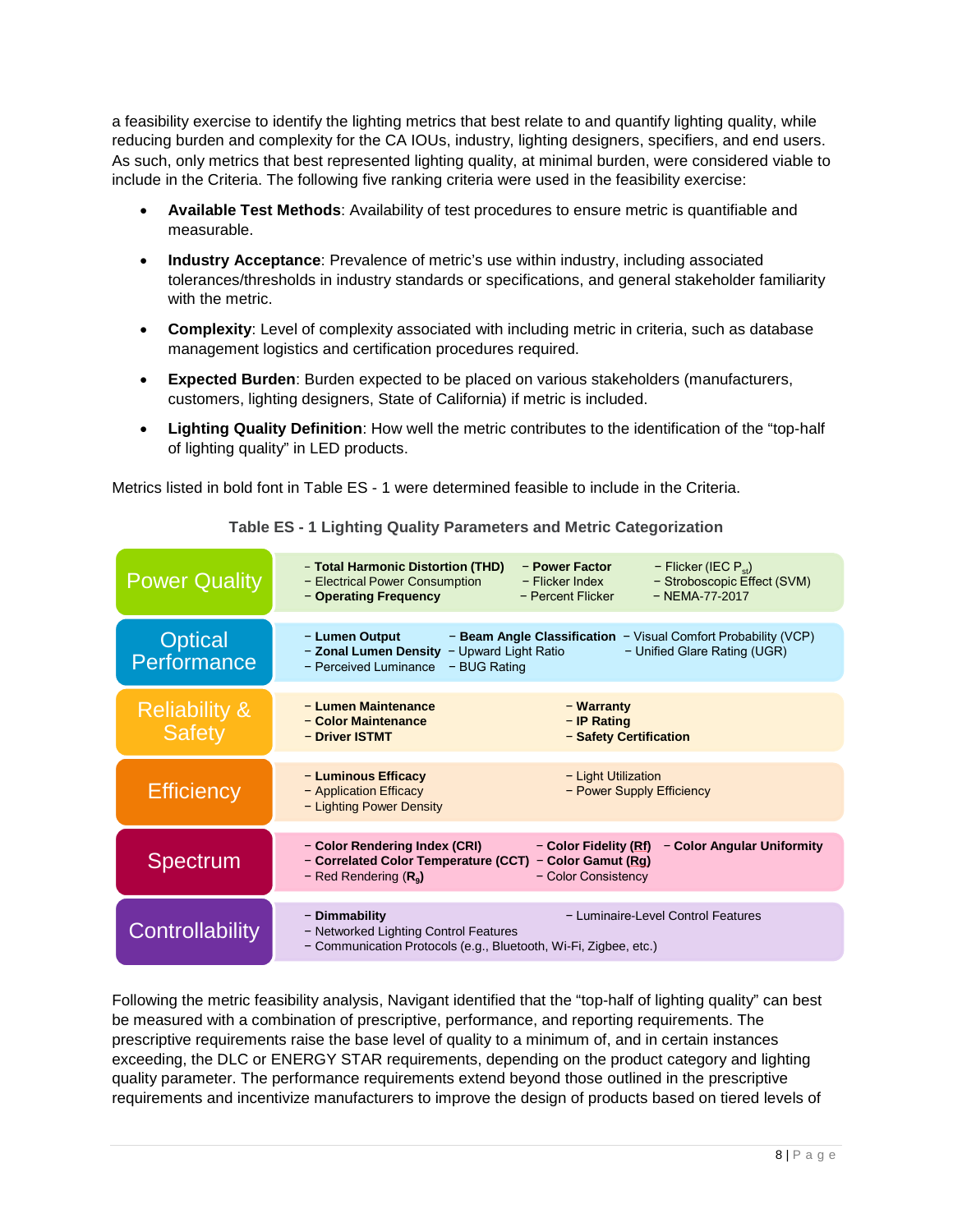lighting quality performance. Products that receive a performance score of greater than or equal to 50 meet the performance requirements. Lastly, Navigant recommended enhanced reporting requirements for metrics that are new to industry – yet vital to ensuring greater industry-wide transparency and accessibility to product information and data enabling consumers to make more informed decisions. Products that meet the requirements for each component – prescriptive, performance, and reporting – meet the California Non-Residential LED Lighting Quality Criteria. This blended approach best serves to comprehensively ensure that the Criteria successfully influences the quality of LED lighting products entering the California market.

# <span id="page-8-0"></span>**ES 3. Limitations and Challenges**

Navigant identified several challenges that arose when developing the Criteria. These limitations and challenges are focused on the following areas: data availability; lighting quality definition and available metrics and test methods; and product-level vs. application-level metrics.

- **Data Gaps**: Resources such as the DLC's QPL and DOE's LED Lighting Facts database were essential during the "top-half of lighting quality" analysis effort to understand the statistical distribution and variations in product performance for various metrics. However, these datasets have significant data gaps. For well-established metrics, such as L70 lumen maintenance, dimmability, and R9, lack of reported LED product data limits the ability of Part One of this Study to determine the representative distribution of performance. In addition, metrics such as IP Rating, operating frequency, color fidelity (Rf), and color gamut (Rg) are often not reported. Without knowing the distribution of performance for these important lighting quality metrics, the ability of this analysis to determine the "top-half of lighting quality" is limited.
- **Lack of Quantifiable Metrics**: Lighting quality is dependent on multiple factors including visibility, comfort, function, color, and health. Many of these factors are still debated within the academic and research community, while others have no quantifiable metrics to enable quality assessment. The struggle is in the development and application of numeric metrics to provide an indication of top level lighting quality. For example, metrics for flicker, glare, color consistency, and communication protocols were all identified by industry stakeholders as important to lighting quality; however, none of the available metrics are currently feasible to include based on the lack of industry accepted test methods or precedent through existing specifications. Part One of this Study aimed to define lighting quality for inclusion within the Criteria, though it is important to acknowledge that this Study is limited to the best available metrics.
- **Application-Based Quality**: One of the main challenges associated with defining lighting quality is that it is highly dependent on the end-use application. For example, a high bay LED luminaire that is installed in a warehouse will need to be optimized for drastically different operating conditions and lighting quality parameters compared to one installed in a gymnasium. Because the Criteria is limited to those metrics that can be controlled at the product-level, or point-of-sale, there are several metrics that are important to lighting quality that cannot feasibly be included. Metrics such as application efficacy, lighting power density, light utilization, and perceived luminance are not feasible to include because they must be measured when the LED is "ininstallation." While the Criteria does enable the identification of the "top-half of lighting quality" for non-residential LED products on the market, it does not replace codes and standards, such as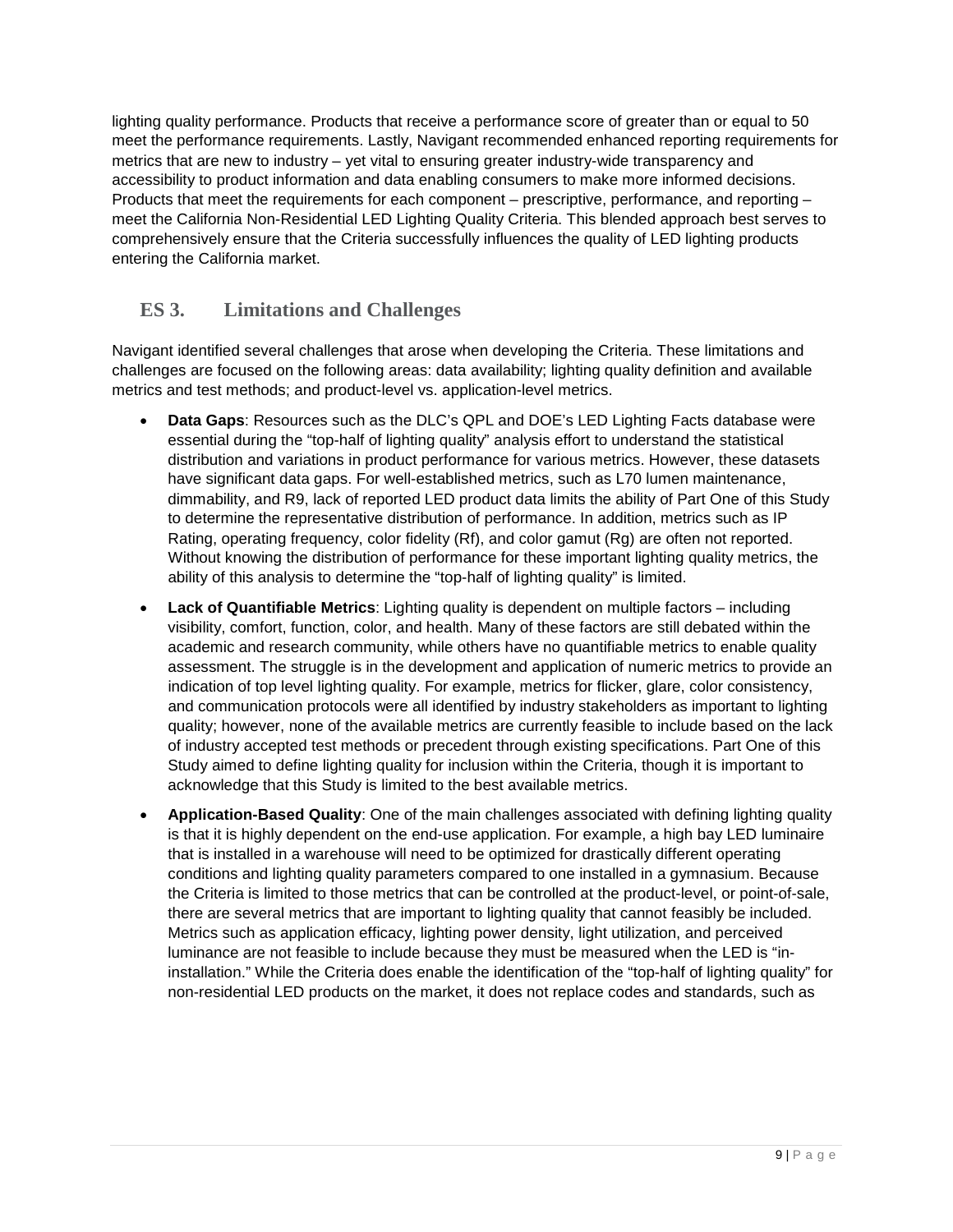California's Title 24, which are still critical for ensuring the right quality product is installed for a given application.

# <span id="page-9-0"></span>**ES 4. Recommendations**

Navigant has identified the following recommendations for consideration by the CA IOUs and other stakeholders:

#### **DLC and ENERGY STAR Requirements**

**Align with DLC Technical Requirements and ENERGY STAR Program Requirements.** Stakeholder engagement and research showed that DLC and ENERGY STAR are the most established organizations for developing specification tolerances and thresholds that influence product design and lighting quality. As such, CA IOUs should continue to reference the most current versions of the DLC Technical Requirements (currently V4.3) and the ENERGY STAR Program Requirements Product Specification for Luminaires (Light Fixtures) Eligibility Criteria (currently V2.1) as first levels of qualification for the Criteria.

**Maintain ongoing coordination with DLC and ENERGY STAR.** CA IOUs should monitor and examine changes made within each new version of the DLC Technical Requirements and ENERGY STAR Program Requirements. Contact should be maintained between the CA IOUs, DLC, and ENERGY STAR representatives as new versions of each organization's specifications or criteria are being developed to align interests with industry and minimize conflicts with the California Non-Residential LED Lighting Quality Criteria.

#### **Criteria Implementation**

**Move forward with the blended prescriptive, reporting, and performance approach to the Criteria.**  The research and analysis showed that the "top-half of lighting quality" is best identified by a combination of prescriptive, reporting, and performance criteria. In particular, the performance criteria, which is implemented through the Lighting Quality Rating described in Section [3.3.3,](#page-42-0) rewards higher performance using a tiered point structure. In addition, several industry stakeholders were in favor of the performance approach since it incentivizes increased lighting quality performance while allowing for tradeoffs between the metrics included.

The Criteria has been vetted with key industry stakeholders to ensure LED products meeting the Criteria are of higher lighting quality compared to those qualified by the DLC and ENERGY STAR. Additionally, existing data from the DOE's LED Lighting Facts database and DLC's QPL were used to optimize the Lighting Quality Rating approach. The results of this optimization are discussed in [Appendix B,](#page-64-0) which indicate that more stringent lighting quality tolerances and metrics are needed beyond DLC and ENERGY STAR to identify LED products that meet the "top-half of lighting quality."

**Utilize the LED Product Quality Evaluation Tool to analyze LED products meeting or not meeting the Criteria.** The LED Product Quality Evaluation Tool should be updated annually to evaluate future versions of each database, as well as additional metrics and revised performance tolerances as needed. This update process will help to ensure that LED products available on the market are able to meet any future revised Criteria, and 2) that any future revised Criteria continues to represent the "top-half of lighting quality."

#### **Test and Verification Considerations**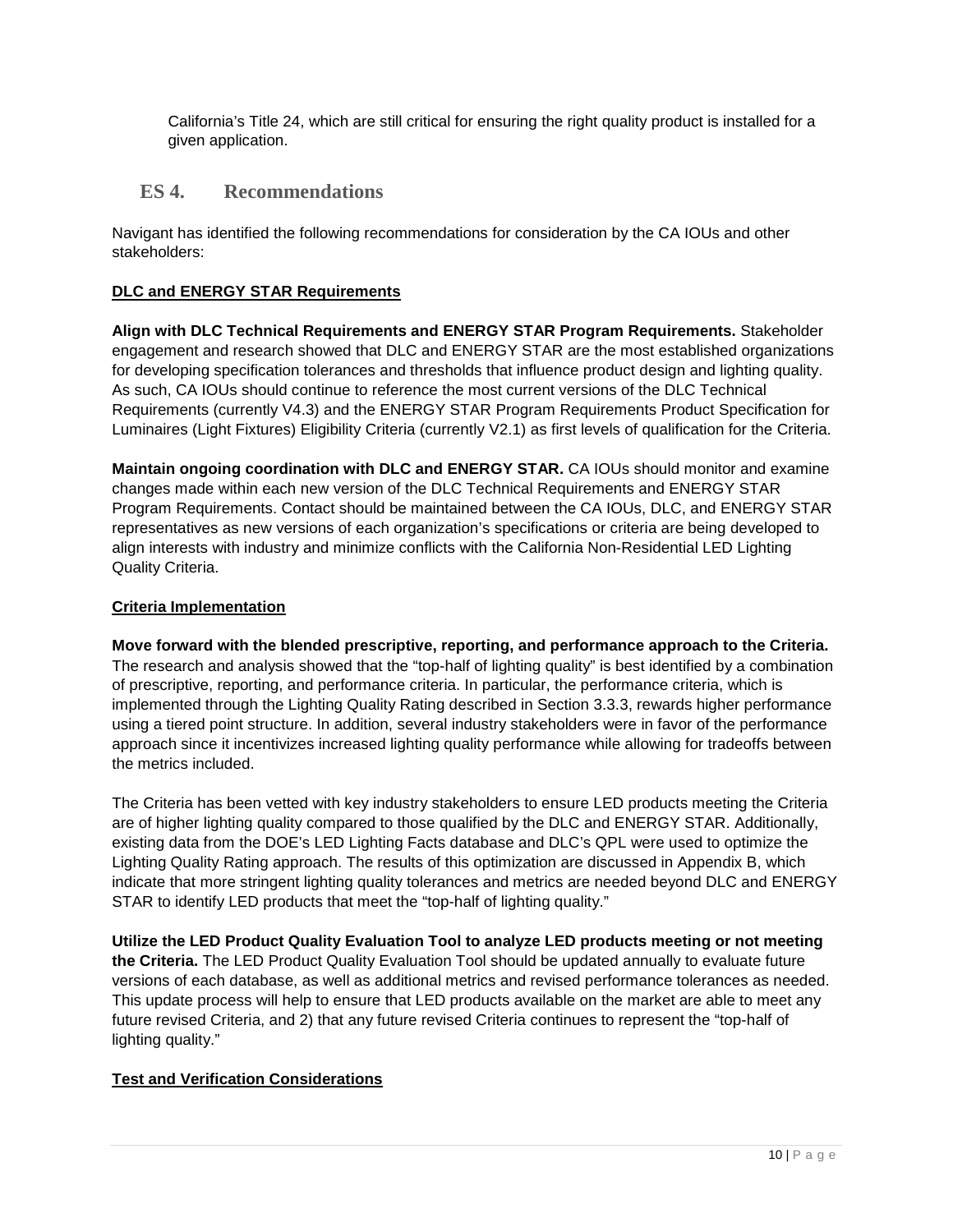**Work with the CPUC and CEC to determine the most suitable route forward for ensuring product compliance.** Stakeholders suggested that fully developing the structure of a testing and verification system parallel to finalizing the Criteria is vital to ensuring high quality products are adopted by customers as a result of the Criteria's implementation. Therefore, as the process unfolds to present the Criteria to the CPUC, the CA IOUs should work with the CPUC and CEC to determine the most viable route to ensure product compliance.

**Consider three potential testing and verification pathways identified as a starting point for the CA IOUs, CPUC, and CEC**. These pathways are as follows: 1) allow manufacturers to self-report certification data, 2) CA implement its own testing and verification system, or 3) CA could leverage the DLC reporting infrastructure (with the exclusion of downlight products).

#### **Future Revisions**

**Utilize the outlined Criteria Future Revisions Plan for updating the Criteria.** Several key industry stakeholders emphasized the need for the CA IOUs to remain vigilant as new metrics and test methods become available for defining and quantifying lighting quality for LED products. In addition, stakeholders commented that revisions should be continued for the Criteria, preferably on an annual basis. The LED industry is evolving rapidly, and industry standards and metrics are continually developed to assess the performance of products coming to market.

In order to maintain the relevancy of the Criteria, the CA IOUs should refer to Section [3.5](#page-51-0) which described the recommended process for updating the Criteria. This Criteria Future Revisions Plan indicates the CA IOUs should 1) review new and updated metrics, test methods and industry-accepted tolerances, 2) continually engage with key stakeholders, 3) regularly update the LED Product Quality Evaluation Tool with new products, and lastly 4) propose new metrics and tolerances for consideration with the CPUC.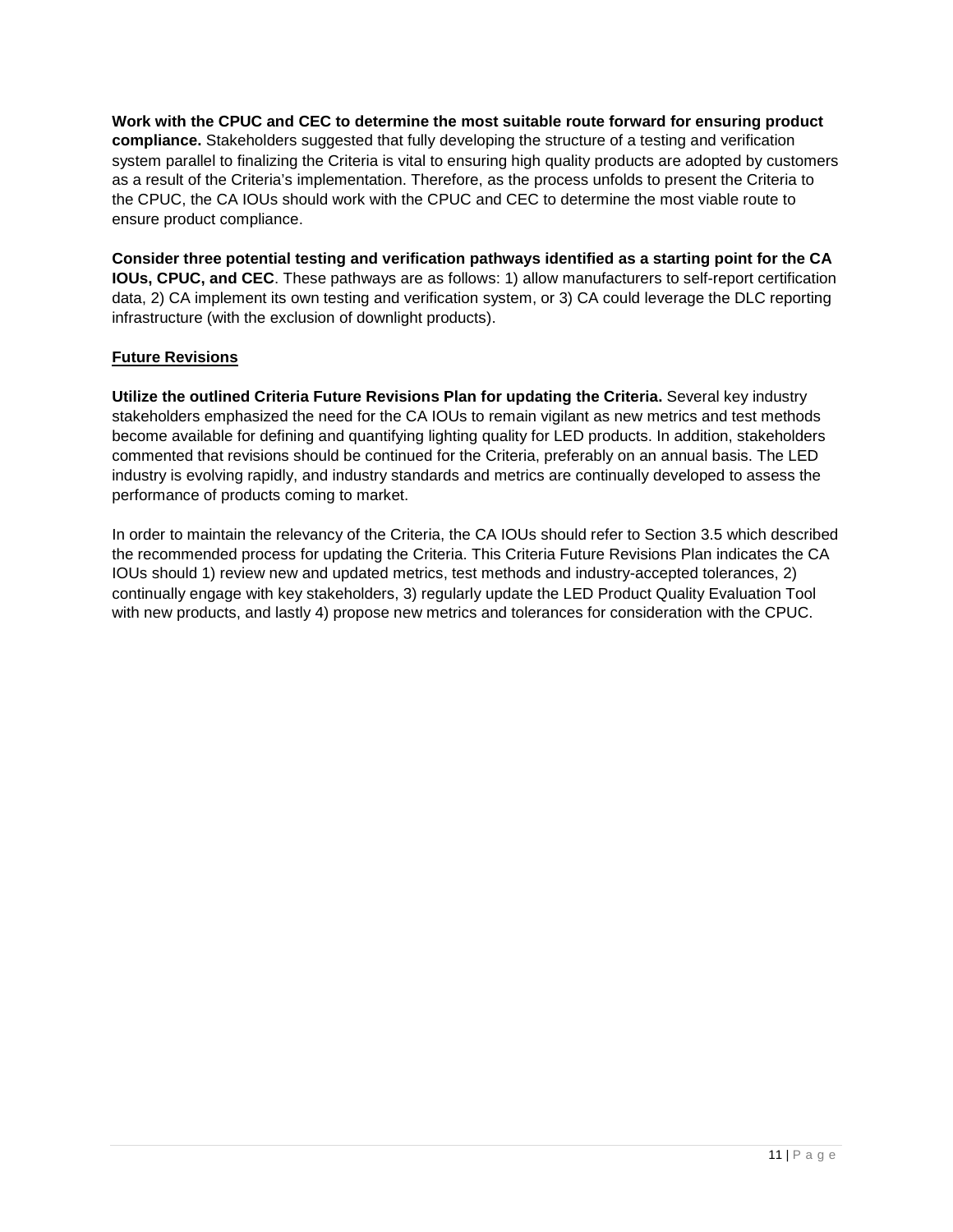# <span id="page-11-0"></span>**1. INTRODUCTION**

Lighting has been a major and important part of California's electric Investor-Owned Utilities ("IOUs") Energy Efficiency portfolio for more than a decade, and the lighting market is changing. There are changes in available technology, with an increasing number and variety of products, manufacturers and sales channels. The evolution of the lighting market, and particularly the emergence of light emittingdiode (LED) technology, has led to greater uncertainty and presents challenges to the CA IOUs' Statewide Program team and their goals to better serve their customers and improve energy savings reporting to the California Public Utilities Commission ("CPUC"). It is important that the CA IOUs only offer incentives for quality lighting products that meet customer expectations and result in a favorable lighting experience.

This research includes a market share study, which is an effort to determine the size of the nonresidential LED market in California and the relative market share of products on the DesignLights Consortium (DLC) Qualified Products List (QPL). This research also includes the development of a proposed definition of "quality" for non-residential LED lighting.

# <span id="page-11-1"></span>**Research Objectives and Scope**

This Study includes the following research objectives:

- 1. Within a set of DLC QPL priority product categories agreed upon by the CA IOUs, how can the market for non-residential LED lighting be characterized?
	- a. How will the non-residential LED lighting market evolve over the next 3-5 years?
	- b. Which LED products require greater program assistance now and in the future?
	- c. How will U.S. Department of Energy (DOE) energy efficiency lighting standards impact California non-residential lighting baseline and energy efficiency code?
- 2. What is the market share of the DLC QPL and DLC "premium" for LED priority products?
- 3. What are the criteria and specification requirements that define non-residential LED products that exhibit top-half of lighting quality?
- 4. What proportion of the non-residential LED lighting market conforms to the lighting quality definition proposed in this study?

From the research objectives, Navigant has divided the Study into two major tasks, the first being the LED lighting quality definition and criteria development, and the second is a market characterization. This report describes Part One of the California Statewide Non-Residential LED Quality and Market Characterization Study, and includes discussion of the methodologies, results and recommendations for the Preliminary California Non-Residential LED Lighting Quality Criteria (hereafter referred to as the "Criteria").<sup>[1](#page-11-2)</sup> The remainder of this report is organized as follows:

- **Section 2: Methodology** presents a discussion of the approach used to address research objectives for the non-residential LED lighting quality definition and criteria development.
- **Section 3: LED Lighting Quality** describes the various metrics and criteria used to define nonresidential LED lighting quality.
- **Section 4: Recommendations** provides Navigant's recommendations to the CA IOUs based on the results and outcomes of Part One – Preliminary California Non-Residential LED Lighting Quality Criteria for the Study.

<span id="page-11-2"></span> <sup>1</sup> The results of Part One are preliminary, as the results of Part Two of the Study (i.e., the Market Characterization portion) can impact metrics and subsequent thresholds chosen for the Criteria if the California market dictates such changes.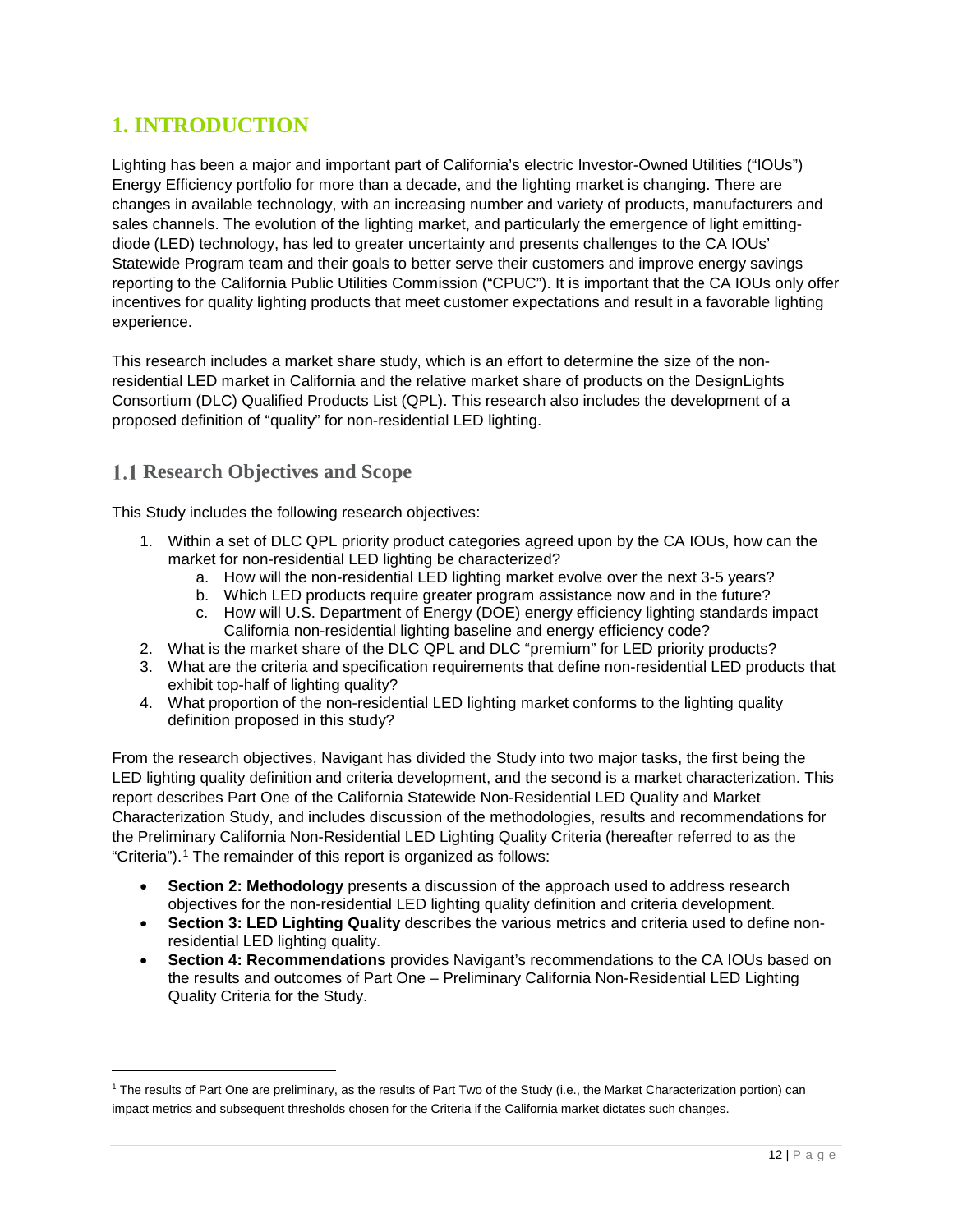# <span id="page-12-0"></span>**2. METHODOLOGY**

This section details the selected approach for each research objective and discusses the LED product categories considered for Part One of the Study – Preliminary California Non-Residential LED Lighting Quality Criteria (hereafter referred to as "Part One").

# <span id="page-12-1"></span>**2.1 Approach Overview**

Navigant considered several potential approaches to address the set of key research objectives relevant to Part One. Given the resources available and the nature of the research objectives at hand, Navigant proposed the following high-level approach for this, Part One of, the California Statewide Non-Residential LED Quality and Market Characterization Study:

#### **Part One – Preliminary California Non-Residential LED Lighting Quality Criteria**

- 1. Lighting quality metrics research Reviewed existing publications to determine which metrics, specifications, and test methods should be used to quantify lighting quality.
- 2. Stakeholder discussions Explored lighting quality metrics, specification and test methods through in-depth discussions with key CEC and CA IOU staff, as well as industry stakeholders.
- 3. Top-half of lighting quality analysis Utilized the DOE LED Lighting Facts® Database and the DLC QPL to assess thresholds, or minimum tolerances, that can be applied to determine LED products that represent the top-half of lighting quality.
- 4. CA LED Lighting Quality Workshop Convened a workshop among the key stakeholders engaged during the in-depth discussions to gather feedback on the preliminary Criteria.
- 5. Preliminary Lighting quality definition and Criteria Develop the lighting quality definition and Preliminary California Non-Residential LED Lighting Quality Criteria based on the input received during the stakeholder discussions, CA LED Lighting Quality Workshop, as well as feedback from the CA IOUs and CPUC.

The approaches for each major component of Part One are discussed in greater detail in the following Section [2.2.](#page-12-2)

# <span id="page-12-2"></span>**Defining Lighting Quality**

Lighting quality is dependent on multiple factors – including visibility, comfort, function, color, and health. The struggle is in the development and application of numeric metrics to provide an indication of top level lighting quality. Therefore, Navigant used a decision framework model to help guide the definition and criteria development process and ensured key CEC, CA IOU, and industry stakeholders were engaged and given opportunity to provide feedback and comment. The framework illustrated in [Figure 2-1](#page-13-1) was used to develop the Criteria for defining the "top-half of lighting quality" for commercially available nonresidential LED lighting products.

Part One, which is the focus of this report, is shown within the dotted boxed line and culminates in the development of the Preliminary Criteria. Part Two, shown outside of the dotted boxed line, is ongoing, and the results of the market characterization will be used to modify and finalize the Criteria as needed.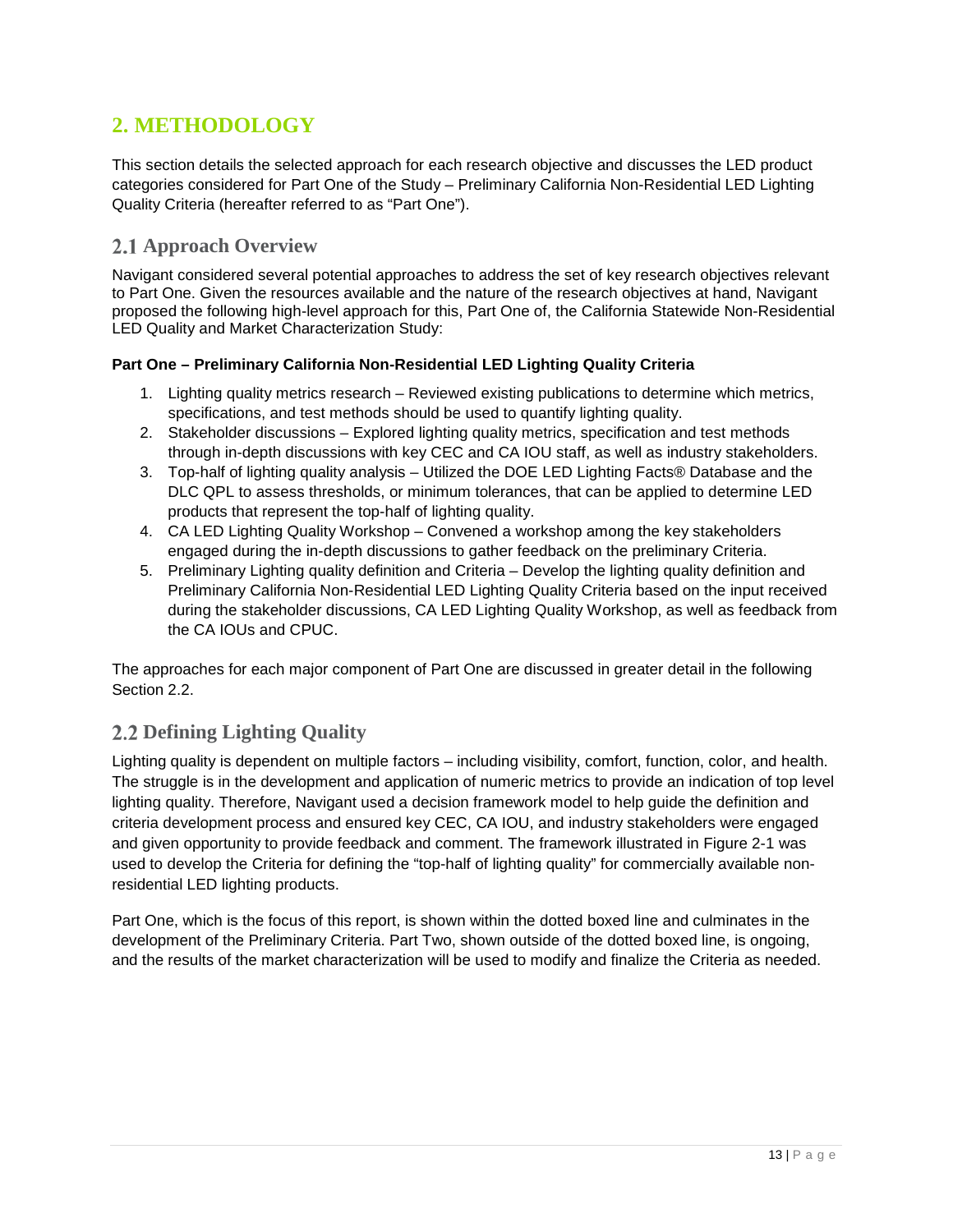#### **Part One – Lighting Quality Definition and Criteria**



<span id="page-13-1"></span>

# <span id="page-13-0"></span>*2.2.1 Lighting Quality Metrics Research*

Navigant reviewed publications authored by the CEC, California Lighting Technology Center (CLTC), DLC, Illuminating Engineering Society (IES), National Institute of Standards and Technology (NIST), DOE, ENERGY STAR, and national laboratory and academic documents. These documents provided lighting measurement, testing, calculation, technical, and design guidance that are used as indicators to help quantify lighting product performance and quality. Navigant reviewed the following list of publications, shown in [Table 2-1,](#page-14-0) which aided with the identification of available lighting metrics for defining lighting quality.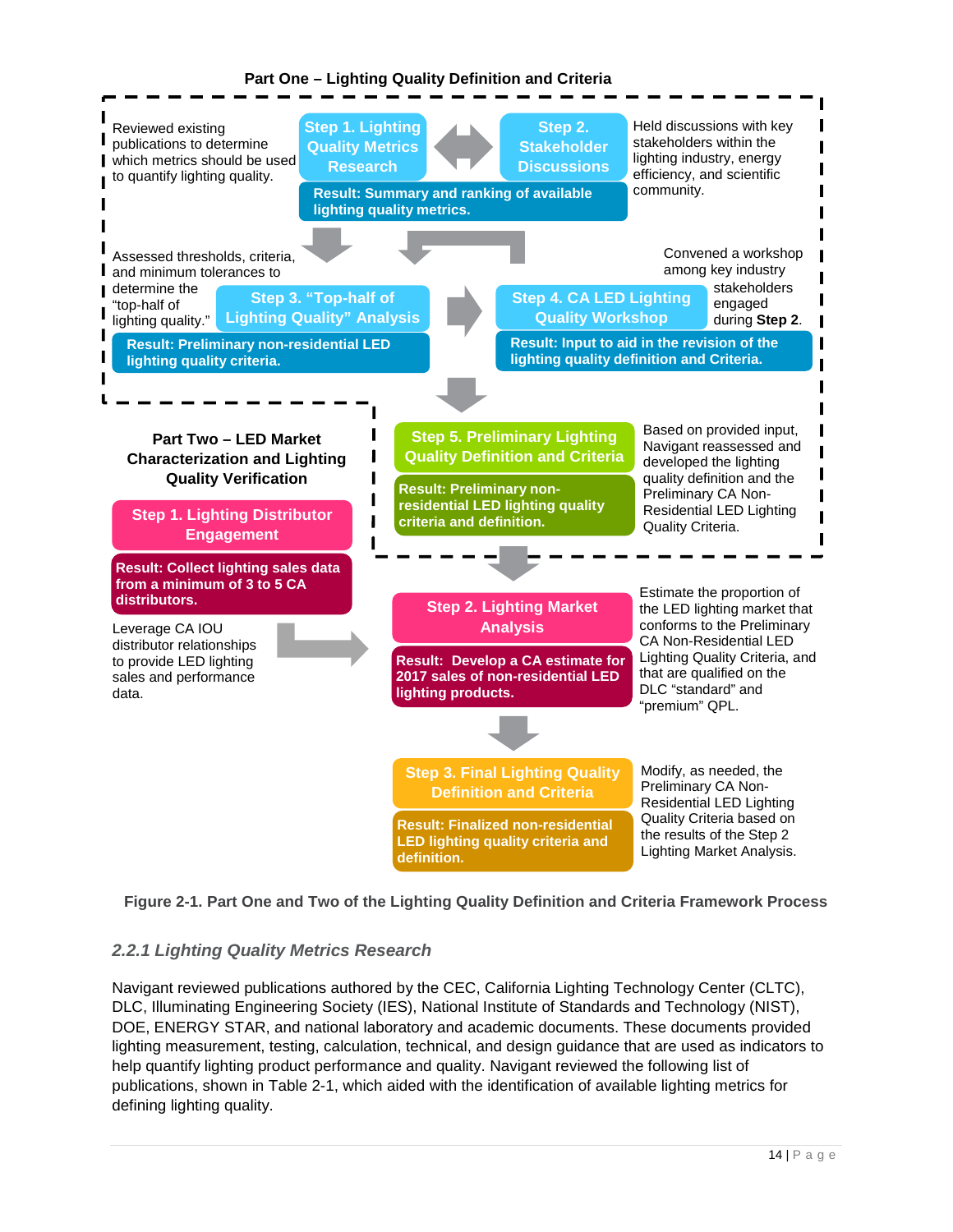| Table 2-1. Publications Reviewed for Lighting Quality Research |  |  |
|----------------------------------------------------------------|--|--|
|----------------------------------------------------------------|--|--|

<span id="page-14-0"></span>

| $\#$ | <b>Publication Title</b>                                                                                       | Organization                                     | <b>Lighting Metrics Discussed</b>                                                                                                                                                                                                 |
|------|----------------------------------------------------------------------------------------------------------------|--------------------------------------------------|-----------------------------------------------------------------------------------------------------------------------------------------------------------------------------------------------------------------------------------|
| 1    | Voluntary California Quality LED Lamp<br>Specification - 2012                                                  | CEC                                              | Correlated color temperature (CCT), color<br>rendering index (CRI), color maintenance, rated<br>life, power factor, dimming, warranty                                                                                             |
| 2    | 2016 Building Energy Efficiency Standards for<br>Residential and Nonresidential Buildings, Title<br>24, Part 6 | <b>CEC</b>                                       | Lighting power density, input power, CRI, CCT,<br>Backlight Uplight Glare (BUG) Rating, efficacy,<br>safety certification                                                                                                         |
| 3    | DesignLights Consortium Technical<br>Requirements V4.3                                                         | <b>DLC</b>                                       | Efficacy, CCT, CRI, lumen maintenance, lumen<br>output, TM-30, warranty, light distribution, power<br>factor, total harmonic distortion (THD), driver in-situ<br>temperature measurement testing (ISTMT), safety<br>certification |
| 4    | <b>ENERGY STAR Program Requirements:</b><br>Product Specification for Luminaires (Light<br>Fixtures)           | ENERGY<br><b>STAR</b>                            | Efficacy, lumen output, light distribution, CCT, CRI,<br>flicker, lifetime, color angular uniformity, color<br>maintenance                                                                                                        |
| 5    | TM-30-15 Evaluating Light Source Color<br>Rendition                                                            | <b>IES</b>                                       | CRI, color fidelity (Rf), color gamut (Rg), color<br>vector graphic (CVG)                                                                                                                                                         |
| 6    | QPL Impact Study                                                                                               | Navigant, DLC                                    | Efficacy, CRI, glare                                                                                                                                                                                                              |
| 7    | <b>ENERGY STAR Lighting Webinar: CPUC LED</b><br>Lab Test Study Update                                         | Itron, Erik Page<br>& Associates.<br><b>CPUC</b> | Lumen output, input power, efficacy, CCT, CRI                                                                                                                                                                                     |
| 8    | Voluntary California Quality LED Lamp<br>Specification - 2014                                                  | CEC                                              | CCT, CRI, color maintenance, rated life, power<br>factor, dimming, warranty                                                                                                                                                       |
| 9    | Development of the IES method for evaluating<br>the color rendition of light sources                           | Various                                          | CRI (Ra), Rf, and Rg                                                                                                                                                                                                              |
| 10   | CA Energy Efficiency Strategic Plan:<br>Stakeholder Meeting, October 2015                                      | <b>CPUC</b>                                      | Efficacy, flicker, glare, light distribution, lumen<br>output, color maintenance                                                                                                                                                  |
| 11   | Decision Approving 2013-2014 Energy<br><b>Efficiency Programs and Budgets</b>                                  | <b>CPUC</b>                                      | CRI, lumen output                                                                                                                                                                                                                 |
| 12   | LM-79-08 Electrical and Photometric<br>Measurements of Solid-State Lighting Products                           | <b>IES</b>                                       | Lumen output, efficacy, CCT, CRI, power factor,<br>chromaticity coordinates                                                                                                                                                       |
| 13   | LM-84-14 Measuring Luminous Flux and Color<br>Maintenance of LED Lamps, Light Engines, and<br>Luminaires       | <b>IES</b>                                       | Lumen output, lumen maintenance, chromaticity<br>coordinates                                                                                                                                                                      |
| 14   | TM-28-14 Projecting Long-Term Luminous Flux<br>Maintenance of LED Lamps and Luminaires                         | <b>IES</b>                                       | Lumen maintenance projection                                                                                                                                                                                                      |
| 15   | Human Perceptions of Color Rendition Vary with<br>Average Fidelity, Average Gamut, and Gamut<br>Shape          | PNNL, DOE<br>SSL Program                         | CRI, Rf, CVG, light intensity, spectral power<br>distribution, efficacy                                                                                                                                                           |
| 16   | Nonresidential Lighting and Electrical Power<br><b>Distribution</b>                                            | <b>CLTC</b>                                      | <b>NA</b>                                                                                                                                                                                                                         |
| 17   | CA Energy Efficiency Strategic Plan: January<br>2011 Update                                                    | <b>CPUC</b>                                      | NA                                                                                                                                                                                                                                |
| 18   | CA Energy Efficiency Strategic Plan: Codes and<br>Standards Action Plan 2012-2015                              | CPUC; CEC                                        | Efficacy                                                                                                                                                                                                                          |
| 19   | Color Quality Metrics - Recent Progress and<br><b>Future Perspective</b>                                       | <b>NIST</b>                                      | CRI (Ra), Rf, and Rg                                                                                                                                                                                                              |
| 20   | DOE 81 FR 76877 Energy Conservation<br>Program: Test Procedures for Integrated LED<br>Lamps                    | <b>DOE</b>                                       | Provides test procedures for LED lamps - primarily<br>references IES industry standards                                                                                                                                           |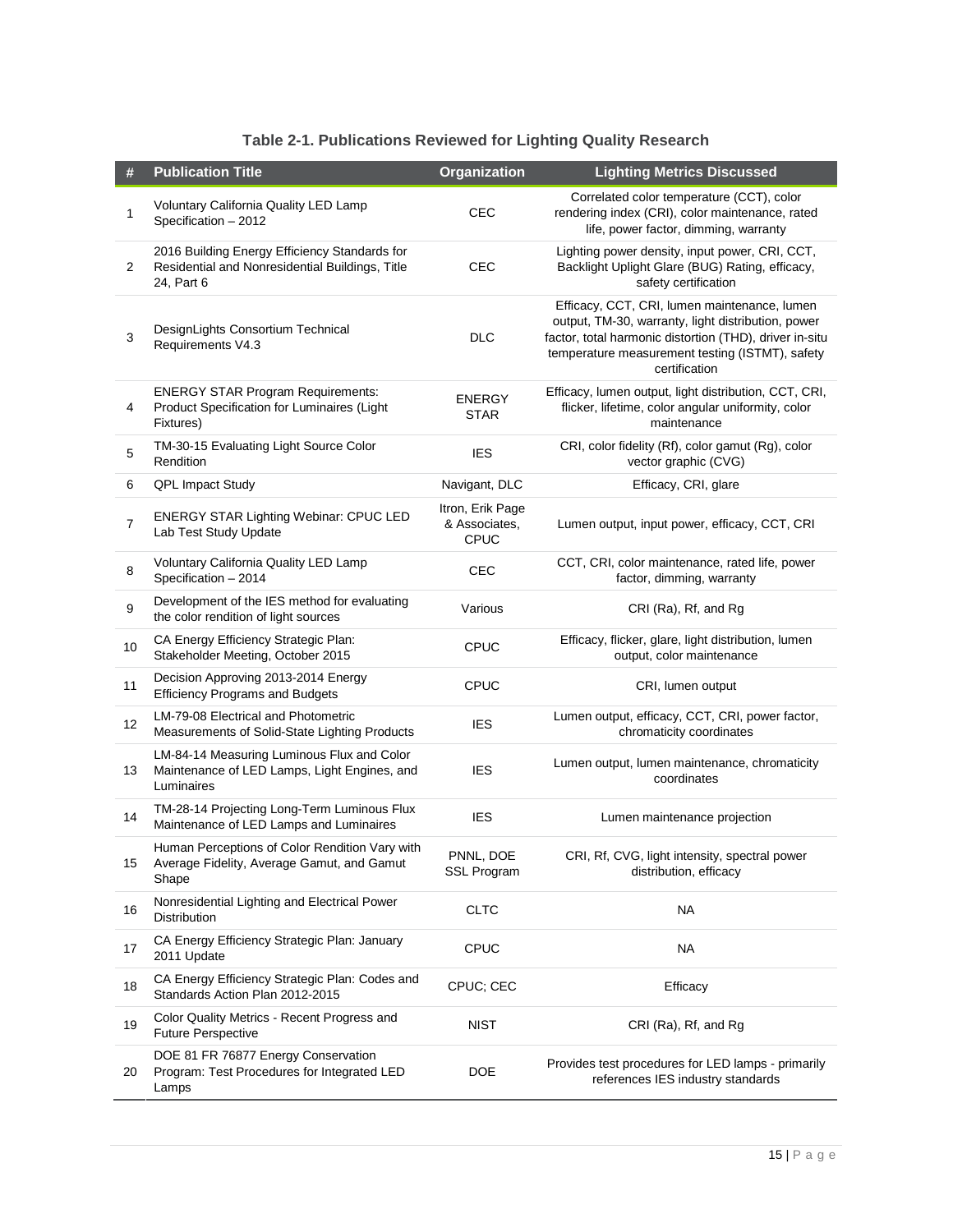| 21 | Voluntary California Quality Light-Emitting Diode<br>(LED) Lamp Specification 3.0 - 2016                                                                                    | CEC                              | CCT, CRI, color maintenance, rated life, power<br>factor, dimming, warranty                               |
|----|-----------------------------------------------------------------------------------------------------------------------------------------------------------------------------|----------------------------------|-----------------------------------------------------------------------------------------------------------|
| 22 | National Electric Code (NEC) - 2017                                                                                                                                         | <b>NFPA</b>                      | <b>NA</b>                                                                                                 |
| 23 | NEMA 77 - 2017 Temporal Light Artifacts: Test<br>Methods and Guidance for Acceptance Criteria                                                                               | <b>NEMA</b>                      | Flicker                                                                                                   |
| 24 | ANSI C136.2 - 2015 American National<br>Standard for Roadway and Area Lighting<br>Equipment - Dielectric Withstand and Electrical<br><b>Transient Immunity Requirements</b> | <b>NEMA</b>                      | Minimum requirements for dielectric withstand and<br>electrical transient immunity for outdoor luminaires |
| 25 | ANSI C137.3 American National Standard for<br>Lighting Systems- Minimum Requirements for<br>installation of Energy Efficient Power over<br>Ethernet (PoE) Lighting Systems  | <b>NEMA</b>                      | Provides minimum installation requirements for<br>PoE systems                                             |
| 26 | LM-80-15 Measuring Luminous Flux and Color<br>Maintenance of LED Packages, Arrays and<br><b>Modules</b>                                                                     | <b>IES</b>                       | Lumen maintenance, color maintenance                                                                      |
| 27 | TM-21-11 Projecting Long-Term Lumen<br>Maintenance of LED Light Sources                                                                                                     | <b>IES</b>                       | Lumen maintenance                                                                                         |
| 28 | Lighting Technology Overview - 2015                                                                                                                                         | <b>CLTC</b>                      | Efficacy, dimmability, light distribution                                                                 |
| 29 | DOE CALIPER Snapshot: Downlights                                                                                                                                            | <b>DOE</b>                       | Efficacy, CCT, CRI                                                                                        |
| 30 | DOE CALIPER Snapshot: Troffers                                                                                                                                              | <b>DOE</b>                       | Efficacy, CCT, CRI                                                                                        |
| 31 | DOE CALIPER Snapshot: Industrial Luminaires                                                                                                                                 | <b>DOE</b>                       | Efficacy, CCT, CRI                                                                                        |
| 32 | DOE CALIPER Snapshot: Outdoor Area<br>Lighting                                                                                                                              | <b>DOE</b>                       | Efficacy, CCT, CRI                                                                                        |
| 33 | Solid-State Lighting: Early Lessons Learned on<br>Way to Market                                                                                                             | <b>PNNL</b>                      | Flicker, glare, color maintenance                                                                         |
| 34 | <b>DLC Market Impacts Report</b>                                                                                                                                            | Meister<br>Consultants<br>Group  | Lumen output, efficacy, CCT, CRI, light distribution,<br>power quality, safety/warranty                   |
| 35 | <b>ENERGY STAR Lighting Webinar: CPUC LED</b><br>Lab Test Study Update                                                                                                      | Itron, Erik Page<br>& Associates | Lumen output, power quality, efficacy, CCT, CRI                                                           |
| 36 | Workpaper Disposition for PGECOLTG179 LED<br>Ambient Commercial Fixtures and Retrofit Kits                                                                                  | <b>CPUC</b>                      | Lumen output, input power, electricity consumption,<br>lighting power density                             |

From this literature review, Navigant developed an extensive list of available lighting metrics for defining lighting quality. See Section [3.2](#page-23-0) for the full analysis of these metrics as they pertain to the Criteria.

# <span id="page-15-0"></span>*2.2.2 Stakeholder Discussions*

In conjunction with Step 1, Navigant leveraged relationships garnered through work with the DOE, energy efficiency organizations, national laboratories, lighting manufacturers, and the CA IOUs to informally interview key stakeholders with the goal of identifying key metrics, thresholds, test procedures and implementation methods that could be used to define and specify the "top-half of lighting quality." Navigant conducted discussions with 36 staff from the CA IOUs, CLTC, DLC, IES (including the members of the newly formed Energy Efficiency Program Committee), the Lighting Research Center (LRC) at Rensselaer Polytechnic Institute, Pacific Northwest National Laboratory (PNNL), the International Association of Lighting Designers (IALD), as well as several non-residential LED lighting manufacturers (e.g., Acuity, Philips, GE Lighting, etc.). A list of the stakeholder organizations Navigant engaged with is provided below in [Table 2-2.](#page-16-0)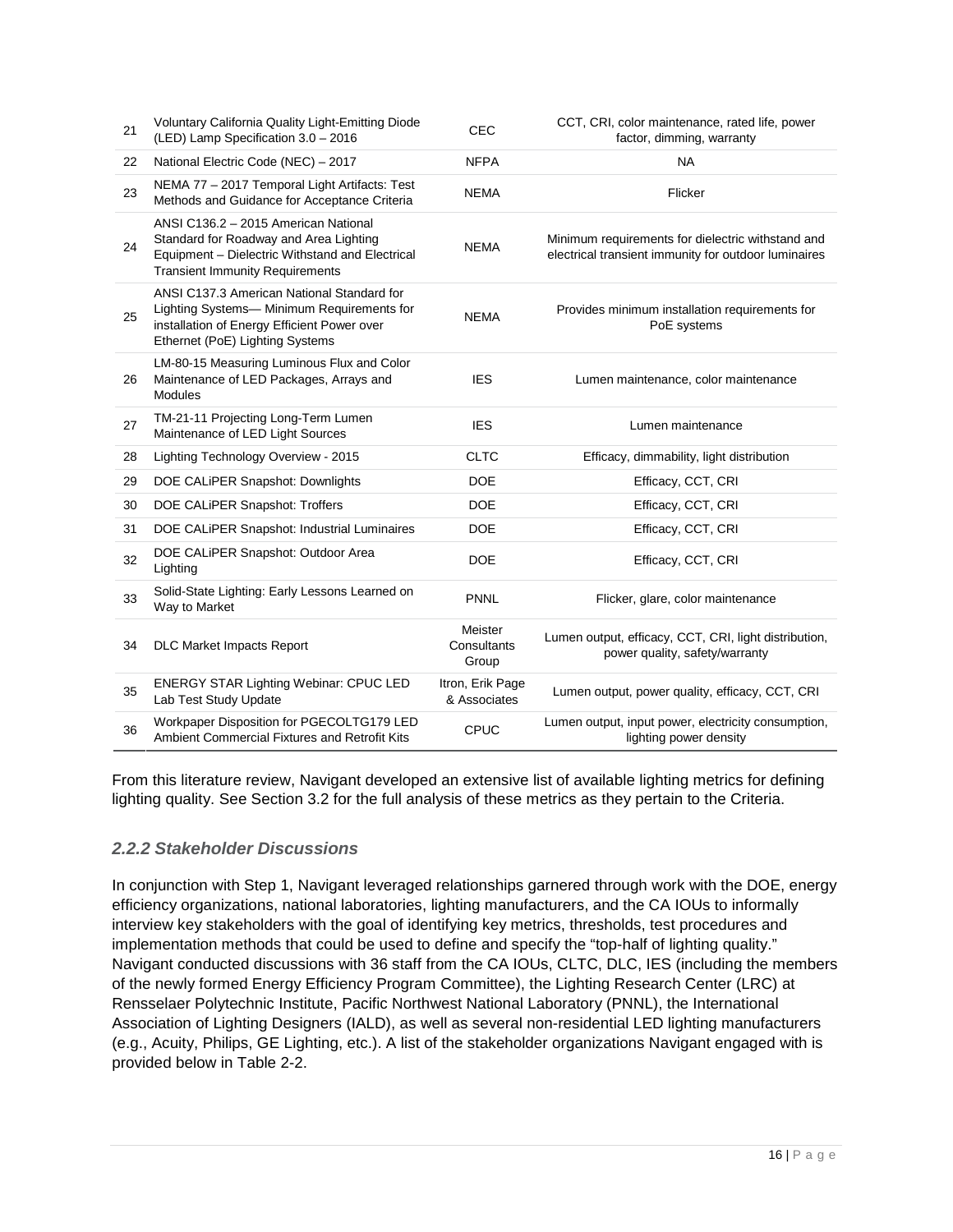<span id="page-16-0"></span>

| Organization         | <b>Participants</b> | <b>Organization Type</b>     | <b>Interview</b><br><b>Participant</b> | Workshop<br><b>Participant</b> |
|----------------------|---------------------|------------------------------|----------------------------------------|--------------------------------|
| Telelumen            | 1                   | Manufacturer                 | Yes                                    | Yes                            |
| Acuity               | $\overline{2}$      | Manufacturer                 | Yes                                    | Yes                            |
| Signify              | 2                   | Manufacturer                 | Yes                                    | Yes                            |
| Lumileds             | $\overline{2}$      | Manufacturer                 | Yes                                    | Yes                            |
| <b>GE Lighting</b>   | $\overline{2}$      | Manufacturer                 | Yes                                    | Yes                            |
| Osram                | 1                   | Manufacturer                 | <b>No</b>                              | Yes                            |
| Enlighted            | 1                   | Manufacturer                 | Yes                                    | <b>No</b>                      |
| <b>RAB Lighting</b>  | 1                   | Manufacturer                 | N <sub>o</sub>                         | Yes                            |
| <b>DLC</b>           | 3                   | Lighting Organization        | Yes                                    | Yes                            |
| <b>IES</b>           | 1                   | <b>Lighting Organization</b> | Yes                                    | Yes                            |
| <b>LRC/RPI</b>       | 1                   | <b>University</b>            | Yes                                    | Yes                            |
| <b>CLTC/UC Davis</b> | 1                   | University                   | Yes                                    | <b>No</b>                      |
| <b>PNNL</b>          | 1                   | National Laboratory          | Yes                                    | No                             |
| DOE SSL Program      | 2                   | Government                   | No                                     | Yes                            |
| <b>CEC</b>           | $\overline{2}$      | Government                   | Yes                                    | N <sub>o</sub>                 |
| <b>IALD</b>          | $\overline{2}$      | <b>Lighting Designer</b>     | No.                                    | Yes                            |
| PG&E                 | 4                   | <b>Utility</b>               | Yes                                    | <b>No</b>                      |
| <b>SCE</b>           | 3                   | <b>Utility</b>               | Yes                                    | No                             |
| SDG&E                | 4                   | <b>Utility</b>               | Yes                                    | <b>No</b>                      |

**Table 2-2. Stakeholder Organizations Engaged for Lighting Quality Discussions**

Based on the research (Step 1) and stakeholder input (Step 2), Navigant developed a qualitative summary of each lighting quality metric's applicability, industry acceptance, and development stage (e.g., categorized in terms of well-established versus on-going R&D) which was used as an initial metric ranking system (see Section [3.1\)](#page-22-1). In addition, these steps enabled the identification of three potential methods for implementing the Criteria that are currently used within industry to enforce quality. These distinct methods are detailed below in [Table 2-3.](#page-17-1)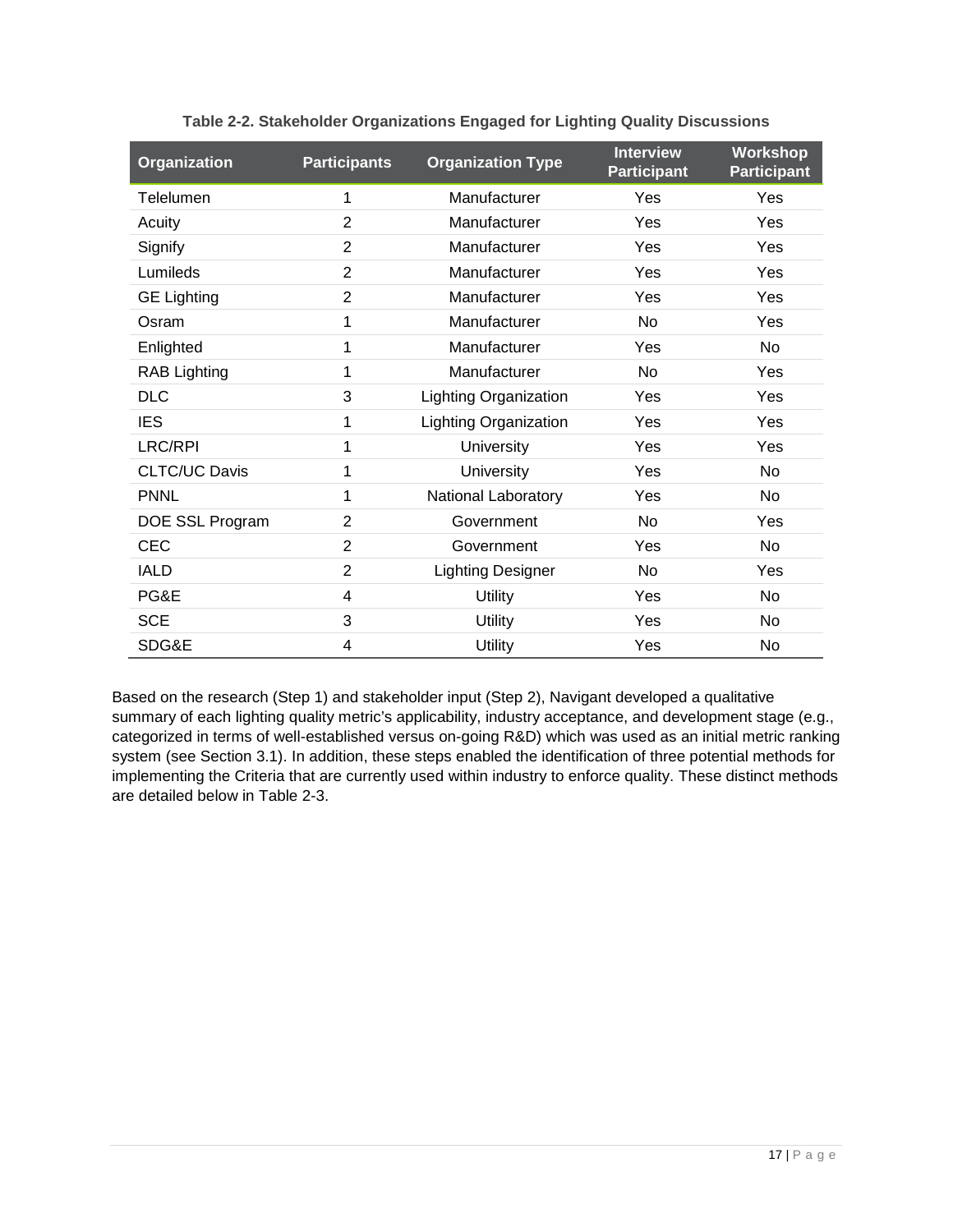<span id="page-17-1"></span>

| <b>Criteria Method</b> | <b>Description</b>                                                                                                                                                                                                                                                                                                                                                                                                                                                                                                                                                                                                                                                                                                                                                                                                                  |
|------------------------|-------------------------------------------------------------------------------------------------------------------------------------------------------------------------------------------------------------------------------------------------------------------------------------------------------------------------------------------------------------------------------------------------------------------------------------------------------------------------------------------------------------------------------------------------------------------------------------------------------------------------------------------------------------------------------------------------------------------------------------------------------------------------------------------------------------------------------------|
| Performance            | The performance method incorporates a lighting quality scoring mechanism for<br>LED products based on their performance in various quality metrics. Increased<br>levels of product performance with each metric evaluated would result in more<br>points accrued. This method gives manufacturers the flexibility to design products<br>that emphasize different aspects of quality based on the intended application of the<br>product. With this method, products would receive a maximum possible score of<br>100 and a minimum possible score of $0$ – where products that receive a score of<br>greater than or equal to 50 represents the "top-half of lighting quality." This method<br>is similar to the certification and score process used by the Leadership in Energy<br>and Environmental Design (LEED) rating system. |
| Prescriptive           | The prescriptive criteria method institutes minimum/maximum allowable tolerances<br>for a set number of performance metrics such that only the "top-half of lighting"<br>quality" of LED products meet these thresholds. This method is similar to other<br>specifications such as the DLC, ENERGY STAR®, as well as the California Energy<br>Commission's Quality Specification for LED lamps.                                                                                                                                                                                                                                                                                                                                                                                                                                     |
| Reporting              | The reporting method requires manufacturers to report the performance of their<br>products in a centralized database. This method would require reporting of metrics<br>such as R <sub>9</sub> , lumen maintenance, power factor, THD, dimming, color fidelity (Rf),<br>and color gamut (Rg) with the goal of greater transparency in product performance.                                                                                                                                                                                                                                                                                                                                                                                                                                                                          |

#### **Table 2-3. Potential Methods for Implementing Lighting Quality Criteria**

Ultimately, Navigant, in conjunction with feedback from the CA IOUs, incorporated a blended approach for the Criteria. The blended approach uses components of each method – performance, prescriptive and reporting – to identify non-residential LED lighting products in the California market that represent the "top-half of lighting quality." As discussed in the following Section [2.2.4,](#page-19-0) Navigant proposed the preliminary Criteria during the California LED Lighting Quality Workshop. Further discussion of the methods implemented for the Criteria can be found in Section [3.](#page-22-0)

A complete summary of the primary takeaways and comments from the stakeholder interviews, are provided in [Appendix A.](#page-56-0)

# <span id="page-17-0"></span>*2.2.3 "Top-half of Lighting Quality" Analysis*

Using the metric rankings and potential methods determined in Steps 1 and 2, Navigant utilized DOE's LED Lighting Facts database and the DLC's QPL to assess thresholds, or minimum tolerances, data fields, and implementation methods that could be applied to determine the "top-half of lighting quality" for non-residential LED products. As an example, using the databases, acceptable ranges for various spectral metrics, such as CCT, CRI, and R<sub>9</sub> were used to determine the tolerances that constitute the "top-half of lighting quality." While for other spectral metrics, such as color fidelity (Rf) and color gamut (Rg), it was determined greater transparency in product performance leads to higher quality, and also aids customers in LED product selection.

For the analysis, both the DLC's QPL and DOE's LED Lighting Facts database were used to maximize quantifiable metric data available, thus helping accommodate for the data gaps within each. To demonstrate the extent of the data gaps, [Table 2-4](#page-18-0) summarizes the percent of products for which the data field entries were completed for efficacy, CRI, R9, lumen maintenance, power factor, THD, and dimming for LED recessed troffers products. This is further divided into the percentage of products that provide manufacturer reported values versus test data. While both the DLC's QPL and DOE's LED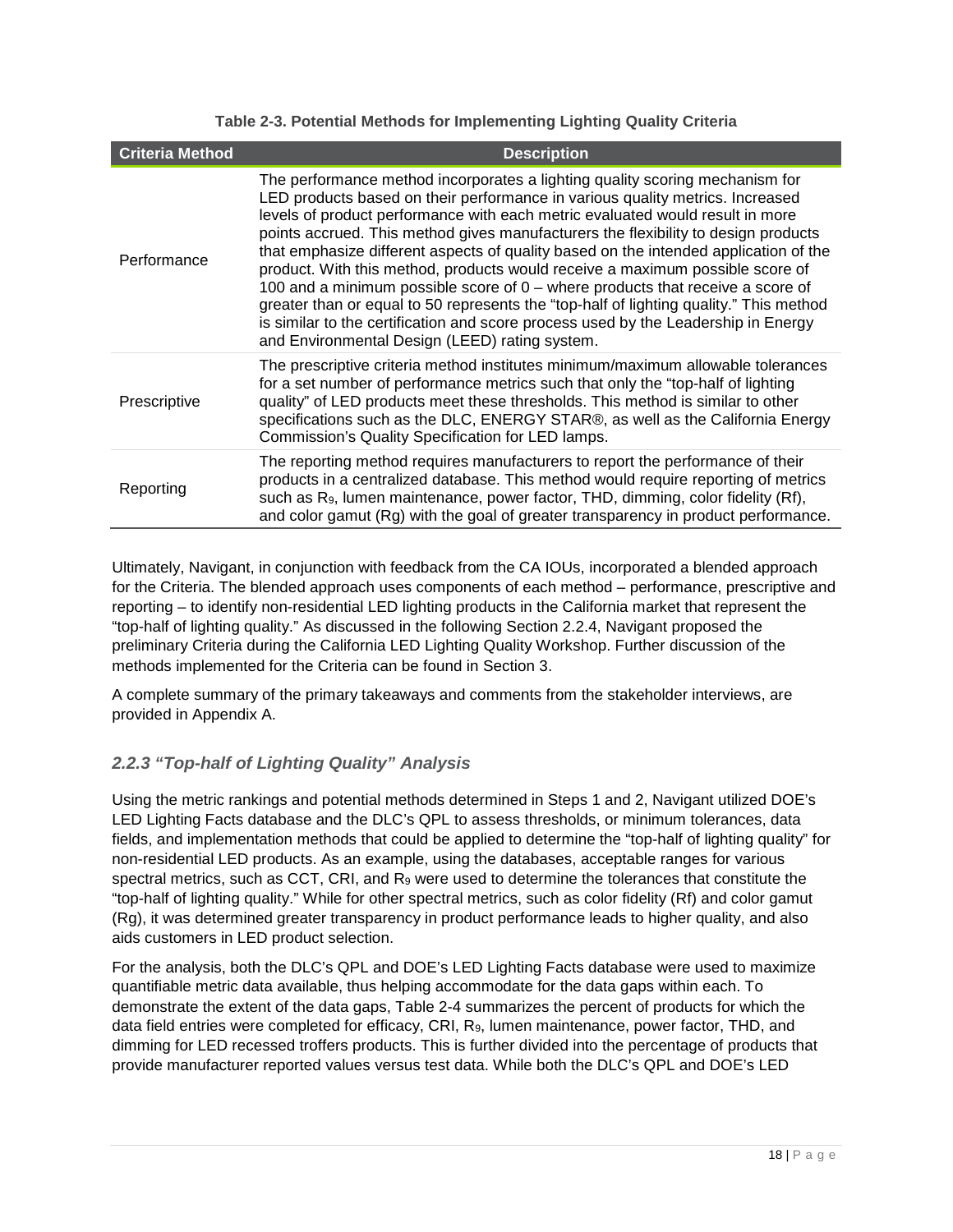Lighting Facts database require tested and manufacturer reported performance be submitted, not all of those data are provided in the publicly available databases.

<span id="page-18-0"></span>

|                                 | % of Products with Publicly Completed Data Field by Metric |               |                                        |               |  |  |
|---------------------------------|------------------------------------------------------------|---------------|----------------------------------------|---------------|--|--|
| <b>Lighting Quality Metrics</b> | <b>DesignLights Consortium</b>                             |               | <b>DOE LED Lighting Facts</b>          |               |  |  |
|                                 | <b>Manufacturer</b><br><b>Reported</b>                     | <b>Tested</b> | <b>Manufacturer</b><br><b>Reported</b> | <b>Tested</b> |  |  |
| Lumen Maintenance (L70)         | 7%                                                         | $0\%$         | 4%                                     | $0\%$         |  |  |
| Efficacy                        | 100%                                                       | 12%           | 100%                                   | 78%           |  |  |
| CRI                             | 99%                                                        | 12%           | 100%                                   | 80%           |  |  |
| Power Factor                    | 98%                                                        | 12%           | 36%                                    | $0\%$         |  |  |
| $R_9^2$                         | 0%                                                         | $0\%$         | 19%                                    | $0\%$         |  |  |
| <b>THD</b>                      | 98%                                                        | 12%           | 22%                                    | 0.1%          |  |  |
| Dimming                         | 100%                                                       | 0%            | 100%                                   | $0\%$         |  |  |

**Table 2-4. % of LED Recessed Troffers with Publicly Completed Data Field by Metric1** 

1. The data in the above table is representative of the DLC QPL and DOE LED Lighting Facts® Database as of November 8, 2017 and October 30, 2017, respectively.

2. The DCL QPL does not collect or report  $R_9$  performance data.

In order to ensure that the California Non-Residential LED Lighting Quality Criteria best represents the "top-half of lighting quality," Navigant developed an optimization algorithm to determine the prescriptive minimum/maximum tolerances, and performance tiers and point values such that products meeting the Criteria roughly represented the top-half of available lighting products. While the Criteria also includes a metric reporting approach (see Section [2.2.2\)](#page-15-0), due to the lack of available data, these were not considered in the analysis.

Using DOE's LED Lighting Facts database and DLC's QPL, Navigant developed an objective function which was calibrated to determine the best-possible solution that meets the initial condition – that 50% of LED products meet the prescriptive and performance Criteria. The decision variables within this optimization were defined as the prescriptive minimum/maximum tolerances, and the performance points for each point tier. For each metric used within the performance portion of the Criteria, the tiers were developed such that the minimum represented the DLC and ENERGY STAR minimum requirements and the highest tier represented roughly the 90<sup>th</sup> percentile value in the dataset. Each tier was then calibrated using an iterative process to ensure that the performance thresholds and point allocations scored the tophalf of these datasets to meet the Criteria.

The results of this analysis were presented in two spreadsheets (one for the Indoor product categories and one for the Outdoor product categories) in the form of a LED Product Quality Evaluation Tool (hereafter referred to as the "Tool"). The Tool aids in determining the appropriate metrics and thresholds that define the "top-half of lighting quality" for LED non-residential products, and it can be updated to evaluate future versions of each database, as well as additional metrics and revised performance tolerances as needed.

This iterative and calibration analysis for optimizing the appropriate prescriptive and performance thresholds was used to develop the preliminary Criteria presented at the California LED Lighting Quality Workshop discussed below in Section [2.2.4](#page-19-0) and the preliminary proposed Criteria discussed in Section [2.2.5.](#page-19-1)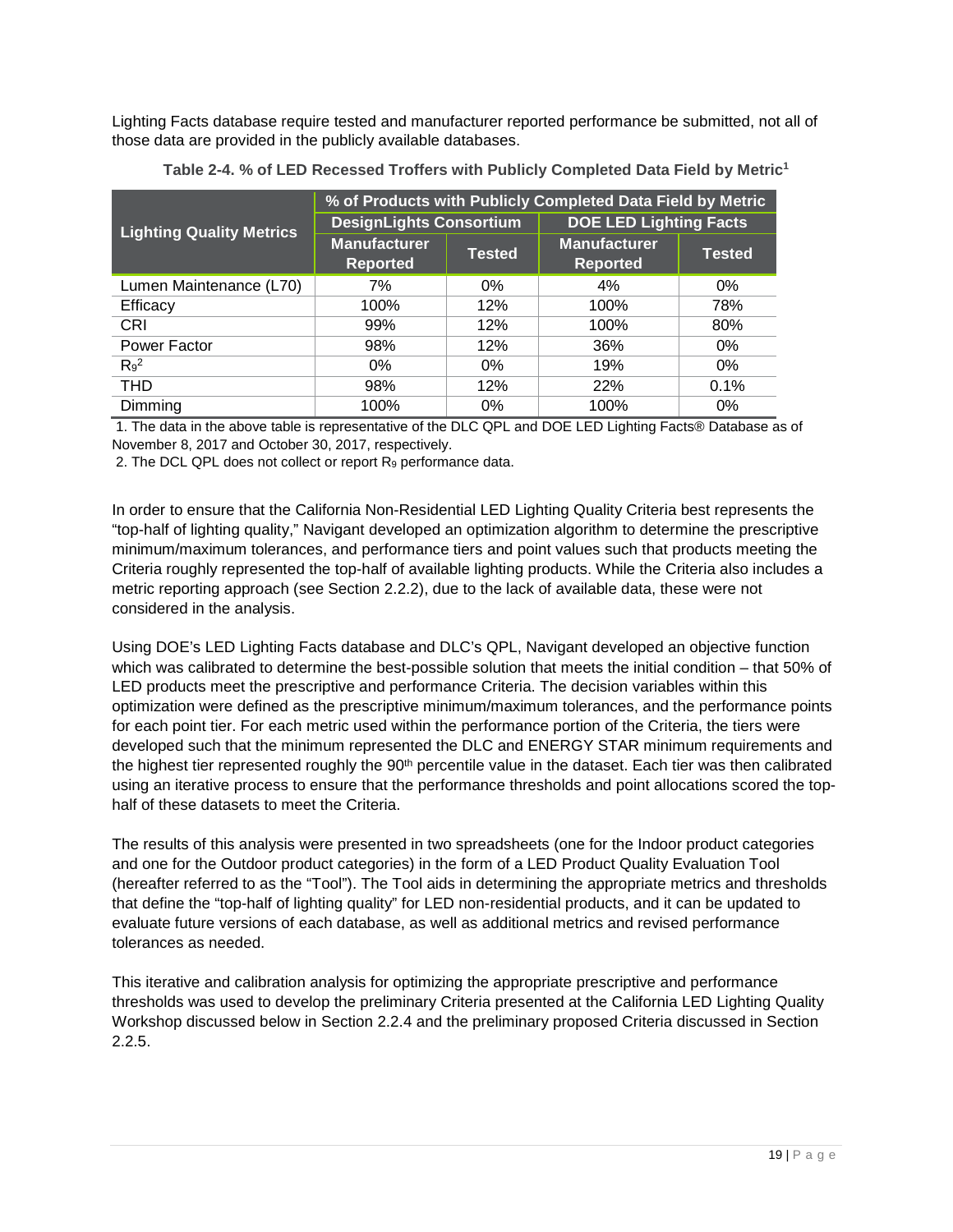# <span id="page-19-0"></span>*2.2.4 California LED Lighting Quality Workshop*

Navigant convened a workshop among key industry stakeholders engaged during the interview process in Step 2. The goal of this effort was to gather input and feedback on the preliminary Criteria, including the identified metrics and parameters, as well as the implementation methods for determining the "tophalf of lighting quality," for non-residential LED lighting products.

In order to attract attendance from key industry stakeholders, Navigant identified several potential lighting conference venues which could be leveraged for the California LED Lighting Quality Workshop. To help assess which would be the most valuable location to target, Navigant developed a criteria matrix. [Table](#page-19-2)  [2-5](#page-19-2) indicates the expected attendance, location, timing, ease of coordination, and meeting credibility criteria that were used to rank the viability and preference for each conference venue.

| <b>Ranking Criteria</b>    |      | <b>Score</b><br>$\overline{2}$ | 3           | <b>Definition</b>                                                                                                                                  |
|----------------------------|------|--------------------------------|-------------|----------------------------------------------------------------------------------------------------------------------------------------------------|
| <b>Expected Attendance</b> | Poor | Okay                           | <b>Best</b> | The expected attendance for each stakeholder group<br>based on past conference attendance levels or feasibility<br>in attracting attendance.       |
| Location                   | Poor | Okay                           | <b>Best</b> | The proximity to San Francisco (either PG&E or Navigant<br>offices).                                                                               |
| Timing                     | Poor | Okay                           | <b>Best</b> | The feasibility both in terms of having enough time to<br>coordinate the meeting and whether the date may cause<br>delays in the project schedule. |
| Ease of Coordination       | Poor | Okay                           | <b>Best</b> | The level of effort required for planning and organizing a<br>meeting at the described event.                                                      |
| <b>Meeting Credibility</b> | Poor | Okay                           | <b>Best</b> | How the meeting credibility is/would be viewed within the<br>lighting industry.                                                                    |

<span id="page-19-2"></span>**Table 2-5. Ranking Criteria for Determining the Lighting Conference Venue for Hosting the "California LED Lighting Quality Workshop"** 

Using the above ranking criteria, Navigant and the CA IOUs determined the February 2018 Strategies in Light conference, which received the top-ranking score, would be the ideal venue to host the California LED Lighting Quality Workshop.

The meeting took place on February 13, 2018 in Long Beach, CA, coinciding with the first day of the Strategies in Light conference. Navigant collected feedback on the lighting metrics best-suited for defining lighting product quality, as well as the preliminary Criteria and implementation methods. In total, 14 industry stakeholders – including manufacturers, SSL experts, DOE, lighting designers and DLC representatives – attended the California LED Lighting Quality Workshop (see [Table 2-2\)](#page-16-0) and contributed to a lively discussion, signifying the importance and impact of this Study. The discussions at the California LED Lighting Quality Workshop, as well as the stakeholder interviews described in Section [2.2.2,](#page-15-0) were leveraged to develop the preliminary proposed Criteria discussed in Section [3.3.](#page-36-0) 

A complete summary of the primary takeaways and comments from the discussions at the California LED Lighting Quality Workshop and stakeholder interviews, is provided in [Appendix A.](#page-56-0)

#### <span id="page-19-1"></span>*2.2.5 Lighting Quality Definition and Criteria*

Based on the input received during the California LED Lighting Quality Workshop described above in Section [2.2.4,](#page-19-0) Navigant reassessed and finalized the Criteria and lighting quality definition. In addition, the iterative and calibration analysis for optimizing the appropriate prescriptive and performance thresholds,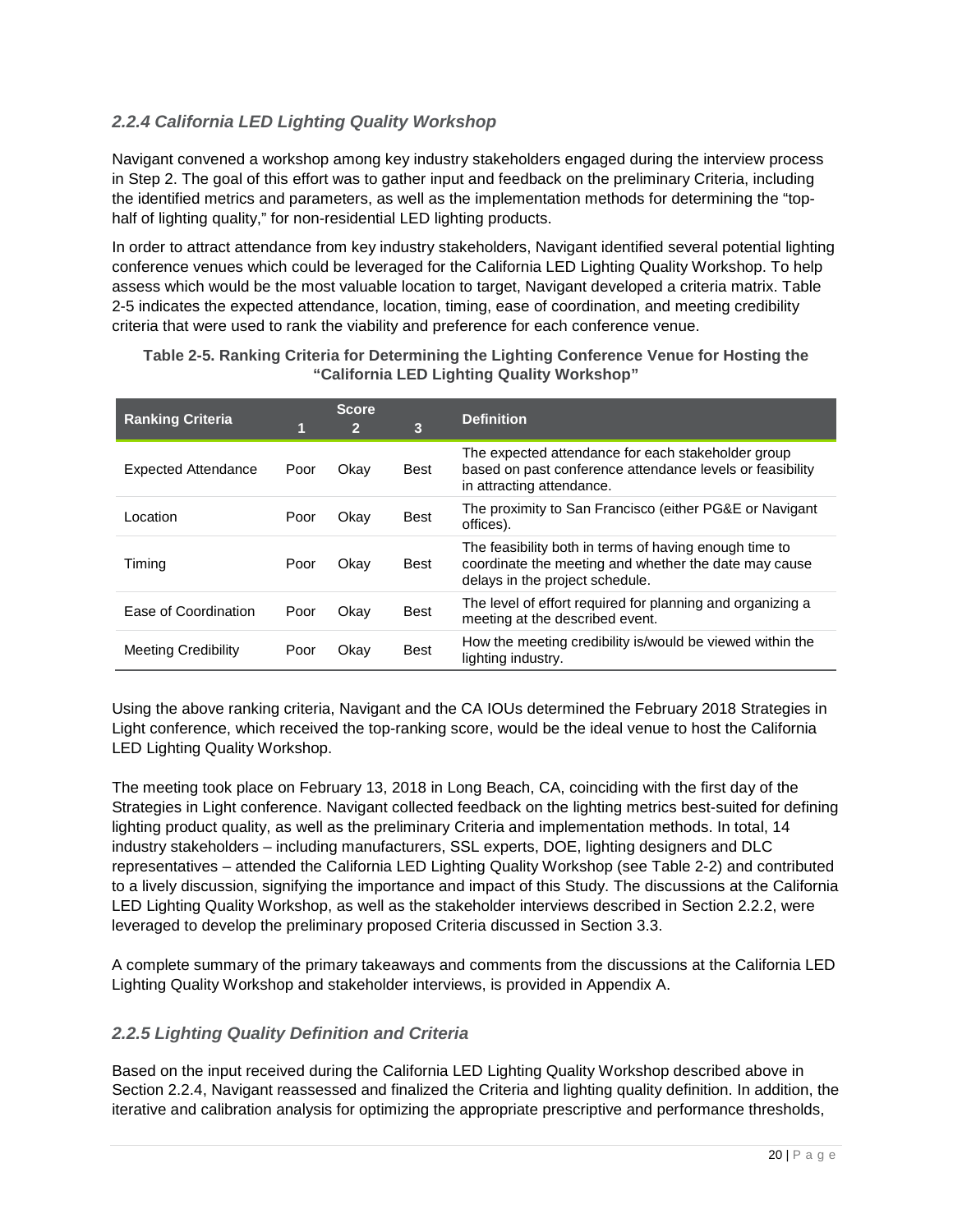described in Section [2.2.3,](#page-17-0) was used a second time to incorporate the feedback received during the California LED Lighting Quality Workshop to develop the preliminary proposed Criteria discussed in Section [3.3.](#page-36-0) Navigant worked closely with CA IOU staff who are involved with LED lighting customer experience studies to cross-reference and cross-check Step 5 results and adjusted as needed based on that review.

Navigant identified that the "top-half of lighting quality" can best be measured with a combination of prescriptive, performance, and reporting requirements. The prescriptive requirements raise the base level of quality to a minimum of, and in certain instances exceeding, the DLC or ENERGY STAR requirements, depending on the product category and lighting quality parameter. The performance requirements extend beyond those outlined in the prescriptive requirements and incentivize manufacturers to improve the design of products based on tiered levels of lighting quality performance. Products that receive a performance score of greater than or equal to 50 meet the performance requirements. Lastly, Navigant has recommended enhanced reporting requirements for metrics that are new to industry – yet vital to ensuring greater industry-wide transparency and consumer accessibility to product information and data that enables more informed decision-making – such as the color rendition test methods incorporated by IES TM-30-15.

Products that meet the requirements for each component – prescriptive, performance, and reporting – meet the California Non-Residential LED Lighting Quality Criteria. This blended approach best serves to comprehensively ensure that the Criteria successfully influences the quality of LED lighting products entering the California market. Discussion of each of these requirements in the Criteria can be found in Section [3.3,](#page-36-0) and a detailed analysis of the LED products that qualify for the Criteria can be found in [Appendix B.](#page-64-0)

# <span id="page-20-0"></span>**Limitations and Challenges**

Navigant has identified several challenges that arose when developing the preliminary proposed Criteria. These limitations and challenges are focused on the following areas: data availability; lighting quality definition and available metrics and test methods; and product-level vs. application-level metrics.

# <span id="page-20-1"></span>*2.3.1 Data Availability*

Resources such as the DLC's QPL and DOE's LED Lighting Facts database were essential during the "top-half of lighting quality" analysis effort to understand the statistical distribution and variations in product performance for various metrics. However, these datasets have significant data gaps, as discussed in Section [2.2.3](#page-17-0) and Appendix B. For well-established metrics, such as L70 lumen maintenance, dimmability, and R9, lack of reported LED product data limits the ability of Part One of this Study to determine the representative distribution of performance. In addition, metrics such as IP Rating, operating frequency, Rf, and Rg are not reported at all in some cases. Without knowing the distribution of performance for these important lighting quality metrics, the ability of this analysis to determine the "tophalf of lighting quality" is limited.

# <span id="page-20-2"></span>*2.3.2 Lighting Quality Definition, and Available Metrics and Test Methods*

As stated in Section [2.2,](#page-12-2) lighting quality is dependent on multiple factors – including visibility, comfort, function, color, and health. Many of these factors are still debated within the academic and research community, while others have no quantifiable metrics to enable quality assessment. The struggle is in the development and application of numeric metrics to provide an indication of top level lighting quality. For example, metrics that are available for measuring flicker, glare, and color consistency, as well as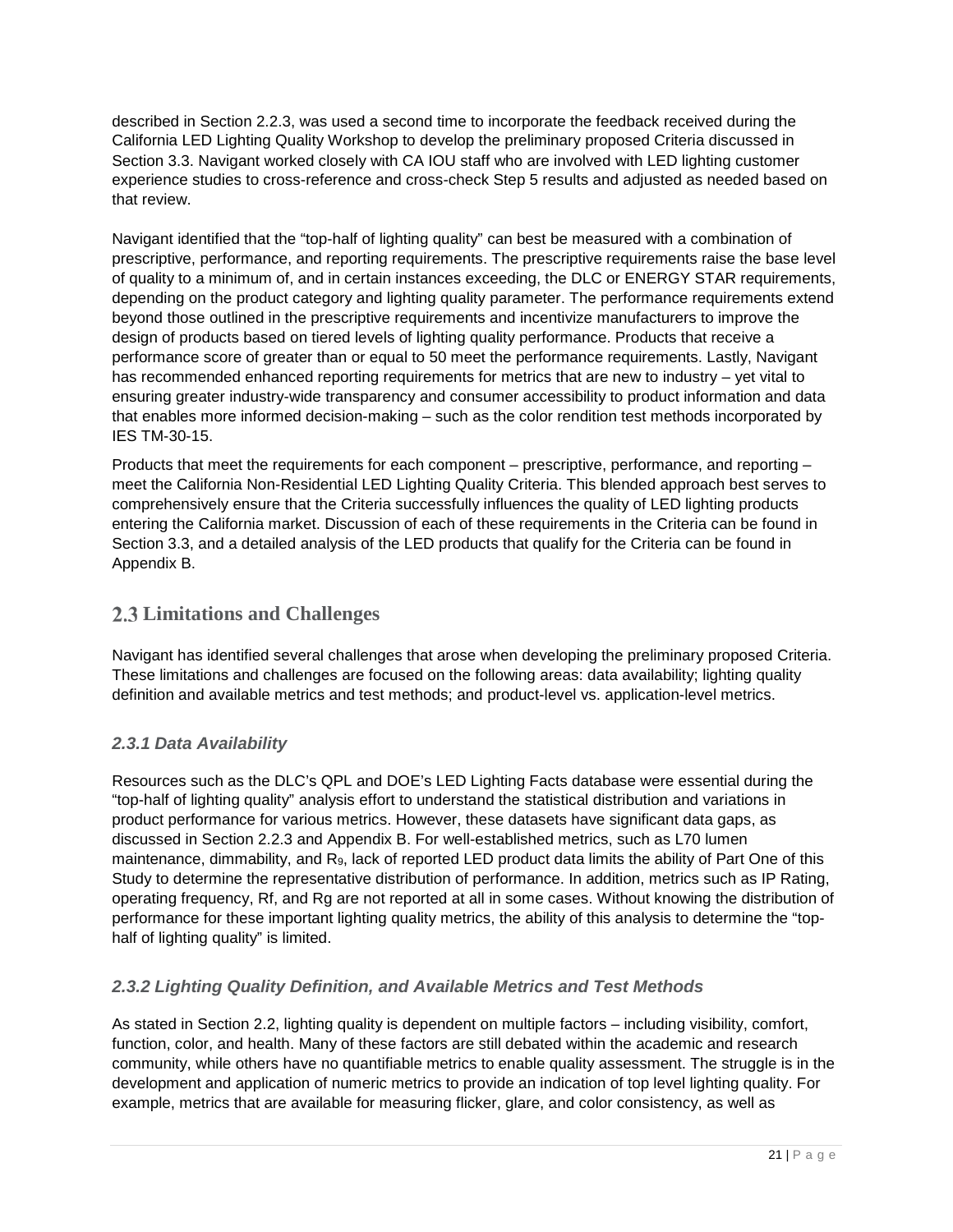reporting for communication protocols were all identified by industry stakeholders as important to lighting quality; however, none of these are currently feasible to include based on the lack of industry-accepted test methods or precedent through existing specifications. Part One of this Study aimed to define lighting quality for inclusion within the Criteria, though it is important to acknowledge that this Study is limited to the best *available* metrics.

# <span id="page-21-0"></span>*2.3.3 Product-Level vs. Application-Level*

One of the main challenges associated with defining lighting quality is that it is highly dependent on the end-use application. For example, a high bay LED luminaire that is installed in a warehouse will need to be optimized for drastically different operating conditions and lighting quality parameters compared to one installed in a gymnasium. Because the Criteria is limited to those metrics that can be controlled at the product-level, or point-of-sale, there are several metrics that are important to lighting quality that cannot feasibly be included. Metrics such as application efficacy, lighting power density, light utilization, and perceived luminance are not feasible to include because they must be measured when the LED is "ininstallation." While the Criteria does enable the identification of the "top-half of lighting quality" for nonresidential LED products on the market, it does not replace codes and standards, such as California's Title 24, or the expertise that can be offered by a certified lighting designer which are both critical for ensuring the right quality product is installed for a given application.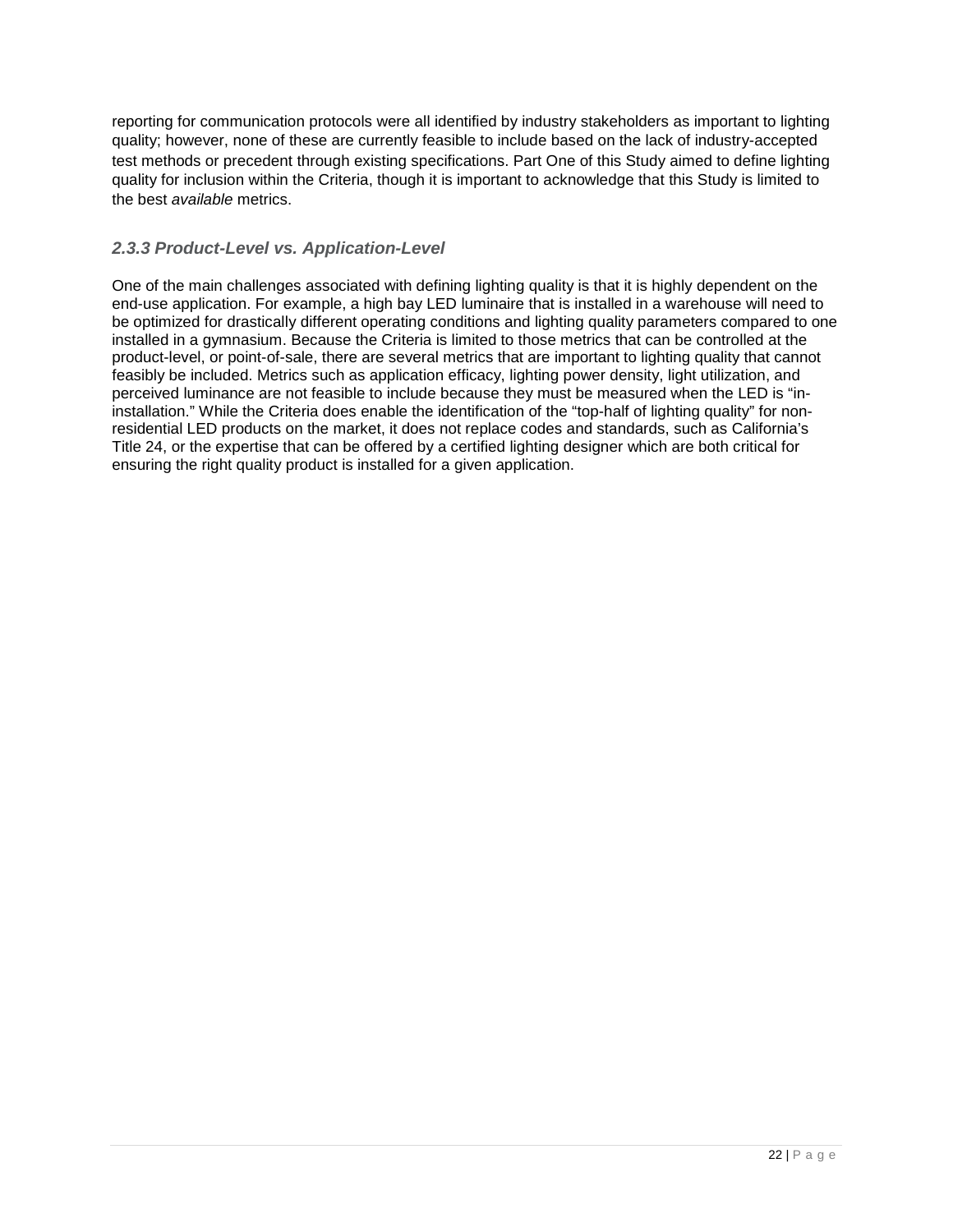# <span id="page-22-0"></span>**3. LED LIGHTING QUALITY**

This section discusses the preliminary proposed Criteria, including the metrics considered for inclusion in the Criteria, the detailed technical requirements of the Criteria, the proposed plan for updating the Criteria in future revisions, and a basic framework for implementing the Criteria through testing and verification.

As previously indicated, this report documents the findings of Part One for the California Statewide Non-Residential LED Quality and Market Characterization Study. Part Two is ongoing and the results of this second phase of the study will be used to modify and finalize the proposed Criteria as needed.

# <span id="page-22-1"></span>**Lighting Quality Definition**

While lighting quality is dynamic, and its definition is ever-changing, the goal of Part One of this Study is to develop a procedure to evaluate an LED product's lighting quality relative to those available within California's non-residential lighting market. Therefore, Part One aimed to develop a lighting quality definition based on parameters and metrics that can be controlled at the product-level, rather than at the application-level or during installation. Based on this premise, and the input from the CA IOUs, CEC, and industry stakeholders, Navigant proposes that non-residential LED lighting quality be defined based on its performance in the following parameter categories: Power Quality, Optical Performance, Reliability & Safety, Efficiency, Spectrum and Controllability. At this time, these six parameters best describe the categories of LED product performance which can be used to evaluate a product's lighting quality. It should be noted, however, that as the non-residential LED market continues to develop, these parameters could change or be enhanced based on R&D progress and the introduction of new product attributes.

Each of these parameters is described in the summary below and in detail in Sections [3.2.1](#page-25-0) to [3.2.6.](#page-34-0)

**Power Quality** – Electricity-consuming products contribute to overall power quality in buildings and power grids. Building owners, utilities, and end users are affected by power quality, as electric power loads, transmission and distribution networks, circuitry in buildings, and visible flicker can be adversely impacted by poor management of power quality in lighting products.

**Optical Performance** – Lighting products are designed to meet a vast array of applications and task areas. In order to properly deliver light, in terms of light intensity and direction, manufacturers and lighting designers specify optical attributes that enable lighting products to meet customer and end-use application needs.

**Reliability & Safety** – A basis quality parameter for any lighting product is that it meets performance claims and operates safety for the duration of its use. In particular, LED products have very long anticipated lifetimes relative to much of the electrical equipment installed in non-residential buildings and outdoor spaces. Therefore, ensuring that products are reliable in meeting their rated light levels and spectral parameters for the duration of their rated lifetimes, while operating under safe conditions, is an important quality factor for LED products.

**Efficiency** – The ratio of the useful work performed by a product to the total energy expended is an important parameter throughout all electric appliance industries for rating quality. High efficiency products reduce electric load-burden and improve building performance. In the lighting industry, one of the most commonly analyzed product attributes is the ratio of light emitted over the power input required to produce it. Higher quality products are designed to optimize this ratio, while not overproducing light and causing unnecessary glare.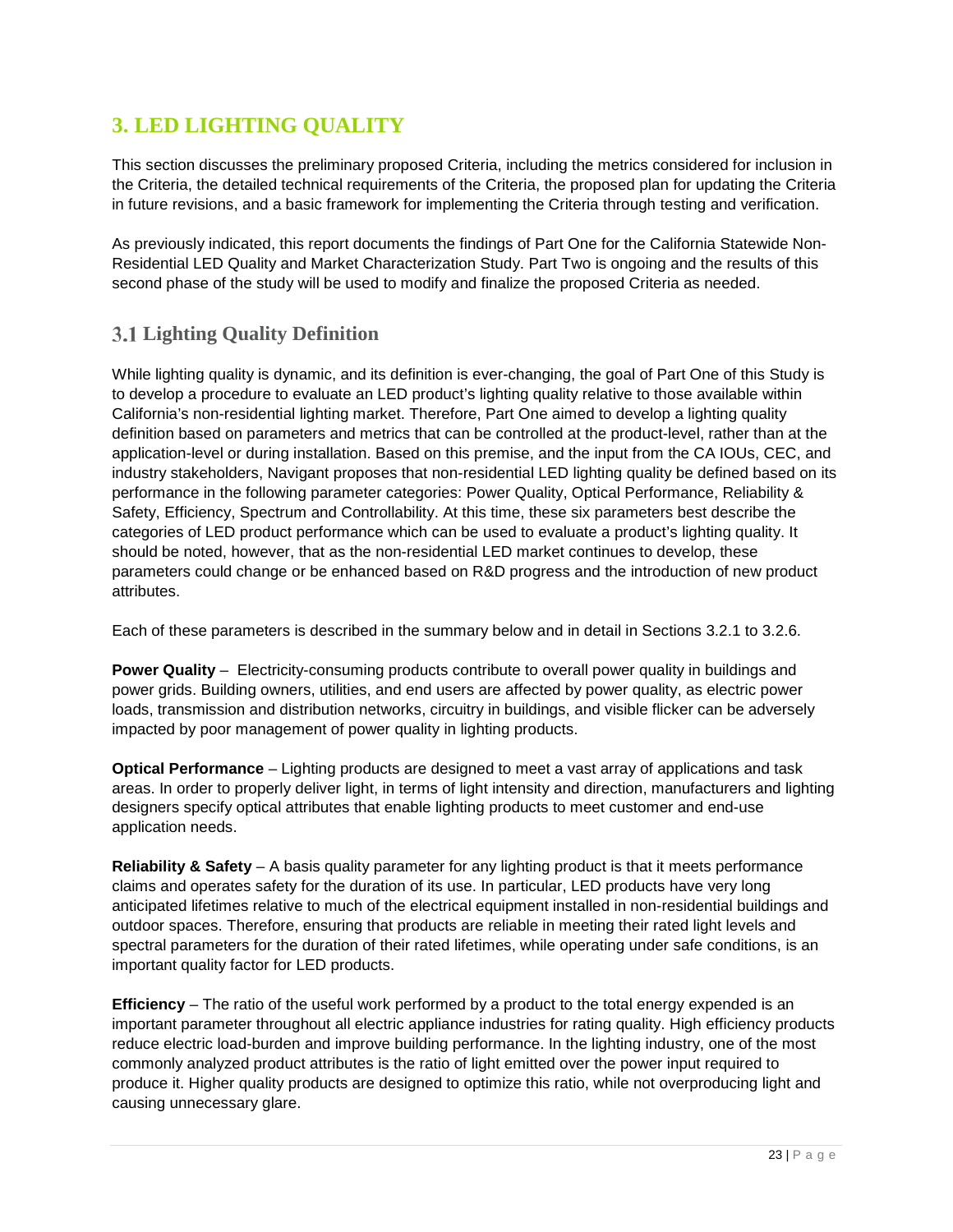**Spectrum** – Human color perception is a vital aspect of lighting quality, as the spectral emission of the installed lighting products change the appearance of objects in a space. Lighting designers and specifiers use light spectrum parameters to select products for their intended applications. Quantifying and describing the product's light spectrum, in the most comprehensive manner, allows lighting designers and specifiers to appropriately design indoor and outdoor environments in which end users operate and perform tasks.

**Controllability** – A relatively new lighting parameter, controllability is a product's ability to be controlled during its useful life. Controls better enable a lighting product to provide the right amount and type of light where and when it is needed. The number and capabilities of controllable LED products continues to expand, as these products often lead to reduced consumption (i.e., dimmed light levels results in lower operating wattages), as well as increased human comfort and added services (e.g., health-centric lighting, asset tracking in retail settings, etc.). However, standardizing communication protocols and ensuring these systems offer interoperability between manufacturers is key to customer and end user acceptance.

# <span id="page-23-0"></span>**Lighting Metrics Summary**

Throughout the stakeholder engagement process (including both the interviews and California LED Lighting Quality Workshop), Navigant received feedback that lighting quality is best identified by various metrics that quantitatively describe the performance of product components or features.<sup>[2](#page-23-1)</sup> Therefore, Navigant categorized these metrics into the six lighting quality parameters used by the Criteria to describe and quantify the lighting quality of non-residential LED products. [Table](#page-24-0) **3**-**1** below illustrates how each of the evaluated lighting metrics maps to the lighting quality parameters identified for the Criteria.

<span id="page-23-1"></span><sup>&</sup>lt;sup>2</sup> Section 2.2.1 discusses the primary research conducted to identify available metrics for use in the Criteria.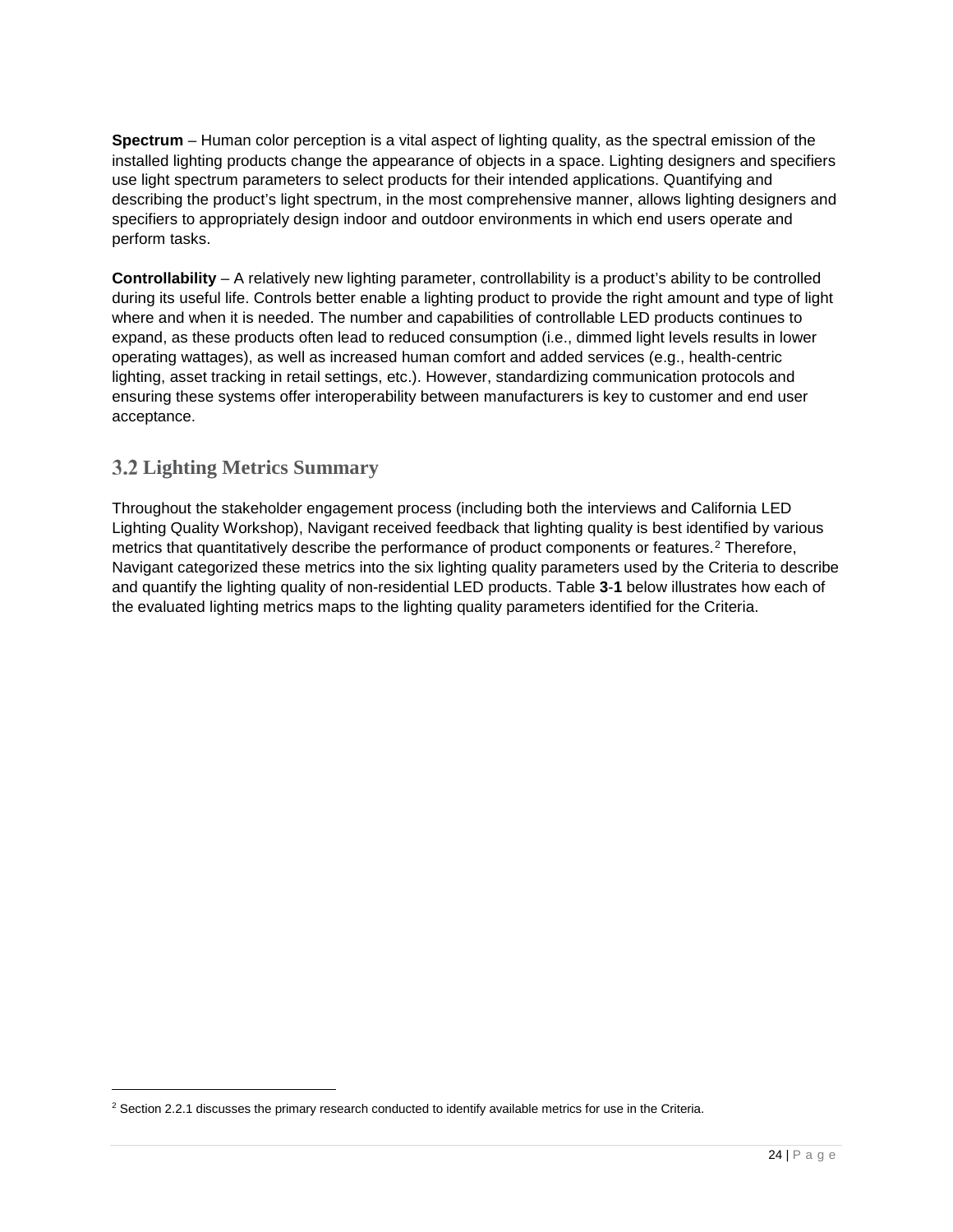<span id="page-24-0"></span>

| <b>Power Quality</b>                      | - Total Harmonic Distortion (THD)<br>- Power Factor<br>- Flicker (IEC $P_{st}$ )<br>- Electrical Power Consumption<br>- Stroboscopic Effect (SVM)<br>$-$ Flicker Index<br>$-$ NFMA-77-2017<br>- Operating Frequency<br>- Percent Flicker |
|-------------------------------------------|------------------------------------------------------------------------------------------------------------------------------------------------------------------------------------------------------------------------------------------|
| <b>Optical</b><br>Performance             | - Lumen Output<br>- Beam Angle Classification - Visual Comfort Probability (VCP)<br>- Zonal Lumen Density - Upward Light Ratio<br>- Unified Glare Rating (UGR)<br>- Perceived Luminance<br>- BUG Rating                                  |
| <b>Reliability &amp;</b><br><b>Safety</b> | - Lumen Maintenance<br>– Warranty<br>- Color Maintenance<br>- IP Rating<br>- Safety Certification<br>- Driver ISTMT                                                                                                                      |
| <b>Efficiency</b>                         | - Luminous Efficacy<br>- Light Utilization<br>- Application Efficacy<br>- Power Supply Efficiency<br>- Lighting Power Density                                                                                                            |
| <b>Spectrum</b>                           | - Color Rendering Index (CRI)<br>- Color Fidelity (Rf)<br>- Color Angular Uniformity<br>- Correlated Color Temperature (CCT)<br>- Color Gamut (Rg)<br>- Red Rendering $(R9)$<br>- Color Consistency                                      |
| Controllability                           | - Luminaire-Level Control Features<br>- Dimmability<br>- Networked Lighting Control Features<br>- Communication Protocols (e.g., Bluetooth, Wi-Fi, Zigbee, etc.)                                                                         |

#### **Table** 3**-**1**. Lighting Quality Parameters and Metric Categorization**

In addition, to establish a neutral framework for analyzing the feasibility of each metric, Navigant also developed the metric ranking system displayed in [Table 3-2.](#page-24-1) The dimensions used to rank each metric include: available test methods, industry acceptance, complexity, expected burden, and lighting quality definition. Based on research findings and stakeholder feedback, Navigant completed feasibility rankings for each metric, which are described in the following sections. The goal of this feasibility exercise was to identify the lighting metrics that best relate to and quantify lighting quality, while reducing burden and complexity for the CA IOUs, industry, lighting designers, specifiers, and end users. As such, only metrics that received a score of 13 or higher (15 is the maximum) were considered viable to include in the Criteria.

<span id="page-24-1"></span>

| <b>Ranking Criteria</b>        | <b>Definition</b>                                                                                                                                                                            |           | 2                        | 3    |
|--------------------------------|----------------------------------------------------------------------------------------------------------------------------------------------------------------------------------------------|-----------|--------------------------|------|
| Available Test<br>Methods      | Availability of test procedures to ensure metric is<br>quantifiable and measurable.                                                                                                          | <b>No</b> | In<br><b>Development</b> | Yes  |
| Industry<br>Acceptance         | Prevalence of metric's use within industry,<br>including associated tolerances/thresholds in<br>industry standards or specifications and general<br>stakeholder familiarity with the metric. | Low       | Medium                   | High |
| Complexity                     | Level of complexity associated with including<br>metric in criteria, such as database management<br>logistics and certification procedures required.                                         | High      | <b>Medium</b>            | Low  |
| <b>Expected Burden</b>         | Burden expected to be placed on various<br>stakeholders (manufacturers, customers, lighting<br>designers, State of California) if metric is included.                                        | High      | <b>Medium</b>            | Low  |
| Lighting Quality<br>Definition | How well the metric contributes to the identification<br>of the "top-half of lighting quality" in LED products.                                                                              | Poor      | Okay                     | Well |

#### **Table 3-2. Lighting Metric Ranking Criteria and Definitions**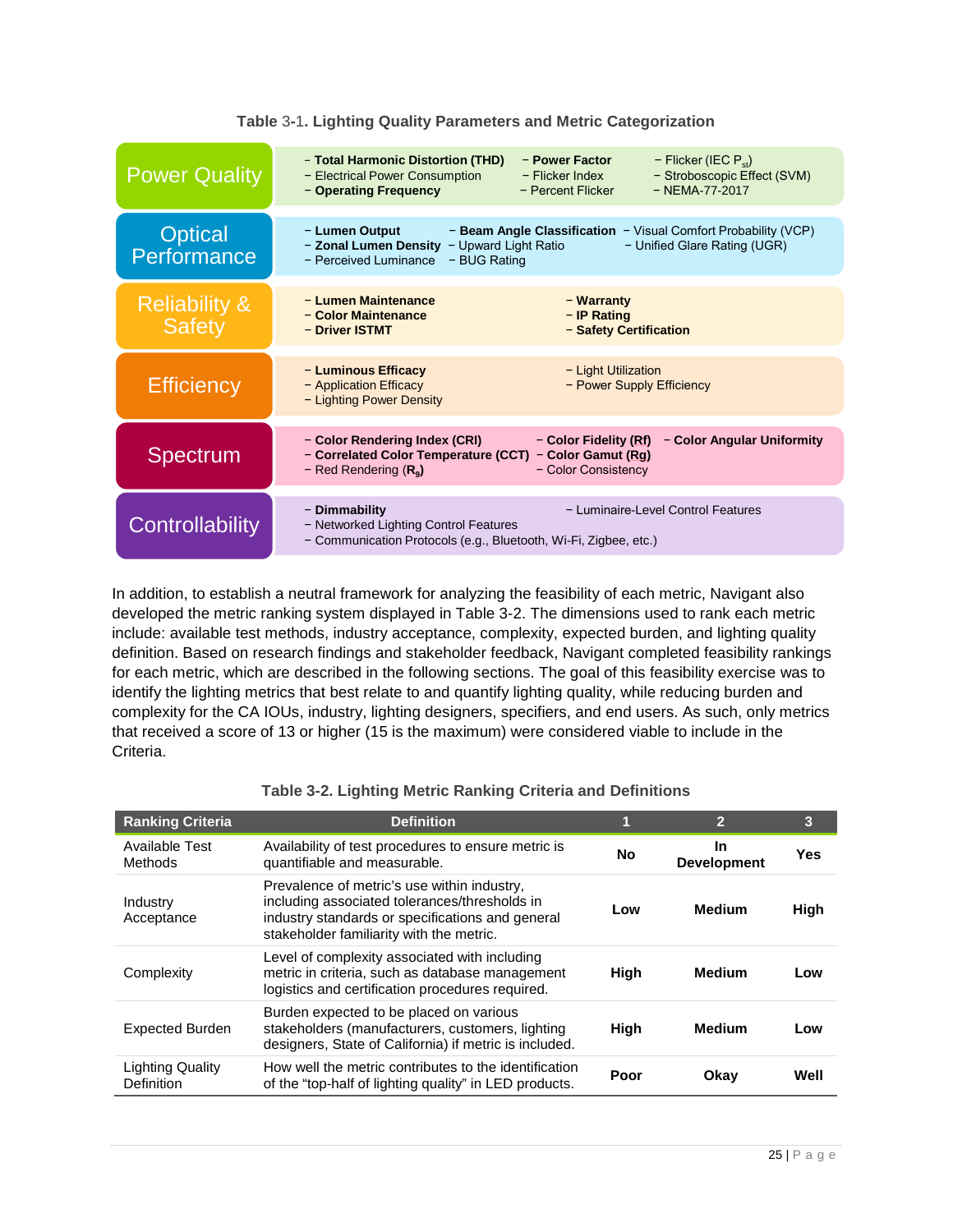The following Sections [3.2.1](#page-25-0) to [3.2.6](#page-34-0) describe each of the metrics considered within the six lighting quality parameters, as well as the results of the feasibility ranking.

# <span id="page-25-0"></span>*3.2.1 Power Quality*

Power quality is a significant parameter within the Criteria that affects multiple stakeholder groups primarily utilities, building owners, customers, and general human health. The metrics considered within this quality parameter are power factor, total harmonic distortion (THD), electrical power consumption, operating frequency, percent flicker, flicker index, short term flicker (as defined by the IEC P<sub>st</sub> metric), and the stroboscopic visibility measure (SVM), with each metric affecting stakeholders to varying degrees. A brief explanation of these metrics and their relative importance to lighting quality is provided below.

**Power factor** is the ratio between active (or "real," or "consumed") power (measured in watts) and apparent power (measured in volt-amps), while **THD** is a measure of waveform distortion created from the equipment's current draw. Power factor and THD have impacts on electric networks and loads, directly affecting the interests of utilities and building owners. Degradation in power factor and THD can lead to disturbances in distribution networks and subsequent electrical service interruptions, increased transmission and distribution losses, higher electricity costs, and in rare cases safety-related issues. Power factor and THD are quantifiable and currently incorporated by organizations in industry specifications, such as ENERGY STAR and DLC. As such, Navigant has identified these as key metrics for evaluating power quality and recommends their inclusion in the Criteria.

Navigant also received some recommendations from stakeholders to set limits on **electrical power consumption**. Although this is effective for other equipment types, Navigant believes that it could potentially stifle innovation and product offerings within the LED industry. Instead Navigant recommended that efficacy and lumen output requirements be considered, since controlling for these metrics ensures that high efficiency and appropriate light levels are achieved, without limiting the functionality and lighting applications.

The final set of metrics considered within the power quality parameter entail preventing visible flicker, including the use of operating frequency, flicker index, percent flicker, short term flicker, SVM, and NEMA-77-2017.

Photometric flicker has been a concern within the lighting industry for decades (for several lighting technologies) due to the potential human impacts, which can range in severity from a distraction or mild annoyance to neurological problems (i.e., seizures). Although the overwhelming consensus in the industry is that preventing flicker is vital to lighting quality, standardized flicker measurement procedures that account for the affects to human populations have just been recently introduced to industry with NEMA 77-2017.[3](#page-25-1)

**Flicker index** is a measure of the cyclic variation in output of a light source, taking into account the waveform of the light output. It is the ratio of the area under the light output curve that is above the average light output level to the total area under the light output curve for a single cycle.[4](#page-25-2) **Percent flicker** is a relative measure of the cyclic variation in output of a light source (percent modulation). It is given by

<span id="page-25-1"></span> <sup>3</sup> National Electrical Manufacturers Association, "NEMA 77-2017, Temporal Light Artifacts: Test Methods and Guidance for Acceptance Criteria," April 2017[. https://www.nema.org/Standards/Pages/Temporal-Light-Artifacts-Test-Methods-and-Guidance-for-](https://www.nema.org/Standards/Pages/Temporal-Light-Artifacts-Test-Methods-and-Guidance-for-Acceptance-Criteria.aspx)[Acceptance-Criteria.aspx](https://www.nema.org/Standards/Pages/Temporal-Light-Artifacts-Test-Methods-and-Guidance-for-Acceptance-Criteria.aspx)

<span id="page-25-2"></span><sup>4</sup> Illuminating Engineering Society, "Definitions and Nomenclature: flicker index.[" https://www.ies.org/definitions/flicker-index/](https://www.ies.org/definitions/flicker-index/)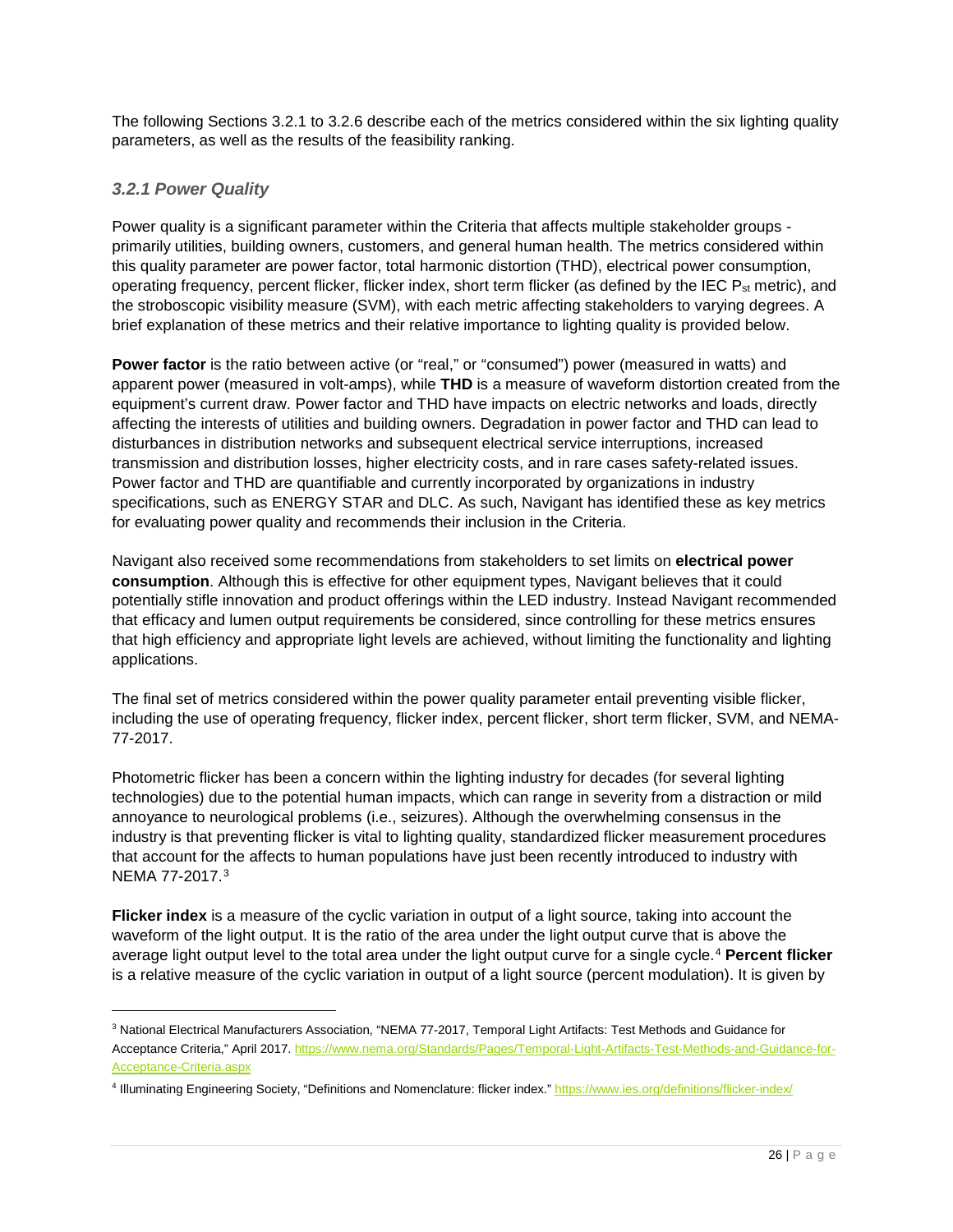the expression *(A-B)/(A+B)*, where *A* is the maximum and *B* is the minimum output during a single cycle, and is expressed as a percentage.<sup>[5](#page-26-1)</sup> As an example, [Figure 3-1](#page-26-0) shows a curve of the light output variation from a fluorescent lamp during each cycle, with the method of calculating the flicker index and percent flicker. One of the main concerns regarding flicker index and percent flicker are that they do not enable the identification of problematic flicker for specific applications or populations. Therefore, these metrics are viewed as incomplete and not ideal metrics for measuring the impacts of flicker on lighting quality. Based on this assessment, Navigant has not recommended these metrics be used in the Criteria.



<span id="page-26-0"></span>**Figure 3-1. Flicker Index and Percent Flicker Calculation[6](#page-26-2)**

Another metric that can be used to quantify flicker is **operating frequency**. Operating frequency is used by the ENERGY STAR Program Requirements Product Specification for Luminaires (Light Fixtures) Eligibility Criteria Version 2.1 to minimize flicker impacts. Navigant has recommended the CA IOUs to use this industry-accepted metric as an initial step to prevent flicker in downlight products by limiting the output frequency to greater than or equal to 120 Hz. This performance characteristic applies to steadystate and dimmed operation (at all light output levels).

Additionally, in the recent publication of the ENERGY STAR Program Requirements Product Specification for Luminaires (Light Fixtures) Eligibility Criteria Version 2.1 (March 2018), ENERGY STAR referenced NEMA 77-2017 to address problems with visible flicker. In particular, ENERGY STAR will now require the reporting of the **short-term flicker** indicator and **SVM** (effective September 1, 2018) and provides the option of meeting the temporal light modulation limits for those metrics as specified in **NEMA 77-2017** (which suggests tolerances for indoor and outdoor applications). Navigant recognizes this as a significant step forward for addressing flicker and improving the power quality of lighting products, but due to the early stages of industry adoption of NEMA 77-2017, it is recommended for the CA IOUs to omit these metrics from the initial version of the Criteria. However, California should monitor the outcomes and industry feedback on the ENERGY STAR flicker requirements to consider short-term flicker indicator and SVM as metrics to include in future revisions of the Criteria.

<span id="page-26-1"></span><sup>5</sup> Illuminating Engineering Society, "Definitions and Nomenclature: percent flicker.[" https://www.ies.org/definitions/percent-flicker/](https://www.ies.org/definitions/percent-flicker/)

<span id="page-26-2"></span><sup>6</sup> U.S. Department of Energy, "Solid-State Lighting Technology Fact Sheet: Flicker," March 2013. [https://www1.eere.energy.gov/buildings/publications/pdfs/ssl/flicker\\_fact-sheet.pdf](https://www1.eere.energy.gov/buildings/publications/pdfs/ssl/flicker_fact-sheet.pdf)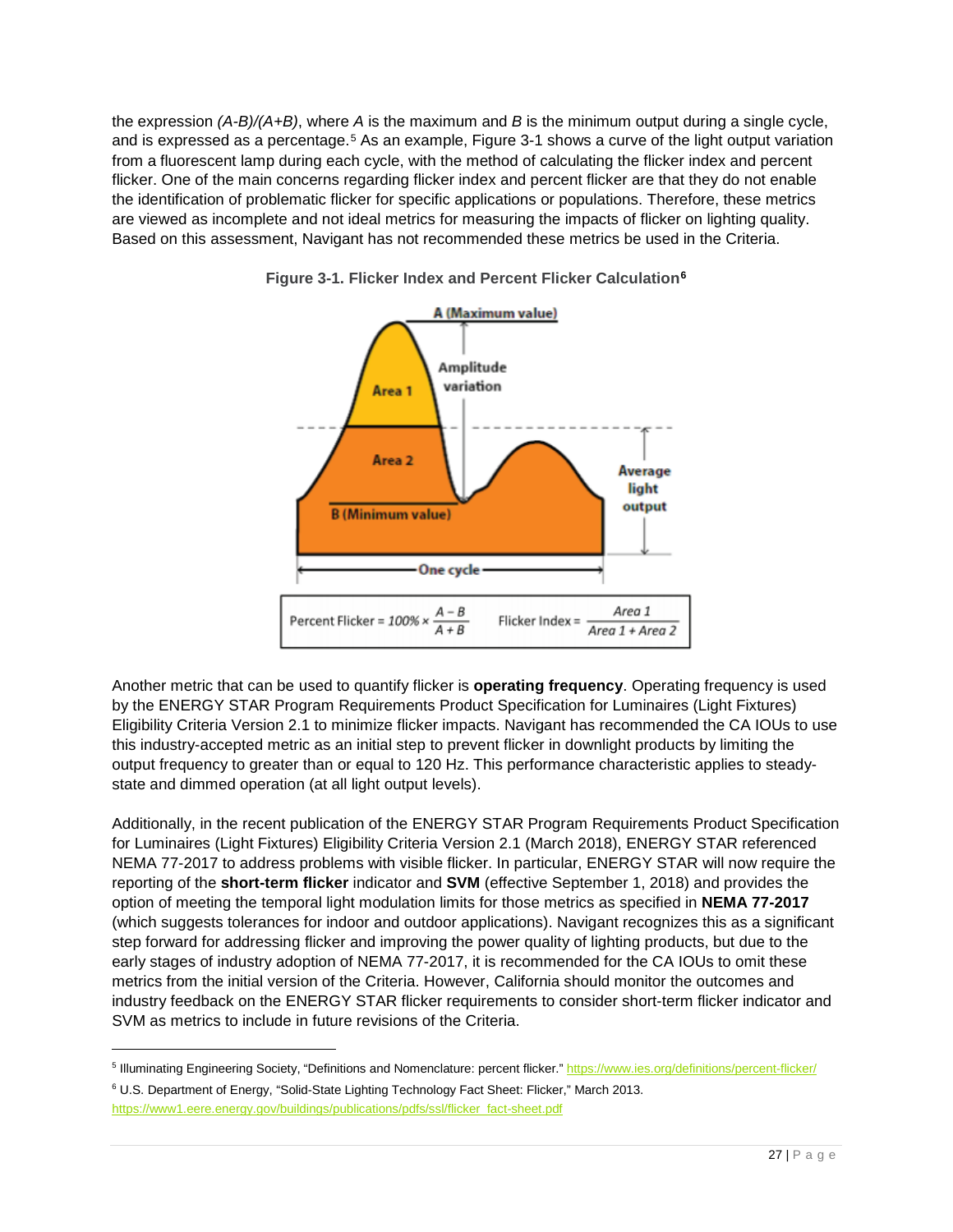The final power quality rankings and metrics decisions are detailed in [Table 3-3.](#page-27-1)

<span id="page-27-1"></span>

|                                                  | <b>Ranking Criteria</b>                 |                               |                |                           |                                              |                              | <b>Include</b>   |
|--------------------------------------------------|-----------------------------------------|-------------------------------|----------------|---------------------------|----------------------------------------------|------------------------------|------------------|
| <b>Metric</b>                                    | <b>Available Test</b><br><b>Methods</b> | <b>Industry</b><br>Acceptance | Complexity     | Expected<br><b>Burden</b> | <b>Lighting Quality</b><br><b>Definition</b> | <b>Total</b><br><b>Score</b> | in.<br>Criteria? |
| <b>Total Harmonic</b><br><b>Distortion (THD)</b> | 3                                       | 3                             | 3              | 3                         | 3                                            | 15                           | <b>Yes</b>       |
| <b>Power Factor</b>                              | 3                                       | 3                             | 3              | 3                         | 3                                            | 15                           | <b>Yes</b>       |
| <b>Operating</b><br>Frequency <sup>1</sup>       | 3                                       | 3                             | 3              | 3                         | 3                                            | 15                           | <b>Yes</b>       |
| <b>Percent Flicker</b>                           | $\mathfrak{D}$                          | $\overline{2}$                | $\overline{2}$ | $\overline{2}$            | 3                                            | 10                           | <b>No</b>        |
| Flicker Index                                    | $\overline{2}$                          | $\overline{2}$                | 2              | 2                         | 3                                            | 10                           | <b>No</b>        |
| Flicker (IEC P <sub>st</sub> )                   | 3                                       | $\overline{2}$                | $\overline{2}$ | $\overline{2}$            | 3                                            | 12                           | <b>No</b>        |
| Stroboscopic<br>Effect (SVM)                     | 3                                       | 2                             | 2              | 2                         | 3                                            | 12                           | <b>No</b>        |
| NEMA-77-2017                                     | 3                                       | $\overline{2}$                | 2              | $\overline{2}$            | 3                                            | 12                           | <b>No</b>        |
| <b>Electrical Power</b><br>Consumption           | 3                                       | 2                             | 3              | $\overline{2}$            | 1                                            | 12                           | <b>No</b>        |

|  |  |  |  |  | <b>Table 3-3. Power Quality Metrics Ranking Results</b> |  |
|--|--|--|--|--|---------------------------------------------------------|--|
|--|--|--|--|--|---------------------------------------------------------|--|

<span id="page-27-0"></span><sup>1</sup>Only applicable to LED downlight fixture products.

# *3.2.2 Optical Performance*

Although LED products continue to offer additional features, the primary reason for their production and installation in non-residential settings remains to produce light and deliver the necessary light levels to a specific area. Metrics to quantify the optical performance of light output have been developed to ensure products can be designed of high quality, while meeting consumer needs. Navigant identified the following optical performance metrics as they relate to lighting quality: lumen output, zonal lumen density, beam angle classification, upward light ratio, backlight, uplight, and glare (BUG) rating, visual comfort probability (VCP), unified glare rating (UGR), and perceived luminance.

Simply put, **lumen output** is the measure of the total amount of visible light (to the human eye) from a light source. Lumen output is one of the most basic metrics used to describe the performance of a lighting product, and is used during the design process, by lighting designers and specifiers to predict the final illuminance in a space. Lumen output is a long-standing metric that has been leveraged by various product specifications to ensure that light products are providing adequate lighting service. As such, Navigant recommends that lumen output be included in the Criteria.

In addition to lumen output, which represents the total light output, light distribution is important information regarding the way light is distributed from the fixture and how that light falls upon a surface. Light distribution can be displayed visually in a distribution plot or summarized quantitatively by its **zonal lumen density**. Zonal lumen density represents the quantity of light emitted in annular zones (measured in candlepower) at various defined vertical angles and can be used as an indirect method for limiting the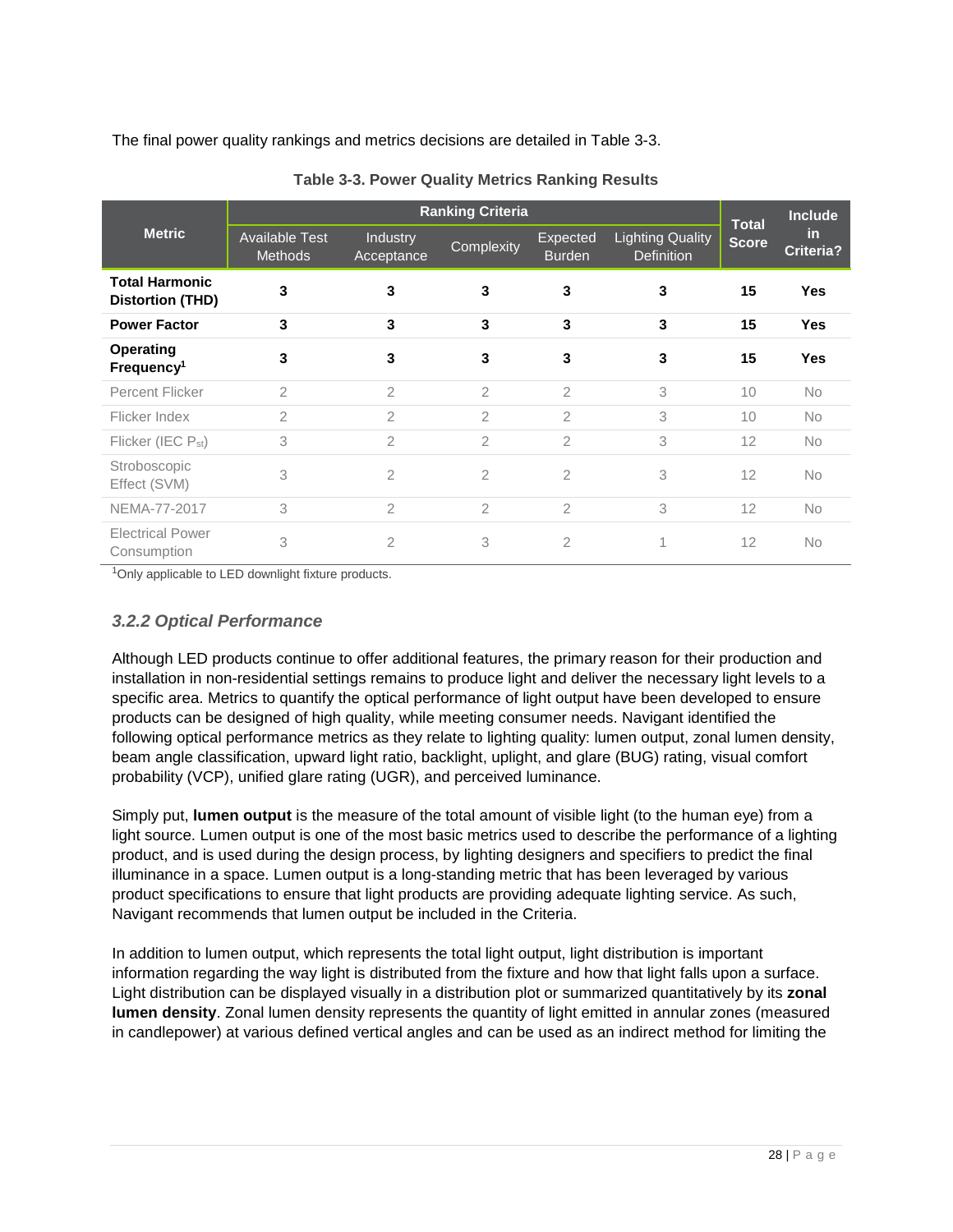impacts of glare.<sup>[7](#page-28-0)</sup> Similar to lumen output, zonal lumen density is a commonly used metric within the lighting industry to predict the lighting quality of a product, therefore, due to the readily available industry test procedure and importance to product quality, Navigant recommends the use of this metric in the Criteria.

**Beam angle classification** can be a key factor used to evaluate light quality of directional lighting products. This metric is used to help categorize ranges for typical light distributions based on how wide or narrow the light is projected outward. For directional lighting products, such as flood and spot light luminaires, this metric is essential for describing the usefulness of a product for a given application. Beam angle classifications have been designated by the National Electrical Manufactures Association (NEMA) and are largely recognized through the lighting industry in various test procedures and specifications. Navigant recommends that beam angle classifications be included in the Criteria for relevant product types (e.g., LED architectural and landscape/accent flood and spot luminaires).

In addition to defining the intensity and distribution of a light source, it is crucial to understand how these characteristics impact the end user. **Glare** is a term that is often used to describe the instinctive desire to look away from a bright light source or difficulty in seeing a task, and it represents an important consideration for lighting quality. However, work to develop metrics for quantifying glare is ongoing. Currently, the **upward light ratio** (ULR) and **BUG rating** can be used for outdoor LED products to not only control glare, but also address light trespass and unwanted light for non-residential outdoor lighting. Of these available metrics for outdoor, the BUG rating is most commonly referenced for reducing the impacts of glare; however, product specifications have yet to adopt this metric and it is not widely utilized through the lighting industry. Navigant also considered **VCP** which is a metric that is expressed as the percentage of people who, when viewing from a specified location and in a specified direction, will be expected to find it acceptable in terms of discomfort glare. The challenge with adopting criteria for **VCP** is that it is determined at the installation. In addition, this metric relies on human perception, which is challenging to control for at the point-of-sale, or product level. The **UGR** is another glare metric considered for the Criteria and is represented by an equation which considers a number of factors, such as the angle of the luminaire, the likelihood of glare and the luminance value. However, similar to VCP, in order to calculate the UGR for a lighting system, information about the application and installation parameters are necessary. Lastly, Navigant considered **perceived luminance** which can be used to identify glare for both indoor and outdoor non-residential areas. While luminance represents the intensity of a light source directed toward the observer's eye, the *perceived* luminance also relates to apparent brightness of objects and surfaces within an area. For example, a car's headlights will not appear as bright during the day as they will at night, even though their luminance remains the same.<sup>[8](#page-28-1)</sup> The challenge with adopting criteria for perceived luminance is that it is determined at the installation. In addition, this metric relies on human perception, which is challenging to control for at the point-of-sale, or product level. While perceived luminance, and glare overall, is an important issue for improving visual comfort, existing test methods and quantitative metrics still need to be refined. Therefore, Navigant recommends that ULR, BUG rating, and perceived luminance not be included in the Criteria, and that the CA IOUs monitor the progress of glare metrics, specifications, and test procedures within the lighting industry.

The final optical performance rankings and metrics decisions are detailed in [Table 3-4.](#page-29-1)

j

<span id="page-28-0"></span><sup>7</sup> U.S. DOE Solid-State Lighting Program, "Understanding LM-79 Reports."

[https://www1.eere.energy.gov/buildings/publications/pdfs/ssl/understanding\\_lm79\\_reports.pdf](https://www1.eere.energy.gov/buildings/publications/pdfs/ssl/understanding_lm79_reports.pdf)

<span id="page-28-1"></span><sup>8</sup> U.S. DOE Solid-State Lighting Program, "Street Lighting and Blue Light – Frequently Asked Questions." [https://www.energy.gov/sites/prod/files/2017/02/f34/Street%20Lighting%20and%20Blue%20Light%20FAQs\\_1.pdf](https://www.energy.gov/sites/prod/files/2017/02/f34/Street%20Lighting%20and%20Blue%20Light%20FAQs_1.pdf)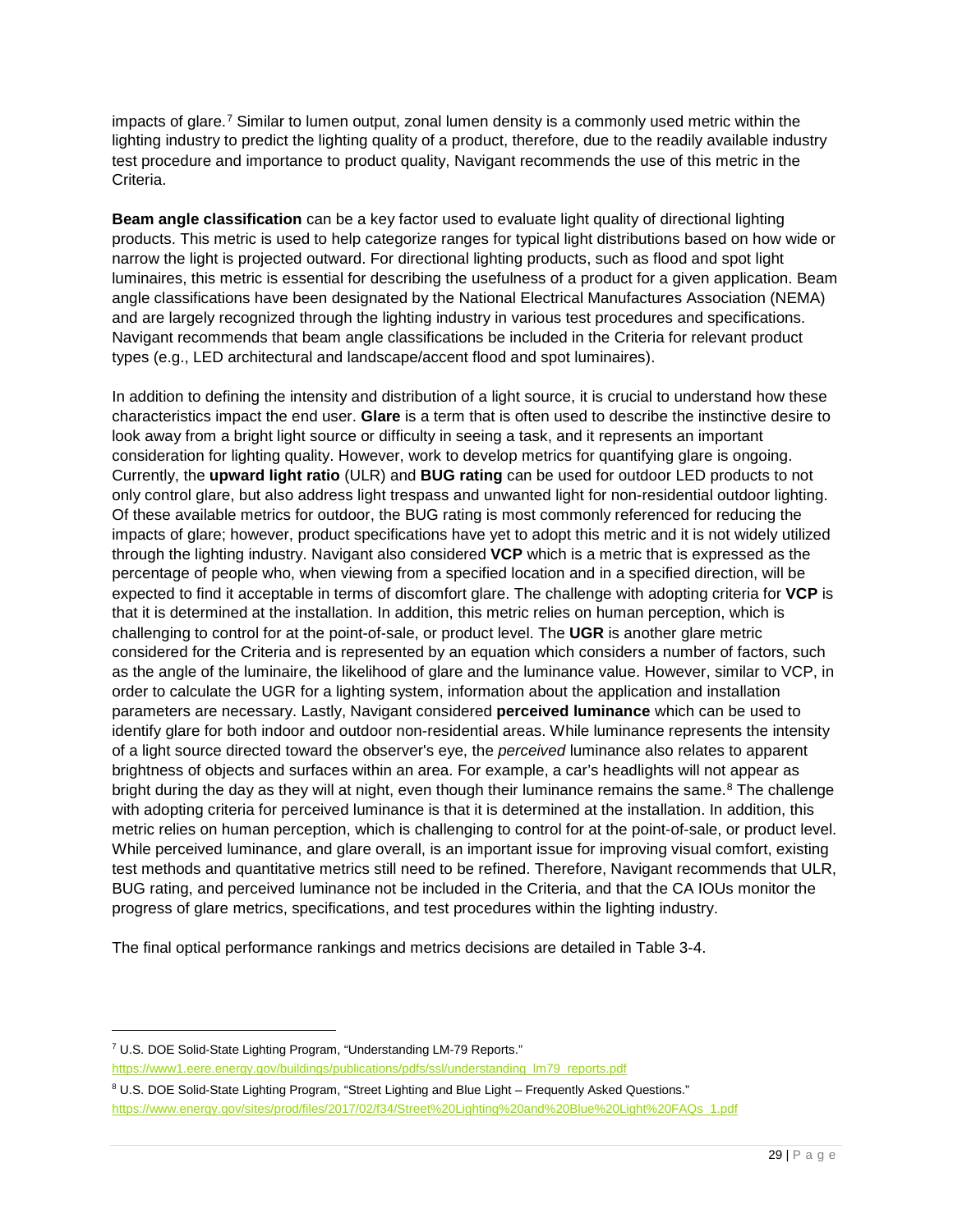<span id="page-29-1"></span>

|                                                  | <b>Ranking Criteria</b>          |                        |            |                           |                                              |                              | <b>Include</b>   |
|--------------------------------------------------|----------------------------------|------------------------|------------|---------------------------|----------------------------------------------|------------------------------|------------------|
| <b>Metric</b>                                    | <b>Available Test</b><br>Methods | Industry<br>Acceptance | Complexity | Expected<br><b>Burden</b> | <b>Lighting Quality</b><br><b>Definition</b> | <b>Total</b><br><b>Score</b> | in.<br>Criteria? |
| <b>Lumen Output</b>                              | 3                                | 3                      | 3          | 3                         | 3                                            | 15                           | <b>Yes</b>       |
| <b>Zonal Lumen</b><br><b>Density</b>             | 3                                | 3                      | 3          | 3                         | 3                                            | 15                           | <b>Yes</b>       |
| <b>Beam Angle</b><br>Classification <sup>1</sup> | 3                                | 3                      | 3          | 3                         | 3                                            | 15                           | <b>Yes</b>       |
| Upward Light<br>Ratio <sup>2</sup>               | $\overline{2}$                   | $\overline{2}$         | 1          | 1                         | $\overline{2}$                               | 8                            | No               |
| BUG Rating <sup>2</sup>                          | 3                                | 3                      | 1          | $\overline{2}$            | $\overline{2}$                               | 11                           | <b>No</b>        |
| <b>VCP</b>                                       | 1                                | 1                      | 1          | 1                         | 3                                            | 7                            | <b>No</b>        |
| <b>UGR</b>                                       | 1                                | 1                      | 1          | 1                         | 3                                            | 7                            | <b>No</b>        |
| Perceived<br>Luminance                           | 1                                | 1                      | 1          | 1                         | 3                                            | 7                            | <b>No</b>        |

#### **Table 3-4. Optical Performance Metrics Ranking Results**

<sup>1</sup>Only applicable to LED architectural and landscape/accent flood and spot luminaires products.

<span id="page-29-0"></span><sup>2</sup>Only applicable to LED pole/arm mounted, wall mounted, and canopy luminaires products.

# *3.2.3 Reliability and Safety*

LED products offer a significant advantage over legacy lighting technologies by being inherently more durable and having long lifetimes. However, to ensure that products are reliable and operate at expected performances, various reliability and safety traits can be tested and specified, encompassed by the following metrics: lumen maintenance, driver in-situ temperature measurement testing (ISTMT), ingress protection rating, safety certification, and color maintenance.

Lumen maintenance, driver ISTMT, safety certification, and color maintenance are existing metrics used by DLC and/or ENERGY STAR. Due to long product lifetimes, **lumen maintenance** serves as a metric to ensure LED products maintain a minimum percentage of the initial lumen output, and it is often used to quantify the rated lifetime of an LED product. When doing so, manufacturers will rate product lifetimes with L70 or L90 values, which are the lifetimes at which the LED product will be producing 70 or 90 percent, respectively, of its initial rated lumen output. Additionally, shortened lumen maintenance test durations combined with projection methods as described by IES LM-84-14/TM-28-14 or LM-80-08/TM-21-11 can be used by manufacturers rather than testing to the point of reaching L70/L90 or failure. IES LM-84-14/TM-28-14 describes test methods for full product testing, while LM-80-08/TM-21-11 details test methods for the LED light source, or package component. Manufacturers are given the option of testing using either method, with the latter option (LM-80-08/TM-21-11) being the predominant method used within the industry. While lumen maintenance is incomplete for describing the lifetime of an LED product, it is currently the best available metric. As such, due to the availability of industry test procedures and importance to product quality, Navigant recommends the use of lumen maintenance in the Criteria.

In conjunction with the lumen maintenance testing, ENERGY STAR also requires products to test for **color maintenance** at the same measurement intervals (which reduces test burden). Color maintenance requirements are important for lighting quality to prevent color shift in LED packages throughout product life cycles. Currently, no IES test methods exist for projecting color maintenance beyond the test duration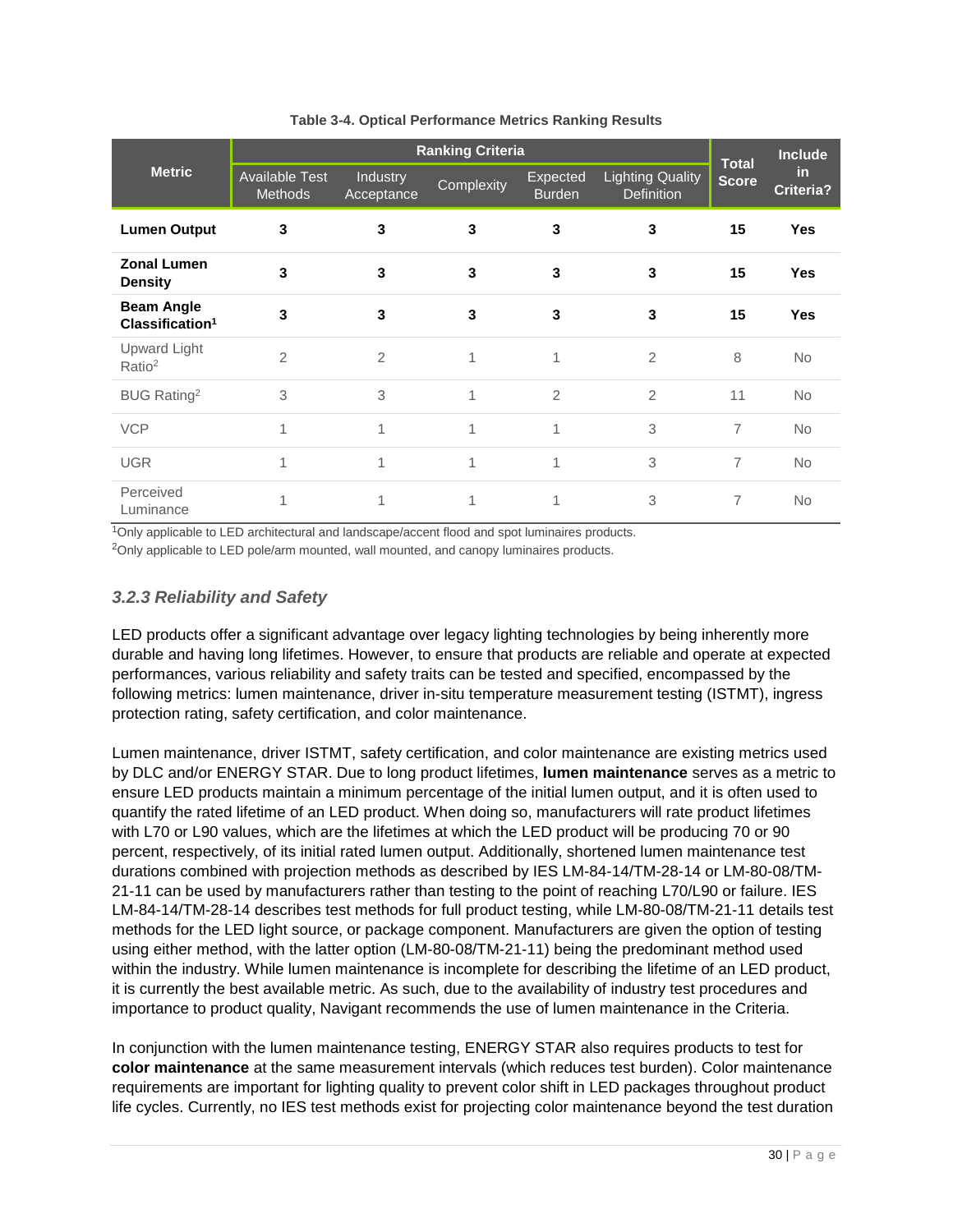interval which has limited the adoption of this metric. However, discussion with industry stakeholders indicates that work to develop an accelerated color maintenance test procedure is underway. Because no precedent exists for requiring color maintenance for non-residential LED products, outside of those products regulated by ENERGY STAR, Navigant recommends to only require color maintenance limits for downlight products.

Stakeholder feedback suggested that replicating testing environments that products normally operate in is also critical to ensuring high quality lighting product design. **Driver ISTMT** is the measurement of the LED case temperature while it is operating at the designed temperature or environment as suggested by the manufacturer, instead of ideal testing conditions that could render inflated test results. Since driver ISTMT measures product performance in use-case conditions, it represents a good indication of expected reliability and has been recommended for inclusion in the Criteria. In addition, existing product specifications already include reporting requirements for driver ISTMT, and therefore inclusion of this metric represents minimal burden to the CA IOUs and industry stakeholders.

For outdoor products, rating products for how well they are insulated from outside elements (e.g., dirt, water, and foreign objects) is critical for quality lighting product design. One way to ensure this is testing for **ingress protection** (IP), which rates the product's resistance to water, dust, and foreign objects. Lack of IP testing can lead to a greater risk of equipment failure. As such, due to the readily available industry test procedure and importance tied to outdoor product quality, Navigant recommends the use of the IP rating for outdoor products in the Criteria. While IP rating is not currently a requirement of existing product specifications, many manufacturers do report the IP rating of their LED products within specification sheets. As such, the inclusion of this metric in the Criteria represents minimal burden to the CA IOUs stakeholders, while providing significant value for identifying products of good lighting quality.

Although stakeholders commented that product warranties do not typically guarantee better lighting quality, **warranty requirements** are incorporated by existing product specifications, and do provide customers with quality assurance, expected reliability, and protection towards their investment. At a minimum, warranties serve as a first line of defense against lower quality products, as manufacturers would be required to cover the repair or replacement of defective lamp/retrofit/luminaire or component parts. As such, Navigant has recommended that warranty requirements be included in the Criteria.

**Safety certification** requirements, specified by organizations such as Underwriters Laboratories (UL) and Occupational Safety & Health Administration (OSHA), are frequently referenced to ensure lighting products operate safety for their intended use. Due to their effectiveness, the importance of human health effects and safety to lighting quality, and their prolific use within existing product specifications, Navigant also recommended the CA IOUs implement this requirement in the Criteria.

The final reliability and safety quality rankings and metrics decisions are detailed in [Table 3-5.](#page-30-0)

<span id="page-30-0"></span>

|                             |                                            | <b>Ranking Criteria</b>              |   |                           |                                          |                              |                                |
|-----------------------------|--------------------------------------------|--------------------------------------|---|---------------------------|------------------------------------------|------------------------------|--------------------------------|
| <b>Metric</b>               | Available<br><b>Test</b><br><b>Methods</b> | Industry<br>Complexity<br>Acceptance |   | Expected<br><b>Burden</b> | Lighting<br>Quality<br><b>Definition</b> | <b>Total</b><br><b>Score</b> | Include in<br><b>Criteria?</b> |
| Lumen<br><b>Maintenance</b> | 3                                          | 3                                    | 3 | 3                         | 3                                        | 15                           | Yes                            |
| <b>Driver ISTMT</b>         | 3                                          | 3                                    | 3 | 3                         | 3                                        | 15                           | Yes                            |
| Warranty                    | 3                                          | 3                                    | 3 | 3                         | $\mathbf 2$                              | 14                           | Yes                            |

#### **Table 3-5. Reliability and Safety Metrics Ranking Results**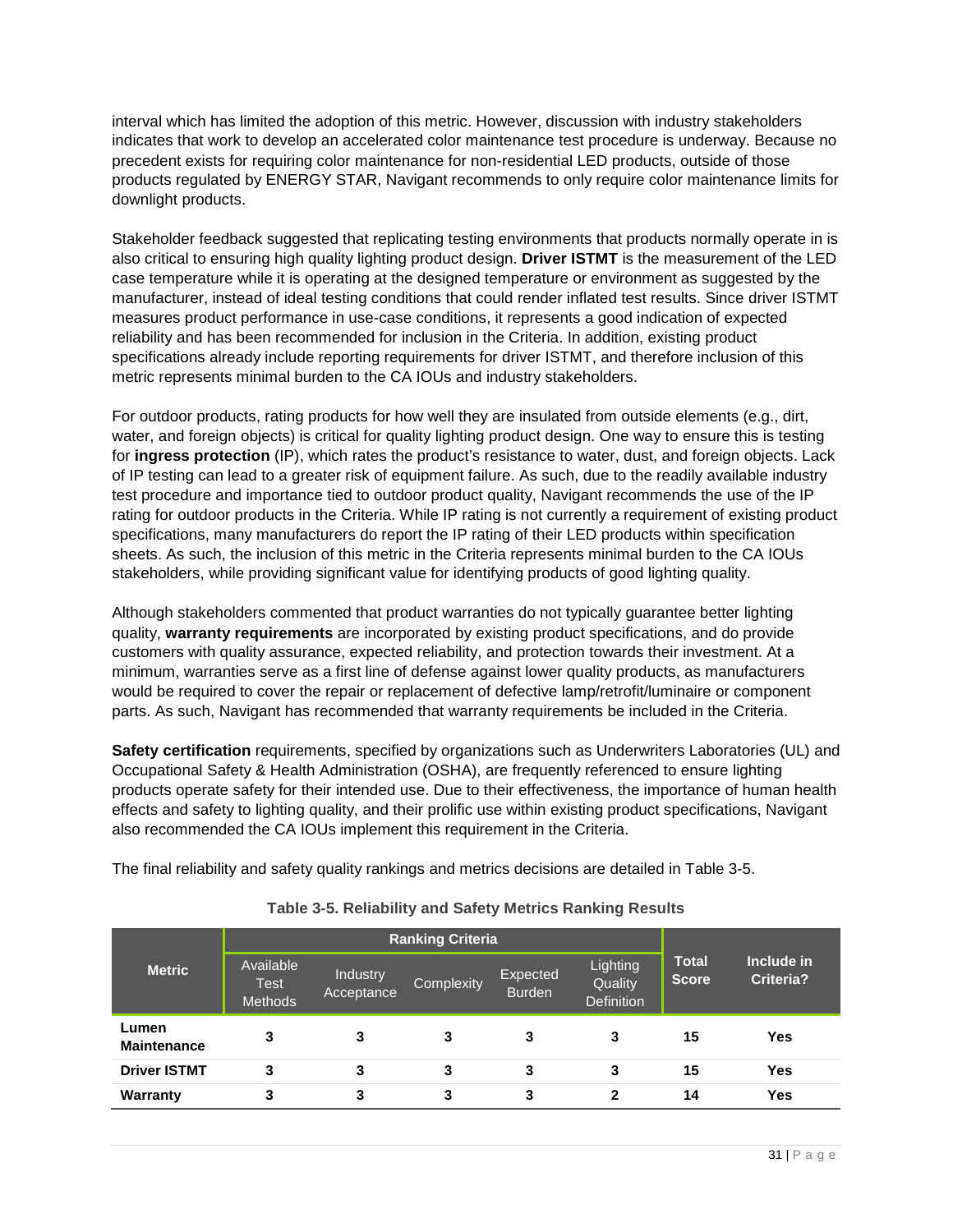| IP Rating <sup>1</sup>            |   |  |   | 3 | 13 | Yes |
|-----------------------------------|---|--|---|---|----|-----|
| Safety<br>Certification           |   |  | 3 | 3 | 15 | Yes |
| Color<br>Maintenance <sup>2</sup> | 3 |  |   | 3 | 14 | Yes |

<sup>1</sup>Only applicable to LED outdoor products.

<span id="page-31-0"></span>2Only applicable to LED downlight fixtures.

#### *3.2.4 Efficiency*

Stakeholders frequently commented during interviews and the California LED Lighting Quality Workshop that luminous efficacy is currently a very important metric for defining lighting quality – however, this may change in the future.

Although **luminous efficacy** is commonly used within the industry (incorporated by product specifications such as DLC and ENERGY STAR), and easily calculated from tested input power and lumen output, Navigant considered additional efficiency metrics that describe other aspects of efficiency for the Criteria. LED luminous efficacy is an incomplete metric for describing the efficiency of light delivery, and currently new approaches are being explored through ongoing research and development within the DOE, national laboratories, and universities. Therefore, Navigant researched the potential for additional efficiency metrics to be included within the Criteria.

Navigant identified these additional efficiency metrics – light utilization, application efficacy, and light power density – as integral to lighting quality. **Light utilization** represents the fraction of light emitted by a light source that reaches the intended work area or end-use appliance space, which varies by application. **Application efficacy**, is a similar metric to light utilization, and is typically defined as the luminous flux applied to a specific area (or within a specific angle) per unit of power, and it determines (after product installation) how well the lighting system delivers light to the desired application or task area.<sup>[9](#page-31-1)</sup> However, both light utilization and application efficacy are application-specific, meaning they vary by the application or intended space-type, and cannot feasibly be implemented for the product-level Criteria. In addition, **lighting power density** is another commonly used metric to describe efficiency and is the power load of lighting equipment in a specified area of a building, measured in watts per square foot. While this metric is often used in building codes, lighting power density is not feasible to include as a metric in the Criteria because the intended building or space area cannot be controlled prior to installation (at the productlevel). None of these metrics – light utilization, application efficacy, and light power density – are recommended for inclusion in the Criteria.

Lastly, **power supply efficiency** was also analyzed as an applicable efficiency metric for the Criteria. This metric measures the amount of power provided to the driver (and other internal components) as a portion of the actual power supplied by the source (i.e., wall-plug or other building feature that supplies power to the product). While existing test methods for power supply efficiency are available and it can be measured at the product-level, no precedent exists for setting power supply efficiency limits. In addition, metrics such as power factor, THD, and efficacy all account for power supply losses, and it is unclear whether power supply efficiency limits would increase quality beyond these well-established metrics. Therefore, power supply efficiency is not recommended for inclusion in the Criteria.

The final efficiency metrics and ranking decisions are detailed in [Table 3-6.](#page-32-1)

<span id="page-31-1"></span> <sup>9</sup> Narendran, Nadarahja, et al, "Application Efficacy for Comparing Energy Demand in Lighting Applications," September 2010. <https://pdfs.semanticscholar.org/499f/59381449b705077e6a7e89adfa0a41a72b95.pdf>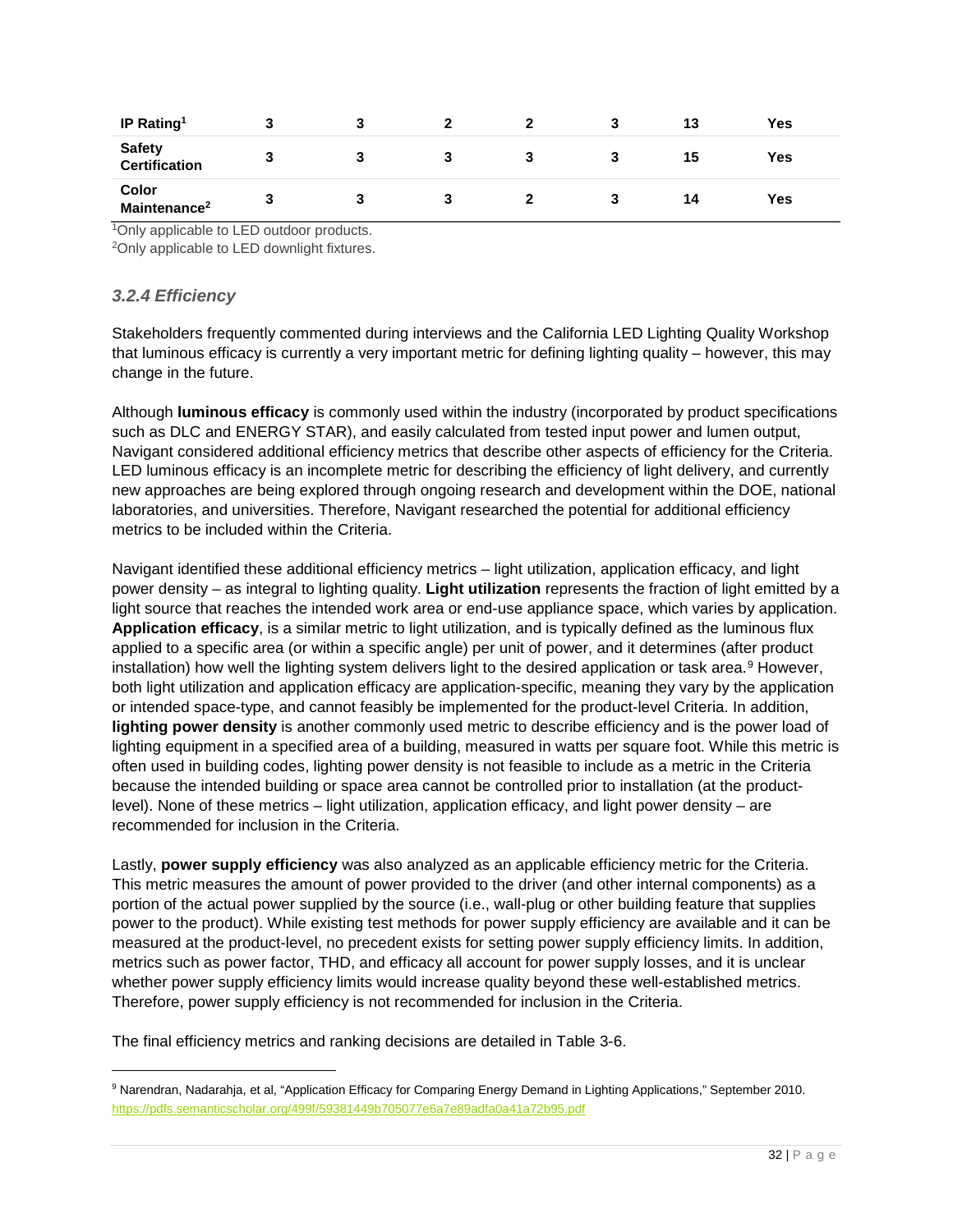<span id="page-32-1"></span>

|                                  | <b>Ranking Criteria</b>          |                        |                |                           |                                              |                              | <b>Include</b>         |
|----------------------------------|----------------------------------|------------------------|----------------|---------------------------|----------------------------------------------|------------------------------|------------------------|
| <b>Metric</b>                    | Available<br><b>Test Methods</b> | Industry<br>Acceptance | Complexity     | Expected<br><b>Burden</b> | <b>Lighting Quality</b><br><b>Definition</b> | <b>Total</b><br><b>Score</b> | <u>in</u><br>Criteria? |
| Luminous<br><b>Efficacy</b>      | 3                                | 3                      | 3              | 3                         | $\mathbf{2}$                                 | 14                           | <b>Yes</b>             |
| Application<br>Efficacy          |                                  | 2                      |                | $\overline{2}$            | 3                                            | 9                            | <b>No</b>              |
| <b>Lighting Power</b><br>Density | 3                                | $\overline{2}$         |                | $\overline{2}$            | $\overline{2}$                               | 10                           | <b>No</b>              |
| <b>Light Utilization</b>         | 1                                | $\overline{2}$         | 1              | $\overline{2}$            | 3                                            | 9                            | <b>No</b>              |
| Power Supply<br>Efficiency       | 3                                | $\overline{2}$         | $\overline{2}$ | $\overline{2}$            | $\overline{2}$                               | 11                           | <b>No</b>              |

# **Table 3-6. Efficiency Metrics Ranking Results**

# <span id="page-32-0"></span>*3.2.5 Spectrum*

j

Spectral quality is primarily dictated by consumer color perception, or how the illumination of objects or light sources interacts with end users to create differently designed experiences, and it can be measured by various metrics, including color rendering index (CRI), correlated color temperature (CCT), red rendering (R9), color fidelity (Rf) and gamut (Rg), and color consistency.

**CRI** is a measure of the degree of color shift objects undergo when illuminated by the source, as compared with the color of those same objects when illuminated by a reference source of comparable color temperature.[10](#page-32-2) The CRI metric, as currently used by existing specification (such as DLC and ENERGY STAR), is calculated based on eight test color samples, R1-R8, that are of the pastel family. The rendering scores for each of these reference samples are averaged to get the overall CRI value. During the stakeholder engagement activities for Part One of this Study, feedback was received that CRI has shortcomings that limit its ability to *fully* represent how humans perceive color. Stakeholders suggested that because CRI is an average metric, products can receive sufficient CRI ratings to meet specifications while still rendering some colors poorly.<sup>[11](#page-32-3)</sup> Although Navigant acknowledges there are limitations to the CRI metric, Navigant recommends the CA IOUs include it in the Criteria based on its wide adoption, recognition, and remaining value as a contributing factor – i.e., a piece of a larger puzzle – in identifying lighting quality. Navigant believes that CRI can serve to limit the risk of allowing lower quality products, with extremely poor CRI values, to meet the Criteria.

The **R<sub>9</sub>** value is a supplementary red color sample that can be tested for during the CRI test, but it is not used in the overall CRI average. Properly rendering red colors is important for many indoor applications that require the saturation of red content in the appearance of an object to be high, such as medical applications (e.g., to ensure accurate diagnoses that use skin tone as a diagnostic tool), photography, textiles, restaurants, retail, etc. While existing test methods are available for measuring  $R_9$ , because it is not included in the calculation of the average CRI metric, it is often over-looked by manufacturers. For example, an LED product with a CRI score of 80 can still manage to achieve that score with a poor  $R_9$ 

<span id="page-32-2"></span><sup>&</sup>lt;sup>10</sup> Illuminating Engineering Society, "Definitions and Nomenclature: color rendering index (CRI) (of a light source)." <https://www.ies.org/definitions/color-rendering-index-cri-of-a-light-source/>

<span id="page-32-3"></span><sup>11</sup> Illuminating Engineering Society, "Policy and Initiatives: Color Rendering Index (PS-08-15)," August 2015. <https://www.ies.org/policy/position-statements/color-rendering-index-ps-08-15/>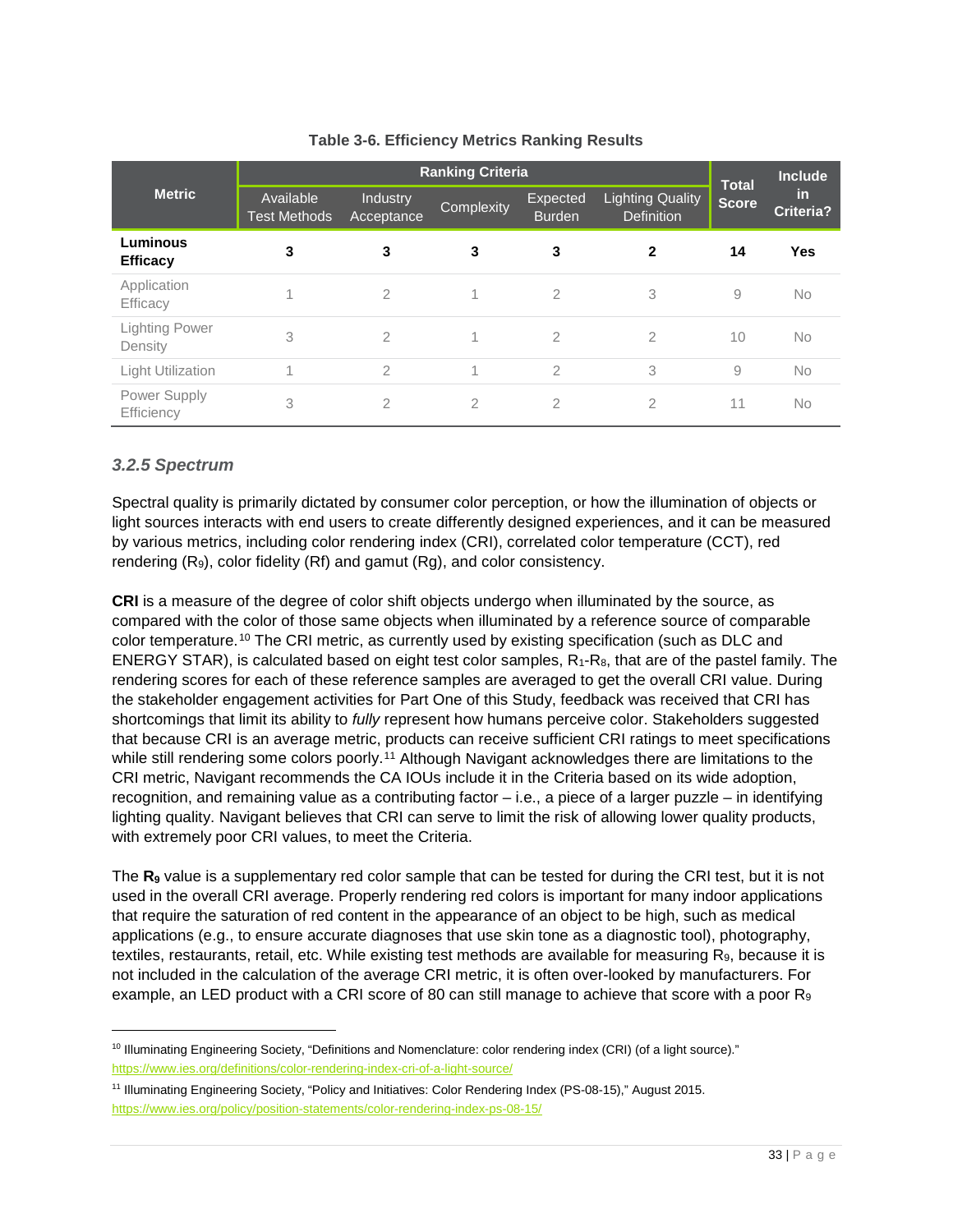rating. The additional test burden associated with testing for  $R_9$  is minimal, as it is likely already tested for or would be a simple to add. As such, Navigant recommends the CA IOUs to include  $R_9$  as a metric within the Criteria, due to its importance for indoor non-residential lighting applications.

In efforts to move away from CRI and towards a more comprehensive color rendering metric, stakeholders suggested Navigant consider including **Rf** and **Rg** in the Criteria. Rf and Rg, which are color fidelity and gamut metrics, respectively, are tested according to IES TM-30-15 (hereafter referred to as "TM-30"). This standard was recently developed and provides a more accurate rendition of color such that colors appear as they would under additional reference illuminants (100 versus 8 in the average CRI metric). Also, the gamut index was developed to describe the average level of color *saturation* relative to familiar (reference) illuminants. TM-30 does not, however, provide suggestions for specification limits or thresholds, so at this time, Navigant recommends to include Rf and Rg as a reporting requirement in the Criteria to 1) generate more data within the industry, and 2) allow the industry to organically understand the best path forward for incorporating TM-30 in future Criteria.

**CCT** is the absolute temperature of a blackbody whose chromaticity most nearly resembles that of the light source.<sup>[12](#page-33-0)</sup> CCT has long been accepted as a spectral metric within industry specifications, including those published by DLC and ENERGY STAR. Lighting designers use the CCT of their products' light sources to achieve certain settings or conditions in their designed spaces. Similar to CRI, some stakeholders were also critical of CCT for its failure to accurately communicate the light quality of an LED product. However, based on its wide adoption, recognition, and remaining value to identify the acceptable range of chromaticity, Navigant recommends to include CCT as a metric within the Criteria.

**Color consistency** refers to the average amount of variation in chromaticity among identical lamp samples.<sup>[13](#page-33-1)</sup> This is important to lighting quality in its relation to consumer satisfaction; having LED products installed in one application or location that are rated with the same chromaticity (out of the same product family) should have the same color appearance with no visible differences. Unfortunately, testing each luminaire for color consistency would result in extensive burden, to both manufacturers to test and California to verify, and currently no industry-approved accelerated test methods for measuring and projecting color consistency are available. However, stakeholder feedback indicated that industry organizations are investigating possible methods to streamline color consistency testing. Based on the lack of industry precedent and available test methods, Navigant does not recommend the CA IOUs include color consistency for the Criteria, though it should be revisited in the future as industry test methods become available.

**Color angular uniformity** can be a key factor used to evaluate light quality of directional lighting products. However, it is largely specific to LED technology. This is because variations of light color can be significant based on the light path, or angle, through the yellow phosphor (i.e., the majority of LED product rely on phosphor conversion to product white-light). Therefore, the metric of color angular uniformity is used within the lighting industry to minimize the variation in chromaticity throughout the beam angle of an LED product. While color angular uniformity has been a staple requirement within the ENERGY STAR luminaire specification for several years, it has not gained wide spread adoption and reporting. Though Navigant believes this is an important metric for defining light quality, the feasibility to implement it for all directional non-residential LED lighting products would be highly burdensome. Therefore, Navigant recommends that color angular uniformity be included only for downlight fixtures, and that the CA IOUs continue to monitor progress and adoption within the industry for all directional luminaires.

j

<span id="page-33-0"></span><sup>12</sup> Illuminating Engineering Society, "Definitions and Nomenclature: correlated color temperature (CCT) of a light source." <https://www.ies.org/definitions/correlated-color-temperature-cct-of-a-light-source/>

<span id="page-33-1"></span><sup>&</sup>lt;sup>13</sup> Lighting Research Center, "What is color consistency?" October 2004.

<http://www.lrc.rpi.edu/programs/nlpip/lightinganswers/lightsources/whatisColorConsistency.asp>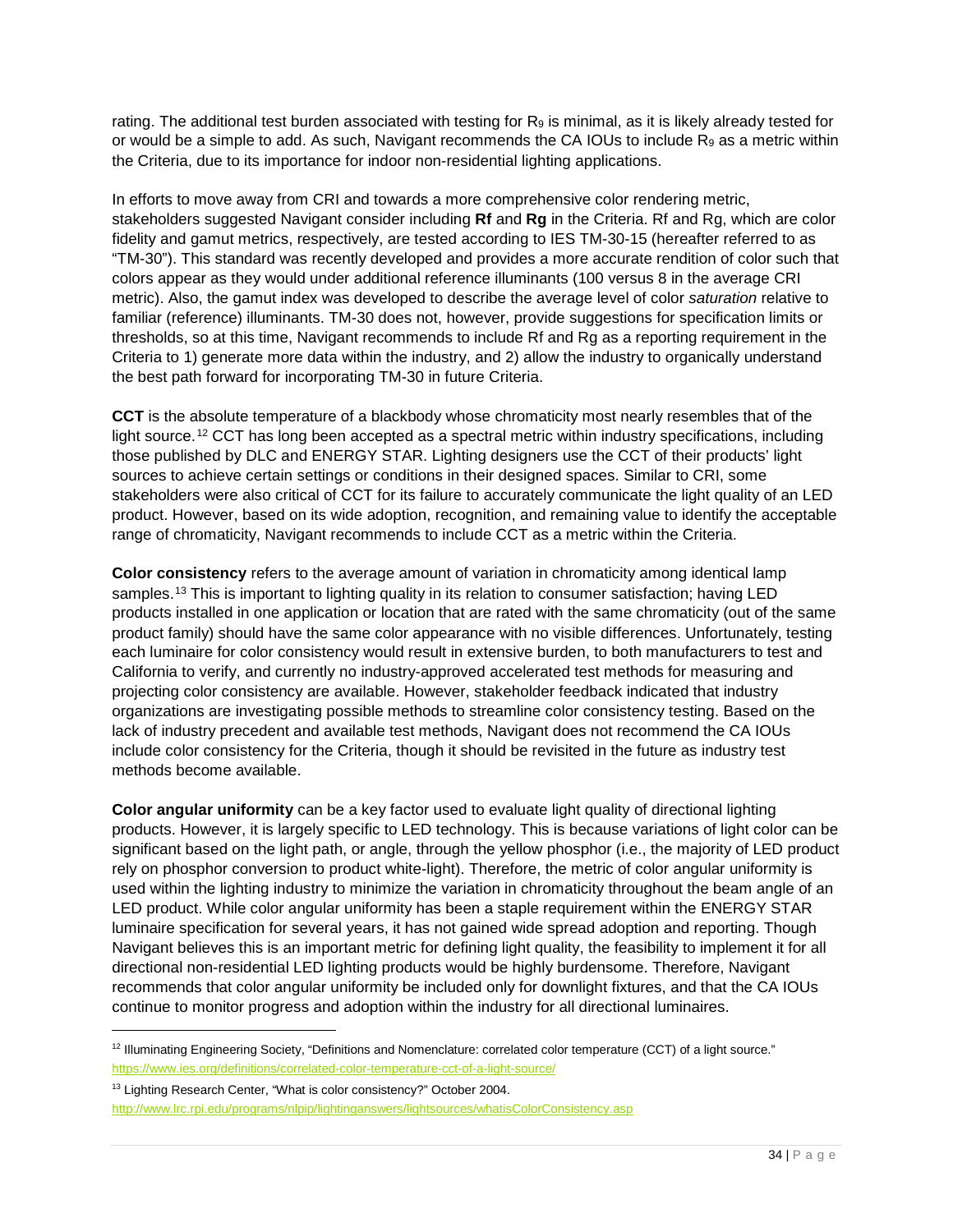The final spectral quality rankings and metrics decisions are detailed in [Table 3-7.](#page-34-1)

<span id="page-34-1"></span>

| <b>Metric</b>                                   |                                  |                        | <b>Ranking Criteria</b> |                           |                                              | <b>Total</b><br><b>Score</b> | <b>Include</b><br><b>in</b><br><b>Criteria?</b> |
|-------------------------------------------------|----------------------------------|------------------------|-------------------------|---------------------------|----------------------------------------------|------------------------------|-------------------------------------------------|
|                                                 | Available<br><b>Test Methods</b> | Industry<br>Acceptance | Complexity              | Expected<br><b>Burden</b> | <b>Lighting Quality</b><br><b>Definition</b> |                              |                                                 |
| <b>CRI</b>                                      | 3                                | 3                      | 3                       | 3                         |                                              | 13                           | <b>Yes</b>                                      |
| <b>CCT</b>                                      | 3                                | 3                      | 3                       | 3                         |                                              | 13                           | <b>Yes</b>                                      |
| R <sub>9</sub>                                  | 3                                | $\mathbf{2}$           | 3                       | 2                         | 3                                            | 13                           | <b>Yes</b>                                      |
| $Rf$ and $Rg1$                                  | 3                                | $\mathbf{2}$           | $\mathbf{2}$            | 3                         | 3                                            | 13                           | <b>Yes</b>                                      |
| <b>Color Angular</b><br>Uniformity <sup>2</sup> | 3                                | $\mathbf{2}$           | 3                       | $\mathbf{2}$              | 3                                            | 13                           | <b>Yes</b>                                      |
| Color<br>Consistency                            | $\overline{2}$                   | $\overline{2}$         | 2                       |                           | 3                                            | 9                            | No                                              |

**Table 3-7. Spectrum Metrics Ranking Results**

<sup>1</sup>Only applicable to LED indoor products.

2Only applicable to LED downlight fixture products.

# <span id="page-34-0"></span>*3.2.6 Controllability*

LED products can offer controllability advantages over legacy technologies, leading to additional energy savings and other non-energy benefits (e.g., health-centric lighting, asset tracking in retail settings, etc.). Navigant identified four metrics to describe LED controllability: dimmability, communication protocols, luminaire-level lighting controls, and networked lighting controls features.

In addition to the energy savings achieved by operating at lower light outputs (thus lower operating wattages), **dimmable products** offer greater flexibility for lighting designers and end users. For example, dimmable products enable the light output to be varied at certain times of the day, which can be essential for some applications (e.g., in museums, art galleries, etc.), where light exposure can have a damaging effect over time. However, in all building spaces and applications, the ability to optimize the right amount of light output and the right spectrum throughout the day and night enhances the end user experience and improves light quality. An auxiliary benefit of dimmability, especially to levels of less than one percent initial light output, is that it requires a more sophisticated power supply which in turn can increase the durability and overall quality of the LED product. Given these benefits, Navigant recommends that dimmability be included in the Criteria.

To potentially offer further controllability aspects to non-residential product offerings, Navigant also investigated the feasibility to include the **communication protocols** of networked lighting systems in the Criteria. Communication protocols are the medium through which lighting communication data are transferred, such as Wi-Fi, Bluetooth, Zigbee, etc. Networked lighting systems have the potential to enable data exchange among lighting systems and the cloud to improve not only the lighting quality, but also impact human comfort and productivity. However, one of the greatest challenges thus far has been agreement between manufacturers on common platforms and protocols. Enabling the right level of interoperability is crucial for devices, applications, networks, and systems to work together reliably and to securely exchange data.

Traditionally, there has been little-to-no interoperability between competing lighting control devices and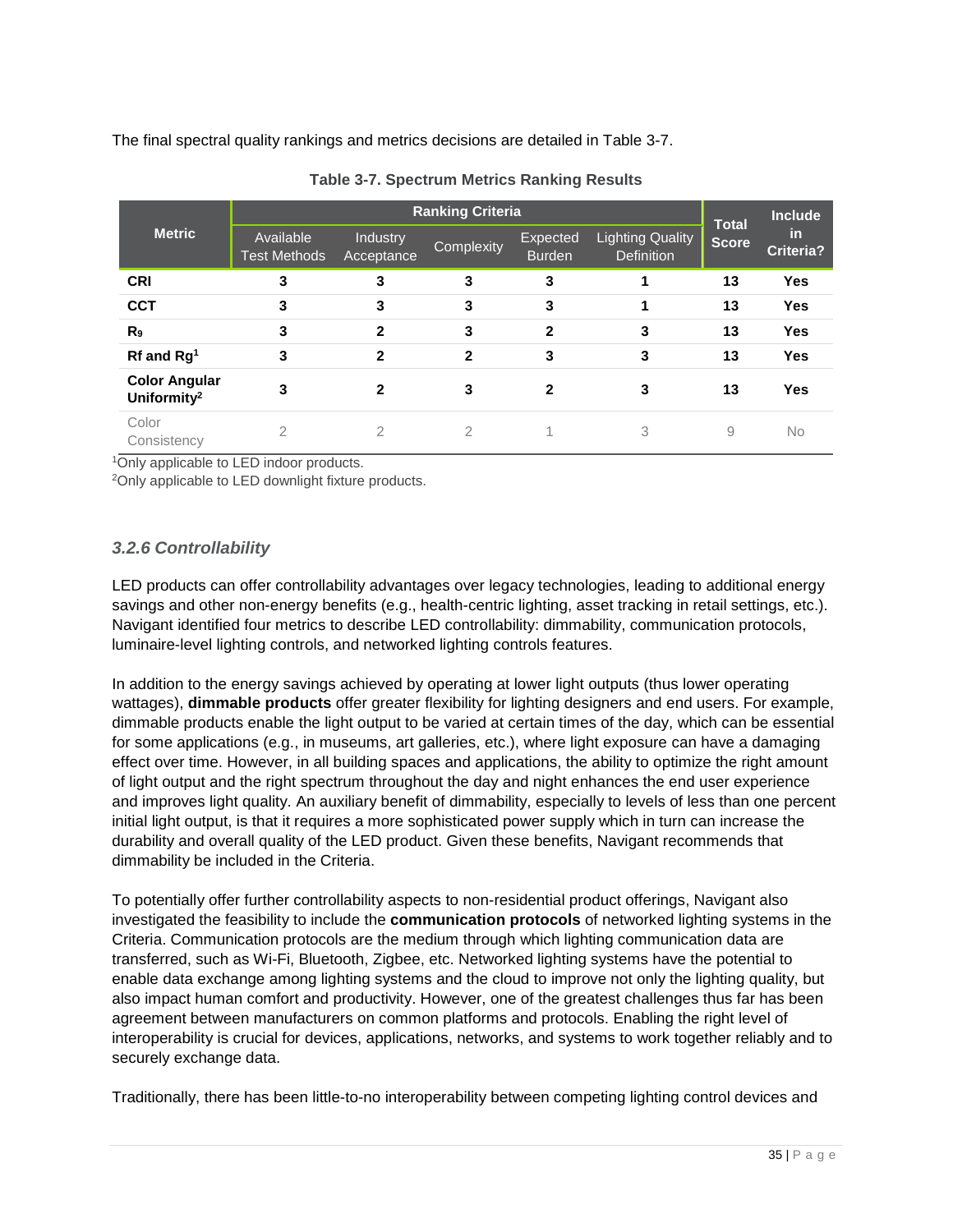systems, and the use of proprietary hardware and software essentially forces the users to source all products from a single vendor. Because user needs are likely to change over time, heavy reliance on a single supplier increases user risk when considering new installations by creating dependency.<sup>[14](#page-35-1)</sup> Therefore, metrics that require manufacturers to report the communication protocols that their networked lighting systems leverage increases transparency and may help to move industry closer to interoperability. While specifications currently require reporting of communication protocols at the control system level, this is not required at the lighting product-level. In addition, stakeholders indicated that proprietary technologies currently limit the potential for universal communication protocols. Therefore, based on the complexity to include this reporting metric, Navigant recommends to not include communication protocols in the Criteria. The CA IOUs should continue to monitor the feasibility of its inclusion in future revisions.

Lastly, Navigant explored including the reporting of **networked lighting control features** such as scheduling, energy monitoring, load shedding, external systems integration, and plug load control. Each of these features improves lighting quality by increasing the controllability of the LED product, which in turn, can directly relate to improved power quality and visual comfort. Similarly, **luminaire-level lighting control features** were also investigated for the Criteria, as they do not have some of the limitations of networked lighting control features. The controls are at the product level, which offers flexibility and customization to the end user for how each luminaire's lighting load is controlled and managed. Unfortunately, while precedent does exist for requiring networked lighting control features to be reported at the control system level, this is not required at the lighting product level. Therefore, as this Criteria applies to individual products (and not the network), Navigant does not recommend the Criteria include either of these metrics. Control features are constantly evolving for LED products, so Navigant recommends that the CA IOUs continue to monitor industry progress and improved standardization of reporting requirements.

| Table 3-8 displays the final controllability metrics rankings and decisions. |  |
|------------------------------------------------------------------------------|--|

<span id="page-35-0"></span>

|                                                        | <b>Ranking Criteria</b>          |                        |                |                           |                                              |                              | <b>Include</b>          |
|--------------------------------------------------------|----------------------------------|------------------------|----------------|---------------------------|----------------------------------------------|------------------------------|-------------------------|
| <b>Metric</b>                                          | Available<br><b>Test Methods</b> | Industry<br>Acceptance | Complexity     | Expected<br><b>Burden</b> | <b>Lighting Quality</b><br><b>Definition</b> | <b>Total</b><br><b>Score</b> | -in<br><b>Criteria?</b> |
| Dimmability <sup>1</sup>                               | 3                                | 3                      | 3              | 3                         | $\mathbf{2}$                                 | 14                           | Yes                     |
| Communication<br>Protocols                             | $\overline{2}$                   | 1                      | 1              | 1                         | 3                                            | 8                            | <b>No</b>               |
| Networked<br><b>Lighting Control</b><br>Features       | $\mathcal{P}$                    | 1                      | 1              | 1                         | 3                                            | 8                            | <b>No</b>               |
| Luminaire-Level<br><b>Lighting Control</b><br>Features | 1                                | 1                      | $\overline{2}$ | 1                         | 3                                            | 8                            | <b>No</b>               |

# **Table 3-8. Controllability Metrics Ranking Results**

<sup>1</sup>Only applicable to LED indoor products.

<span id="page-35-1"></span><sup>&</sup>lt;sup>14</sup> U.S. DOE Solid-State Lighting Program, "2017 Suggested Research Topics Supplement: Technology and Market Context," September 2017[. https://www.energy.gov/sites/prod/files/2017/09/f37/ssl\\_supplement\\_suggested-topics\\_sep2017\\_0.pdf](https://www.energy.gov/sites/prod/files/2017/09/f37/ssl_supplement_suggested-topics_sep2017_0.pdf)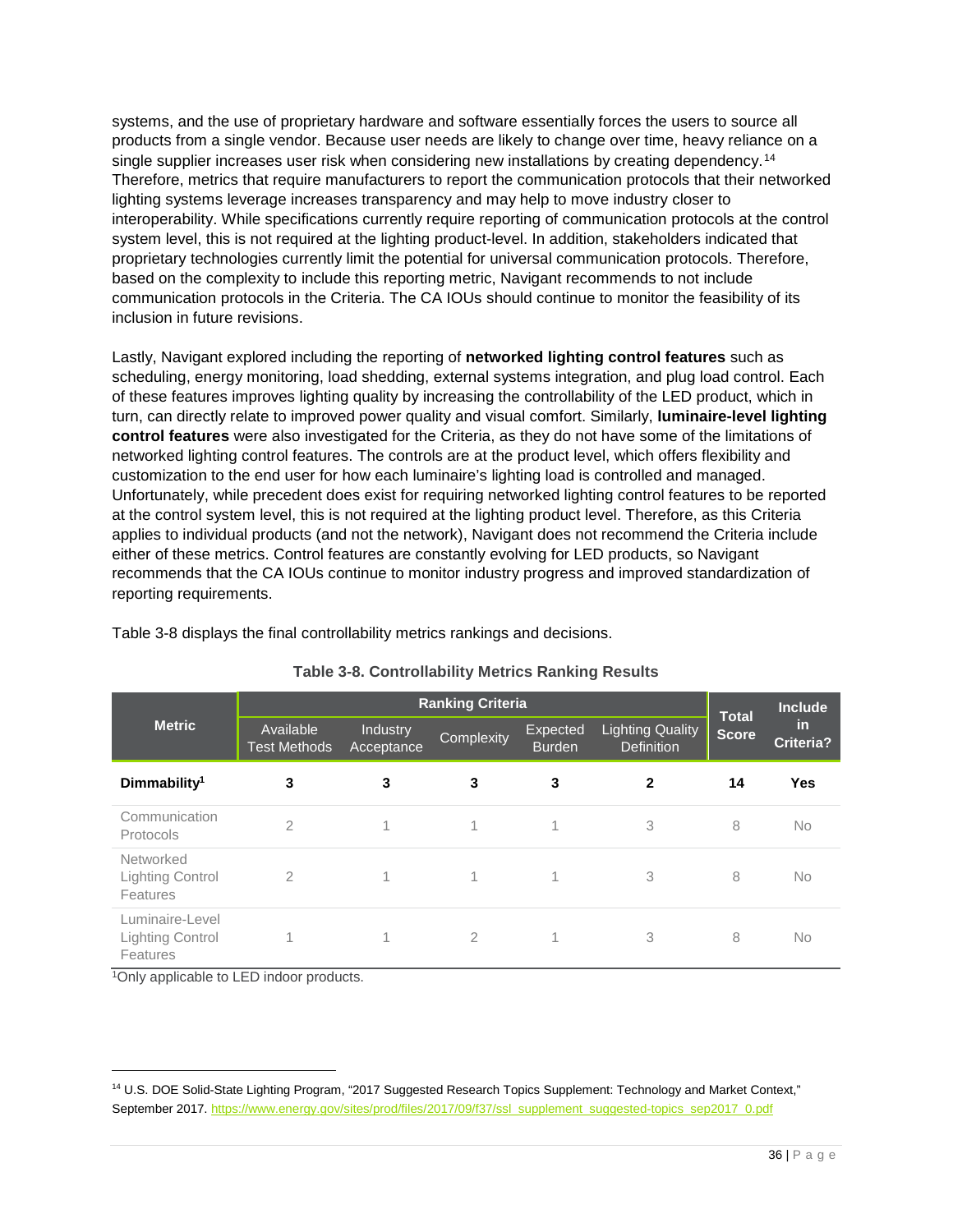# <span id="page-36-3"></span><span id="page-36-2"></span>**Preliminary Non-Residential LED Lighting Quality Criteria**

The analyses discussed in the Methodology Section [2,](#page-12-0) of this report indicate Navigant has identified that the "top-half of lighting quality" can best be measured with a combination of prescriptive, performance, and reporting requirements. As such, the preliminary proposed Criteria detailed in this section includes a technical description and pathway to qualification based on the combination of these three implementation methods. Based on this Criteria, non-residential LED products that fail any one, or combination of, the three implemented approaches are not eligible, and fail the overall Criteria. Products must comply with each Criteria category in order to be eligible. These pathways are detailed further in [Table 3-9.](#page-36-0)

<span id="page-36-0"></span>

| <b>Criteria Categories</b> | <b>Description</b>                                                                                                                                                            |
|----------------------------|-------------------------------------------------------------------------------------------------------------------------------------------------------------------------------|
| Prescriptive               | Product must meet the minimum/maximum metric thresholds detailed in<br>the prescriptive portion of the Criteria as described in Section 3.3.2.                                |
| Reporting                  | Product must meet the reporting requirements detailed in the prescriptive<br>portion of the Criteria as described in Section 3.3.2.                                           |
| Performance                | Product must receive a quality rating score of greater than or equal to 50<br>points as detailed in the performance portion of the Criteria as described in<br>Section 3.3.3. |

# **Table 3-9. Product Pathway for Criteria Eligibility**

The following Sections [3.3.1,](#page-36-1) [3.3.2,](#page-37-0) and [3.3.3](#page-42-0) detail the specific requirements within the Criteria, and [Appendix B](#page-64-0) discusses the distribution of Criteria performance for products found in the DLC QPL and DOE LED Lighting Facts Database.

# <span id="page-36-1"></span>*3.3.1 Covered Products Categories*

Products covered in the Criteria are the LED product categories (i.e., luminaires, retrofit kits, and lamps) as defined by DLC, excluding Mogul (E39) Screw-Base Replacement Lamps, Four Pin-Base Replacement Lamps, Bollard Luminaires, Decorative Luminaires, and Case Lighting Luminaires.

In addition to the DLC's LED product categories, commercial downlights, as defined in the ENERGY STAR Program Requirements Product Specification for Luminaires (Light Fixtures) Eligibility Criteria Version 2.1, are covered in the Criteria. The following [Table 3-10](#page-37-1) summarizes the LED product categories subject to the California Non-Residential LED Lighting Quality Criteria.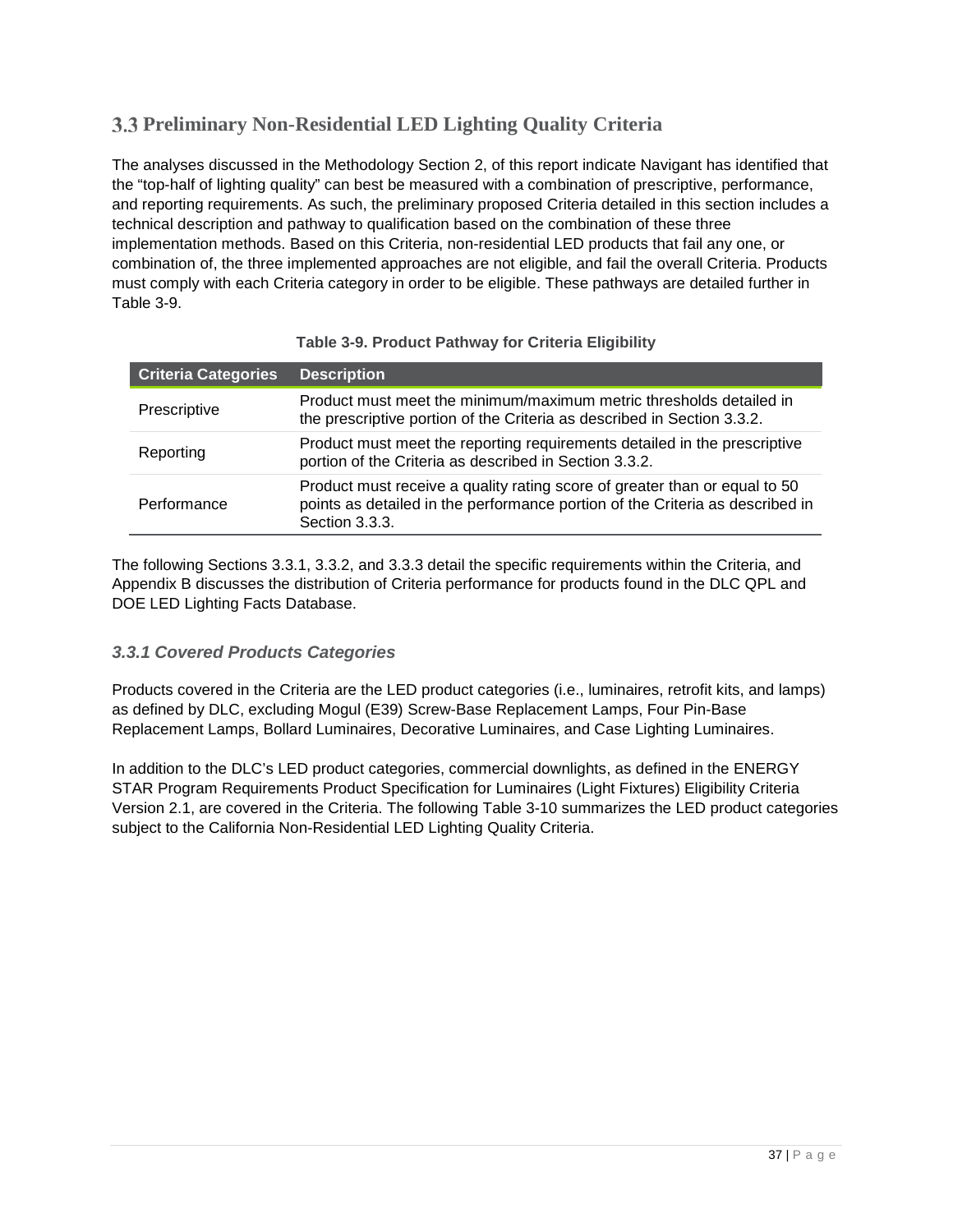<span id="page-37-1"></span>

| #              | <b>Covered Luminaire, Retrofit and Lamp Products</b>                                                                         | Indoor/Outdoor | <b>Type</b> |
|----------------|------------------------------------------------------------------------------------------------------------------------------|----------------|-------------|
| 1              | Outdoor Pole/Arm-Mounted Area and Roadway Luminaires                                                                         | Outdoor        | Luminaire   |
| $\overline{2}$ | Retrofit Kits for Outdoor Pole/Arm-Mounted Area and Roadway Luminaires                                                       | Outdoor        | Retrofit    |
| 3              | Retrofit Kits for Large Outdoor Pole/Arm-Mounted Area and Roadway Luminaires                                                 | Outdoor        | Luminaire   |
| 4              | Outdoor Full-Cutoff Wall-Mounted Area Luminaires                                                                             | Outdoor        | Luminaire   |
| 5              | Outdoor Non-Cutoff and Semi-cutoff Wall-Mounted Area Luminaires                                                              | Outdoor        | Luminaire   |
| 6              | Retrofit Kits for Outdoor Full-Cutoff Wall-Mounted Luminaires                                                                | Outdoor        | Retrofit    |
| $\overline{7}$ | <b>Parking Garage Luminaires</b>                                                                                             | Outdoor        | Luminaire   |
| 8              | Retrofit Kits for Parking Garage Luminaires                                                                                  | Outdoor        | Retrofit    |
| 9              | <b>Fuel Pump Canopy Luminaires</b>                                                                                           | Outdoor        | Luminaire   |
| 10             | Retrofit Kits for Fuel Pump Canopy Luminaires                                                                                | Outdoor        | Retrofit    |
| 14             | Landscape/Accent Flood, Spot Luminaires and Wall-Wash Luminaires                                                             | Outdoor        | Luminaire   |
| 15             | Architectural Flood and Spot Luminaires                                                                                      | Outdoor        | Luminaire   |
| 16             | 1x4, 2x2, and 2x4 Luminaires for Ambient Lighting of Interior Commercial Spaces                                              | Indoor         | Luminaire   |
| 17             | Linear Ambient Luminaires with Indirect Component                                                                            | Indoor         | Luminaire   |
| 18             | Integrated-Style Retrofit Kits for 2x2, 1x4, and 2x4 Luminaires for Ambient Lighting of<br><b>Interior Commercial Spaces</b> | Indoor         | Retrofit    |
| 19             | <b>Direct Linear Ambient Luminaires</b>                                                                                      | Indoor         | Luminaire   |
| 20             | Linear-Style Retrofit Kits for 2x2, 1x4, and 2x4 Luminaires for Ambient Lighting of<br><b>Interior Commercial Spaces</b>     | Indoor         | Retrofit    |
| 21             | <b>Retrofit Kits for Direct Linear Ambient Luminaires</b>                                                                    | Indoor         | Retrofit    |
| 22             | High-Bay Luminaires for Commercial and Industrial Buildings                                                                  | Indoor         | Luminaire   |
| 23             | Low-Bay Luminaires for Commercial and Industrial Buildings                                                                   | Indoor         | Luminaire   |
| 24             | High-Bay Aisle Luminaires for Commercial and Industrial Buildings                                                            | Indoor         | Luminaire   |
| 25             | Retrofit Kits for High-Bay Luminaires for Commercial and Industrial Buildings                                                | Indoor         | Retrofit    |
| 26             | Retrofit Kits for Low-Bay Luminaires for Commercial and Industrial Buildings                                                 | Indoor         | Retrofit    |
| 27             | Downlight Luminaires                                                                                                         | Indoor         | Luminaire   |
| 28             | Downlight Retrofits                                                                                                          | Indoor         | Retrofit    |
| 29             | T8/T5/T5HO Four-Foot Replacement Lamps                                                                                       | Indoor         | Lamp        |
| 30             | Linear Replacement Lamps ("plug and play") (UL Type A)                                                                       | Indoor         | Lamp        |
| 31             | Internal-driver/Line Voltage Linear Lamp-Style Retrofit Kits (UL Type B)                                                     | Indoor         | Lamp        |
| 32             | External-driver Linear Lamp-Style Retrofit Kits (UL Type C)                                                                  | Indoor         | Lamp        |
| 33             | Dual Mode Internal Driver Linear Replacement Lamps (UL Type A and Type B)                                                    | Indoor         | Lamp        |
| 34             | Stairwell/Passageway Luminaires                                                                                              | Indoor         | Luminaire   |
| 35             | <b>Track or Mono-Point Directional Luminaires</b>                                                                            | Indoor         | Luminaire   |

# **Table 3-10. LED Products Covered by the CA Non-Residential LED Lighting Quality Criteria**

# <span id="page-37-0"></span>*3.3.2 Prescriptive and Reporting Criteria*

To be eligible for the Criteria, LED products must be listed as "qualified" on the DLC QPL as either "Standard" or "Premium," or for commercial downlights, these must be listed as ENERGY STAR certified.[15](#page-37-2) This is an initial prescriptive requirement for the Criteria, however, DLC or ENERGY STAR certification does not guarantee that a product will meet the prescriptive and reporting requirements described in Section [3.3.3.1.](#page-43-0)

<span id="page-37-2"></span><sup>&</sup>lt;sup>15</sup> This general requirement has been set based on research indicating that LED products that meet these specifications represent over 50% of non-residential lighting sales in the State of California.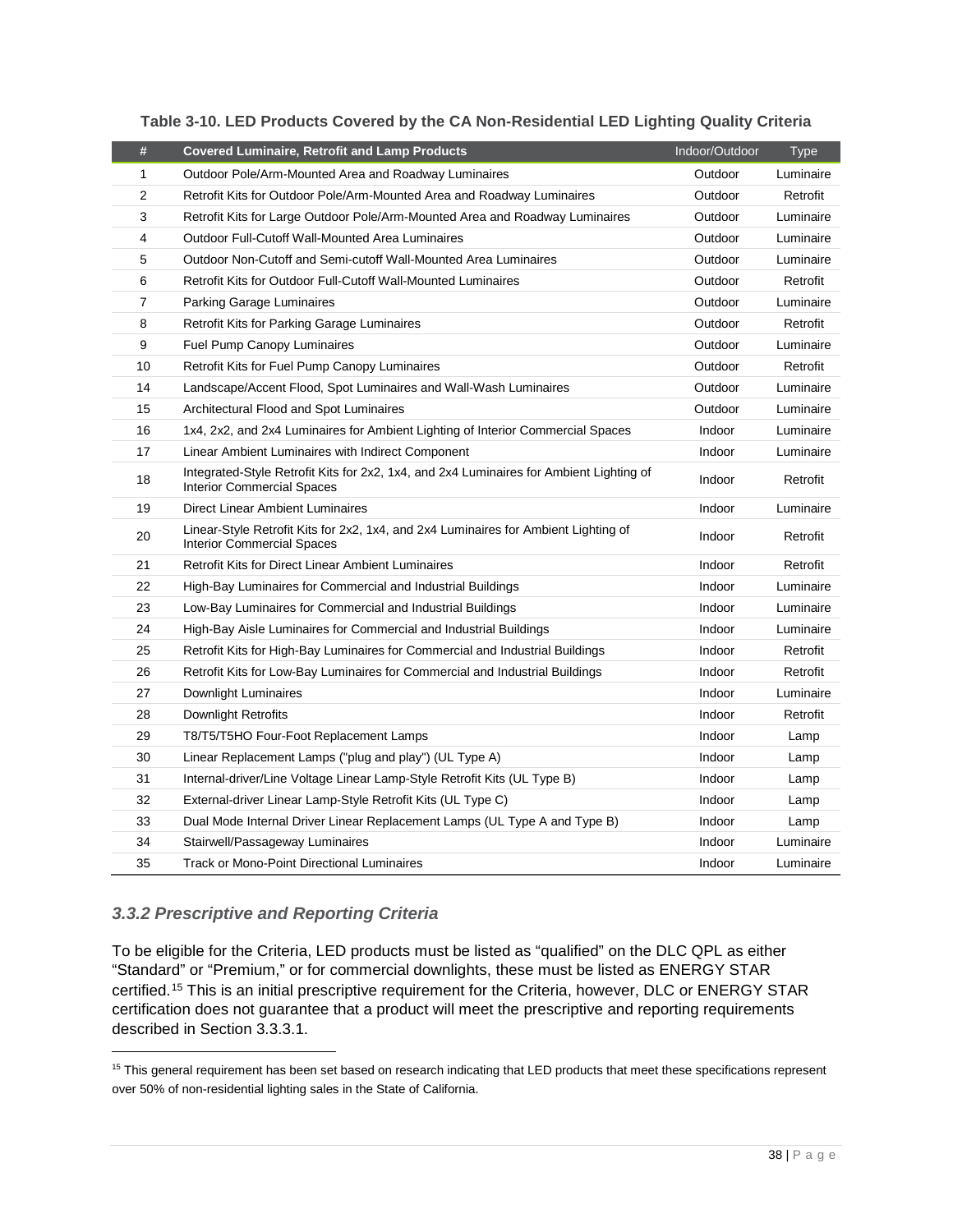Sections [3.3.2.1](#page-38-0) through [3.3.2.6](#page-42-1) describe the Criteria's prescriptive and reporting requirements for each of the six lighting quality parameters. These requirements include those described in the DLC Technical Requirements V4.3 (Final March 26, 2018),<sup>[16](#page-38-1)</sup> or the ENERGY STAR Program Requirements Product Specification for Luminaires (Light Fixtures) Eligibility Criteria Version 2.1 (Final March 15, 2018), <sup>[17](#page-38-2)</sup> in addition to new requirements not currently adopted by either existing specification.

## <span id="page-38-0"></span>*3.3.2.1 Power Quality*

## *Power Factor*

Downlights must comply with the power factor test methods in the ENERGY STAR Program Requirements Product Specification for Luminaires (Light Fixtures) Eligibility Criteria Version 2.1. Instead of following the ENERGY STAR requirements – which stipulate that downlights with rated input power less than or equal to 5 watts must have a power factor of greater than or equal to 0.5 and for downlights with rated input power greater than 5 watts, the power factor must be greater than or equal to 0.7 – downlight products must have a minimum power factor of 0.9. The same measurement and reporting tolerances as specified by ENERGY STAR apply to this adjusted requirement. Refer to [Appendix D](#page-72-0) for additional details regarding the ENERGY STAR testing requirements for power factor.

For all other LED products covered by the Criteria (see [Table 3-10\)](#page-37-1), products must comply with the DLC Technical Requirements V4.3, which require all DLC-eligible products to have a minimum power factor of 0.9.

## *Total Harmonic Distortion*

LED products covered by the Criteria (see [Table 3-10\)](#page-37-1), with the exclusion of downlights, must comply with the THD requirements in the DLC Technical Requirements V4.3, which stipulates a maximum THD of 20%. Refer to [Appendix](#page-72-0) D for additional details regarding the DLC requirements for THD.

## *Operating Frequency (Downlight Products Only)*

All downlight products, as specified in [Table 3-10,](#page-37-1) must comply with the operating frequency requirements detailed in Section 11.6 of the ENERGY STAR Program Requirements Product Specification for Luminaires (Light Fixtures) Eligibility Criteria Version 2.1. Products must maintain an operating frequency of greater than or equal to 120 Hz, and this requirement is to be met at all light output levels for dimmable products. Refer to [Appendix D](#page-72-0) for additional details regarding the ENERGY STAR requirements for operating frequency.

<span id="page-38-1"></span> <sup>16</sup> DLC, "Technical Requirements Version 4.3," Released March 26, 2018.

[https://www.designlights.org/default/assets/File/SSL/DLC\\_Technical-Requirements-V-4-3.pdf](https://www.designlights.org/default/assets/File/SSL/DLC_Technical-Requirements-V-4-3.pdf)

<span id="page-38-2"></span><sup>17</sup> ENERGY STAR, "ENERGY STAR Program Requirements Product Specification for Luminaires (Light Fixtures) Eligibility Criteria Version 2.1," Released March 15, 2018.

<https://www.energystar.gov/sites/default/files/Luminaires%20V2.1%20Spec%20Final%20with%20Partner%20Commitments.pdf>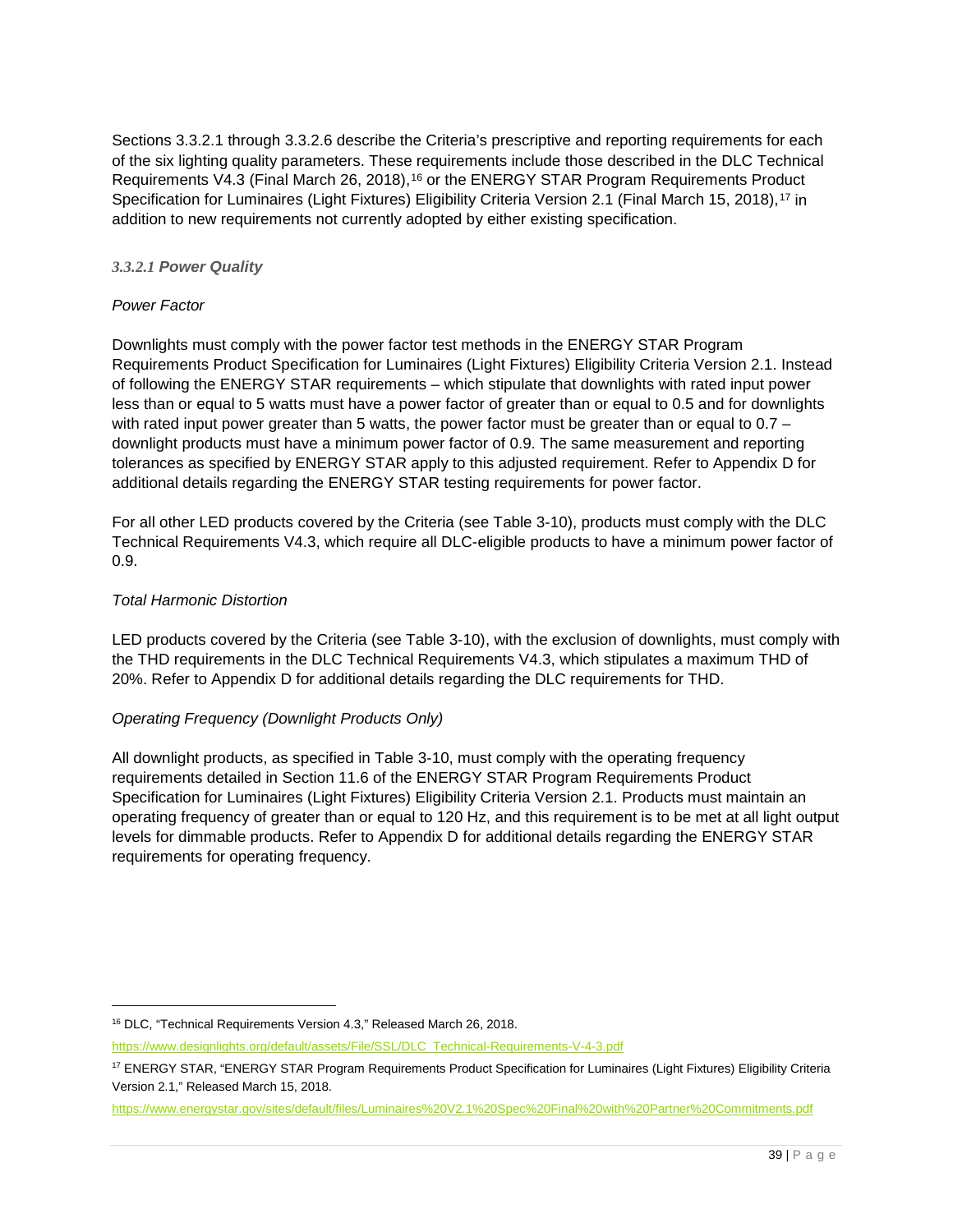#### *3.3.2.2 Optical Performance*

#### *Lumen Output, Zonal Lumen Density, and Beam Classification*

Downlights must comply with the ENERGY STAR Program Requirements Product Specification for Luminaires (Light Fixtures) Eligibility Criteria Version 2.1, which stipulates lumen output and zonal lumen density requirements for downlight products. Section 9.2 specifies a 345 lumen output minimum for downlight apertures less than or equal to 4.5 inches, and a 575 lumen output minimum for downlight apertures great than 4.5 inches. Zonal lumen density requirements are also provided and states that downlights shall deliver a minimum of 75% of total lumens within the 0-60° zone (axially symmetric about the nadir). Refer to [Appendix D](#page-72-0) for additional details regarding the ENERGY STAR requirements for lumen output and zonal lumen density.

For all other LED products covered by the Criteria (see [Table 3-10\)](#page-37-1), products must comply with the lumen output, zonal lumen density, and beam classification requirements in DLC Technical Requirements V4.3. Refer to [Appendix D](#page-72-0) for details regarding the DLC requirements for lumen output, zonal lumen density, and beam classification.

#### *Color Angular Uniformity (Downlight Products Only)*

Downlight products must comply with the ENERGY STAR Program Requirements Product Specification for Luminaires (Light Fixtures) Eligibility Criteria Version 2.1. Section 9.5 specifies that throughout the beam angle, the variation of chromaticity shall be within a total linear distance of 0.006 from the weighted average point on the CIE 1976 (u',v') diagram. Refer to [Appendix D](#page-72-0) for additional details regarding the ENERGY STAR requirements for color angular uniformity.

#### <span id="page-39-0"></span>*3.3.2.3 Reliability and Safety*

#### *Lumen Maintenance*

Downlight products must comply with the ENERGY STAR Program Requirements Product Specification for Luminaires (Light Fixtures) Eligibility Criteria Version 2.1. Section 10.1 specifies the lumen maintenance requirements for indoor, outdoor and inseparable luminaires. However, it is proposed that all downlight products (luminaire or retrofit kit), shall comply with the minimum L70 lumen maintenance requirements for inseparable luminaires, of greater than or equal to 50,000 hours. Products can be tested according to Option 1 or Option 2. Refer to [Appendix D](#page-72-0) for additional details regarding the ENERGY STAR requirements for lumen maintenance.

All other LED products covered by the Criteria (see [Table 3-10\)](#page-37-1), must comply with the lumen maintenance requirements in the DLC Technical Requirements V4.3. Refer to [Appendix D](#page-72-0) for details regarding the DLC requirements for lumen output, zonal lumen density, and beam classification. Products can be tested according to Option 1 or Option 2.

For all product categories, product families must certify the "worst case" product with the lowest rated lifetime to qualify all products in that family.

#### *Warranty*

Downlight products must comply with the ENERGY STAR Program Requirements Product Specification for Luminaires (Light Fixtures) Eligibility Criteria Version 2.1. Section 17 specifies that downlight luminaires incorporating replaceable drivers, a written warranty shall be included with luminaire packaging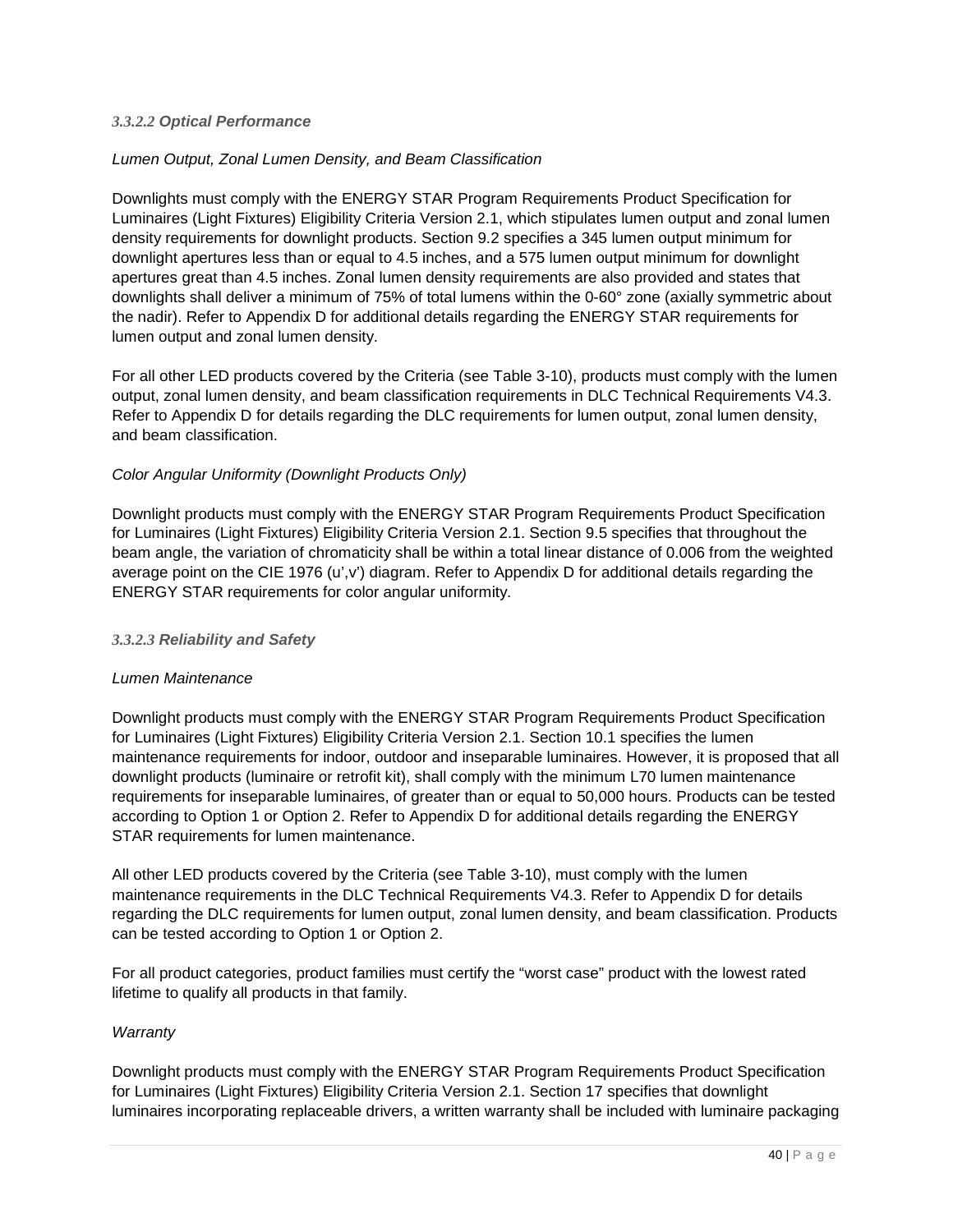at the time of shipment which covers repair or replacement of defective parts of the luminaire housing, mounting hardware, optics, driver and trim for a minimum of 3 years from the date of purchase. Downlight retrofit kits shipped with the luminaire shall carry a minimum 3 year warranty. For downlight luminaires incorporating non-replaceable drivers, the warranty requirement is extended to 5 years. Refer to [Appendix D](#page-72-0) for additional details regarding the ENERGY STAR requirements for warranty.

All other LED products covered by the Criteria (see [Table 3-10\)](#page-37-1) must comply with the warranty requirements in the DLC Technical Requirements V4.3. The minimum warranty for all DLC-eligible products is 5 years. Refer to [Appendix D](#page-72-0) for additional details regarding the DLC requirements for warranty.

# *Drive ISTMT*

Downlight products must comply with the ENERGY STAR Program Requirements Product Specification for Luminaires (Light Fixtures) Eligibility Criteria Version 2.1. Section 13 describes thermal performance requirements, indicating that downlight luminaires and retrofits must have a measured driver case temperature at thermal equilibrium that does not exceed the driver manufacturer's maximum recommended temperature during in situ (installed in the luminaire) operation. This measurement shall be made at point for the hottest location on the driver case (TMP<sub>c</sub> as detailed by the driver manufacturer). Refer to [Appendix D](#page-72-0) for additional details regarding the ENERGY STAR requirements for thermal performance.

All other LED products covered by the Criteria (see [Table 3-10\)](#page-37-1), must comply with the driver in-situ temperature measurement testing requirements in the DLC Technical Requirements V4.3. Refer to [Appendix D](#page-72-0) for details regarding the DLC requirements for driver ISTMT.

## *Color Maintenance (Downlight Products Only)*

Downlight products must comply with the ENERGY STAR Program Requirements Product Specification for Luminaires (Light Fixtures) Eligibility Criteria Version 2.1. Section 10.3 states that change in chromaticity coordinates from 0-hour measurement, at any measurement point during operation, shall be less than or equal to a total linear distance of 0.007 on the CIE 1976 u'v' diagram. Refer to [Appendix D](#page-72-0) for additional details regarding the ENERGY STAR requirements for color maintenance.

## *Safety Certification*

Downlight products must comply with the ENERGY STAR Program Requirements Product Specification for Luminaires (Light Fixtures) Eligibility Criteria Version 2.1. Section 14 indicates that downlight luminaires must comply with ANSI/UL 1574-2004, ANSI/UL 1598-2008, ANSI/UL 1598C-2014, ANSI/UL 2108-2004 or 2015, and ANSI/UL 8750-2009 or 2015, as applicable. While downlight retrofit kits must comply with ANSI/UL 8750-2009 or 2015 – LED Component and ANSI/UL 1598C-2014 – LED Retrofit. Refer to [Appendix D](#page-72-0) for additional details regarding the ENERGY STAR requirements for safety certification.

All other LED products covered by the Criteria (see [Table 3-10\)](#page-37-1), must comply with the safety certification requirements in the DLC Technical Requirements V4.3. Refer to [Appendix D](#page-72-0) for details regarding the DLC requirements for safety certification.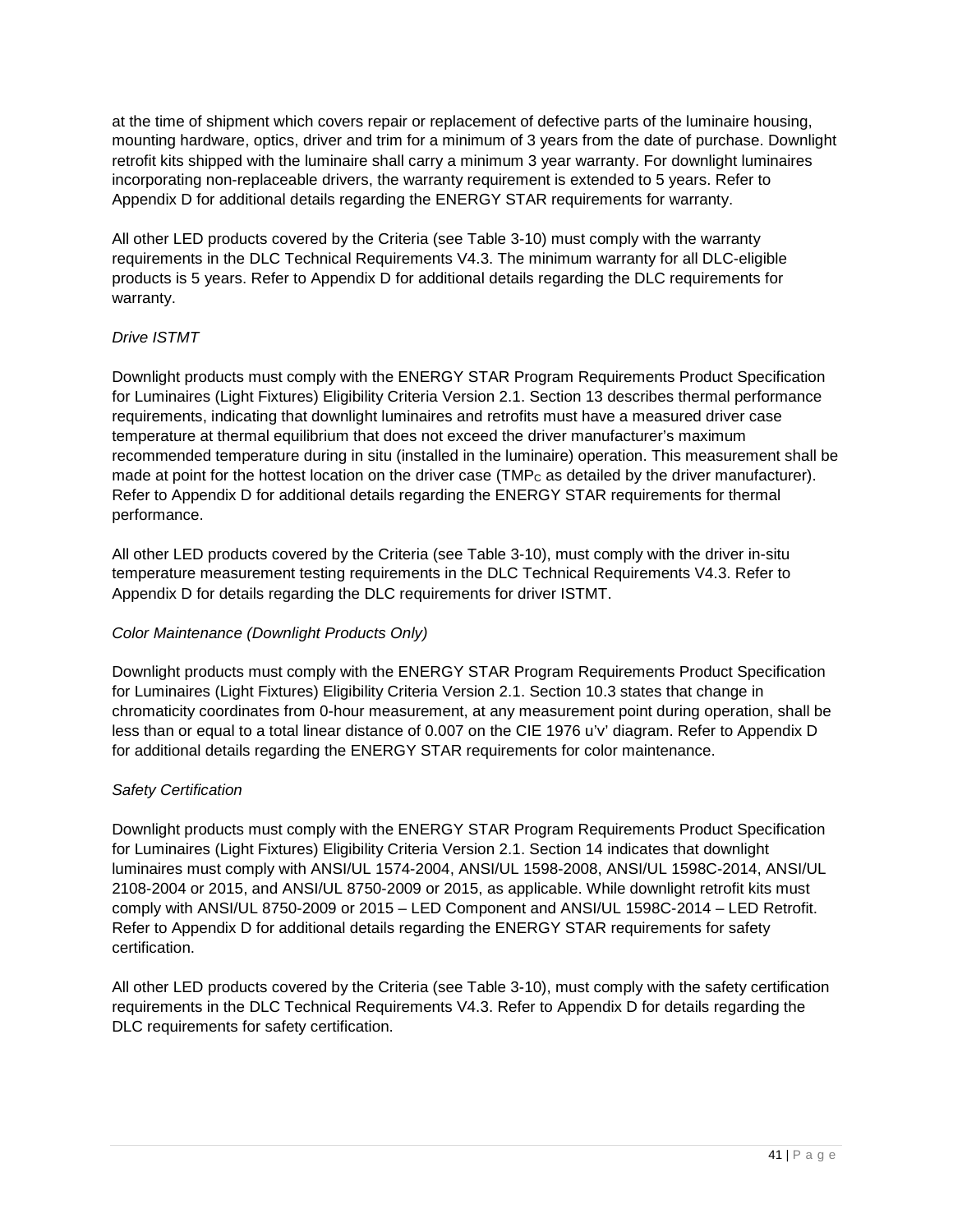#### *3.3.2.4 Efficiency*

#### *Efficacy*

Downlight products must comply with the ENERGY STAR Program Requirements Product Specification for Luminaires (Light Fixtures) Eligibility Criteria Version 2.1. Section 9.2 specifies that downlight luminaires must have initial rated efficacies of 55 lm/W or higher, while downlight retrofit kits must have initial rated efficacies of 60 lm/W or higher. Refer to [Appendix D](#page-72-0) for additional details regarding the ENERGY STAR requirements for efficacy.

All other LED products covered by the Criteria (see [Table 3-10\)](#page-37-1), must comply with the efficacy requirements displayed in Table 1, Table 2, and Table 3 within the DLC Technical Requirements V4.3. Refer to [Appendix D](#page-72-0) for details regarding the DLC requirements for efficacy.

#### <span id="page-41-0"></span>*3.3.2.5 Spectrum*

#### *Color Rendering Index*

Downlight products must comply with the ENERGY STAR Program Requirements Product Specification for Luminaires (Light Fixtures) Eligibility Criteria Version 2.1. Section 9.4 states that all downlight products shall be capable of meeting or exceeding a CRI of 80. Refer to [Appendix D](#page-72-0) for additional details regarding the ENERGY STAR requirements for CRI.

All other LED products covered by the Criteria (see [Table 3-10\)](#page-37-1), must comply with the CRI requirements displayed in Table 1, Table 2, and Table 3 within the DLC Technical Requirements V4.3. Refer to [Appendix D](#page-72-0) for additional details regarding the DLC requirements for CRI.

## *R9 (Indoor Products Only)*

Downlight products must comply with the ENERGY STAR Program Requirements Product Specification for Luminaires (Light Fixtures) Eligibility Criteria Version 2.1. Section 9.4 states that all downlight products shall be capable of exceeding a  $R_9$  of 0. Refer to [Appendix D](#page-72-0) for additional details regarding the ENERGY STAR requirements for R9.

All indoor LED products, as specified in [Table 3-10,](#page-37-1) must conduct R<sub>9</sub> testing as specified in Section 9.4 of the ENERGY STAR Program Requirements Product Specification for Luminaires (Light Fixtures) Eligibility Criteria Version 2.1, and report R<sub>9</sub> tested results.

#### *Correlated Color Temperature*

Downlight products must comply with the ENERGY STAR Program Requirements Product Specification for Luminaires (Light Fixtures) Eligibility Criteria Version 2.1. Section 9.3 states that downlight products shall be capable of providing at least one of the following nominal correlated color temperatures: 2700 K, 3000 K, 3500 K, 4000 K, or 5000 K. In addition, products shall also have a chromaticity that falls within the corresponding 7- step chromaticity quadrangles as defined in ANSI C78.377-2015 or C78.377-2017. Refer to [Appendix D](#page-72-0) for additional details regarding the ENERGY STAR requirements for correlated color temperature.

All other LED products covered by the Criteria (see [Table 3-10\)](#page-37-1), must comply with the correlated color temperature requirements displayed in Table 1, Table 2, and Table 3 within the DLC Technical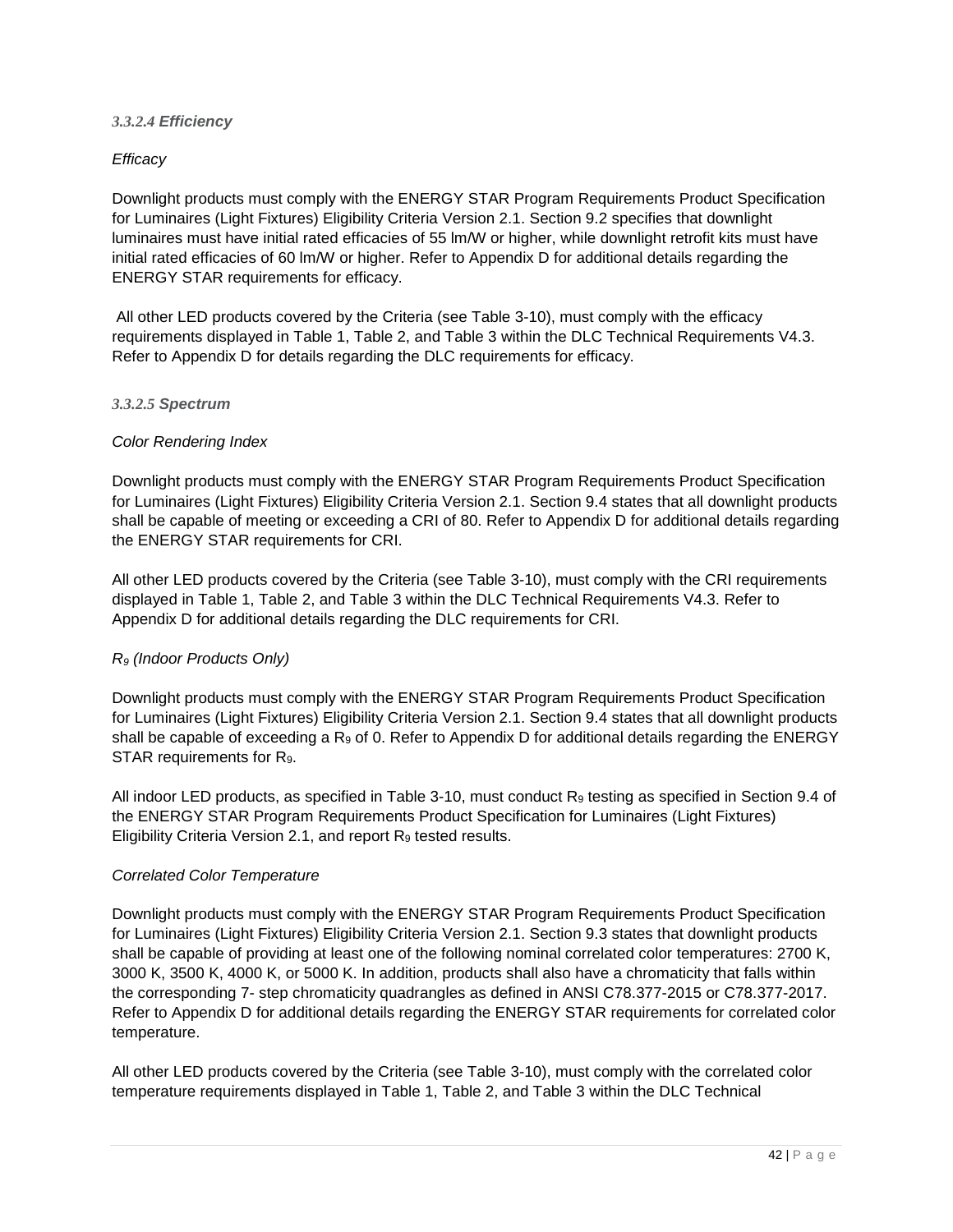Requirements V4.3. Refer to [Appendix D](#page-72-0) for additional details regarding the DLC requirements for correlated color temperature.

# *Color Gamut and Fidelity*

All LED products covered by the Criteria, including downlights (see [Table 3-10\)](#page-37-1), must comply with the optional color fidelity (Rf) and color gamut (Rg) reporting procedures provided in the DLC Technical Requirements V4.3. Refer to [Appendix D](#page-72-0) for additional details regarding the DLC requirements for reporting color fidelity (Rf) and color gamut (Rg).

# <span id="page-42-1"></span>*3.3.2.6 Controllability*

# *Dimming*

Downlight products listed as dimmable must comply with the ENERGY STAR Program Requirements Product Specification for Luminaires (Light Fixtures) Eligibility Criteria Version 2.1. Section 15.1 states downlight products shall provide continuous dimming from 100% to 20% of light output, and that at the minimum light output, the product shall not emit noise above 24 dBA when measured within one meter of the luminaire. Refer to [Appendix D](#page-72-0) for additional details regarding the ENERGY STAR requirements for dimming.

All other products listed as dimmable and covered by the Criteria (see [Table 3-10\)](#page-37-1) must comply with the reporting requirements outlined in the DLC Technical Requirements V4.3. Refer to [Appendix D](#page-72-0) for additional details regarding the DLC requirements for dimming.

# <span id="page-42-0"></span>*3.3.3 Performance Criteria*

In addition to the prescriptive criteria detailed in Section [3.3.2,](#page-37-0) Navigant recommends the Criteria evaluate lighting quality based on a performance approach for the most relevant lighting quality parameters. Points are allocated to an LED product based on the level of performance within the tiered metric tables detailed in the following sections. Separate scoring parameters, metrics, and tiering values are provided for indoor and outdoor LED products (see [Table 3-10](#page-37-1) for complete listing of indoor and outdoor products covered by the Criteria). For both indoor and outdoor classifications, products that receive a total score of less than 50 points do not qualify and subsequently fail the Criteria. As stated in Section [3.3.2,](#page-37-0) products that do not meet the DLC Technical Requirements or ENERGY STAR Specification requirements also do not qualify and fail the Criteria. Where applicable, the prescriptive minimum requirements are listed in the quality rating tables throughout this section for reference.

As discussed in Section [2.2,](#page-12-1) the DLC QPL and DOE's LED Lighting Facts database were used to calibrate and optimize the Lighting Quality Rating, including the number of point tiers and point values for each lighting quality parameters included (i.e., Power Quality, Optical Performance, Reliability and Safety, Efficiency, Spectrum, and Controllability).

Section [3.3.3.1](#page-43-0) describes the performance, or Lighting Quality Rating, for *indoor* non-residential LED products, while Section [3.3.3.6](#page-47-0) describes the Lighting Quality Rating for *outdoor* non-residential LED products prescriptive requirements for each of the six lighting quality parameters.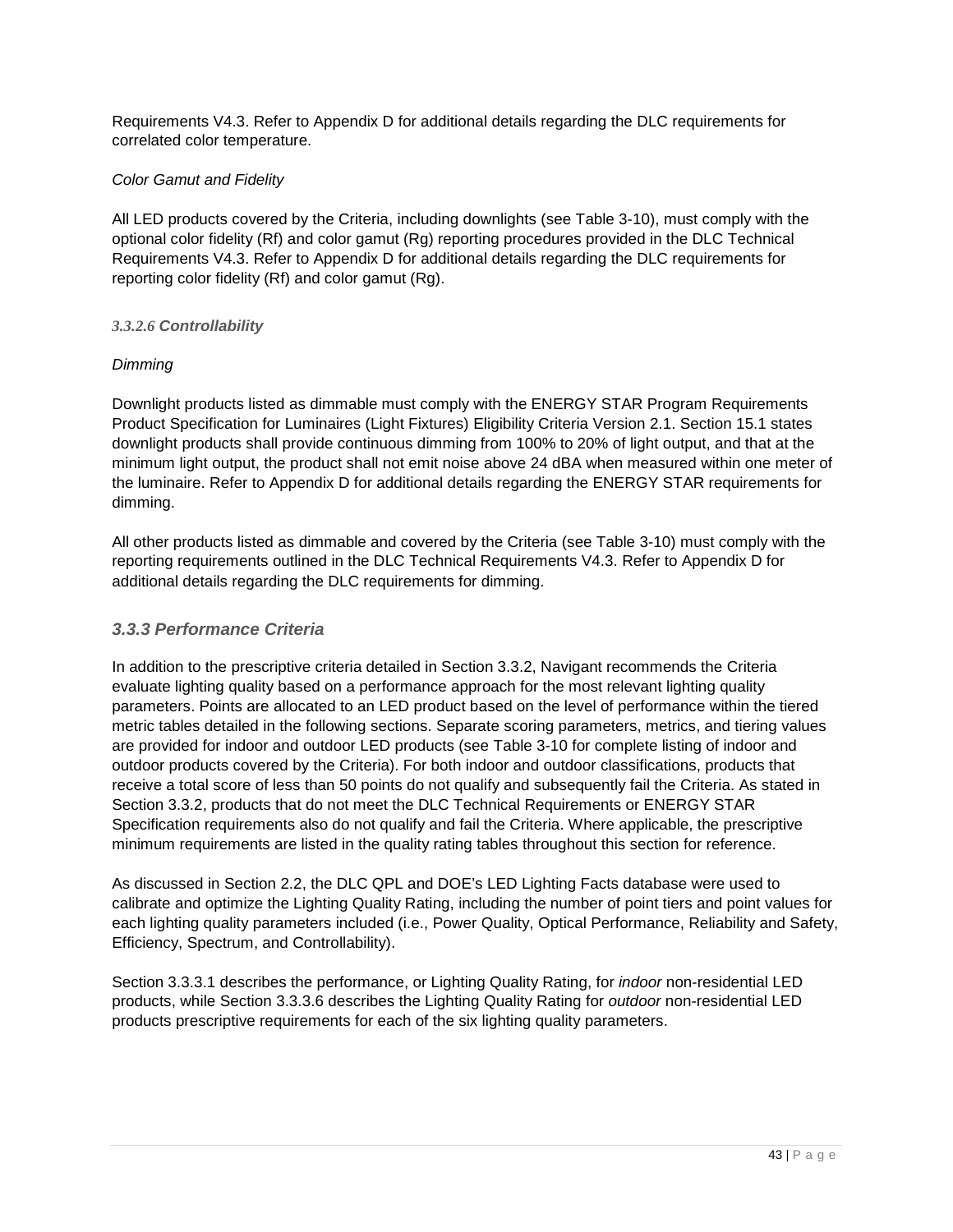# <span id="page-43-0"></span>*3.3.3.1 Lighting Quality Rating: Indoor*

[Table 3-11](#page-43-1) illustrates the quality parameters and associated metrics to be included in the indoor Lighting Quality Rating portion of the Criteria. For indoor, four of the six lighting quality parameters are included.

<span id="page-43-1"></span>

| <b>Quality Parameter</b>      | <b>Metrics Included</b>        | <b>Total Points Possible</b> |
|-------------------------------|--------------------------------|------------------------------|
| <b>Reliability and Safety</b> | Lumen Maintenance              | 25                           |
| Efficiency                    | Efficacy                       | 40                           |
| Spectrum                      | CRI and R9                     | 35                           |
| Controllability               | Dimming                        | 10                           |
|                               | <b>Total Points Possible =</b> | 110                          |

# **Table 3-11. Indoor Quality Rating Criteria Structure**

Optical Performance and Power Quality have been omitted due to feedback from stakeholders, as well as Navigant analysis, which indicated that there is not significant product variation at the higher performance values beyond the prescriptive thresholds. Therefore, given the available metrics, it is currently not feasible to develop a performance approach for the above stated two lighting quality parameters.

## *3.3.3.2 Reliability and Safety*

provides the Indoor Quality Rating tiers for the Reliability and Safety parameter, which rates products based on their lumen maintenance performance. In Section [3.3.2,](#page-37-0) Navigant proposed a prescriptive minimum lumen maintenance requirement for products to have an L70 rating of at least 50,000 hours for all eligible LED products. Tier 1 corresponds to the L70 and L90 requirements associated with the Premium level of performance in the DLC Technical Requirements V4.3. The performance structure contains two additional lumen maintenance tiers that incentivize increasingly higher lumen maintenance projections and incorporates thresholds for L70 and L90 ratings.

| <b>Tiers</b> | <b>Qualification Thresholds (hours)</b>  | <b>Points Accrued</b> |
|--------------|------------------------------------------|-----------------------|
| Minimum      | $L70 \ge 50,000$                         |                       |
| Tier 1       | L90 $\geq$ 36,000 and L70 $\geq$ 50,000  | 15                    |
| Tier 2       | L90 $\geq$ 50,000 and L70 $\geq$ 75,000  | 20                    |
| Tier 3       | L90 $\geq$ 75,000 and L70 $\geq$ 100,000 | 25                    |

## **Table 3-12. Indoor Lumen Maintenance Criteria**

#### *3.3.3.3 Efficiency*

The indoor Lighting Quality Rating tiers for the Efficiency parameter rates products based on their efficacy performance. Due to the varying nature of product category efficacies, different efficacy requirements are set for five indoor product groupings. Each product category has a prescriptive minimum efficacy (as discussed in Section [3.3.2\)](#page-37-0) and five additional tiers of increasing efficacy ranges. Products included within each grouping are summarized below in [Table 3-13.](#page-44-0)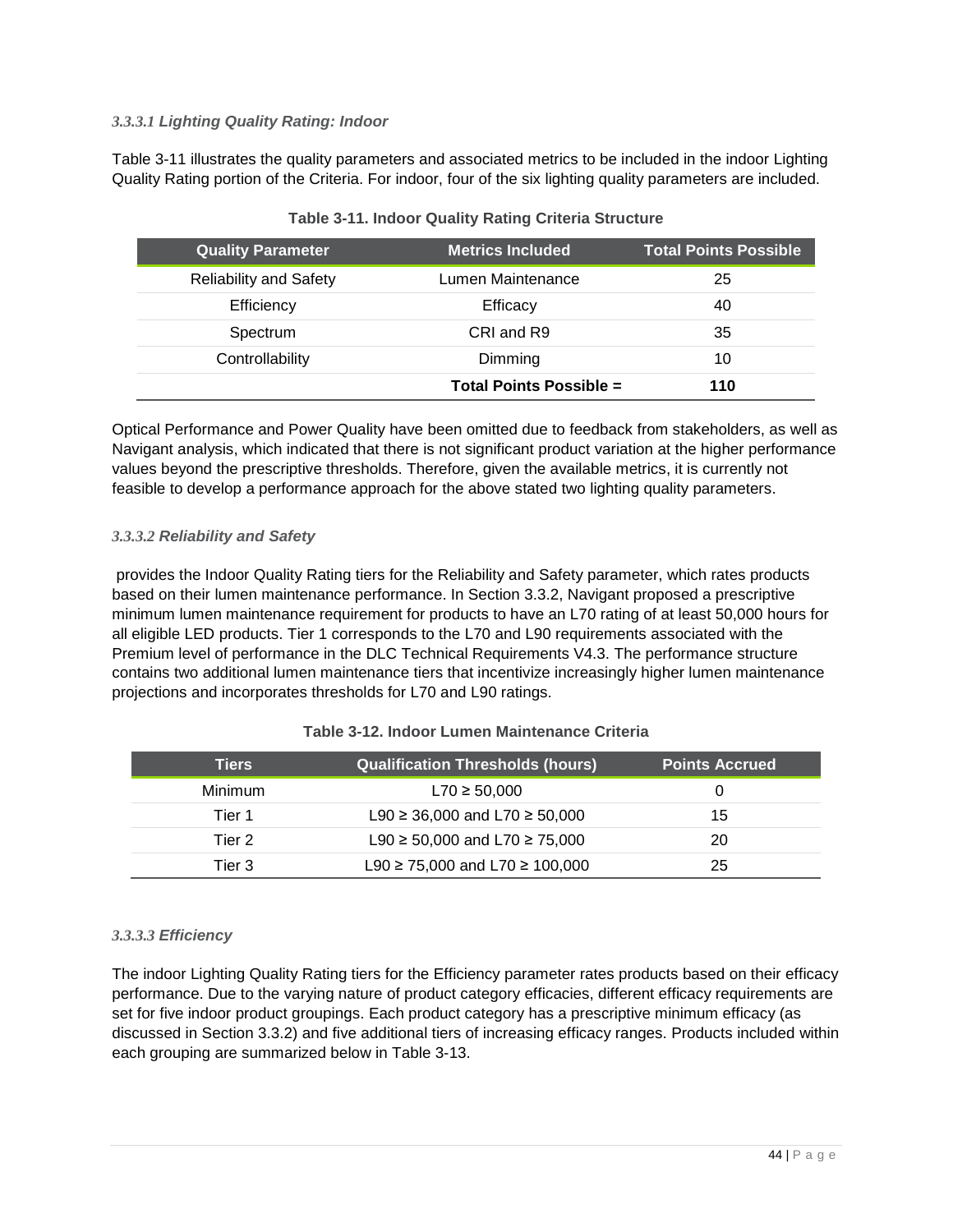| Table 3-13. LED Products Covered by the CA Non-Residential LED Lighting Quality Criteria |  |  |  |
|------------------------------------------------------------------------------------------|--|--|--|
|                                                                                          |  |  |  |

<span id="page-44-0"></span>

| <b>Covered Luminaire, Retrofit and Lamp Products</b>                                                                     | <b>Indoor Product</b><br><b>Grouping</b>                                            |
|--------------------------------------------------------------------------------------------------------------------------|-------------------------------------------------------------------------------------|
| 1x4, 2x2, and 2x4 Luminaires for Ambient Lighting of Interior Commercial<br>Spaces                                       | <b>Ambient Commercial</b><br>Lighting and Linear<br><b>Replacement Lamps</b>        |
| Linear Ambient Luminaires with Indirect Component                                                                        | <b>Linear Ambient</b>                                                               |
| Integrated-Style Retrofit Kits for 2x2, 1x4, and 2x4 Luminaires for<br>Ambient Lighting of Interior Commercial Spaces    | <b>Ambient Commercial</b><br>Lighting and Linear<br><b>Replacement Lamps</b>        |
| Direct Linear Ambient Luminaires                                                                                         | <b>Linear Ambient</b>                                                               |
| Linear-Style Retrofit Kits for 2x2, 1x4, and 2x4 Luminaires for Ambient<br><b>Lighting of Interior Commercial Spaces</b> | <b>Ambient Commercial</b><br><b>Lighting and Linear</b><br><b>Replacement Lamps</b> |
| <b>Retrofit Kits for Direct Linear Ambient Luminaires</b>                                                                | <b>Linear Ambient</b>                                                               |
| High-Bay Luminaires for Commercial and Industrial Buildings                                                              | Low-High Bay                                                                        |
| Low-Bay Luminaires for Commercial and Industrial Buildings                                                               | Low-High Bay                                                                        |
| High-Bay Aisle Luminaires for Commercial and Industrial Buildings                                                        | Low-High Bay                                                                        |
| Retrofit Kits for High-Bay Luminaires for Commercial and Industrial<br><b>Buildings</b>                                  | Low-High Bay                                                                        |
| Retrofit Kits for Low-Bay Luminaires for Commercial and Industrial<br><b>Buildings</b>                                   | Low-High Bay                                                                        |
| <b>Downlight Luminaires</b>                                                                                              | Downlight                                                                           |
| Downlight Retrofits                                                                                                      | Downlight                                                                           |
| T8/T5/T5HO Four-Foot Replacement Lamps                                                                                   | <b>Ambient Commercial</b><br>Lighting and Linear<br><b>Replacement Lamps</b>        |
| Linear Replacement Lamps ("plug and play") (UL Type A)                                                                   | <b>Ambient Commercial</b><br>Lighting and Linear<br><b>Replacement Lamps</b>        |
| Internal-driver/Line Voltage Linear Lamp-Style Retrofit Kits (UL Type B)                                                 | <b>Ambient Commercial</b><br>Lighting and Linear<br><b>Replacement Lamps</b>        |
| External-driver Linear Lamp-Style Retrofit Kits (UL Type C)                                                              | <b>Ambient Commercial</b><br>Lighting and Linear<br><b>Replacement Lamps</b>        |
| Dual Mode Internal Driver Linear Replacement Lamps (UL Type A and<br>Type B)                                             | <b>Ambient Commercial</b><br><b>Lighting and Linear</b><br><b>Replacement Lamps</b> |
| <b>Track or Mono-Point Directional Luminaires</b>                                                                        | <b>Interior Directional</b>                                                         |

[Table 3-14](#page-45-0) provides efficacy performance tiers for interior directional products; [Table 3-15](#page-45-1) provides the efficacy performance tiers for downlight products; [Table 3-16](#page-45-2) provides the efficacy performance tiers for low-high bay products; [Table 3-17](#page-45-3) provides the efficacy performance tiers for linear ambient products; and [Table 3-18](#page-46-0) provides the efficacy performance tiers for ambient commercial lighting (troffers) and linear replacement lamp products.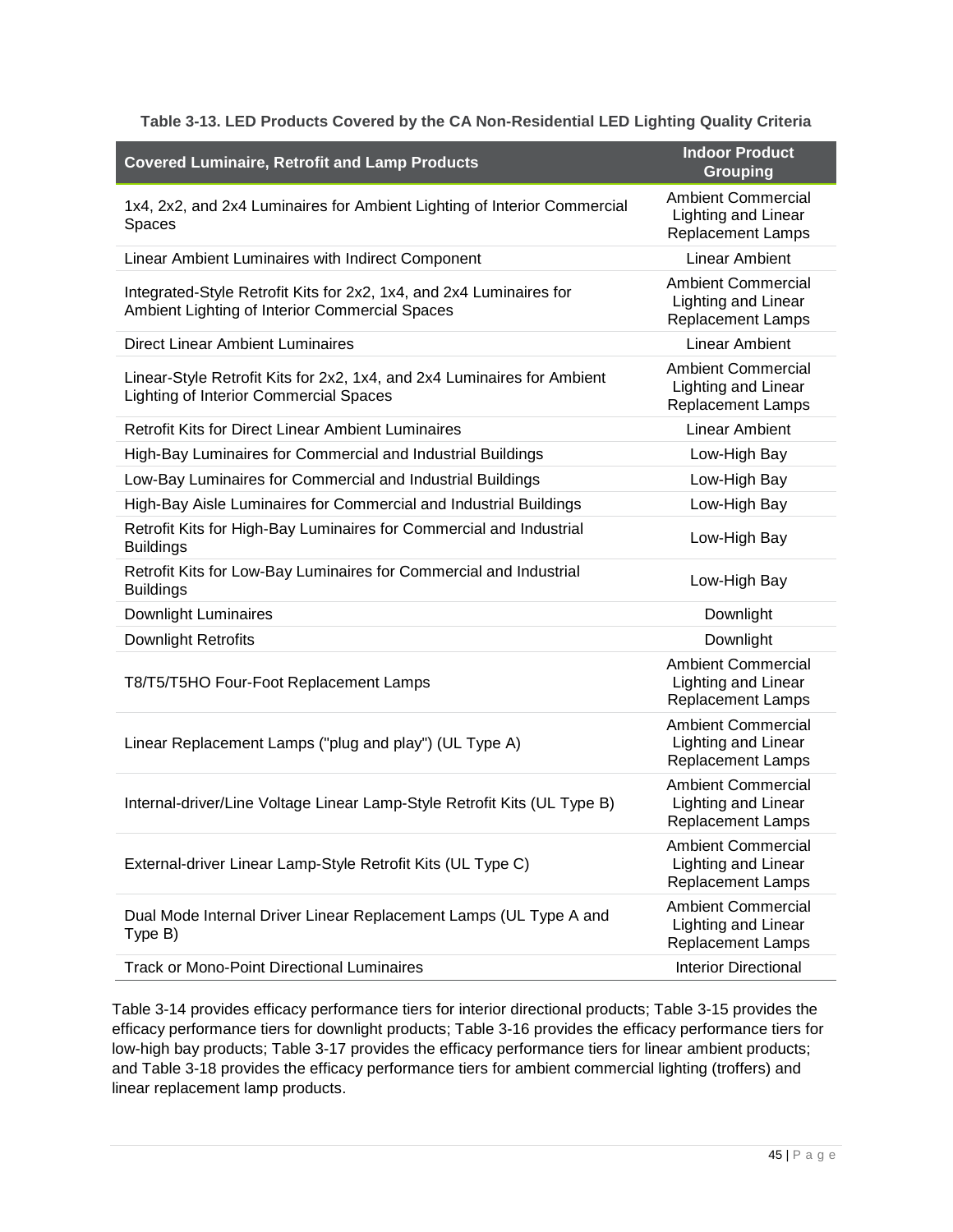<span id="page-45-0"></span>

| <b>Tiers</b>   | <b>Qualification Thresholds (Im/W)</b> | <b>Points</b><br><b>Accrued</b> |
|----------------|----------------------------------------|---------------------------------|
| <b>Minimum</b> | $65 \leq$ Efficacy $\leq 85$           | 0                               |
| Tier 1         | $85 \leq$ Efficacy < 95                | 18                              |
| Tier 2         | $95 \leq$ Efficacy < 105               | 22                              |
| Tier 3         | $105 \leq$ Efficacy < 110              | 29                              |
| Tier 4         | $110 \leq$ Efficacy < 125              | 34                              |
| Tier 5         | Efficacy $\geq$ 125                    | 40                              |

# **Table 3-14. Efficacy Criteria for Interior Directional Products**

# **Table 3-15. Efficacy Criteria for Downlight Products**

<span id="page-45-1"></span>

| <b>Tiers</b>   | <b>Qualification Thresholds (Im/W)</b> | <b>Points</b><br><b>Accrued</b> |
|----------------|----------------------------------------|---------------------------------|
| <b>Minimum</b> | $60 \leq$ Efficacy $\leq 65$           | 0                               |
| Tier 1         | $65 \leq$ Efficacy < 70                | 18                              |
| Tier 2         | $70 \leq$ Efficacy < 75                | 22                              |
| Tier 3         | $75 \leq$ Efficacy < 80                | 29                              |
| Tier 4         | $80 \leq$ Efficacy < 90                | 34                              |
| Tier 5         | Efficacy $\geq 90$                     | 40                              |

# **Table 3-16. Efficacy Criteria for Low-High Bay Products**

<span id="page-45-2"></span>

| <b>Tiers</b> | <b>Qualification Thresholds (Im/W)</b> | <b>Points</b><br><b>Accrued</b> |
|--------------|----------------------------------------|---------------------------------|
| Minimum      | $105 \leq$ Efficacy < 125              | 0                               |
| Tier 1       | $125 \leq$ Efficacy < 130              | 18                              |
| Tier 2       | $130 \leq$ Efficacy < 135              | 22                              |
| Tier 3       | $135 \leq$ Efficacy < 140              | 29                              |
| Tier 4       | $140 \leq$ Efficacy < 145              | 34                              |
| Tier 5       | Efficacy $\geq 145$                    | 40                              |

# **Table 3-17. Efficacy Criteria for Linear Ambient Products**

<span id="page-45-3"></span>

| <b>Tiers</b> | <b>Qualification Thresholds (Im/W)</b> | <b>Points</b><br><b>Accrued</b> |
|--------------|----------------------------------------|---------------------------------|
| Minimum      | $105 \leq$ Efficacy < 115              | 0                               |
| Tier 1       | $115 \leq$ Efficacy < 120              | 18                              |
| Tier 2       | $120 \leq$ Efficacy < 125              | 22                              |
| Tier 3       | $125 \leq$ Efficacy < 130              | 29                              |
| Tier 4       | $130 \leq$ Efficacy < 140              | 34                              |
| Tier 5       | Efficacy $\geq 140$                    | 40                              |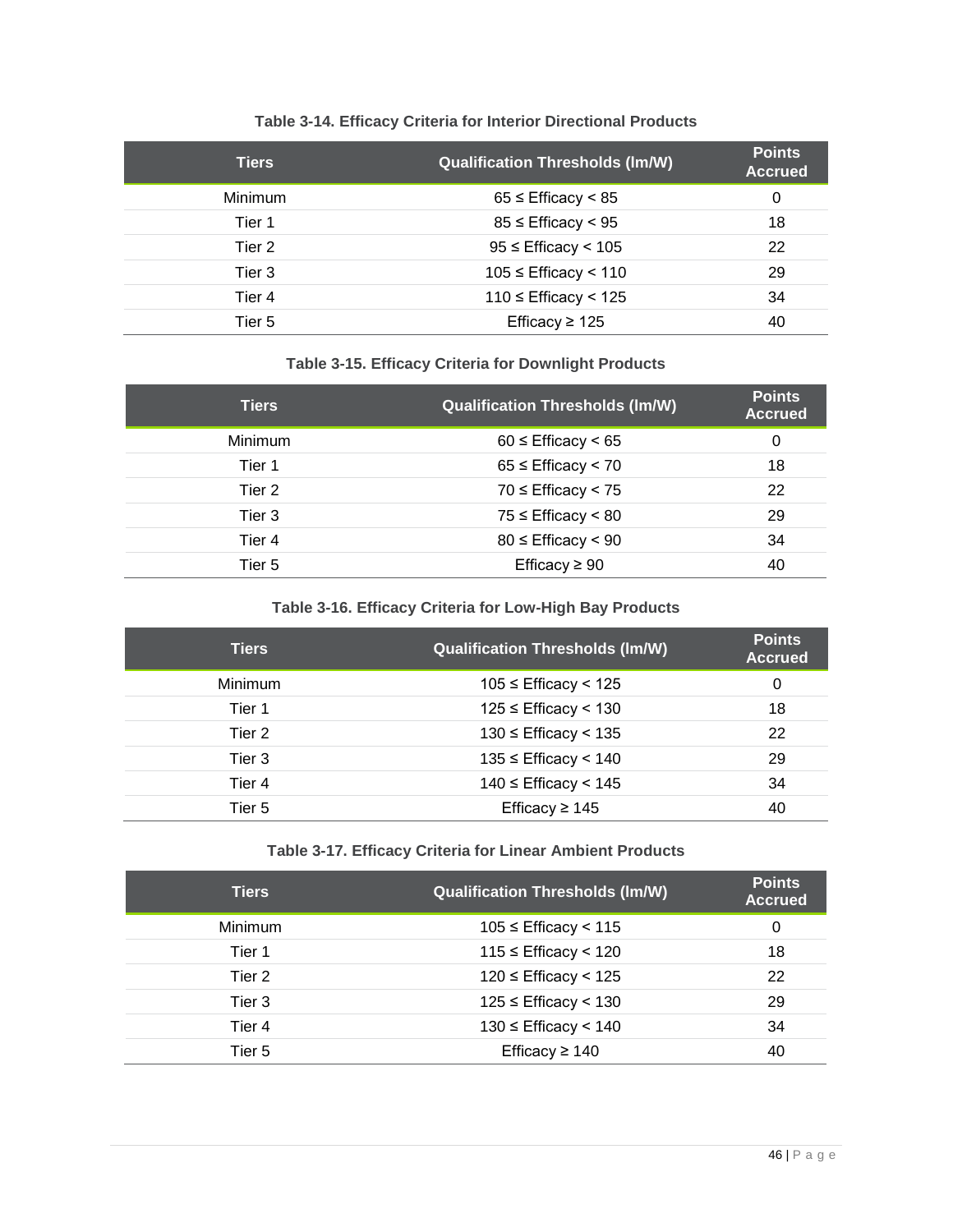## <span id="page-46-0"></span>**Table 3-18. Efficacy Criteria for Ambient Commercial Lighting and Linear Replacement Lamp\* Products**

| <b>Tiers</b>   | <b>Qualification Thresholds (Im/W)</b> | <b>Points</b><br><b>Accrued</b> |
|----------------|----------------------------------------|---------------------------------|
| <b>Minimum</b> | $100 \leq$ Efficacy < 115              | 0                               |
| Tier 1         | $110 \leq$ Efficacy < 115              | 18                              |
| Tier 2         | $115$ ≤ Efficacy < 125                 | 22                              |
| Tier 3         | $125$ ≤ Efficacy < 130                 | 29                              |
| Tier 4         | $130 \leq$ Efficacy < 135              | 34                              |
| Tier 5         | Efficacy $\geq 135$                    | 40                              |

\*Requirements for linear replacement lamps are to be based on "in-luminaire" measurements.

#### *3.3.3.4 Spectrum*

The indoor Lighting Quality Rating tiers for the Spectrum parameter rates products based on their CRI and R9 performance. As discussed in Section [3.2.5,](#page-32-0) Navigant identified CRI and R9 as the most appropriate metrics to quantify spectral-related lighting quality in the Criteria.

For indoor lighting, stakeholders noted that CRI is not as valuable to industrial lighting products (i.e., the low-high bay product grouping, as shown in [Table 3-13\)](#page-44-0). Most industrial products are installed in end-use applications, such as warehouses and manufacturing facilities where spectral quality is less of a concern. Therefore, for the low-high bay product grouping, separate CRI requirement tiers are provided, and no Spectrum requirements are provided for R9.

[Table 3-19](#page-46-1) and [Table 3-20](#page-46-2) provide the CRI requirements for low/high bay products and all other indoor products, respectively.

<span id="page-46-1"></span>

| <b>Tiers</b> | <b>Qualification Thresholds</b> | <b>Points Accrued</b> |
|--------------|---------------------------------|-----------------------|
| Minimum      | $70 \leq CRI \leq 80$           |                       |
| Tier 2       | $80 \leq CRI < 85$              | 9                     |
| Tier 3       | $CRI \geq 85$                   | 20                    |

#### **Table 3-19. CRI Criteria for Low/High Bay Products**

#### **Table 3-20. CRI Criteria for All Other Indoor Products**

<span id="page-46-2"></span>

| Tiers   | <b>Qualification Thresholds</b> | <b>Points Accrued</b> |
|---------|---------------------------------|-----------------------|
| Minimum | $80 \leq CRI < 85$              | b                     |
| Tier 2  | $85 \leq CRI < 90$              | 12                    |
| Tier 3  | $CRI \geq 90$                   | 20                    |

For all indoor product groupings, with the exclusion of low-high bay, an additional metric for the Spectrum parameter is required. As shown in [Table 3-21](#page-47-1) the Criteria provides three tiers of points awarded based on  $R_9$  values. No minimum requirements for  $R_9$  are specified since the Criteria currently has no prescriptive requirements. Products only fail if they do not report the  $R<sub>9</sub>$  performance as indicated in Section [3.3.2.5.](#page-41-0) The point tiers shown in [Table 3-21](#page-47-1) represent an effort to encourage manufacturers to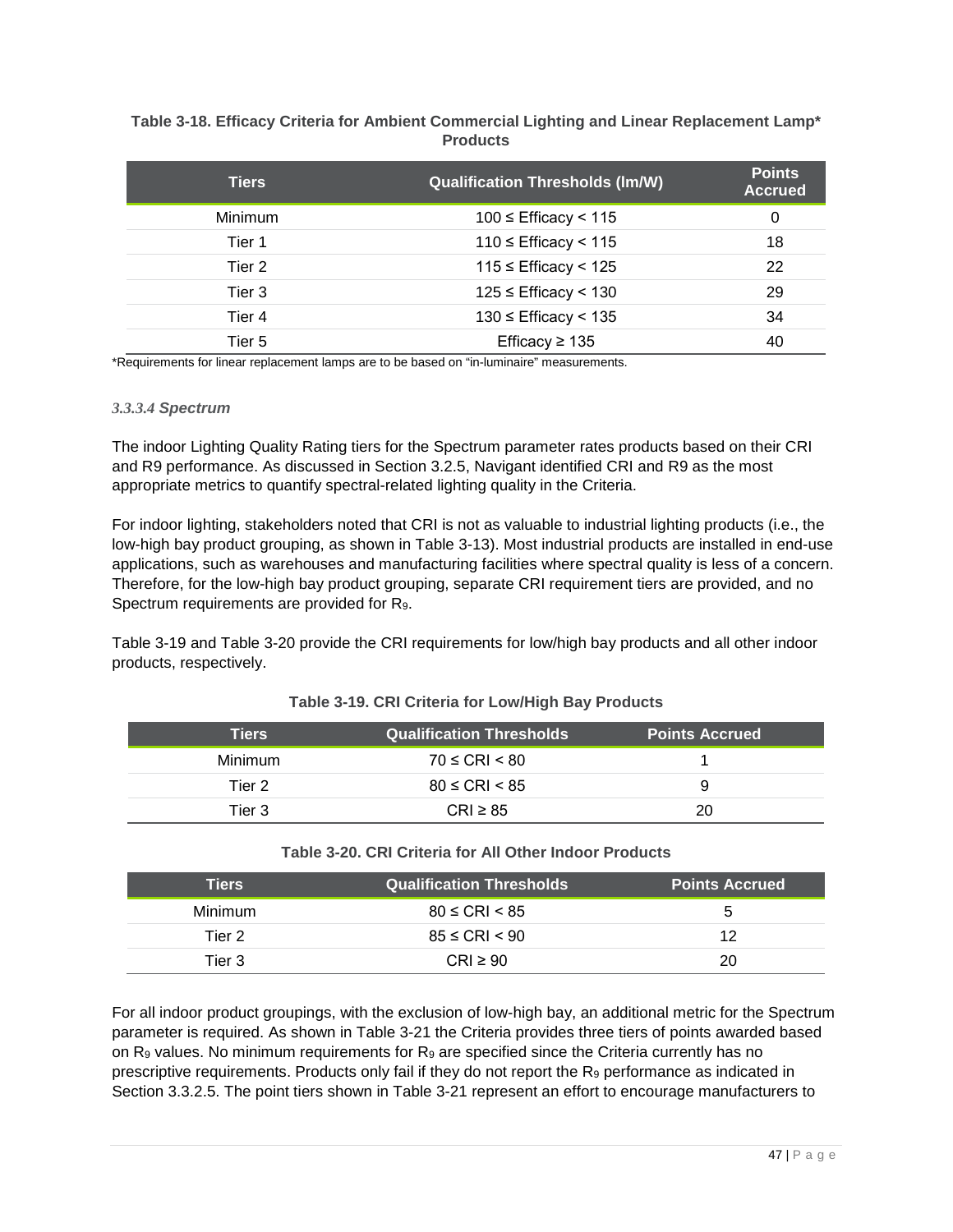increase  $R_{9}$ , if applicable. If the product is not awarded any points for  $R_{9}$ , it is still eligible to meet the Criteria based on its performance in the other quality parameters.

<span id="page-47-1"></span>

| <b>Tiers</b> | <b>Qualification Thresholds</b> | <b>Points Accrued</b> |
|--------------|---------------------------------|-----------------------|
| Tier 1       | $0 \le R_9 < 12.5$              |                       |
| Tier 2       | $12.5 \leq R_9 < 50$            | 10                    |
| Tier 3       | $R_9 \geq 50$                   | 15                    |

| Table 3-21. $R_9$ Criteria for All Other Indoor Products |  |  |  |  |  |  |  |
|----------------------------------------------------------|--|--|--|--|--|--|--|
|----------------------------------------------------------|--|--|--|--|--|--|--|

# *3.3.3.5 Controllability*

Controllability is an increasingly integral part of quality lighting in the non-residential lighting market, and Navigant identified dimmability as the most suitable metric available for evaluating the quality of product controllability.

[Table 3-22](#page-47-2) contains the dimming Lighting Quality Rating tiers for indoor products that are marketed as dimmable. Dimmability is an optional design feature, and as such, there is no prescriptive minimum requirement for dimmability; therefore, products without dimmable features are not disqualified based on this metric. Additionally, if a manufacturer markets a product as "dimmable," but it does not meet Tier 1 (or better) in [Table 3-22,](#page-47-2) the product does not fail the Criteria. No minimum requirements for dimmability are specified since the Criteria currently has no prescriptive requirements. Products only fail if they do not comply with the dimmability reporting requirements as indicated in Section [3.3.2.6.](#page-42-1) The point tiers shown in [Table 3-22](#page-47-2) represent an effort to encourage manufacturers to increase dimmability performance, if applicable. If the product is not awarded any points for dimmability, it is still eligible to meet the Criteria based on its performance in the other quality parameters.

# **Table 3-22. Dimming Criteria for Products Marketed as Dimmable**

<span id="page-47-2"></span>

| <b>Tiers</b> | <b>Qualification Thresholds</b><br>(Minimum Dimming %) | <b>Points Accrued</b> |
|--------------|--------------------------------------------------------|-----------------------|
| Tier 1       | $10\%$ ≥ Dim > 1%                                      |                       |
| Tier 2       | $1\% \geq \text{Dim} > 0.1\%$                          |                       |
| Tier 3       | Dim $\leq 0.1\%$                                       | 10                    |

## <span id="page-47-0"></span>*3.3.3.6 Lighting Quality Rating: Outdoor*

[Table 3-23](#page-47-3) illustrates the lighting quality parameters and associated metrics to be included in the outdoor Lighting Quality Rating portion of the Criteria.

| Table 3-23. Outdoor Quality Rating Criteria Structure |  |  |  |  |  |
|-------------------------------------------------------|--|--|--|--|--|
|-------------------------------------------------------|--|--|--|--|--|

<span id="page-47-3"></span>

| Quality Parameter <sup>'</sup> | <b>Metrics Included</b>         | <b>Total Points Possible</b> |
|--------------------------------|---------------------------------|------------------------------|
| <b>Reliability and Safety</b>  | Lumen Maintenance and IP Rating | 55                           |
| Efficiency                     | Efficacy                        | 45                           |
|                                | Total Points Possible =         | 100                          |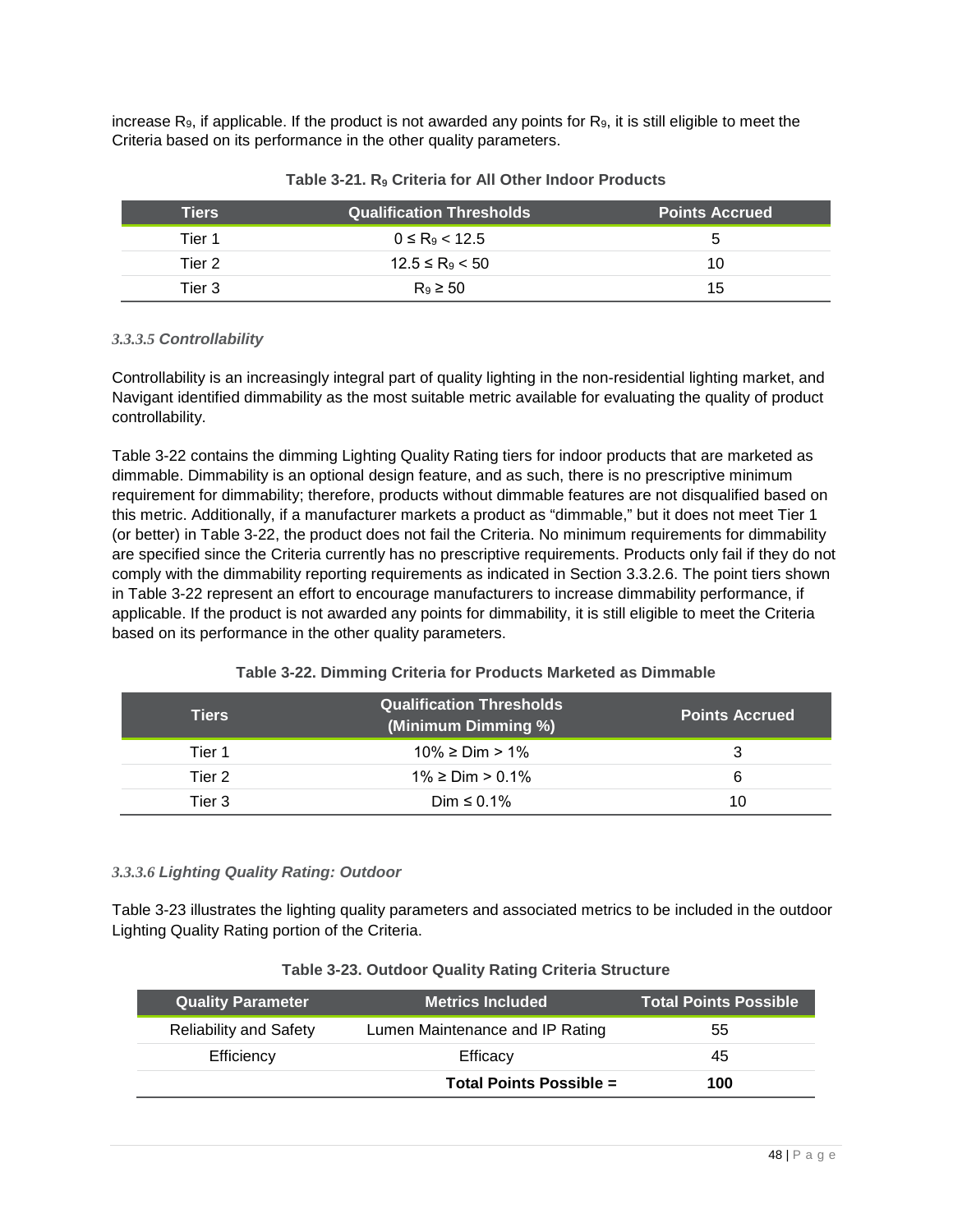For outdoor, two of the six lighting quality parameters are included. Power Quality, Optical Performance, Spectrum, and Controllability have been omitted due to feedback from stakeholders, as well as Navigant analysis, which indicated that there is not significant product variation at the higher performance values beyond the prescriptive thresholds. In addition, many of the applicable lighting quality metrics for outdoor products are not fully developed, and therefore, are not viable for inclusion in the Criteria at this time. Given the available metrics, it is currently not feasible to develop a performance approach for the above stated four lighting quality parameters.

# *3.3.3.7 Reliability and Safety*

For outdoor products, two metrics within the Reliability and Safety lighting quality parameter were identified for the Lighting Quality Rating portion of the Criteria: lumen maintenance and IP rating.

The outdoor lumen maintenance tiers, displayed in [Table 3-24,](#page-48-0) are the same as for indoor products. Similar to indoor products, the Lighting Quality Rating has a prescriptive minimum lumen maintenance requirement for products to have an L70 rating of at least 50,000 hours. If products do not meet this minimum they fail the Criteria.

To incentivize increased lumen maintenance performance, Tier 1 corresponds to the L70 and L90 requirements associated with the Premium level of performance in the DLC Technical Requirements V4.3. The performance structure contains two additional lumen maintenance tiers that incentivize increasingly higher lumen maintenance projections and incorporates thresholds for L70 and L90 ratings.

<span id="page-48-0"></span>

| <b>Tiers</b>   | <b>Qualification Thresholds (hours)</b>  | <b>Points Accrued</b> |
|----------------|------------------------------------------|-----------------------|
| <b>Minimum</b> | $L70 \ge 50,000$                         |                       |
| Tier 1         | L90 $\geq$ 36,000 and L70 $\geq$ 50,000  | 15                    |
| Tier 2         | L90 $\geq$ 50,000 and L70 $\geq$ 75,000  | 25                    |
| Tier 3.        | L90 $\geq$ 75,000 and L70 $\geq$ 100,000 | 35                    |

#### **Table 3-24. Outdoor Lumen Maintenance Requirements**

Within the Reliability and Safety lighting quality parameter, outdoor products are also scored based on their IP rating. IP Rating is an optional design feature, and as such, there is no prescriptive minimum requirement for IP Rating. Products only fail if they do not comply with the IP Rating reporting requirements as indicated in Section [3.3.2.3.](#page-39-0) The point tiers shown in [Table 3-21](#page-47-1) represent an effort to encourage manufacturers to increase IP Rating performance, if applicable. If the product is not awarded any points for IP Rating, it is still eligible to meet the Criteria based on its performance in the other quality parameters.

[Table 3-25](#page-49-0) provides two performance tiers of IP Ratings, with points being rewarded on the basis of either the first or second digit, corresponding to the level of protection against solids (e.g., dust and other particles) and liquids intrusion, respectively.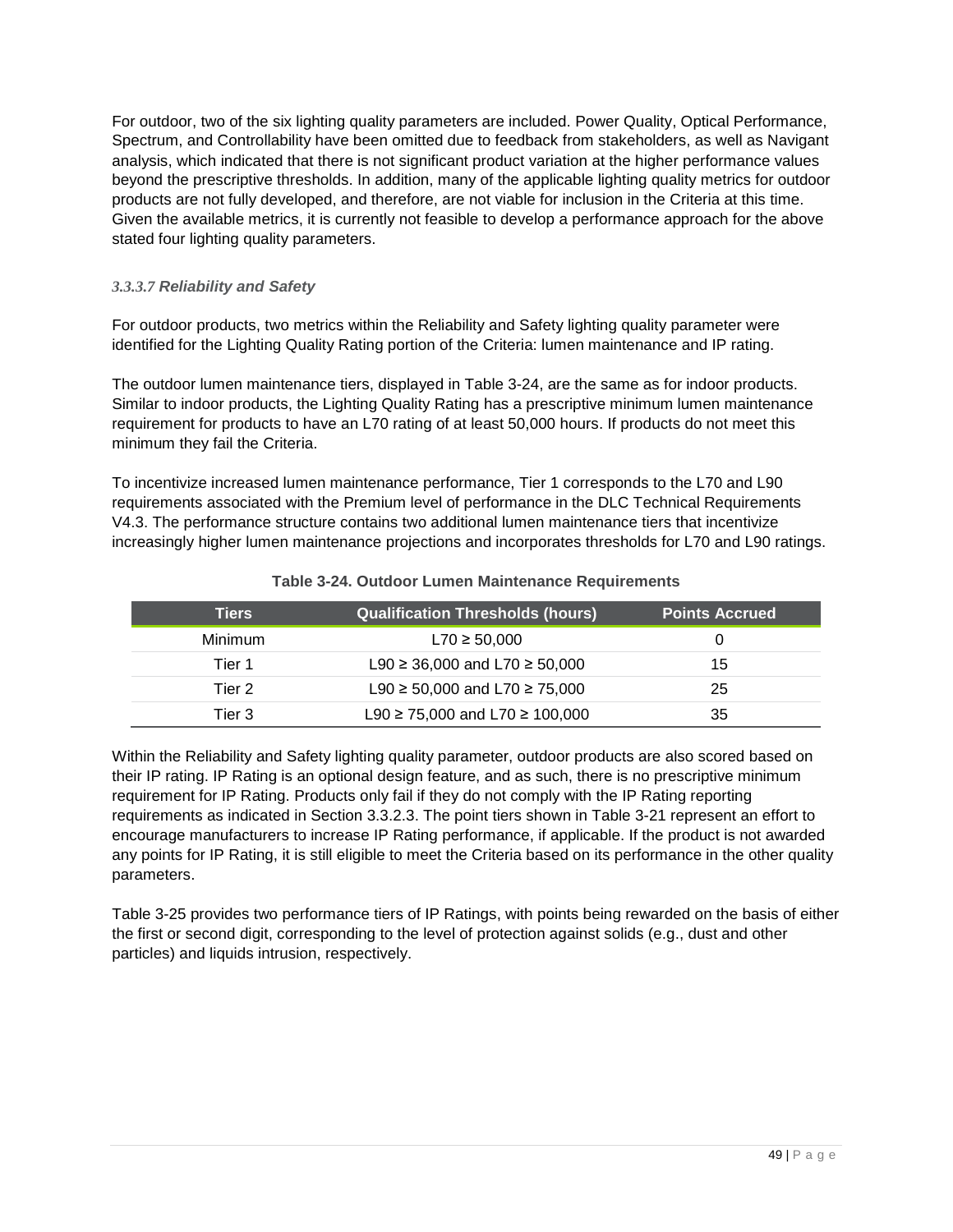<span id="page-49-0"></span>

| Tiers  | <b>Qualification Thresholds (IP Rating)</b>               | <b>Points Accrued</b> |
|--------|-----------------------------------------------------------|-----------------------|
| Tier 1 | $1 \leq$ First Digit < 4, OR<br>$1 \leq$ Second Digit < 5 | 10                    |
| Tier 2 | First Digit $\geq 4$ , OR<br>Second Digit $\geq 5$        | 20                    |

# **Table 3-25. IP Rating Requirements**

# *3.3.3.8 Efficiency*

The outdoor Lighting Quality Rating tiers for the Efficiency parameter rate products based on their efficacy performance. Due to the varying nature of product category efficacies as lumen output increases, different efficacy requirements are set for each of the four outdoor product categories covered in the Criteria. The structure of the outdoor product categories is based on rated lumen output of the product, rather than by end-use application, corresponding to the DLC's low output (250-4,999 lumens), mid output (5,000-9,999 lumens), high output (10,000-29,999 lumens), and very high output (greater than 30,000 lumens) outdoor product categories as described in the DLC Technical Requirements V4.3. Each product category has a prescriptive minimum efficacy and five additional tiers of increasing efficacy ranges. If products do not meet these minimums they fail the Criteria.

To incentivize increased efficacy performance, [Table 3-26](#page-49-1) provides efficacy performance tiers for low output products; [Table 3-27](#page-50-0) provides the efficacy performance tiers for mid output products; [Table 3-28](#page-50-1) provides the efficacy performance tiers for high output products; and [Table 3-29](#page-50-2) provides the efficacy performance tiers for very high output products.

<span id="page-49-1"></span>

| <b>Tiers</b> | <b>Qualification Thresholds (Im/W)</b> | <b>Points Accrued</b> |
|--------------|----------------------------------------|-----------------------|
| Minimum      | $90 \leq$ Efficacy < 100               | O                     |
| Tier 1       | $100 \leq$ Efficacy < 105              | -20                   |
| Tier 2       | $105 \leq$ Efficacy < 110              | 25                    |
| Tier 3       | $110 ≤$ Efficacy < 115                 | 33                    |
| Tier 4       | $115 \leq$ Efficacy < 125              | 38                    |
| Tier 5       | Efficacy $\geq$ 125                    | 45                    |

**Table 3-26. Efficacy Criteria for Low Output Outdoor Products (250-4,999 Lumens)\***

\*As described by the DLC Product Eligibility[: https://www.designlights.org/solid-state-lighting/qualification-requirements/product](https://www.designlights.org/solid-state-lighting/qualification-requirements/product-eligibility/)[eligibility/.](https://www.designlights.org/solid-state-lighting/qualification-requirements/product-eligibility/)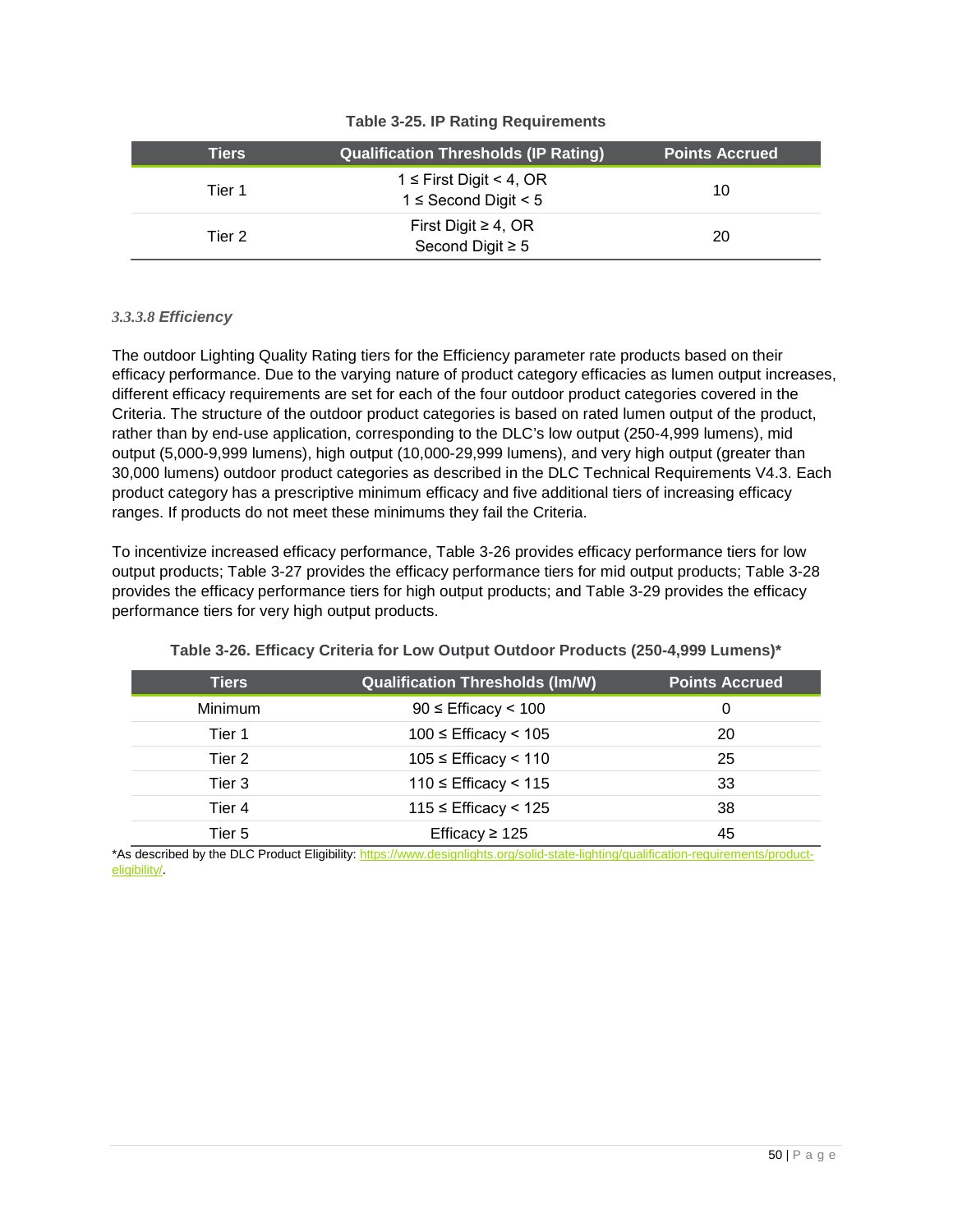<span id="page-50-0"></span>

| <b>Tiers</b> | <b>Qualification Thresholds (Im/W)</b> | <b>Points Accrued</b> |
|--------------|----------------------------------------|-----------------------|
| Minimum      | $95 \leq$ Efficacy < 105               | 0                     |
| Tier 1       | $105 \leq$ Efficacy < 110              | 20                    |
| Tier 2       | $110 ≤$ Efficacy < 115                 | 25                    |
| Tier 3       | $115$ ≤ Efficacy < 120                 | 33                    |
| Tier 4       | $120 \leq$ Efficacy < 130              | 38                    |
| Tier 5       | Efficacy $\geq$ 130                    | 45                    |

**Table 3-27. Efficacy Criteria for Mid Output Outdoor Products (5,000-9,999 Lumens)\***

\*As described by the DLC Product Eligibility[: https://www.designlights.org/solid-state-lighting/qualification-requirements/product](https://www.designlights.org/solid-state-lighting/qualification-requirements/product-eligibility/)[eligibility/.](https://www.designlights.org/solid-state-lighting/qualification-requirements/product-eligibility/)

#### **Table 3-28. Efficacy Criteria for High Output Outdoor Products (10,000-29,999 Lumens)\***

<span id="page-50-1"></span>

| <b>Tiers</b>   | <b>Qualification Thresholds (Im/W)</b> | <b>Points Accrued</b> |
|----------------|----------------------------------------|-----------------------|
| <b>Minimum</b> | $100 \leq$ Efficacy < 115              | 0                     |
| Tier 1         | $115$ ≤ Efficacy < 120                 | 20                    |
| Tier 2         | $120 \leq$ Efficacy < 125              | 25                    |
| Tier 3         | $125 \leq$ Efficacy $< 130$            | 33                    |
| Tier 4         | $130 \leq$ Efficacy < 135              | 38                    |
| Tier 5         | Efficacy $\geq 135$                    | 45                    |

\*As described by the DLC Product Eligibility[: https://www.designlights.org/solid-state-lighting/qualification-requirements/product](https://www.designlights.org/solid-state-lighting/qualification-requirements/product-eligibility/)[eligibility/.](https://www.designlights.org/solid-state-lighting/qualification-requirements/product-eligibility/)

#### **Table 3-29. Efficacy Criteria for Very High Output Outdoor Products (≥ 30,000 Lumens)\***

<span id="page-50-2"></span>

| <b>Tiers</b> | <b>Qualification Thresholds (Im/W)</b> | <b>Points Accrued</b> |
|--------------|----------------------------------------|-----------------------|
| Minimum      | $100 \leq$ Efficacy < 115              | 0                     |
| Tier 1       | $115 \leq$ Efficacy < 120              | 20                    |
| Tier 2       | $120 \leq$ Efficacy < 125              | 25                    |
| Tier 3       | $125$ ≤ Efficacy < 130                 | 33                    |
| Tier 4       | $130 \leq$ Efficacy < 135              | 38                    |
| Tier 5       | Efficacy $\geq 135$                    | 45                    |

\*As described by the DLC Product Eligibility[: https://www.designlights.org/solid-state-lighting/qualification-requirements/product](https://www.designlights.org/solid-state-lighting/qualification-requirements/product-eligibility/)[eligibility/.](https://www.designlights.org/solid-state-lighting/qualification-requirements/product-eligibility/)

# **Test and Verification Considerations**

Stakeholders indicated at each engagement point that the CA IOUs' considerations for the certification process, manufacturer burden, and testing and verification plans are critical for the implementation of the Criteria.

Navigant identified three initial testing and verification pathways for the CA IOUs to consider with regard to this stage of the Criteria.

1) **Allow Manufacturers to Self-Report Certification Data**. Similar to the early stages of the CEC's Voluntary California Quality LED Lamp Specification, this option would allow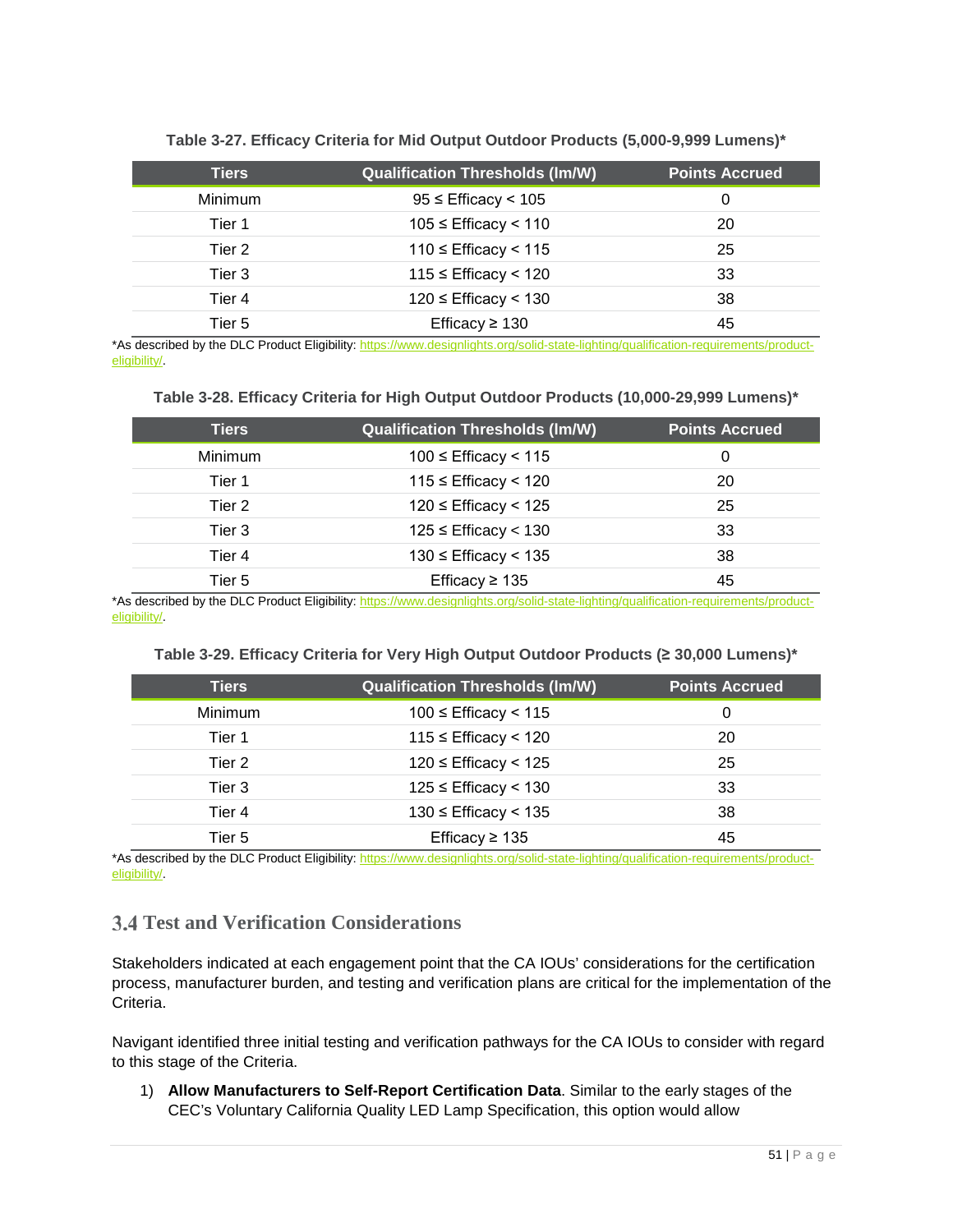manufacturers to self-report certification data according to the requirements listed in the Criteria. This option would require the development of a standardized test form for manufacturers to fill out and submit to the State of California, as well as a California-managed database or collection process of manufacturer data.

- 2) **CA Implement Testing and Verification System**. Similar to California's Appliance Efficiency Regulations (Title 20) which includes a publicly available database of certified products entitled the Modernized Appliance Efficiency Database System (MAEDBS),**[18](#page-51-0)** this option would require the CA IOUs to develop a certification system where manufacturers submit test data. This option would require an ongoing enforcement role implemented by the State of California to ensure products are in compliance with the Criteria. Currently, the MAEDBS for California's Appliance Efficiency Regulations is operated by the CEC.
- <span id="page-51-3"></span>3) **CA Leverage DLC Reporting Infrastructure**. Navigant conducted an informal interview with DLC representatives to determine the feasibility of this option, and DLC expressed a willingness to offer integration of their database and online application programming interface (API) platform with the Criteria. This would involve leveraging DLC infrastructure to add a "CA Criteria Eligible" field to the DLC QPL. The benefit of this approach is that it minimizes the time commitment burden for the State of California for testing and verification. While Navigant has not conducted an analysis to verify the cost effectiveness of this option, it could potentially represent the most economically-efficient option given the reach and complexity of the non-residential LED lighting market.
- 4) **Considerations for Downlight Luminaires and Retrofits.** Currently, the DLC does not include downlight luminaire and retrofit products as eligible for the DLC QPL. While these products are eligible for ENERGY STAR certification, it is important to note that as of 2018, ENERGY STAR stopped reporting efficacy and wattage performance in their certified products database for all lighting fixture products.[19](#page-51-1) This lack of available data prevents the State of California from leveraging the ENERGY STAR dataset to verify compliance with the Criteria. Therefore, if California includes downlight luminaire and retrofit products within the Criteria, only Options 1 and 2 described above are feasible for these product categories.

# <span id="page-51-2"></span>**Criteria Future Revisions Plan**

j

During the stakeholder engagement activities for Part One of this Study, Navigant received feedback and recommendation that the Criteria undergo annual revisions to keep-up with the rapidly changing LED industry. Within the means of the CA IOUs and CPUC, Navigant recommends the CA IOUs to undergo an annual review that is composed of the following Steps shown below in [Figure 3-2.](#page-52-0)

<span id="page-51-0"></span><sup>&</sup>lt;sup>18</sup> The MAEDBS database can be accessed through the following link[: https://cacertappliances.energy.ca.gov/Login.aspx](https://cacertappliances.energy.ca.gov/Login.aspx)

<span id="page-51-1"></span><sup>&</sup>lt;sup>19</sup> ENERGY STAR product datasets can be found at the following link[: https://www.energystar.gov/productfinder/advanced](https://www.energystar.gov/productfinder/advanced)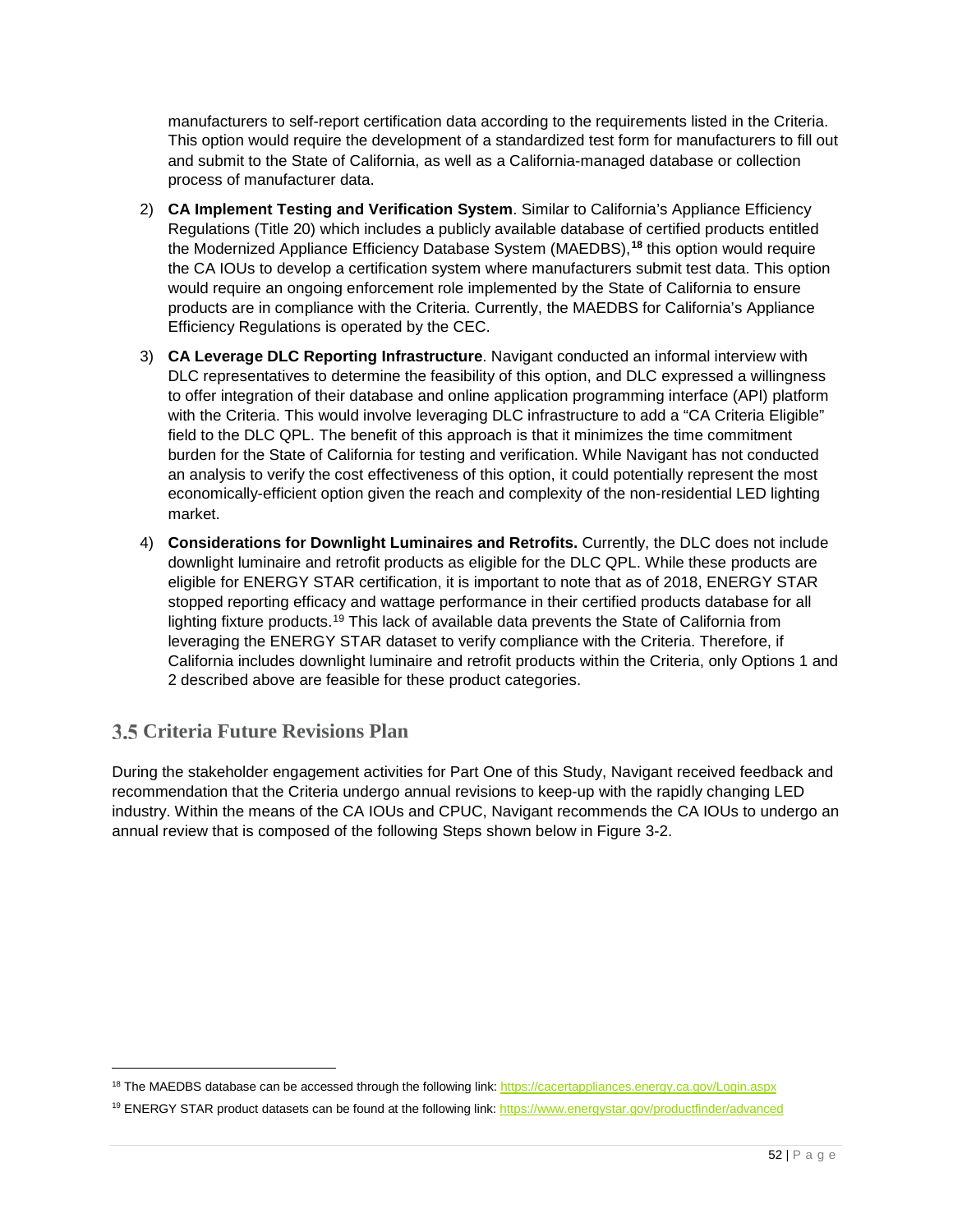

**Figure 3-2. Annual Criteria Future Revisions Plan Cycle**

- <span id="page-52-0"></span>1) **Review New and Updated Metrics, Test Methods, and Tolerances**. Navigant proposes that each year the CA IOUs conduct research to investigate new test methods, procedures and specifications that have been published and/or adopted. The goal of this step is to determine whether metrics identified as important to defining lighting quality could now potentially be considered feasible to include in the Criteria (see Section [3.2](#page-23-0) for more detail on metrics omitted from this initial version). In addition, updates to existing metrics and tolerances based on LED technology development should also be considered. In particular, Navigant recommends the CA IOUs monitor the status of the following metrics, as they are currently being investigated by industry organizations to improve lighting quality: glare, flicker, color consistency, TM-30, BUG rating, communication protocols, and networked lighting control features.
- 2) **Stakeholder Engagement**. Following the review process, Navigant recommends that the CA IOUs engage key stakeholders with the goal of garnering consensus and industry perspective on recent trends for LED lighting quality metrics, test methods and performance. Key stakeholder groups to engage include the CEC, CLTC, DLC, IES, DOE, LRC at Rensselaer Polytechnic Institute, PNNL, IALD, as well as non-residential LED lighting manufacturers. Optionally, stakeholders could again be engaged prior to the proposal of metric and tolerance updates for the Criteria. This could serve as a final review prior to providing the CPUC with recommended updates.
- 3) **Update the LED Product Quality Evaluation Tool**. Part of Navigant's deliverables for Part One of this Study was to provide the CA IOUs with a spreadsheet that analyzes the DLC QPL and DOE's LED Lighting Facts database products which meet the proposed Criteria. This LED Product Quality Evaluation Tool<sup>[20](#page-52-1)</sup> aids in determining the appropriate metrics and thresholds that define the "top-half of lighting quality" for LED non-residential products. This Tool can be updated to evaluate future versions of each database, as well as additional metrics and revised performance tolerances as needed. Navigant recommends this step in the revision plan to ensure 1) that products available are able to meet the revised Criteria, and 2) that the revised Criteria continues to represent the "top-half of lighting quality."

<span id="page-52-1"></span> $20$  The LED Product Quality Evaluation Tool was provided to the CA IOUs along with this report on May 2, 2018, and the results of its contained analysis are discussed i[n Appendix B.](#page-64-0)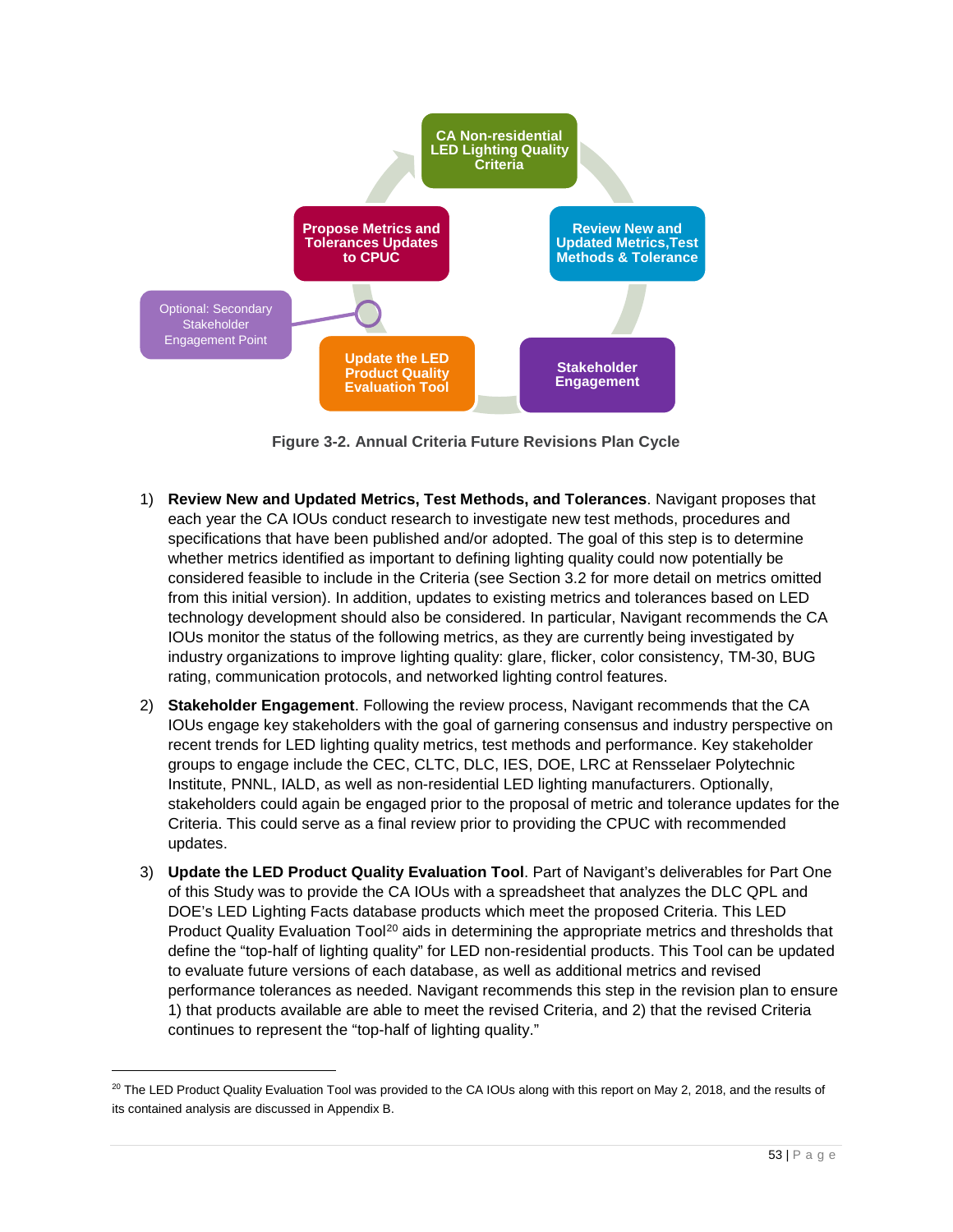4) **Propose Metric and Tolerance Updates to CPUC**. Once Steps 1-3 have been completed, Navigant recommends that the CA IOUs then propose the necessary metric and tolerance updates to the CPUC. These updates can be provided using the technical Criteria outlined and provided in this Part One of the Study (specifically Section [3.3\)](#page-36-2).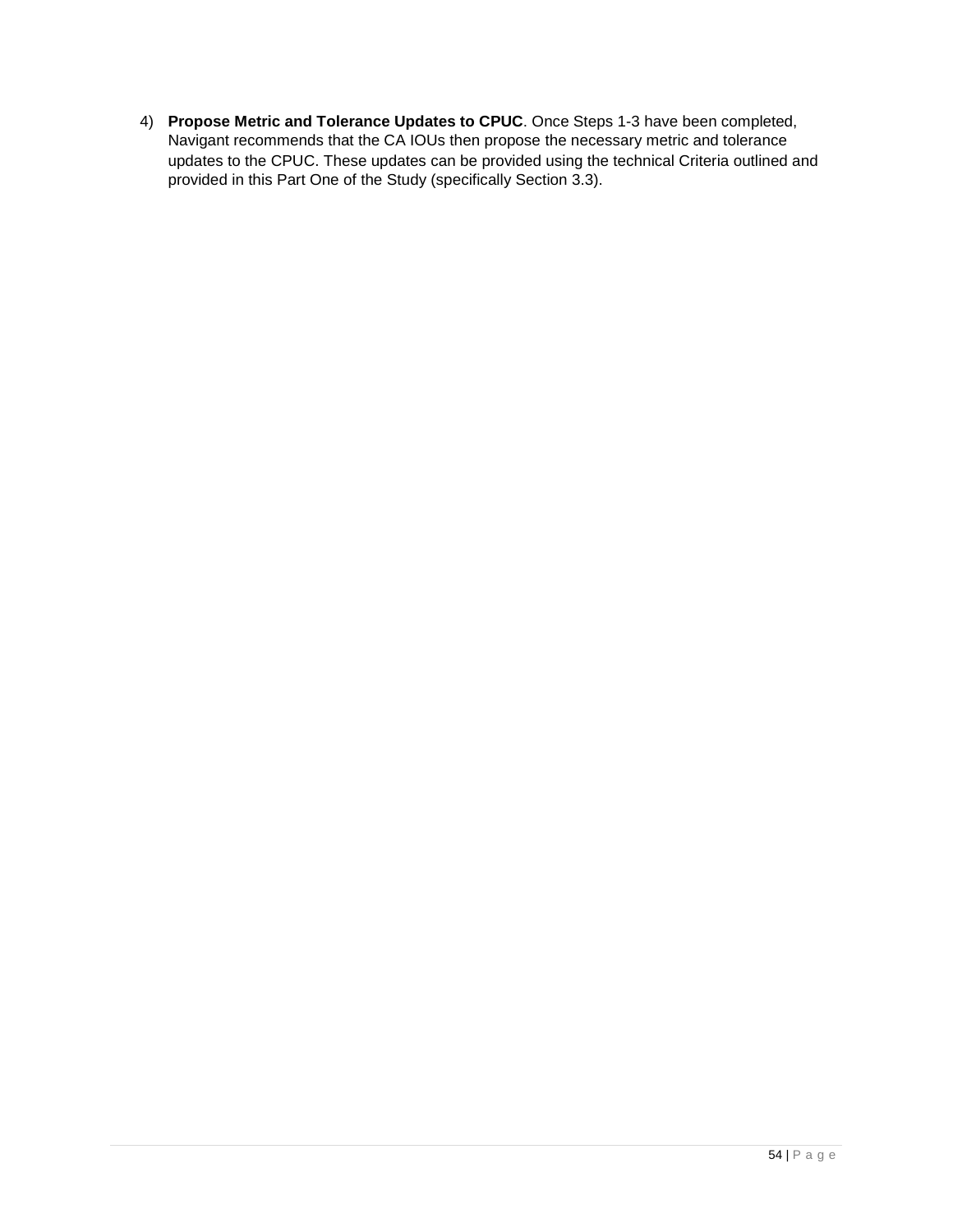# **4. RECOMMENDATIONS**

Navigant has identified the following key findings and recommendations for consideration by the CA IOUs and other stakeholders.

# **DLC and ENERGY STAR Requirements**

**Align with DLC Technical Requirements and ENERGY STAR Program Requirements.** Stakeholder engagement and research showed that DLC and ENERGY STAR are the most established organizations for developing specification tolerances and thresholds that influence product design and lighting quality. As such, CA IOUs should continue to reference the most current versions of the DLC Technical Requirements (currently V4.3) and the ENERGY STAR Program Requirements Product Specification for Luminaires (Light Fixtures) Eligibility Criteria (currently V2.1) as first levels of qualification for the Criteria.

**Maintain ongoing coordination with DLC and ENERGY STAR.** CA IOUs should monitor and examine changes made within each new version of the DLC Technical Requirements and ENERGY STAR Program Requirements. Contact should be maintained between the CA IOUs, DLC, and ENERGY STAR representatives as new versions of each organization's specifications or criteria are being developed to align interests with industry and minimize conflicts with the California Non-Residential LED Lighting Quality Criteria.

# **Criteria Implementation**

**Move forward with the blended prescriptive, reporting, and performance approach to the Criteria.**  The research and analysis showed that the "top-half of lighting quality" is best identified by a combination of prescriptive, reporting, and performance criteria. In particular, the performance criteria, which is implemented through the Lighting Quality Rating described in Section [3.3.3,](#page-42-0) rewards higher performance using a tiered point structure. In addition, several industry stakeholders were in favor of the performance approach since it incentivizes increased lighting quality performance while allowing for tradeoffs between the metrics included.

<span id="page-54-0"></span>The Criteria has been vetted with key industry stakeholders to ensure LED products meeting the Criteria are of higher lighting quality compared to those qualified by the DLC and ENERGY STAR. Additionally, existing data from the DOE's LED Lighting Facts database and DLC's QPL were used to optimize the Lighting Quality Rating approach. The results of this optimization are discussed in [Appendix B,](#page-64-0) which indicate that more stringent lighting quality tolerances and metrics are needed beyond DLC and ENERGY STAR to identify LED products that meet the "top-half of lighting quality."

**Utilize the LED Product Quality Evaluation Tool to analyze LED products meeting or not meeting the Criteria.** The LED Product Quality Evaluation Tool should be updated annually to evaluate future versions of each database, as well as additional metrics and revised performance tolerances as needed. This update process will help to ensure that LED products available are able to meet any future revised Criteria, and 2) that any future revised Criteria continues to represent the "top-half of lighting quality."

# **Test and Verification Considerations**

**Work with the CPUC and CEC to determine the most suitable route forward for ensuring product compliance.** Stakeholders suggested that fully developing the structure of a testing and verification system parallel to finalizing the Criteria is vital to ensuring high quality products are adopted by customers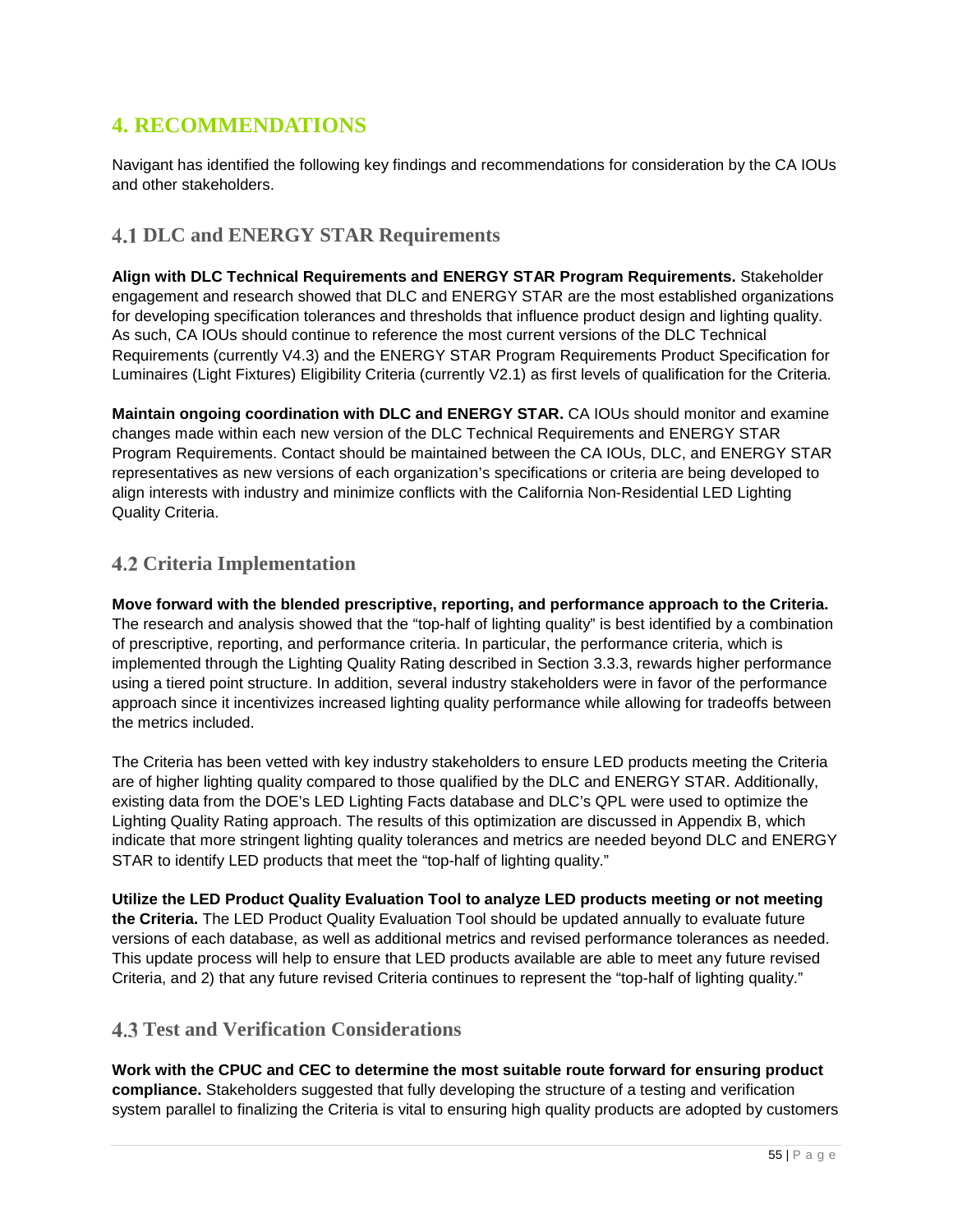as a result of the Criteria's implementation. Therefore, as the process unfolds to present the Criteria to the CPUC, the CA IOUs should work with the CPUC and CEC to determine the most viable route to ensure product compliance.

**Consider three potential testing and verification pathways identified as a starting point for the CA IOUs, CPUC, and CEC**. These pathways are as follows: 1) allow manufacturers to self-report certification data, 2) CA implement its own testing and verification system, or 3) CA could leverage the DLC reporting infrastructure (with the exclusion of downlight products).

# **Future Revisions**

**Utilize the outlined Criteria Future Revisions Plan for updating the Criteria.** Several key industry stakeholders emphasized the need for the CA IOUs to remain vigilant as new metrics and test methods become available for defining and quantifying lighting quality for LED products. In addition, stakeholders commented that revisions should be continued for the Criteria, preferably on an annual basis. The LED industry is evolving rapidly, and industry standards and metrics are continually developed to assess the performance of products coming to market.

In order to maintain the relevancy of the Criteria, the CA IOUs should refer to Section [3.5](#page-51-2) which described the recommended process for updating the Criteria, This Criteria Future Revisions Plan indicates the CA IOUs should 1) review new and updated metrics, test methods and industry-accepted tolerances, 2) continually engage with key stakeholders, 3) regularly update the LED Product Quality Evaluation Tool with new products, and lastly 4) propose new metrics and tolerances for consideration with the CPUC.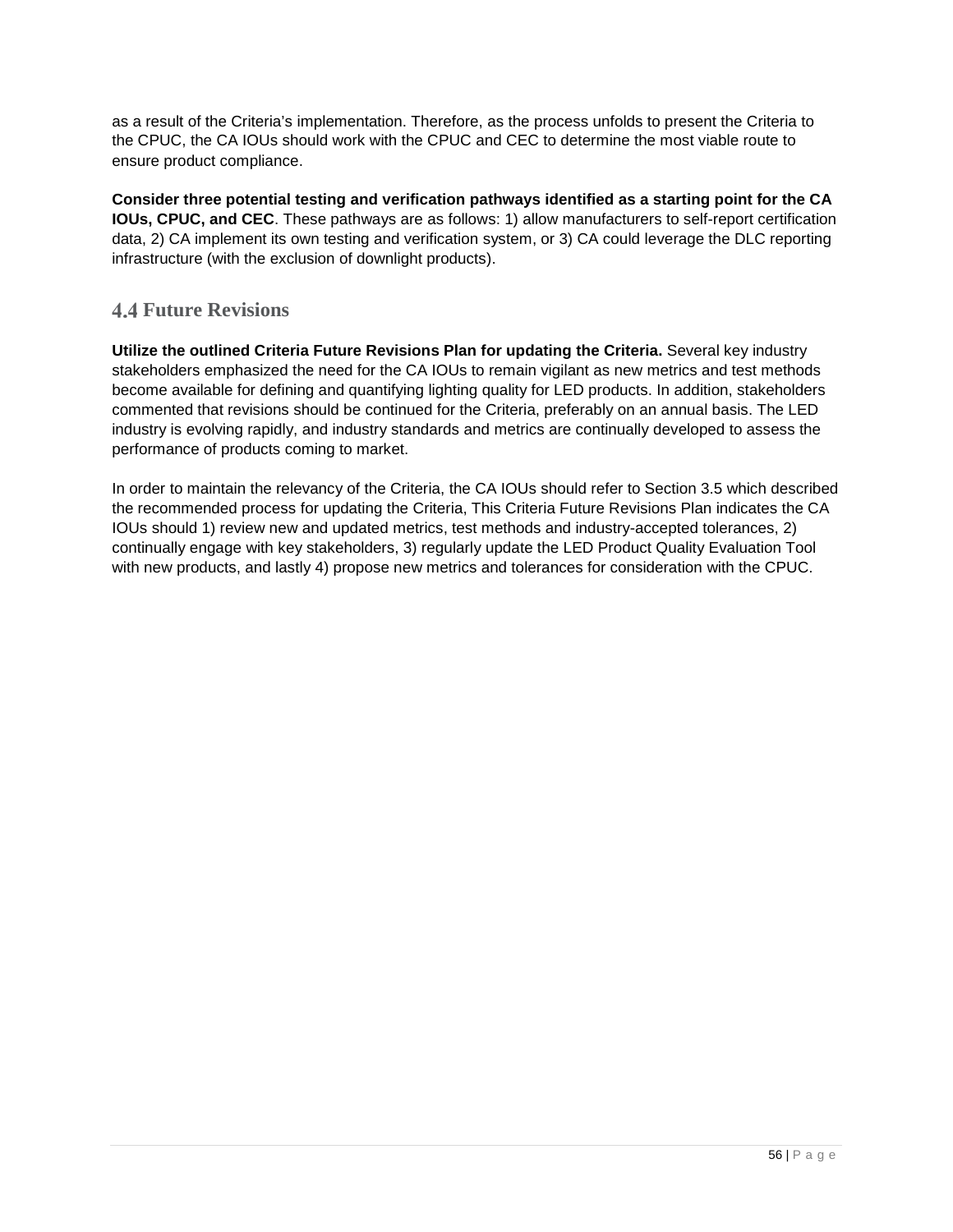# <span id="page-56-0"></span>**Appendix A. SUMMARY OF STAKEHOLDER FEEDBACK**

During preparation of the draft Criteria that was presented at the CA LED Lighting Quality Workshop, Navigant conducted interviews with industry stakeholders for initial feedback on the three methods under consideration for the specification – prescriptive, performance and test reporting methods. After collecting feedback from stakeholders and the CA IOUs on the Criteria methodology options, Navigant organized the CA LED Lighting Quality Workshop, which took place on February 13, 2018 in Long Beach, CA, to discuss with industry experts the draft Criteria. The focus of the CA LED Lighting Quality Workshop was to receive feedback on the lighting metrics best-suited for defining lighting product quality, as well as the proposed methodology and approach. In total, 14 industry stakeholders – including manufacturers, SSL experts, and DLC representatives – attended the CA LED Lighting Quality Workshop and contributed to a lively discussion, signifying the importance and impact of this Study.

The following are the primary takeaways from the discussions at the CA LED Lighting Quality Workshop, as well as the stakeholder interviews:

- Requested clarification on the objectives and underlying project drivers. In particular, stakeholders commented on the need for greater definition surrounding "top-half of lighting quality." Asked that CA describe what quality metrics, features, and characteristics are a priority for the State.
- Discussed the need for CA to maintain an annual review cycle after the specification is finalized. This will enable the specification to remain relevant as LED technology continues to evolve and industry test standards are updated.
- Supported the performance approach and the concept of allowing for tradeoffs between metrics. However, there was opposition to the proposal for multiple performance scoring tiers (i.e., bronze, silver, and gold), as there may be unintended outcomes that arise (e.g., utilities may choose to incentivize only products receiving a gold rating).
- Recommended that CA lead ongoing dialogue and collaboration with the DLC. Indicated that strong coordination with the DLC would be necessary for the success of the specification. In addition, this will allow CA to align with upcoming versions of the DLC technical requirements and would eliminate the database management burden if CA were to develop its own certification process.
- Discussed the certification process, manufacturer burden, and testing and verification for the specification. Several stakeholders indicated that these are important considerations for any specification.
- Discussed the importance of including or excluding metrics as they relate to power quality, optical performance, reliability and safety, efficiency, color, and controllability. Stakeholders also noted that designing around glare, flicker, and color maintenance are key aspects of quality, but current industry standards for these metrics do not provide viable test procedures for measurement.

Navigant identified five major comment themes that relate to the specification. These include: General, Scope, Metrics, Quality Rating, and Testing and Verification. The following sections organize and summarize the comments received into these themes.

# **A.1 General**

- Background and motivation for the CA Criteria.
	- o Stakeholders requested additional background and transparency from CA on the motivation for the Criteria and the Study.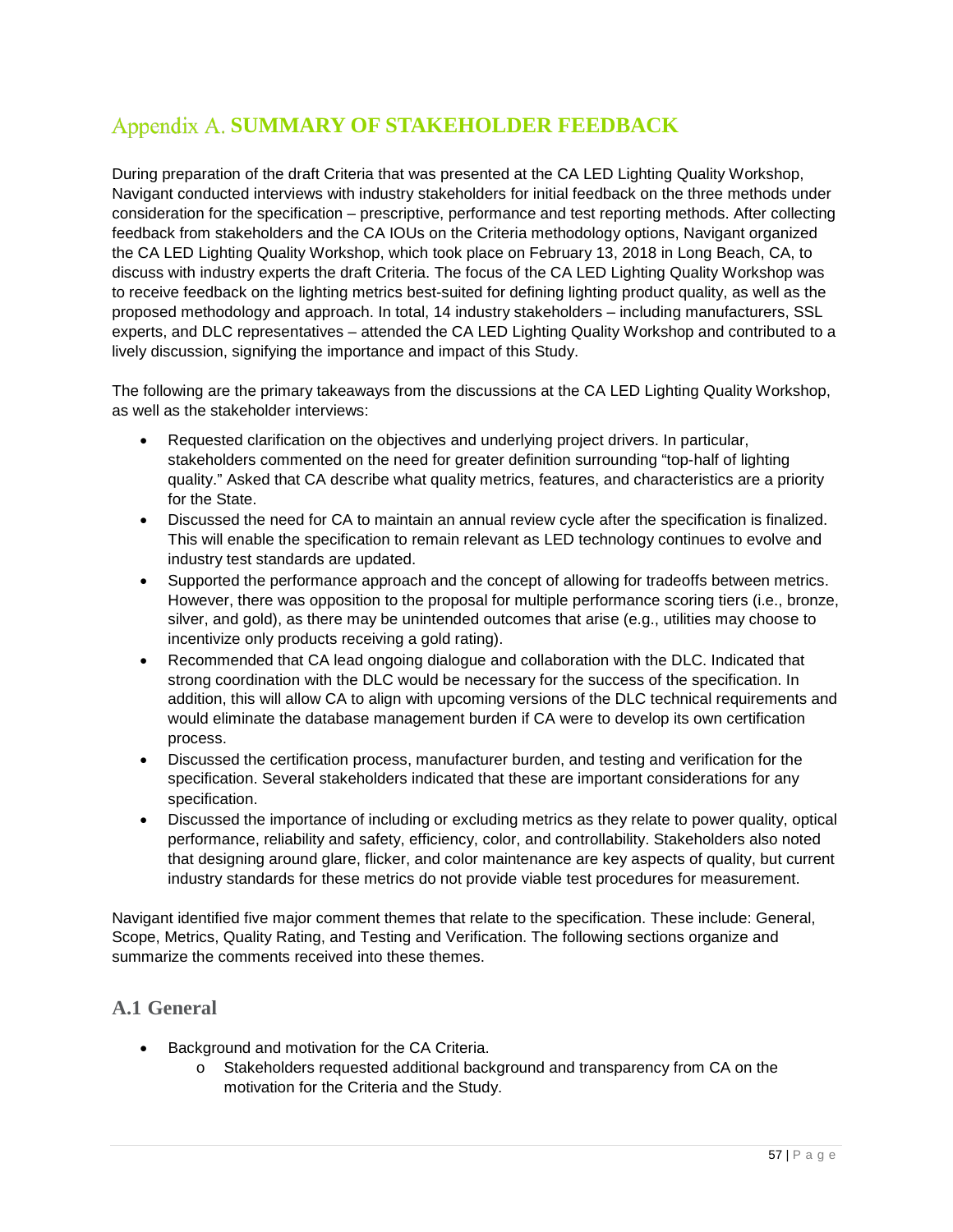- o Stakeholders commented on the need for greater definition surrounding "top-half of lighting quality." Is this a threshold of available LED products on the market, or of performance? What is the meaning of top-half?
- o Stakeholders asked that CA describe what quality metrics, features, and characteristics are a priority for the State.
- Future revisions and annual review process for the CA Criteria.
	- o Stakeholders discussed Title 24 at length. It was indicated that one of the main issues of Title 24 is the timing, and that the regulation is unable to keep with the pace of technology innovation. Thus, each Title 24 iteration becomes outdated soon after implementation.
	- o Stakeholders recommended the CA IOUs maintain an annual review process to ensure the Criteria remains relevant as LED technology continues to evolve and industry test standards are updated.
- Alignment with the DLC Technical Requirements V4.2 and upcoming V5.0.
	- $\circ$  Some stakeholders recommended that the CA Criteria align with the current DLC Technical Requirements V4.2, and that CA should continuously maintain this alignment as the DLC updates its requirement. However, some manufacturers opposed this suggestion, noting that the DLC update cycle is too rapid, and that the market would not be able to adjust sufficiently.
	- o One stakeholder recommended the CA Criteria align with whichever version of DLC is currently active. However, another stakeholder indicated that CA typically references specific version numbers (e.g., V4.2, etc.) in their standards and specifications. Therefore, aligning with the latest version would be an unprecedented approach. This stakeholder noted that, regardless of approach, an annual review of the Criteria is needed to maintain relevance.
	- o Stakeholders discussed that the upcoming DLC Technical Requirements V5.0 is investigating the viability of additional lighting quality metrics and criteria, such as color consistency, flicker, and glare.
		- It was recommended that CA work with the DLC to develop Technical Requirements V5.0. In addition, CA could plan to adopt this updated version rather than develop a competing Criteria.
		- Other stakeholders suggested that CA should develop its own quality Criteria. However, CA should require products to be DLC qualified, and then set higher thresholds for quality metrics.
- LED DLC-qualified saturation in CA.
	- o One stakeholder estimated that at the national level, the DLC market share is less than half. However, it is more than half in CA because most utility lighting programs require DLC-qualified products in order to be eligible for incentives.

# **A.2 Scope**

- Scope of products covered within the CA Criteria.
	- o Some stakeholders were concerned that the Criteria would eliminate certain product types from being eligible for incentive support from the CA IOUs, such as display case luminaires.
		- It was indicated that the energy impact for display case luminaries is minimal, as they represent approximately 2-3% of just the retail market segment.
	- o In addition, it was also commented that many products are made-to-order and don't necessarily fit in the product categories listed.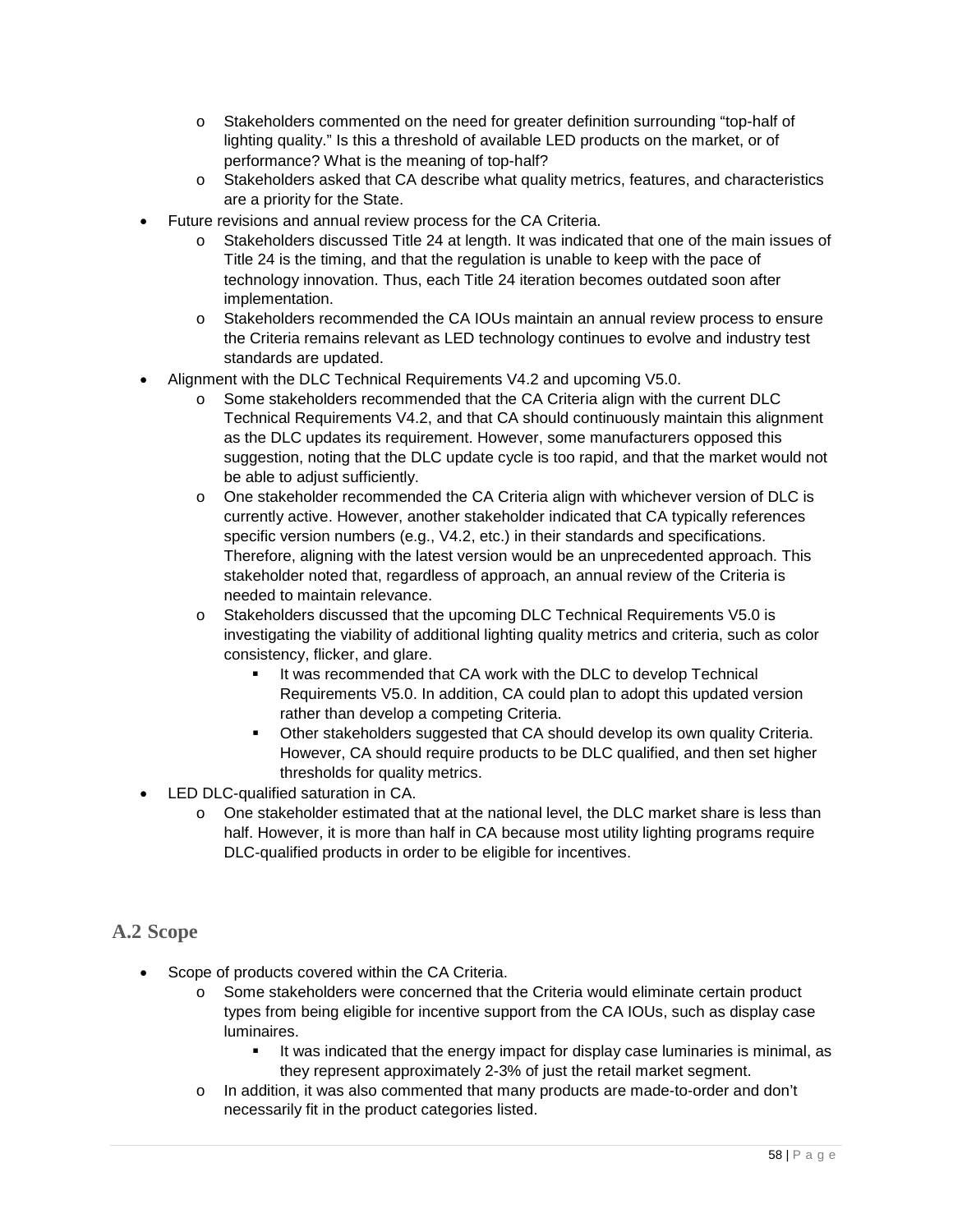- o However, other stakeholders argued that the goal of the CA Criteria should not focus on high-end or niche product markets, and that these products could still potentially qualify for incentives through custom programs.
- Proposal to exclude mogul screw base lamps and pin-based CFL replacement lamps.
	- $\circ$  One stakeholder did not agree with the proposal to exclude mogul screw base lamps and pin-based CFL replacement lamps while including LED linear replacement lamps. However, others agreed that the inclusion of LED linear replacement lamps could be justified from a performance standpoint.
- Alternative qualification path for evolving LED products.
	- o One stakeholder suggested CA provide an alternate path for qualification outside of the constraints of the proposed Criteria. The stakeholder noted that an alternate path option could embrace evolving LED technologies in smart applications.
		- It was also noted that DLC is considering including this concept for future revisions.

# **A.3 Metrics**

- Metrics not currently included in draft Criteria.
	- o Stakeholders commented that many of the metrics not currently included in the draft Criteria are being investigated by DLC to include in the upcoming V5.0 technical requirements, such as color consistency, flicker, and glare.
	- o One stakeholder also requested that CA evaluate the quality of product construction (e.g., plastics, metal, silicon, etc.) as a metric to include, as this often influences overall product quality. Other stakeholders agreed that product construction quality is a valuable aspect of quality to consider, but they noted that there are not currently any available metrics for testing construction quality.
	- o Several stakeholders commented on the exclusion of a safety certification requirement from the metrics under consideration. However, the stakeholders noted that if meeting the DLC technical requirements is a prerequisite for the CA Criteria, then a safety certification requirement will be inherently included in the CA Criteria as it is already part of the DLC requirements.
- Consideration of flicker and glare as optical performance metrics.
	- o Most stakeholders commented that glare is one of the most common issues facing manufacturers and consumers in non-residential lighting.
	- o One stakeholder commented that glare should be included in the Criteria, noting that if efficacy is raised, then manufacturers may increase lumen output (superficially raising the efficacy), which would create unnecessary glare.
	- o In response to the conversation around glare, one stakeholder noted that luminaire cutoff angles are fundamental to high-quality lighting design and could be part of the solution with regard to measuring and designing against glare. This stakeholder added that luminaire designs incorporating shielding angles could help prevent glare from occurring against a wall.
	- o However, most stakeholders agreed that quantifying and measuring glare is an ongoing complex issue in the industry. Currently, there are not any industry-accepted measurement protocols.
		- One stakeholder added that because of the wide-ranging interest surrounding this issue, there is a renewed effort within the industry to quantify and develop glare metrics, so it is likely that a test standard will be developed in the next few years.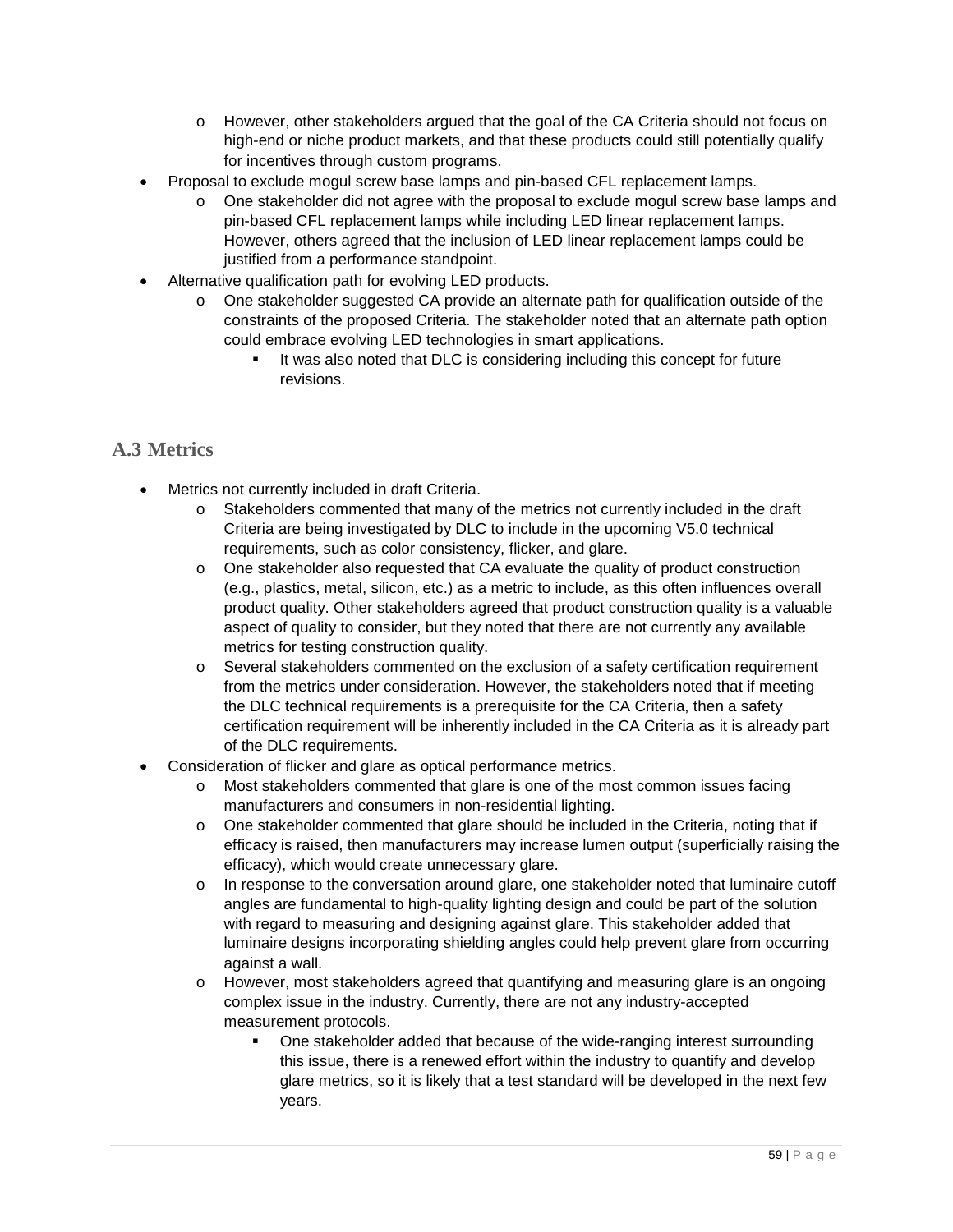- As such, most stakeholders agreed that it is not feasible to include glare as a metric in this initial Criteria, but CA should acknowledge that it is a common problem and create the flexibility to include it in future revisions should an industry-accepted test standard become available.
- o Most stakeholders also suggested that flicker is an important metric to include due to health and safety concerns.
	- It was noted by some stakeholders that there is an existing standard for measuring flicker (NEMA 77-2017). However, the stakeholders added that because no organizations have incorporated it into an existing Criteria yet, their recommendation was to wait for other organizations, like DLC, to incorporate it (and set thresholds/tolerances) before adding it to the CA Criteria.
	- Several stakeholders noted that requiring an operating frequency of 120 Hz is sufficient as a minimum requirement for now to address some issues with flicker.
		- One stakeholder detailed the main issues with varying operating frequencies. In general, there are four regions of frequency importance: 30 Hz and below (which causes seizures), above 30 Hz (where light strobing can be seen), the high hundreds (stroboscopic frequency), and higher in the thousands (which influences cameras). The stakeholder suggested CA acknowledge that these regions exist, even if standards cannot be set around these frequencies currently and allow for the flexibility to implement stricter flicker requirements in future revisions.
- Replacing ULR metric with BUG rating system.
	- o In response to the proposal to include the ULR metric for the outdoor products, some stakeholders suggested to replace ULR with the BUG rating system. The stakeholders added that CALgreen and LEED already require BUG ratings and it is a universallyaccepted metric, so it would be easier to incorporate into the CA Criteria than the URL metric.
		- One stakeholder clarified, that the BUG and ULR systems only apply to certain luminaires (e.g., fixed, pole-mounted luminaires), so CA should add language to the Criteria to apply the BUG requirements to only those luminaire types.
- Proposed requirement for lumen maintenance testing to be performed according to LM-84/TM-28 (full product testing) instead of LM-80/TM-21 (LED source testing).
	- o All stakeholders at the CA LED Lighting Quality Workshop opposed requiring Option 2 for lumen maintenance testing (LM-84/TM-28 instead of LM-80/TM-21), citing that this would significantly increase manufacturer test burden.
		- One stakeholder noted that if Option 2 was required in the CA Criteria, it would likely result in the consumption of more energy per year to run the lifetime tests than the Criteria would be saving. This stakeholder added that the development of the Option 2 test standard was not intended for this purpose (i.e., to require full product testing instead of source testing).
		- It was also commented that only one product has ever used Option 2 (LM-84/TM-28) for its lumen maintenance compliance with the DLC technical requirements.
- Driver ISTMT and elevated temperature testing.
	- o In response to the proposal to require ISTMT for every product attempting to qualify for this Criteria, several stakeholders agreed that this requirement would be fine to include in the Criteria with the caveat that display case lighting would be excluded from the scope of the Criteria.
	- o One stakeholder also commented that some manufacturers are making false claims and in extreme cases forging ISTMT data. To prevent this from occurring (typically with retrofit kits), this stakeholder recommended CA implement a labeling requirement that correlates UL elevated temperature testing with the ISTMT datasheets.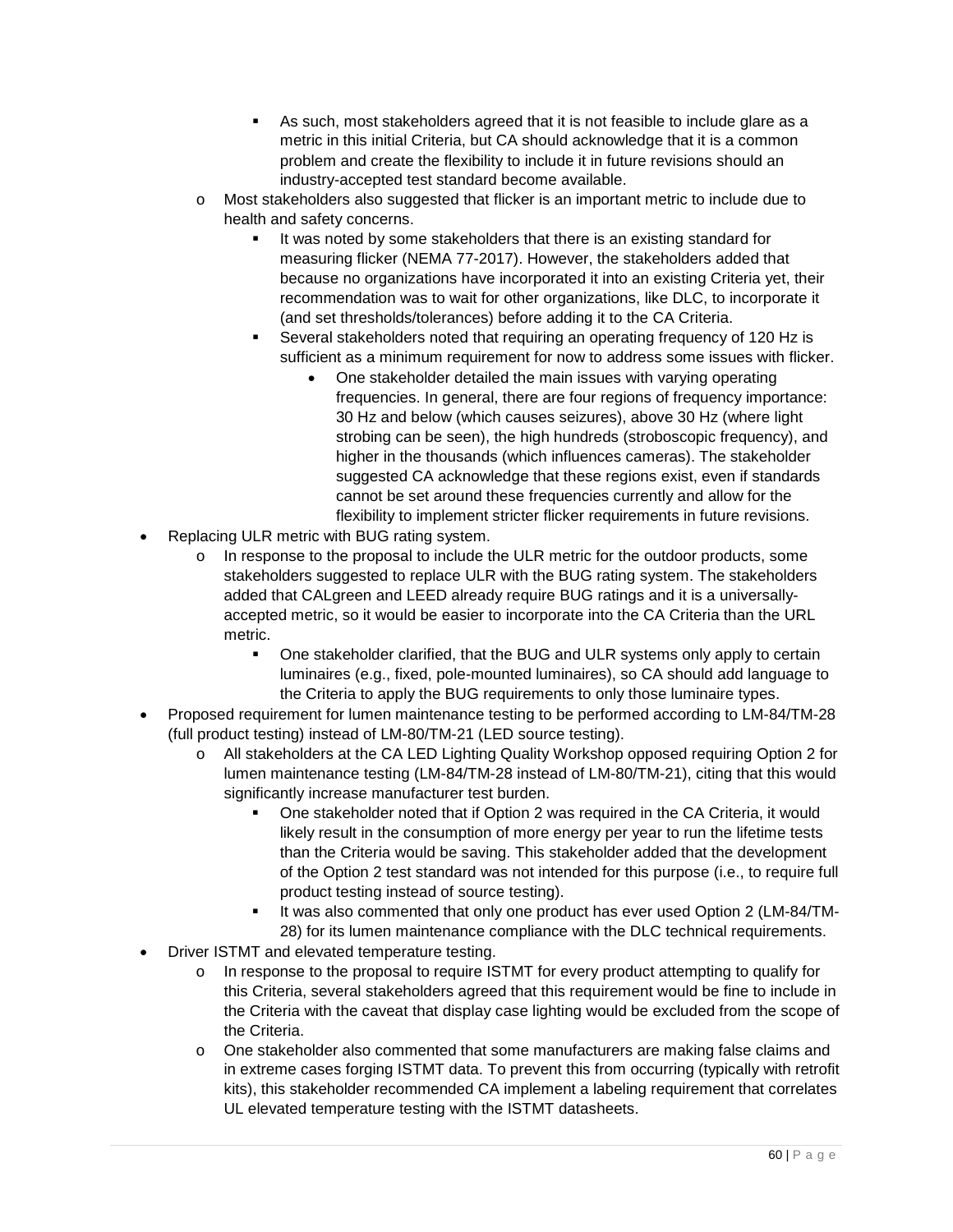- For similar reasons, this stakeholder also recommended that L70 (lifetime) testing be correlated (on a product label) with the UL elevated temperature test if the product is rated at higher temperatures than ambient.
- Manufacturer warranty is not correlated with product quality.
	- o Most stakeholders suggested CA remove the Criteria requirements regarding manufacturer warranties, noting that products tied to warranties have no guarantee of higher product quality.
	- o Stakeholders also commented that discussing warranties in the scope of a Criteria is a commercial (anti-trust) issue among manufacturers and is not an engineering or design choice.
- Reporting requirements for metrics associated with spectrum.
	- Multiple stakeholders noted that requiring the reporting of Rf and Rg from TM-30 is reasonable, as long as it is not required retroactively, noting that if there is coordination between CA and the DLC to handle certification/recertification, some burden can be alleviated from manufacturers.
	- o One stakeholder recommendation was to require that spectral power distribution (SPD) be reported or, at a minimum, to require the reporting of an accurate SPD graph because tabular SPD test data is difficult to manage in a centralized database and is sometimes sensitive data to publish.
		- The stakeholder argued an SPD requirement would enable lighting designers/end users to fully match the spectrum of multiple light sources in one facility with identical SPDs.
		- Another stakeholder also suggested CA create a tool that uses SPD data to compute other color metrics (CRI, Rf, Rg), which would be very useful for the lighting industry.
	- o One stakeholder also recommended that CA require reporting for Rcs,h1 from TM-30, in addition to Rf and Rg, noting that it is equally, or even more important, than the average Rf and Rg values.
	- o Most stakeholders noted that TM-30 is more effective as a color quality metric than CRI, and embracing it now (i.e., requiring reporting) is a good step for CA to take in this Criteria.
- Requirements for color maintenance.
	- o Several stakeholders commented that the way the color maintenance requirements are structured in the draft will not work, as there are no accelerated test methods for measuring color drift. The stakeholders agreed with the notion that color maintenance is important to consider, but the manufacturer burden would be extensive, and products would be obsolete by the time testing was complete (products are typically designed on a 6- to 12-month life cycle).
		- The stakeholder consensus was for CA to acknowledge that color maintenance is an issue but allow for the Illuminating Engineering Society (IES) to complete an industry standard accelerated test method, which could then be incorporated in a future revision of the CA Criteria.

# **A.4 Quality Rating**

- Suggestions to remove the bronze, silver, and gold scoring tiers associated with the quality ratings for indoor and outdoor products.
	- o Multiple stakeholders suggested that CA remove the bronze, silver, and gold scoring tiers.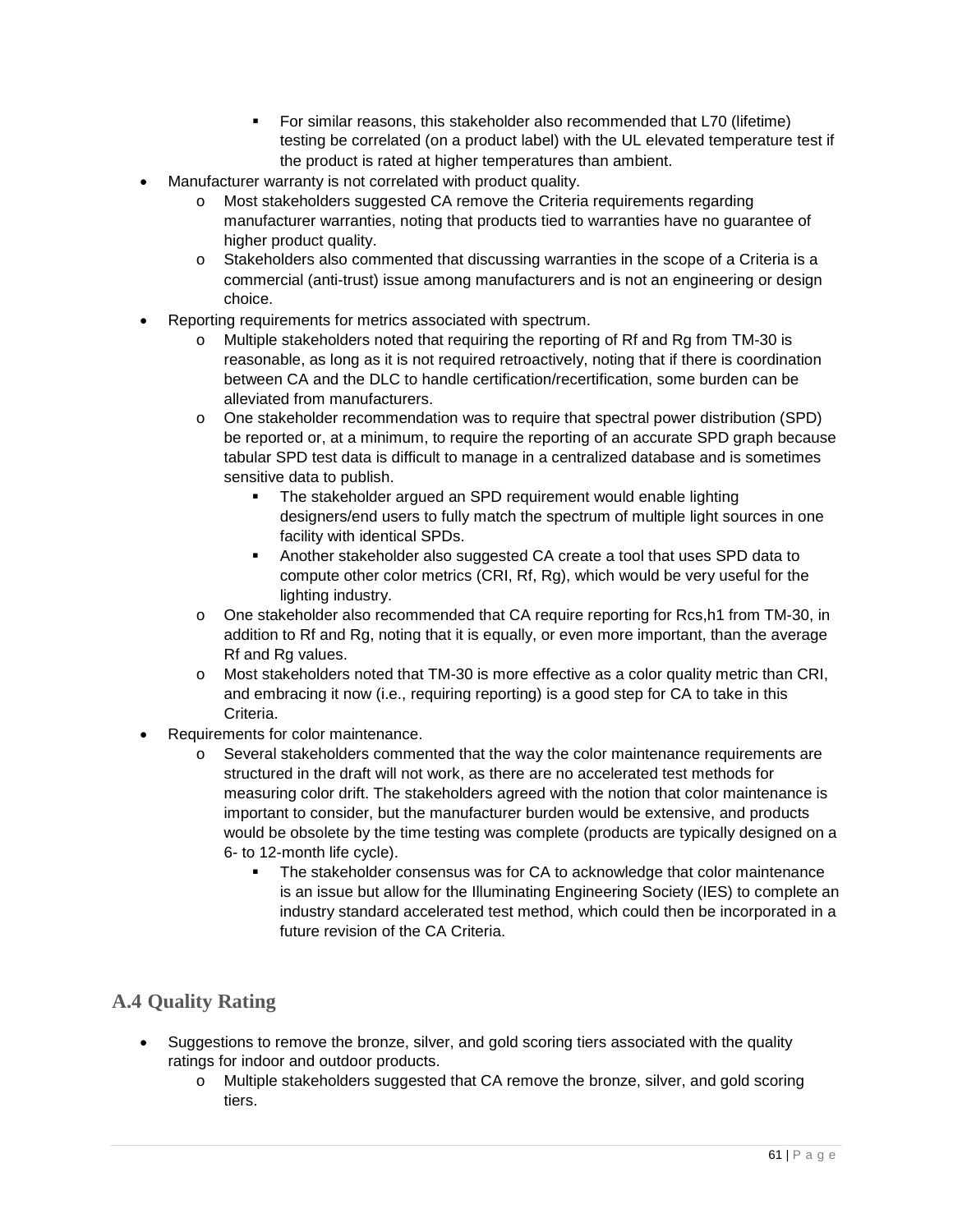- **•** One stakeholder added that an unintended outcome may be similar to what occurred with the DLC program, when utilities and other organizations required only DLC Premium for incentives to be granted. The stakeholder noted that utilities may only allow incentives for LED products that meet the gold tier – which is not the intention or recommendation for how the scoring tiers be applied.
- The stakeholder added that having a score tied to a rating tier, which ultimately influences a financial incentive, is very risky and difficult to effectively implement without the top (i.e., gold) tier becoming the only option that is chosen by incentive programs.
- o Several stakeholders added that in order to achieve the higher efficacies that result in more points in the quality rating (to reach the gold tier), manufacturers would likely increase lumen output, ultimately increasing product glare.
- o One stakeholder also commented that the bronze, silver, and gold scoring tiers are more difficult from an implementation-level standpoint as well, noting that it may be difficult for utility project managers to vary incentives based on different tiers.
- o Several stakeholders agreed that the best solution is to remove the scoring tiers and create a quality rating that effectively raises the bar set by DLC Premium, while still allowing for the performance tradeoffs.
- Reweighting parameters within the quality rating system.
	- o One stakeholder suggested to reweight the points allocated for lumen maintenance and efficacy by placing more importance on lumen maintenance than efficacy, noting that product lifetime is more valuable to the consumer than efficacy.
- Deemphasizing the importance of CRI in the CA Criteria.
	- $\circ$  One stakeholder raised the issue that there are situations where the same product family may be used for drastically different applications – hence influencing the importance of CRI. For example, a high bay product installed in retail applications may require a high CRI, whereas the same product when installed in a heavy industrial application may not.
		- The stakeholder commented that understanding these nuances and ensuring products are not excluded or unable to meet the Criteria is important for CA to consider.
	- $\circ$  One other stakeholder commented as a proponent of proposed CRI tiering (i.e., the tradeoff approach in the quality rating system), even though it is sometimes applicationspecific. The stakeholder noted that this is the thought process behind the quality rating system, in which products can be designed to focus on other aspects of quality if CRI is not a priority for the application intended.
- Removal of the scoring tiers associated with power factor and THD.
	- o Several stakeholders suggested to only have prescriptive requirements (i.e., minimum and maximum thresholds for power factor and THD, respectively) that align with DLC instead of rewarding additional points for higher power factor or lower THD.
		- One stakeholder added that there is minimal value to the consumer with additional tiering above a power factor of 0.90 or below a THD of 20%. This would then potentially lead to products receiving a high score without performing well in the other (more important) metric categories.
- The inclusion of dimming in quality rating system.
	- o Several stakeholders commented that rewarding dimming has some value to the consumer, but some noted the points value allocated to this parameter should be adjusted down (with respect to the other parameters). It was suggested that high points for dimming could lead to the neglect of other parameters.
	- o Several stakeholders also commented that the dimming tiers proposed in the Criteria do not achieve significant energy savings; however, one stakeholder advocated that there are other aspects of quality important to consumers that those tiers achieve.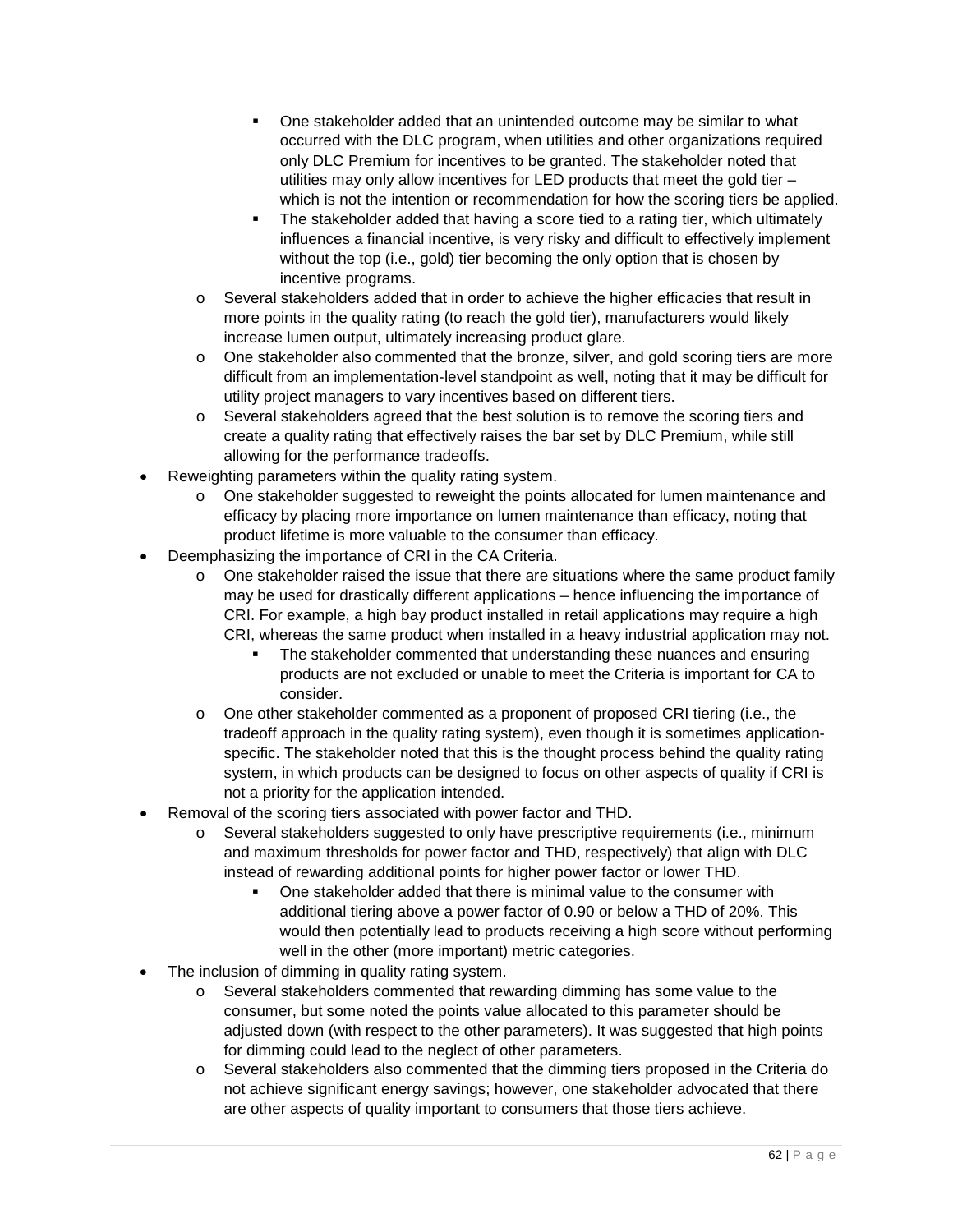- **For example, the stakeholder commented that dimming to 10%, 1%, and 0.1%** are functional for lighting designers to deliver products that can meet the needs of various applications, such as museum lighting.
- One stakeholder added that the dimming tier of below 1% actually serves as an artificial metric for overall product quality and could potentially filter out poor quality products.
- The inclusion of Networked Lighting Control Systems (NLCS) in quality rating system.
	- o Multiple stakeholders commented on the proposal to allocate points for products meeting the DLC NLCS requirements, noting that the proposal would need to be modified as currently luminaires do not meet the DLC NLCS requirements. The DLC NLCS requirements relate to the network system, rather than compatible luminaires. Therefore, the stakeholders suggested to remove this parameter as it pertains to luminaire-level controls.
		- One stakeholder also mentioned that TLEDs would be unable to get points for controllability and would thus be automatically limited to less than 100 points.

# **A.5 Testing and Verification**

- Understanding the next steps needed to develop a proper testing and verification system for the Criteria.
	- o Several comments were received regarding CA's plan to test and verify product performance. It was emphasized that this is an important step within the Criteria implementation process.
		- Several stakeholders indicated the cost of verification database management is substantial and is something CA should consider in its decision-making process.
		- As such, stakeholders recommended coordination between DLC and CA to implement the verification of products attempting to qualify for the CA Criteria. This would involve the development of a new data sharing system (between DLC and CA) to assign the necessary points for the quality rating aspect of the Criteria and denote which products pass or fail the Criteria.
	- o Multiple stakeholders noted that the LED industry is unique from traditional lighting technologies, in that one product family may have thousands of SKUs, which are created by having small variations (i.e., slightly different product characteristics) from a parent product.
		- They noted that this could cause issues with product verification if CA requires every product to be rated in this system, as the size of the database, the cost to manage that database, and the resulting increase in product costs would be significant.
		- Therefore, one stakeholder suggested CA consider implementing a family rating instead of product rating.
	- o Lastly, one stakeholder commented that, as with all other industry specifications (including DLC), adding tolerances to test requirements is necessary.
- Additional burden associated with recertification of products.
	- o One stakeholder requested CA consider the manufacturer burden that may arise with products that have to be recertified under either the DLC program or the future CA Criteria.
		- For example, there may be recertification burden that occurs by requiring all products in the CA Criteria to undergo ISTMT for products previously not qualified under DLC Premium, because ISTMT is not currently required for DLC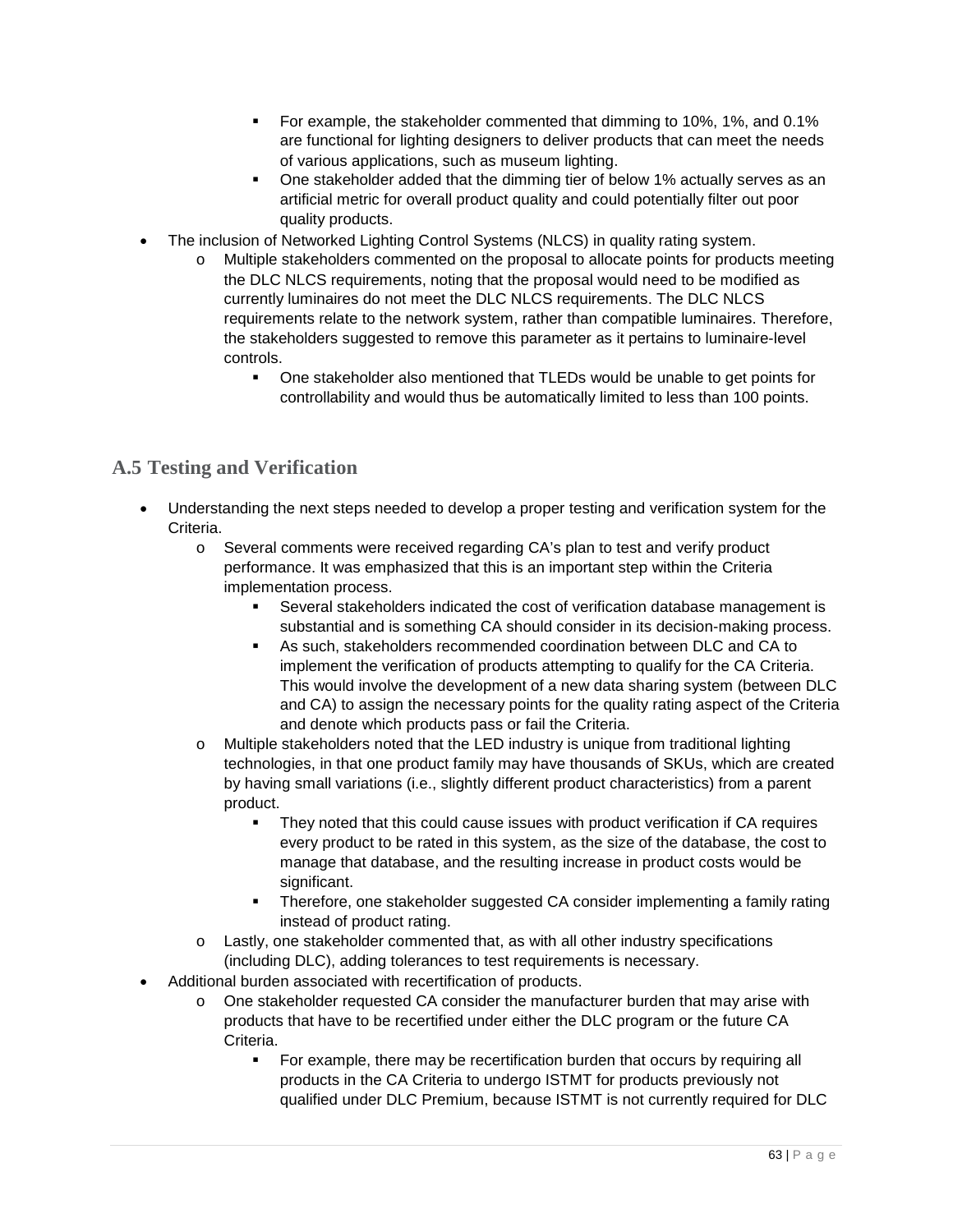Standard. This comment was made under the assumption that a CA-DLC collaboration would be in place for submitting verification test data to DLC; therefore, in order to qualify for the CA Criteria, an existing product (under DLC Standard) would have to undergo ISTMT and resubmit the associated test data to DLC.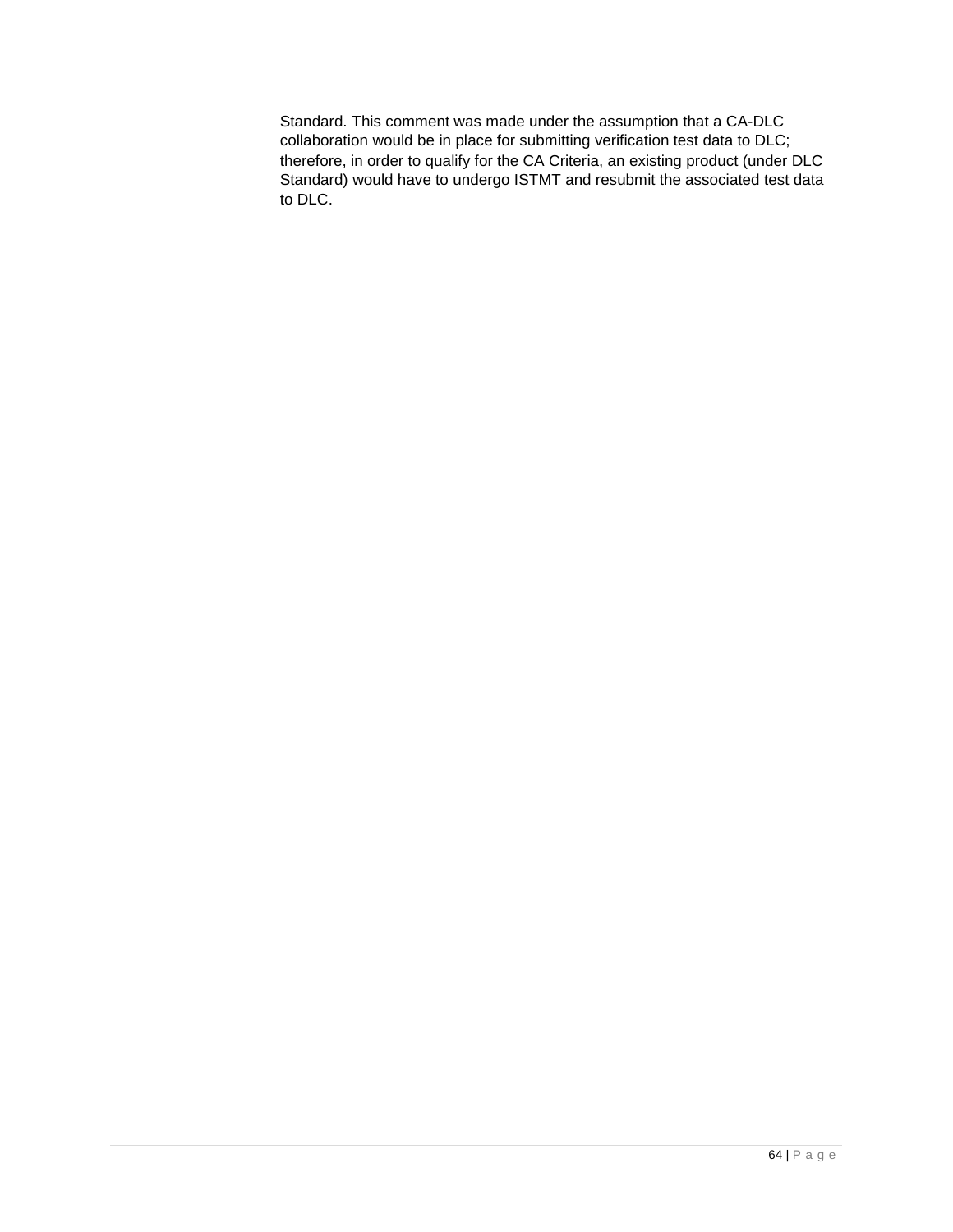# <span id="page-64-0"></span>**EVALUATION OF NON-RESIDENTIAL LED PRODUCTS THAT MEET THE PROPOSED CALIFORNIA CRITERIA**

For Part One of the California Statewide Non-Residential LED Quality and Market Characterization Study, Navigant developed an optimization algorithm to determine the prescriptive minimum/maximum tolerances, performance tiers, and point values such that products meeting the preliminary California Non-Residential LED Lighting Quality Criteria roughly represented the top-half of available lighting products in the indoor and outdoor market. While this preliminary Criteria (hereafter referred to as the "Criteria") also includes a metric reporting approach (see Section [2.2.3\)](#page-17-0), due to the lack of available data, these were not considered in the evaluation.

Using DOE's LED Lighting Facts database and DLC's QPL, Navigant developed an objective function which was calibrated to determine the best-possible solution that meets the initial condition – that 50% of LED products meet the prescriptive and performance Criteria outlined in Section [3.3.](#page-36-2) The decision variables within this optimization were defined as the prescriptive minimum/maximum tolerances, and the performance points for each point tier. For each performance metric, the tiers were developed such that the minimum represented the DLC and ENERGY STAR minimum requirements and the highest tier represented roughly the 90<sup>th</sup> percentile value in the dataset. Each tier was then calibrated in an iterative process to ensure that the performance thresholds and point allocations scored the top-half of these datasets to meet the Criteria.

Following calibration, the distribution of products meeting the Criteria, failing the performance portion, and failing the prescriptive portion are given separately for indoor and outdoor LED products, and separately for Criteria compliance within DOE's LED Lighting Facts database and the DLC QPL. The results described in this Appendix, can also be found in the LED Product Quality Evaluation Tool.[21](#page-64-1) The purpose of the LED Product Quality Evaluation Tool was to provide a concrete dataset upon which the Criteria could be calibrated and demonstrated.

[Figure B -](#page-65-0) 1 shows the distribution of products in DOE's LED Lighting Facts database based on the final calibration of the indoor Criteria. A large proportion of the indoor products in DOE's LED Lighting Facts database failed to meet the prescriptive requirements. As shown in [Figure B -](#page-65-1) 2, the majority of these products' failures were a result of products not meeting the minimum lifetime (L70 lumen maintenance) requirements. In fact, most products in DOE's LED Lighting Facts database did not report lumen maintenance. However, the median score of products *not* failing the prescriptive criteria was 59 points (out of a possible maximum of 110), indicating that if used with a more complete dataset, the Criteria is able to achieve its goal of distinguishing the "top-half of lighting quality" for indoor products. Overall, approximately 20% of indoor products in DOE's LED Lighting Facts database met the prescriptive and performance portion of the Criteria.

<span id="page-64-1"></span><sup>&</sup>lt;sup>21</sup> The LED Product Quality Evaluation Tool was provided to the CA IOUs along with this report on May 2, 2018.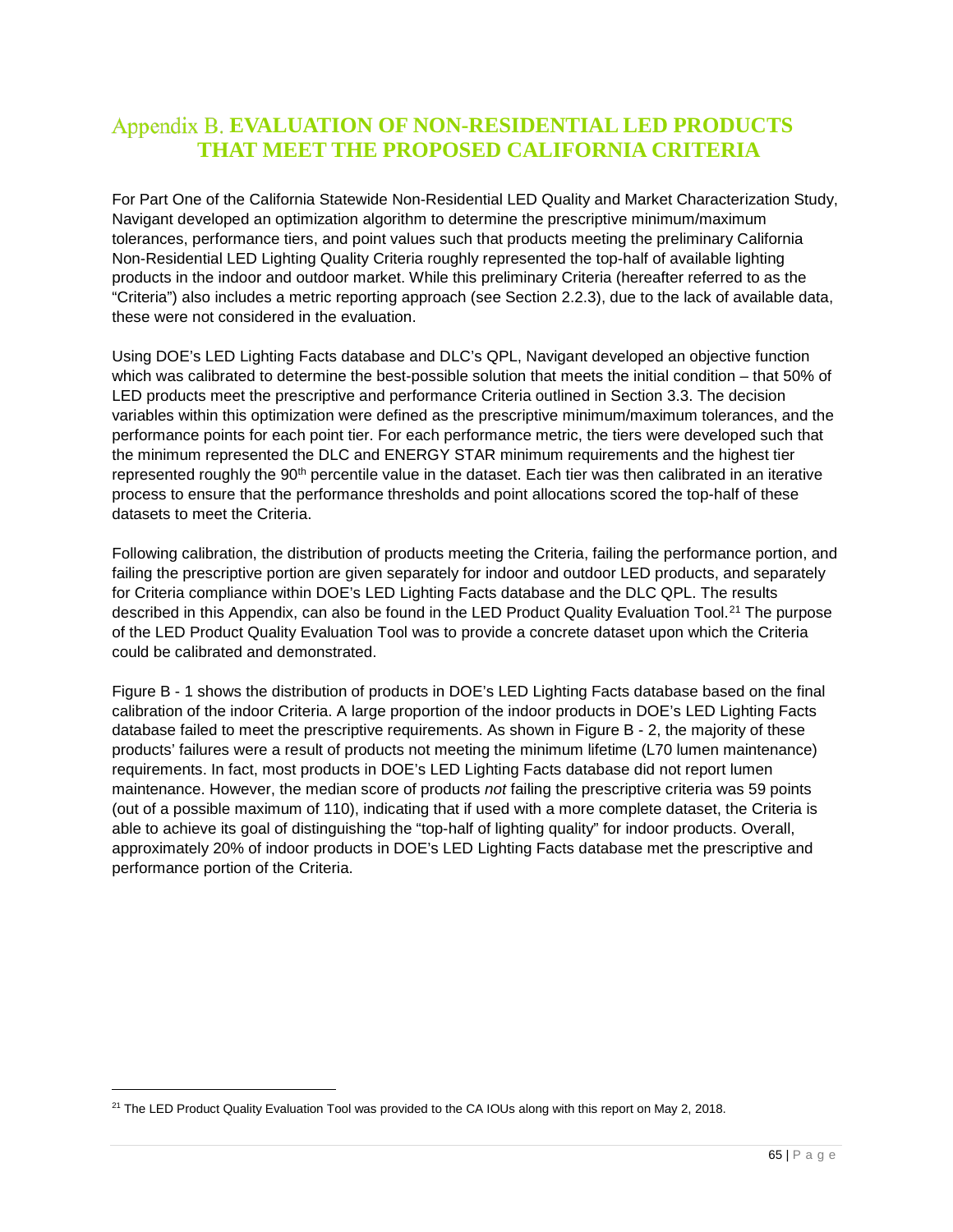

<span id="page-65-0"></span>\*Includes linear replacement lamps





<span id="page-65-1"></span>**Figure B - 2 DOE LED Lighting Facts Indoor Prescriptive Portion Failure by Lighting Quality Metric**

For the indoor products within the DLC QPL, several data limitations were present. The DLC database did not contain data regarding R<sub>9</sub> and reported lumen maintenance was very limited. DLC Standard and DLC Premium designations, which match the minimum requirement and tier 1 respectively,<sup>[22](#page-65-2)</sup> were the only lumen maintenance data available, thereby eliminating the ability to score products above tier 1 for lumen

<span id="page-65-2"></span> $22$  The minimum and tiered requirements for each metric can be found in Sectio[n 3.3.3.](#page-42-0)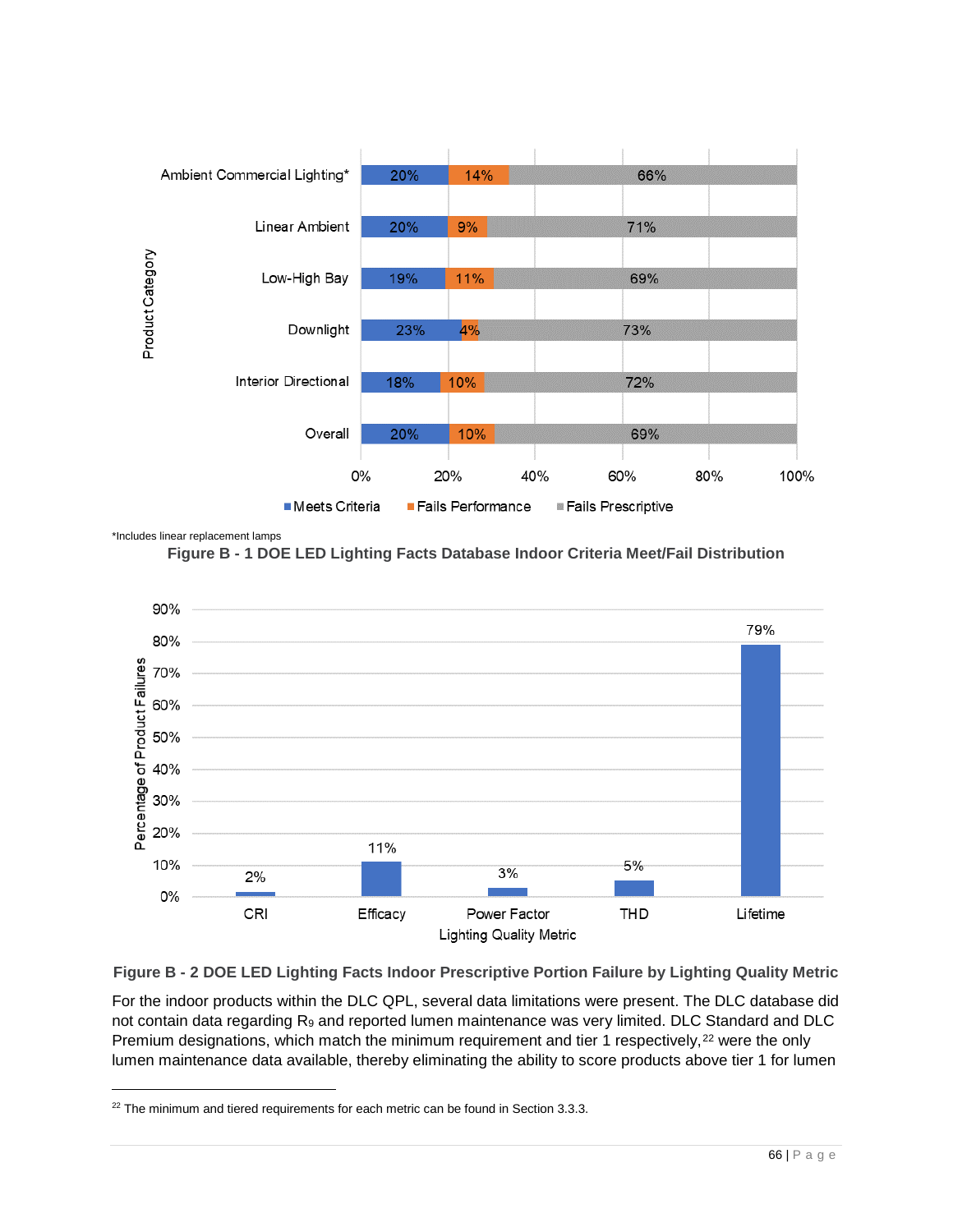maintenance. Given these data limitations, the Criteria score cut-off was adjusted down. In the Criteria, an indoor product can achieve a maximum score of 110 points, as specified in the performance portion of the Criteria (see Section [3.3.3\)](#page-42-0). However, due to the lack of  $R_9$  data (max 15 points) and lacking granular lumen maintenance, the maximum score that a DLC QPL indoor product could receive was reduced to 85. Therefore, the score required to "meet the Criteria" was adjusted from 50 points to 40 points for this Criteria analysis. Given this scoring adjustment, the distribution of products meeting the Criteria are presented in [Figure B -](#page-66-0) 3. Approximately 39% of the products in the indoor DLC QPL met the Criteria. Only 3% of the indoor products failed to meet the prescriptive portion.



<span id="page-66-0"></span>\*Includes linear replacement lamps



When comparing the results of the indoor product Criteria evaluation, there is a drastic difference between the percentage of products that meet the Criteria between DOE's LED Lighting Facts database (20%) and DLC's QPL (39%). While 20% is significantly below half of all indoor products, Navigant believes this is reasonable due to the drastic difference in lumen maintenance performance between the two datasets. As indicated above in [Figure B -](#page-65-1) 2, the majority of indoor products from DOE's LED Lighting Facts database fail the Criteria because of the prescriptive L70 lumen maintenance requirement of 50,000 hours. In addition, based on discussion with key industry stakeholders, DLC eligible products represent the vast majority of non-residential lighting sales in the State of California (see [Appendix A](#page-56-0) for summary of stakeholder feedback). Given the limitations of the available metrics data and 39% of indoor products from the DLC QPL meet the Criteria, Navigant believes the prescriptive minimum/maximum tolerances and the performance points for each point tier adequately represent the "top-half of lighting quality."

For outdoor products, DOE's LED Lighting Facts database contained two data limitations. First, similar to the indoor database, lumen maintenance data were sparse. Secondly, there were no available data for IP Ratings. In the Criteria, an outdoor product can achieve a maximum score of 100 points, as specified in the performance portion of the Criteria (see Section [3.3.3.6\)](#page-47-0). However, due to missing IP Rating (max 20 points), the maximum score that a DOE's LED Lighting Facts database outdoor product could receive was reduced to 80. Therefore, the score required to "meet the Criteria" was adjusted from 50 points to 40 points for this Criteria analysis. Given this scoring adjustment, the distribution of products meeting the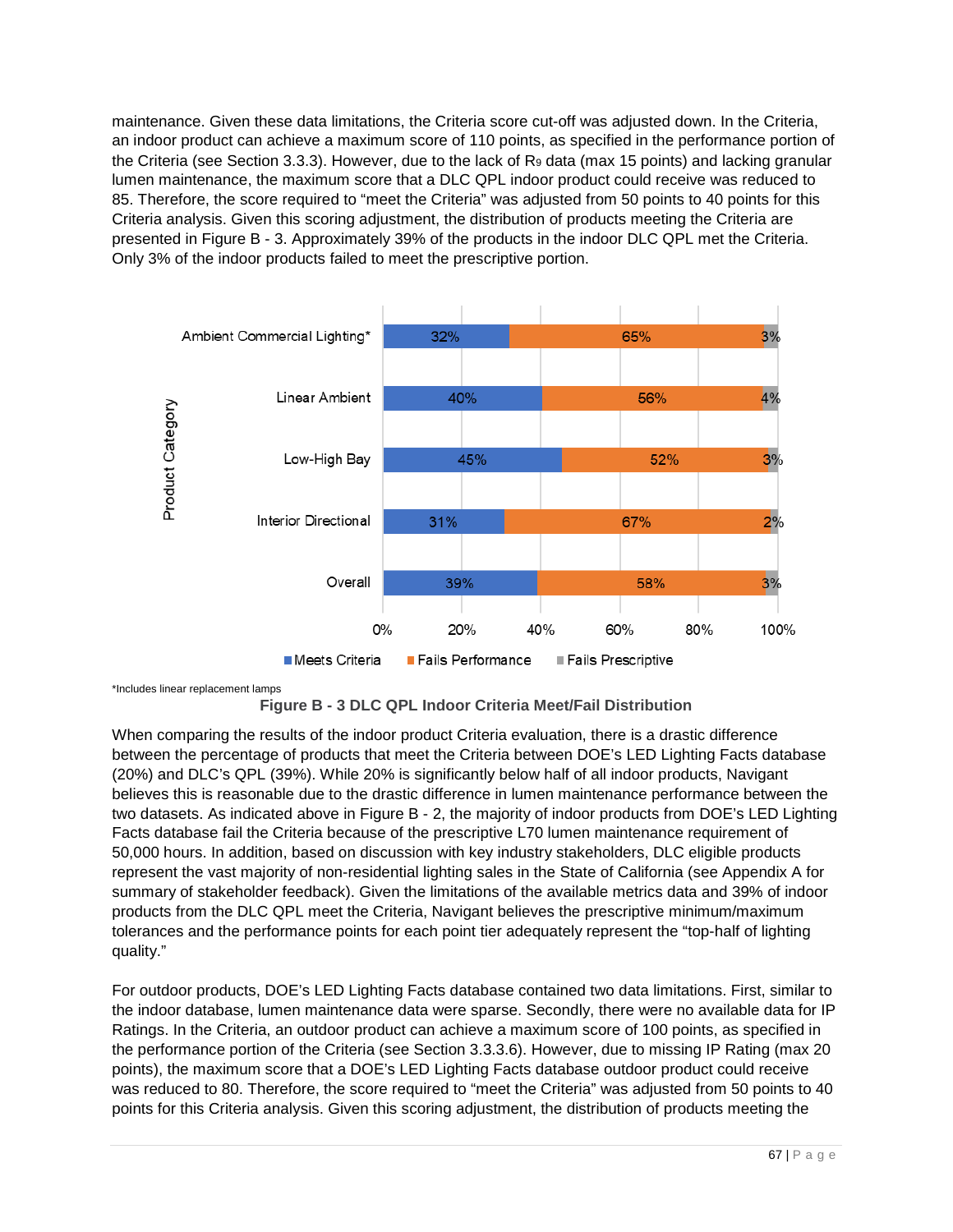Criteria are given in [Figure B -](#page-67-0) 4. Overall, approximately 41% of the outdoor products in DOE's LED Lighting Facts database met the prescriptive and performance portions of the Criteria. Similar to the indoor database, [Figure B -](#page-67-1) 5 shows that the majority of the prescriptive failures were a result of products not meeting the minimum lifetime (L70 lumen maintenance) requirements and lack reporting on this metric.



<span id="page-67-0"></span>**Figure B - 4 DOE LED Lighting Facts Database Outdoor Criteria Meet/Fail Distribution**



<span id="page-67-1"></span>**Figure B - 5 DOE LED Lighting Facts Outdoor Prescriptive Portion Failures by Lighting Quality Metric**

The outdoor products in the DLC QPL presented similar data limitations to that of indoor. The outdoor DLC data had very limited reporting of lumen maintenance, thereby eliminating the ability to score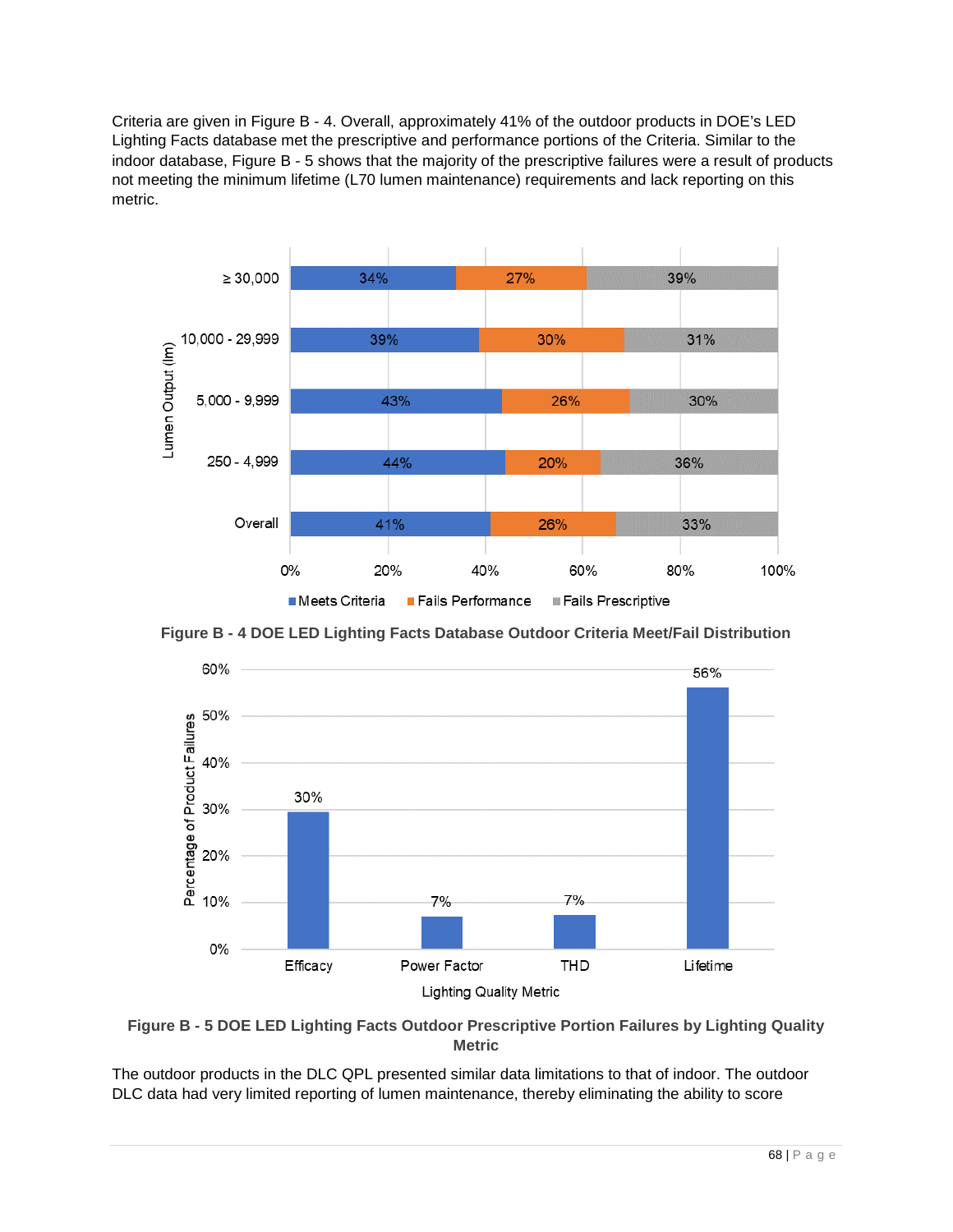products above tier 1 for lumen maintenance. Furthermore, the outdoor DLC database did not contain data for IP Rating. In the Criteria, an outdoor product can achieve a maximum score of 100 points, as specified in the performance portion of the Criteria (see Section [3.3.3.6\)](#page-47-0). However, due to missing IP Rating data (max 20 points) and lack of available lumen maintenance data, the maximum score that a DLC QPL outdoor product could receive was reduced to 60. Therefore, the score required to "meet the Criteria" was adjusted from 50 points to 30 points for this Criteria analysis. Given the scoring adjustment, the distribution of products meeting the Criteria are given in [Figure B -](#page-68-0) 6. Overall, approximately 52% of the outdoor products in the DLC QPL met the prescriptive and performance portions of the Criteria.



**Figure B - 6 DLC QPL Outdoor Criteria Meet/Fail Distribution**

<span id="page-68-0"></span>When comparing the results of the outdoor product Criteria evaluation, there is some agreement between the percentage of products that meet the Criteria from DOE's LED Lighting Facts database (41%) and DLC's QPL (52%). While 41% is below half of all outdoor products, Navigant believes this is still reasonably within the range of "top-half of lighting quality." In general, Navigant hypothesizes that there is better agreement for the outdoor Criteria evaluation (compared to indoor) due the increasing importance of lumen maintenance for outdoor lighting applications. Because the lumen maintenance performance is more similar among outdoor products within DOE's LED Lighting Facts and the DLC QPL, there is less variation in the percentage of products that meet the Criteria. In addition, since 52% of outdoor products from the DLC QPL meet the Criteria, Navigant believes the prescriptive minimum/maximum tolerances and the performance points for each point tier adequately represent the "top-half of lighting quality."

Overall, despite the data availability limitations of DOE's LED Lighting Facts database and the DLC QPL, adjusting the Criteria threshold requirements allowed for a reasonable evaluation of the "top-half of lighting quality" for indoor and outdoor LED products.

Navigant also examined the scoring distribution of products based on whether they were DLC Standard or DLC Premium qualified. The distribution of products meeting the Criteria, failing based on performance, and failing based on prescriptive requirements is shown in [Figure B -](#page-69-0) 7 and [Figure B -](#page-69-1) 8. Overall, 98% of indoor DLC Premium products and 97% of outdoor DLC Premium products met the Criteria. In comparison, only 15% of indoor DLC Standard products and 38% of outdoor DLC Standard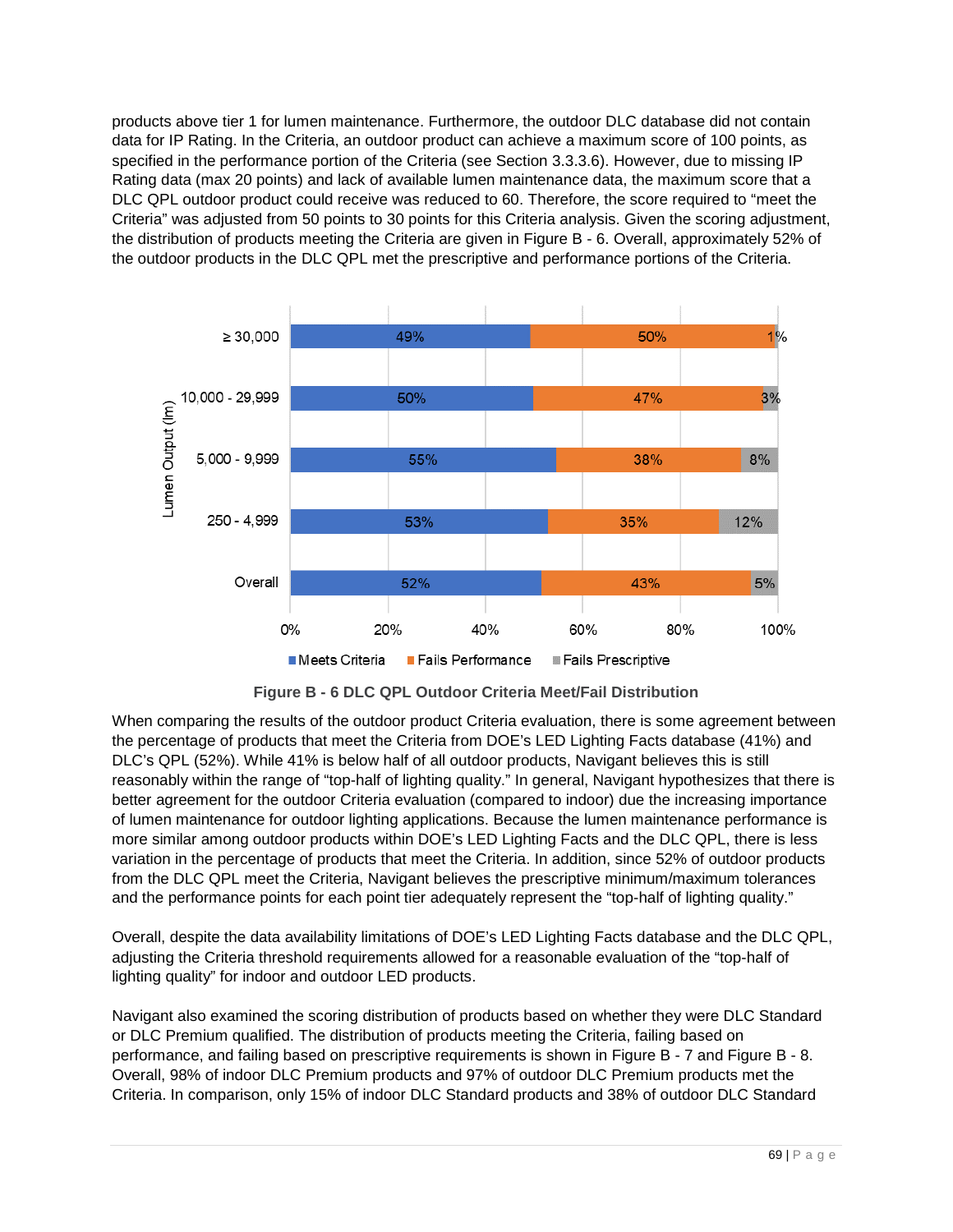products met the Criteria. In both indoor and outdoor product groups, the majority of DLC Standard products failed to meet the Criteria based on performance requirements, and not prescriptive requirements.



<span id="page-69-0"></span>**Figure B - 7 DLC QPL Indoor Criteria Meet/Fail Distribution by Standard vs Premium**



<span id="page-69-1"></span>**Figure B - 8 DLC QPL Outdoor Criteria Meet/Fail Distribution by Standard vs Premium**

While nearly all DLC Premium products met the Criteria, it is critical to note that this is not indicative of DLC Premium being an indicator of whether a product will meet the criteria as it is presented. This is because the DLC QPL data used in this analysis lacks reporting of various additional scored metrics such as R9 for indoor products and IP Rating for outdoor products. Due to the lack of this data, the Criteria score cutoff in this analysis was adjusted down proportionally to these data gaps. In a more complete dataset where R9, IP rating, and more accurate lumen maintenance data is available, DLC Premium and DLC Standard products may score differently based on the Criteria.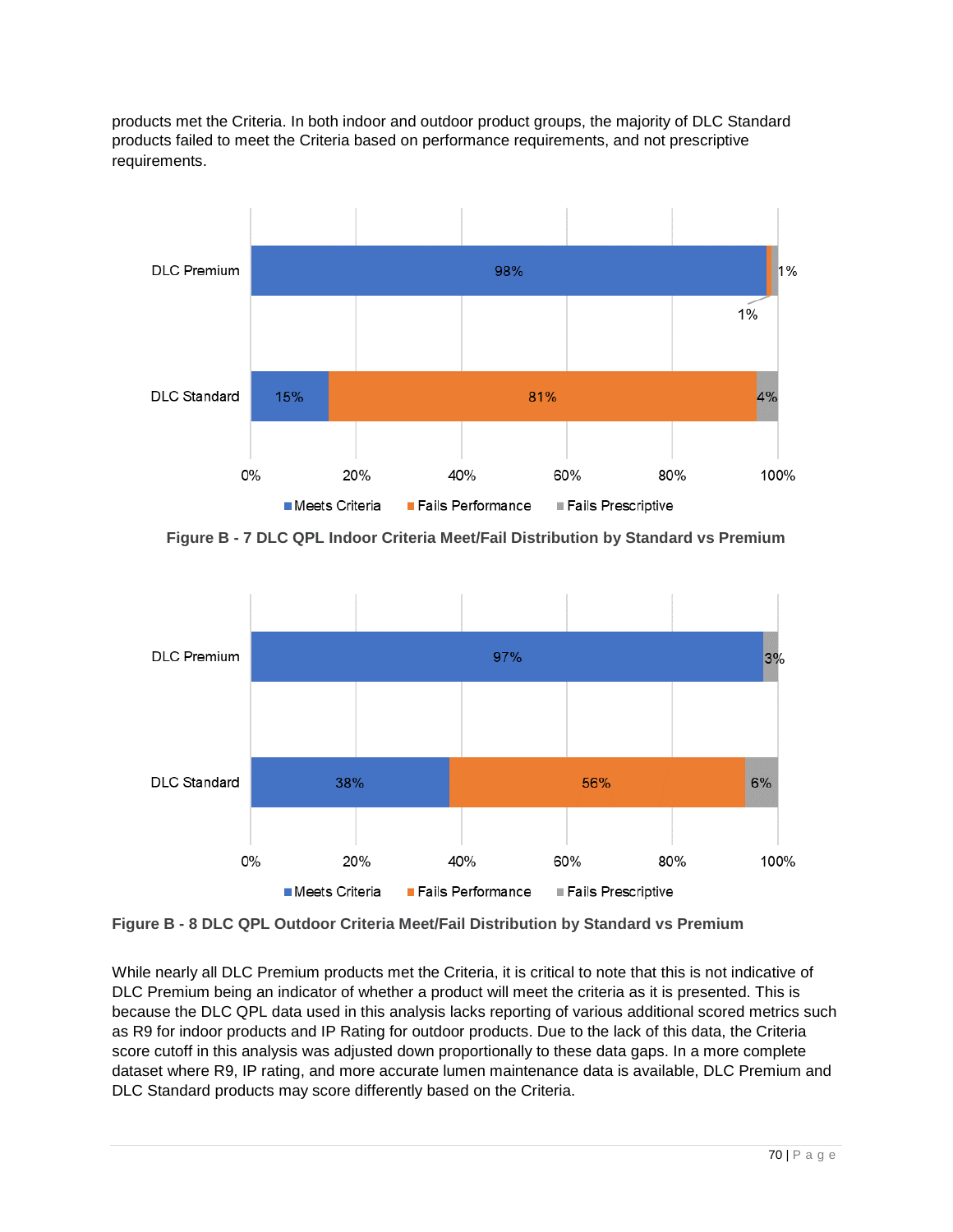# Appendix C. SUMMARY OF FINDINGS AND RECOMMENDATIONS

| <b>Study ID</b>       | <b>Study</b><br><b>Type</b> | <b>Study Title</b>                                                                                                                                                                                                                                                                                                                                                                                                                                                                                                                                                                                              | <b>Study Manager</b>                                                     |                                                                                                                                                                                                                                                                                                                                                                                                                                                                                                                                                                                                                                                                                                                                                                                                                                              |                                           |
|-----------------------|-----------------------------|-----------------------------------------------------------------------------------------------------------------------------------------------------------------------------------------------------------------------------------------------------------------------------------------------------------------------------------------------------------------------------------------------------------------------------------------------------------------------------------------------------------------------------------------------------------------------------------------------------------------|--------------------------------------------------------------------------|----------------------------------------------------------------------------------------------------------------------------------------------------------------------------------------------------------------------------------------------------------------------------------------------------------------------------------------------------------------------------------------------------------------------------------------------------------------------------------------------------------------------------------------------------------------------------------------------------------------------------------------------------------------------------------------------------------------------------------------------------------------------------------------------------------------------------------------------|-------------------------------------------|
|                       |                             | California Statewide Non-Residential LED<br>Quality and Market Characterization Study                                                                                                                                                                                                                                                                                                                                                                                                                                                                                                                           | PG&E                                                                     |                                                                                                                                                                                                                                                                                                                                                                                                                                                                                                                                                                                                                                                                                                                                                                                                                                              |                                           |
| <b>Recommendation</b> | Program                     | <b>Summary of Findings</b>                                                                                                                                                                                                                                                                                                                                                                                                                                                                                                                                                                                      | <b>Additional</b><br><b>Supporting</b><br><b>Information</b>             | <b>Best Practice / Recommendations</b>                                                                                                                                                                                                                                                                                                                                                                                                                                                                                                                                                                                                                                                                                                                                                                                                       | <b>Recommendation</b><br><b>Recipient</b> |
| 1                     |                             | Stakeholder engagement and research<br>showed that DLC and ENERGY STAR are<br>the most established organizations for<br>developing specification tolerances and<br>thresholds that influence product design<br>and lighting quality.                                                                                                                                                                                                                                                                                                                                                                            | Detailed analysis<br>on metrics is<br>given in Section<br>3.2.           | CA IOUs should continue to align with<br>the most current versions of the DLC<br>Technical Requirements (currently V4.3)<br>and the ENERGY STAR Program<br>Requirements Product Specification for<br>Luminaires (Light Fixtures) Eligibility<br>Criteria (currently V2.1). CA IOUs should<br>monitor and examine changes made<br>within each new version and maintain<br>contact with DLC and ENERGY STAR<br>representatives as new versions are<br>being developed to align interests and<br>minimize conflicts with the Criteria.                                                                                                                                                                                                                                                                                                          | All CA IOUs                               |
| $\overline{2}$        |                             | The research and analysis showed that<br>the "top-half of lighting quality" is best<br>identified by a combination of prescriptive,<br>reporting, and performance criteria. In<br>particular, the performance criteria, which<br>is implemented through the Lighting<br>Quality Rating described in Section 3.3.3,<br>rewards higher performance using a tiered<br>point structure. In addition, several<br>industry stakeholders were in favor of the<br>performance approach since it<br>incentivizes increased lighting quality<br>performance while allowing for tradeoffs<br>between the metrics included. | <b>Detailed Criteria</b><br>requirements are<br>given in Section<br>3.3. | CA IOUs should move forward with the<br>blended prescriptive, reporting, and<br>performance approach. The Criteria has<br>been vetted with key industry<br>stakeholders to ensure LED products<br>meeting the Criteria are of higher lighting<br>quality compared to those qualified by<br>the DLC and ENERGY STAR.<br>Additionally, existing data from the<br>DOE's LED Lighting Facts database and<br>DLC's QPL were used to optimize the<br>Lighting Quality Rating approach. The<br>results of this optimization are discussed<br>in Appendix B, which indicate that more<br>stringent lighting quality tolerances and<br>metrics are needed beyond DLC and<br><b>ENERGY STAR to identify LED products</b><br>that meet the "top-half of lighting quality."<br>CA IOUs should also utilize the LED<br>Product Quality Evaluation Tool to | All CA IOUs                               |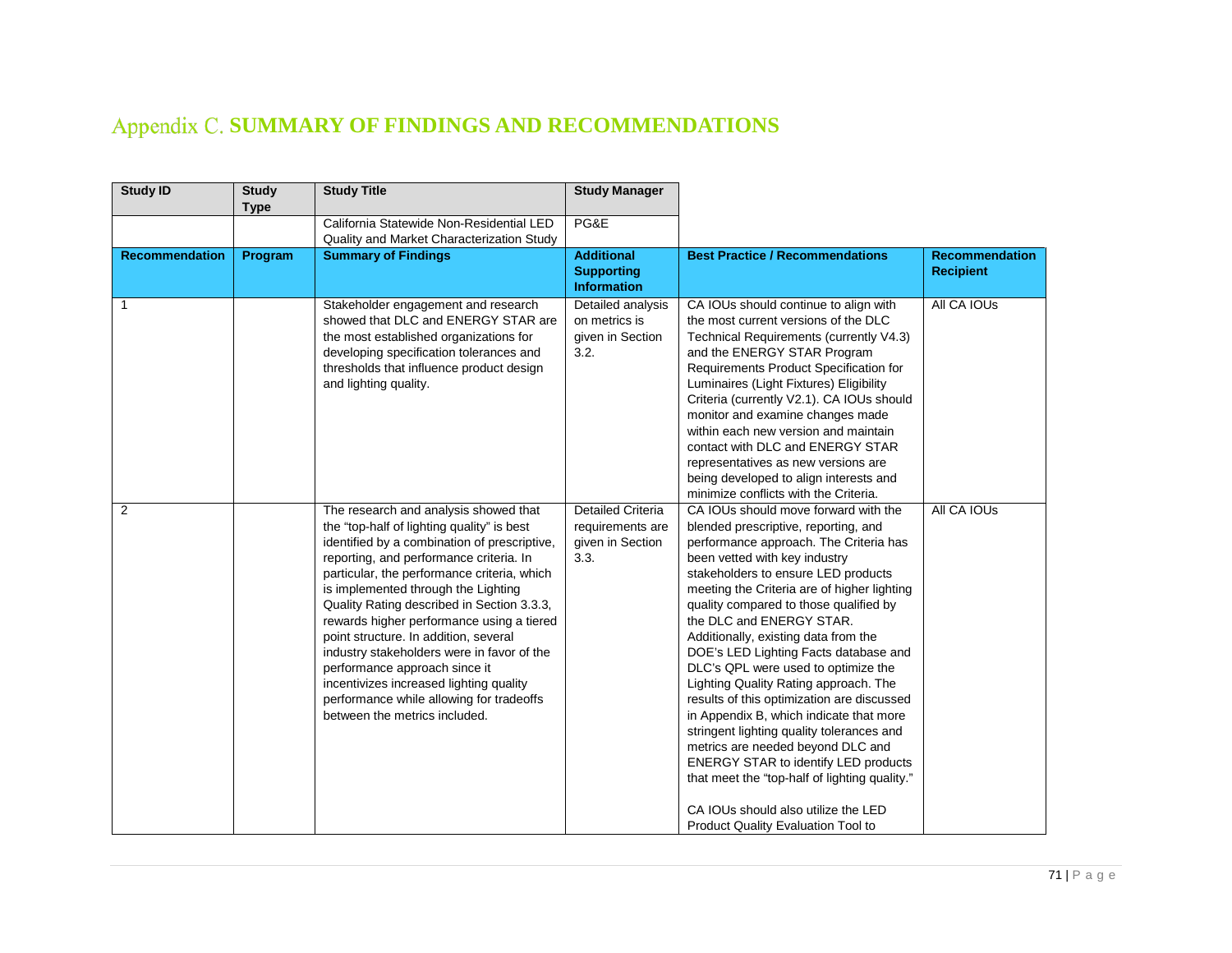|                |                                                |                   | analyze LED products meeting or not           |             |
|----------------|------------------------------------------------|-------------------|-----------------------------------------------|-------------|
|                |                                                |                   | meeting the Criteria. The LED Product         |             |
|                |                                                |                   | Quality Evaluation Tool should be             |             |
|                |                                                |                   | updated annually to evaluate future           |             |
|                |                                                |                   | versions of each database, as well as         |             |
|                |                                                |                   | additional metrics and revised                |             |
|                |                                                |                   | performance tolerances as needed. This        |             |
|                |                                                |                   | update process will help to ensure that       |             |
|                |                                                |                   | LED products available are able to meet       |             |
|                |                                                |                   | any future revised Criteria, and 2) that      |             |
|                |                                                |                   | any future revised Criteria continues to      |             |
|                |                                                |                   | represent the "top-half of lighting quality." |             |
| 3              | Stakeholders suggested that fully              | Detailed testing  | As the process unfolds to present the         | All CA IOUs |
|                | developing the structure of a testing and      | and verification  | Criteria to the CPUC, the CA IOUs             |             |
|                | verification system parallel to finalizing the | proposals are     | should work with the CPUC and CEC to          |             |
|                | Criteria is vital to ensuring high quality     | presented in      | determine the most suitable route             |             |
|                | products are adopted by customers as a         | Section 4.3.      | forward for ensuring product compliance.      |             |
|                | result of the Criteria's implementation        |                   | Navigant identified three potential testing   |             |
|                |                                                |                   | and verification pathways: 1) allow           |             |
|                |                                                |                   | manufacturers to self-report certification    |             |
|                |                                                |                   | data, 2) CA implement its own testing         |             |
|                |                                                |                   | and verification system, or 3) CA could       |             |
|                |                                                |                   | leverage the DLC reporting infrastructure     |             |
|                |                                                |                   | (with the exclusion of downlight              |             |
|                |                                                |                   | products).                                    |             |
| $\overline{4}$ | Several key industry stakeholders              | Detailed plan for | In order to maintain the relevancy of the     | All CA IOUs |
|                | emphasized the need for the CA IOUs to         | revising Criteria | Criteria, the CA IOUs should refer to         |             |
|                | remain vigilant as new metrics and test        | is presented in   | Section 3.5 which described the               |             |
|                | methods become available for defining          | Section 3.5.      | recommended process for updating the          |             |
|                | and quantifying lighting quality for LED       |                   | Criteria, This Criteria Future Revisions      |             |
|                | products. In addition, stakeholders            |                   | Plan indicates the CA IOUs should 1)          |             |
|                | commented that revisions should be             |                   | review new and updated metrics, test          |             |
|                | continued for the Criteria, preferably on an   |                   | methods and industry-accepted                 |             |
|                | annual basis. The LED industry is              |                   | tolerances, 2) continually engage with        |             |
|                | evolving rapidly, and industry standards       |                   | key stakeholders, 3) regularly update the     |             |
|                | and metrics are continually developed to       |                   | <b>LED Product Quality Evaluation Tool</b>    |             |
|                | assess the performance of products             |                   | with new products, and lastly 4) propose      |             |
|                |                                                |                   | new metrics and tolerances for                |             |
|                | coming to market.                              |                   | consideration with the CPUC.                  |             |
|                |                                                |                   |                                               |             |